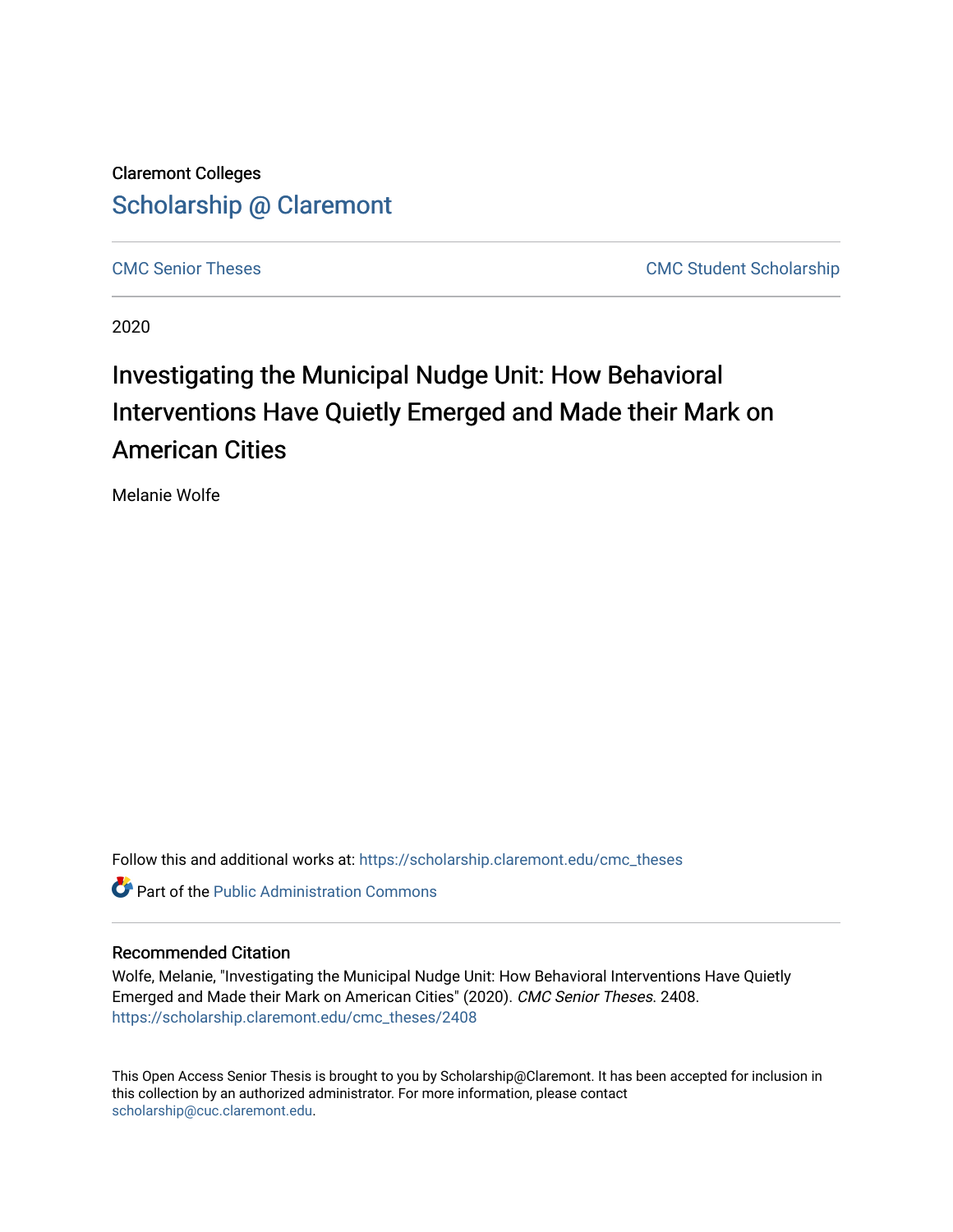Claremont McKenna College

Investigating the Municipal Nudge Unit: How Behavioral Interventions Have Quietly Emerged and Made their Mark on American Cities

> submitted to Professor Shanna Rose and Professor Lily Geismer

> > by Melanie Wolfe

for Senior Thesis Spring 2020 May 11, 2020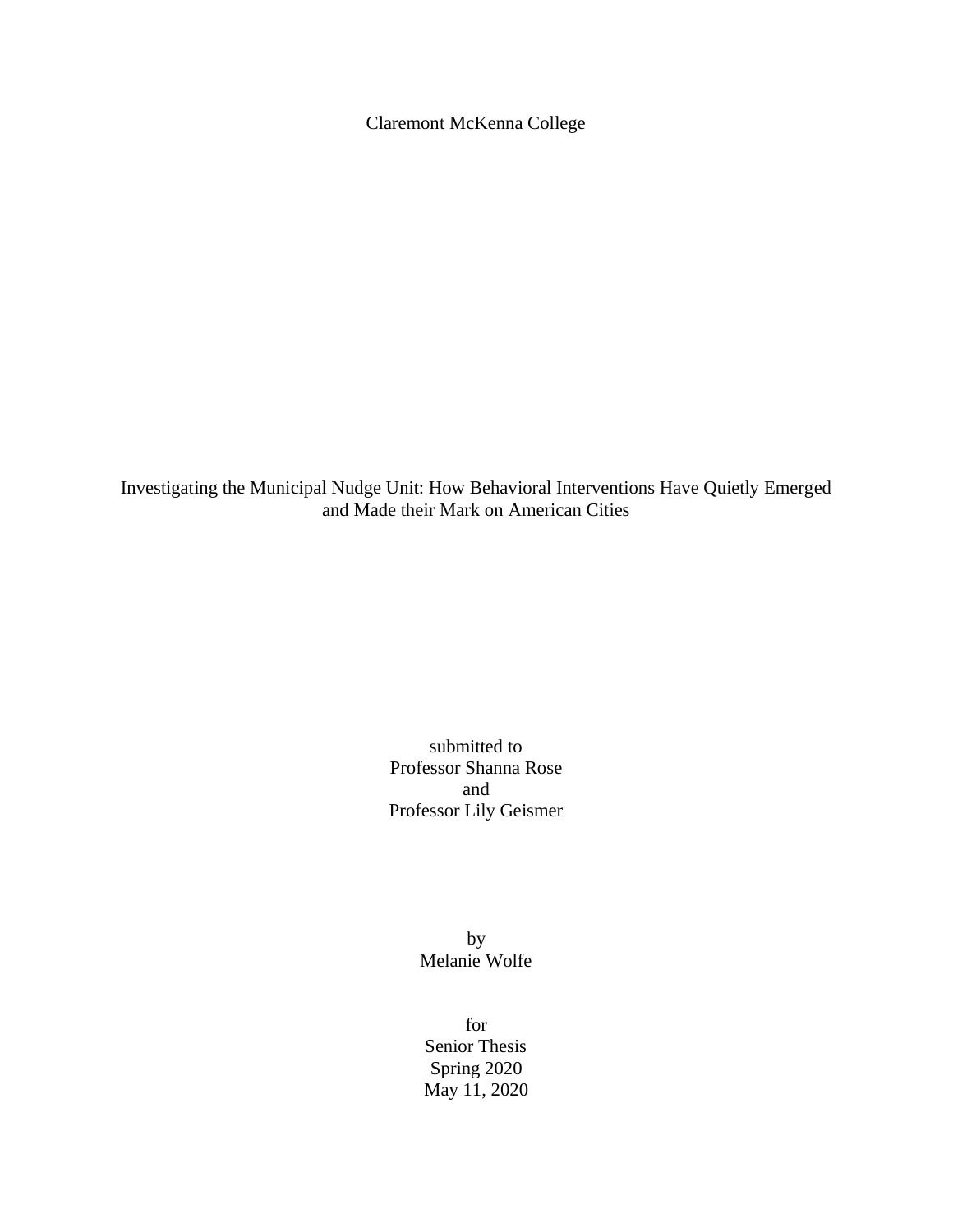#### **Acknowledgements**

As we complete the longest and most intense project of our academic careers, all of us CMC seniors know that we could not have made it to this point without our thesis readers and academic advisors. I am so appreciative of the insight, patience, and curiosity from which I benefitted by working with Professor Shanna Rose and Professor Lily Geismer. I know this topic was a bit far afield from either of your own research interests, and I've enjoyed the process of learning alongside you this past year. Professor Rose, thank you for our weekly meetings and quarantine Skype calls that kept me (relatively) on track, and thank you for assigning the reading that exposed me to my first nudge in Research Methods! Professor Geismer, thank you for igniting my love of urban studies with Race and American Cities. I hope to let my curiosity about cities guide my future career, and I can't tell you how often I think about our class discussions when I read about and explore cities today. I have so much appreciation for you and the historians who write the complicated stories of urban places, and now that I know how hard it is, I will likely wait a while before trying to again. At the end of this, I know that I will write stronger topic sentences because of both of you—or at least I will be aware when I fail to.

Of course, I am also grateful to the rest of my incredible CMC professors and to my parents. To my first teacher and forever tutor, my mom, thank you for supporting me throughout the past four years at CMC. To my dad, as annoyed as I was explaining this thesis to you every time you forgot what I was writing about, I'm glad you asked so often because at times I needed to remind myself what I was arguing, too. Plus, it was a comfort to know that if I ever needed to jump ship and abandon my topic halfway through, at least one person would have no idea. -Melanie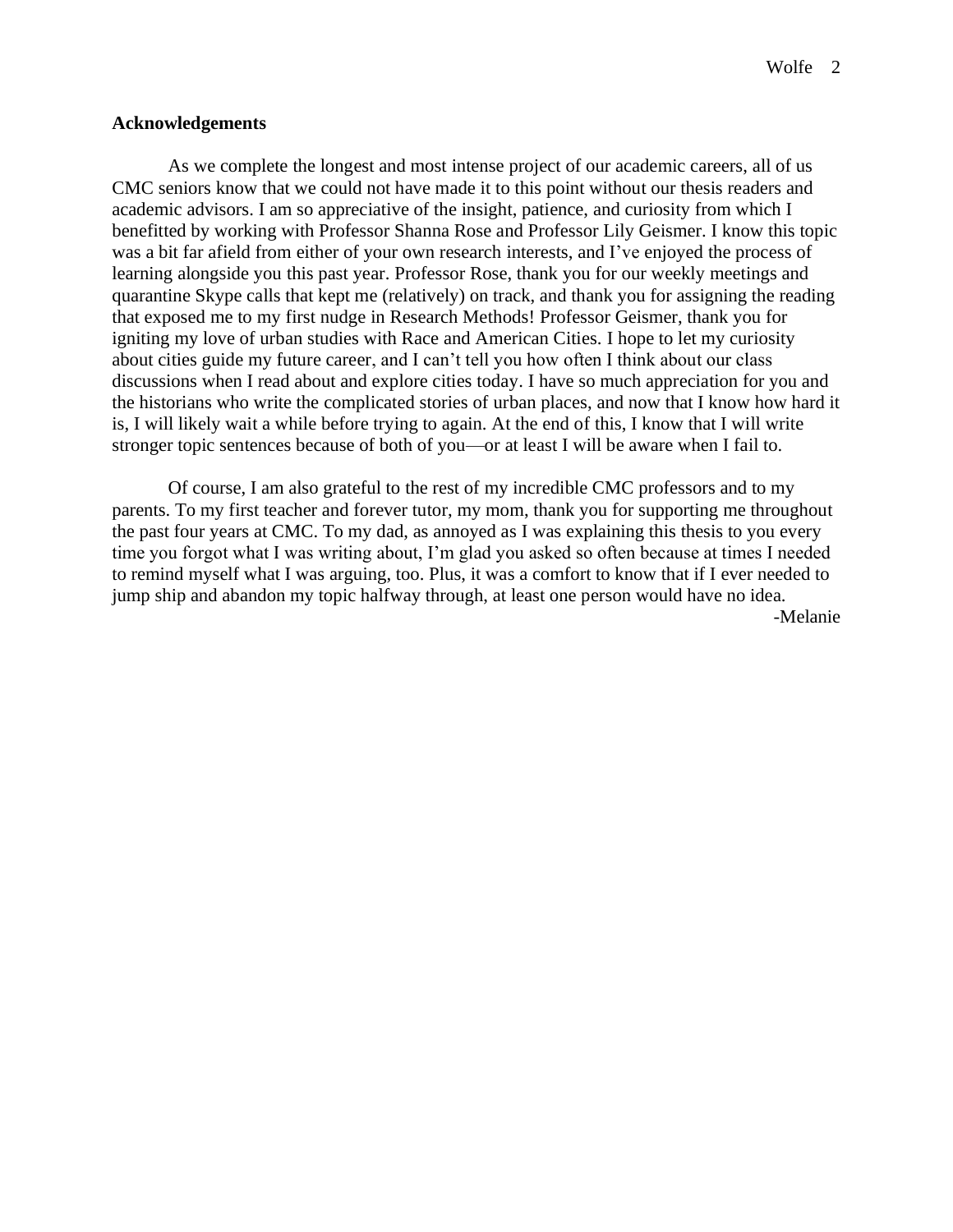# **Table of Contents**

| Introduction |                                                                                |  |
|--------------|--------------------------------------------------------------------------------|--|
| Chapter 1    |                                                                                |  |
| Chapter 2    |                                                                                |  |
| Chapter 3    | The Nudge Unit: A Transition from Public to Private Sector Leadership29        |  |
| Chapter 4    | Nudge Theory in the Municipal Policy Making Landscape42                        |  |
| Chapter 5    | Unpacking the Structure and Strategy of the Municipal Behavioral Design Team54 |  |
| Chapter 6    |                                                                                |  |
| Chapter 7    |                                                                                |  |
| Conclusion   |                                                                                |  |
| References   |                                                                                |  |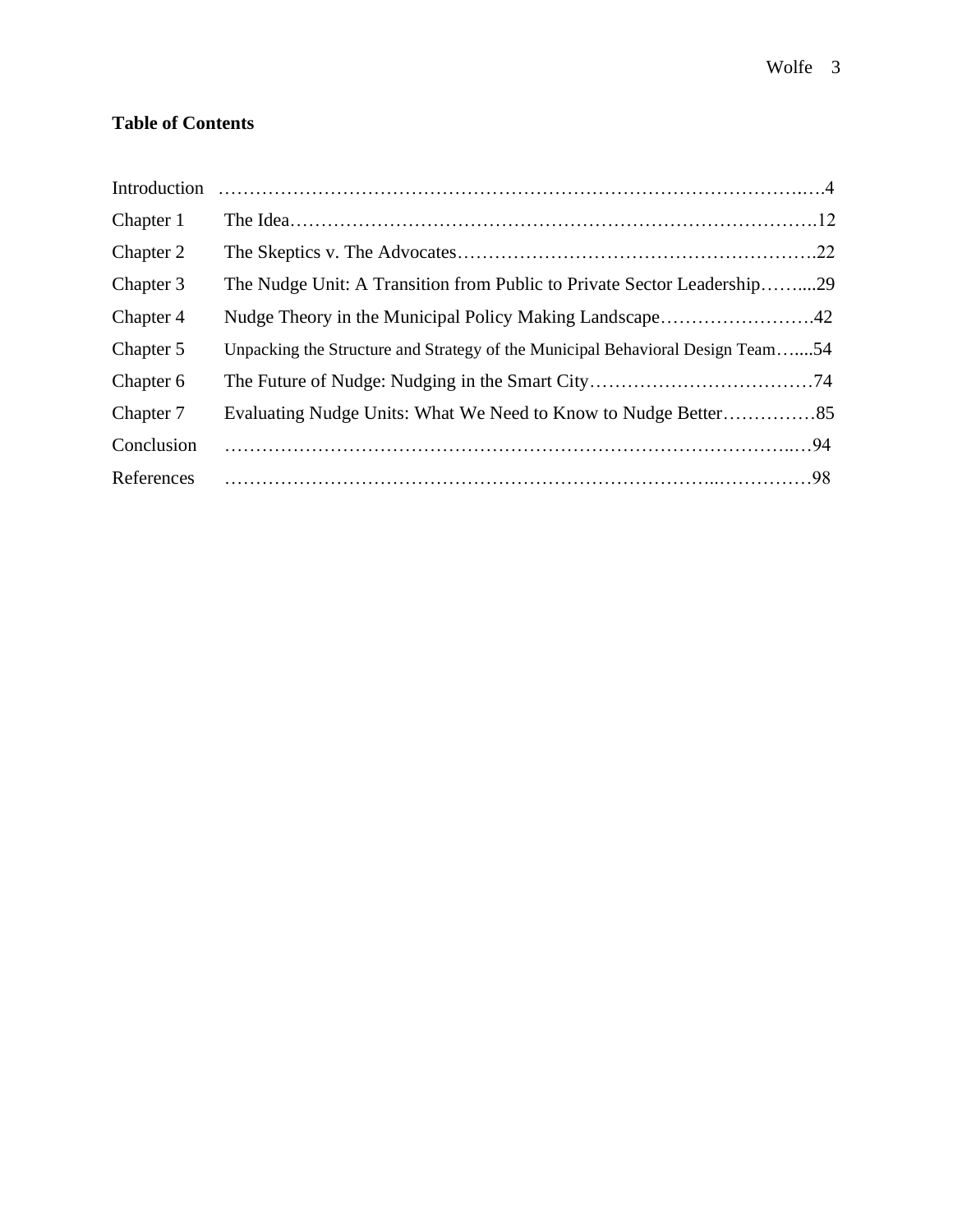### **Introduction**

More than ever, city governments are struggling to address the pressures that growing populations have introduced, ranging from housing shortages to unmanageable traffic congestion, overwhelmed public transit systems, and health crises exacerbated by densely populated communities. In turn, municipal governments themselves have continued to expand, adding new offices and staff members to manage these urban crises and address the growing demand for city services. One recent innovation from the social science world that holds the potential to improve the lives of urban dwellers and improve their governments is a behavioral intervention called a nudge.<sup>1</sup> In simple terms, a nudge can refer to any deliberate attempt to influence an individual's decision without limiting their options. Policy makers can nudge citizens by giving them more information about their options, informing them about their neighbors' or peers actions, or adjusting what legal scholar Cass Sunstein refers to as 'choice architecture" and removing friction from an individual's decision.<sup>2</sup>

Nudges have the potential to steer individuals in the "right" direction without using monetary incentive or restrictive bans to force their hand. Yet, nudges risk violating the autonomy of nudged citizens. As this thesis argues, cities offer the greatest potential for nudges. Cities have a narrower profile of citizens and a more uniform set of policy concerns, which allow city officials to take advantage of frequent opportunities to interact with citizens and implement widely applicable nudges. Meanwhile, cities also present the most tractable context for addressing critics' concerns about nudges—that they are antidemocratic and threaten autonomy.

<sup>1</sup> Richard Thaler and Cass Sunstein, Nudge: Improving Decisions about Health, Wealth, and Happiness: Rev. and Exp. Ed (New York: Penguin, 2009).

<sup>2</sup> Pierre Schlag, "Nudge, Choice Architecture, and Libertarian Paternalism" (April 6, 2010). *Michigan Law Review,* Vol. 108, pp. 913-924, 2010; U of Colorado Law Legal Studies Research Paper No. 10-14. Available at SSRN: https://ssrn.com/abstract=1585362

Richard H. Thaler and Cass R. Sunstein and John P. Balz, "Choice Architecture" (April 2, 2010). Available at SSRN: https://ssrn.com/abstract=1583509 or http://dx.doi.org/10.2139/ssrn.1583509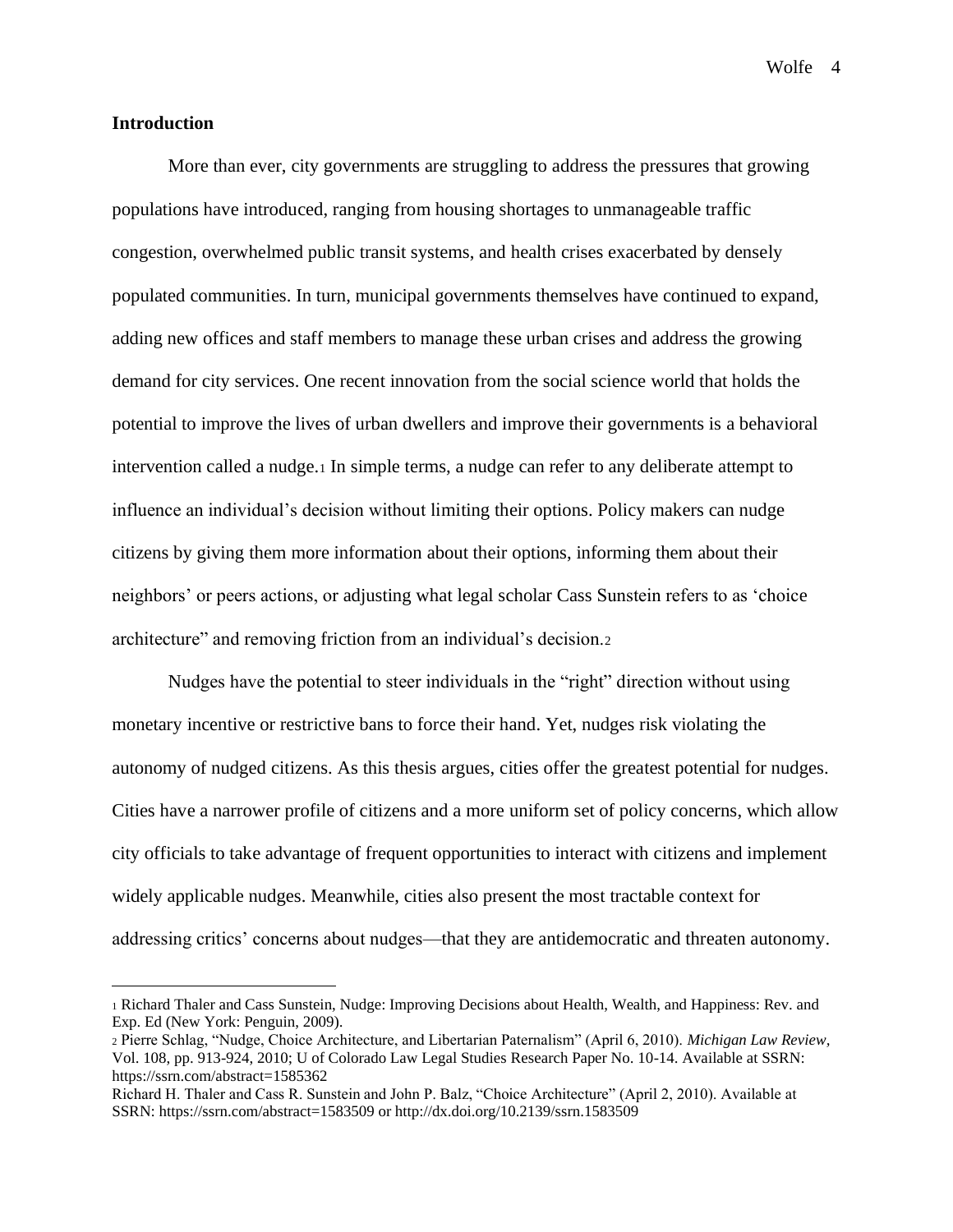Large populations of underinformed, non-consenting subjects exacerbate the antidemocratic and autonomy-undermining tendencies of the most intrusive nudges, and city governments are best able to combat these risks by narrowly tailoring nudges to the democratic will of their residents. Moreover, cities are small enough to facilitate inclusive conversations around nudges and get their citizens' feedback on the ethical and transparency requirements that cities should place on nudge units. Up to this point, there is little evidence of cities engaging in this work, and academics and third-party behavioral consultants have primarily driven the agenda of municipal nudge units. However, it is not too late to change this paradigm, and understanding the early history of nudge units could help citizens and their public officials break through the complexity of behavioral interventions to play a more active role in shaping them.

Initially, this project emerged from a curiosity about the 2008 book *Nudge*'s rise to prominence across academic, political, and social circles in Washington D.C. and across the country. Even before winning the Nobel Prize in Economics in 2017, Richard Thaler had successfully introduced nudges to the public, doing interviews on *NPR* and giving a Google talk on "The Behavioralizing of Economics" in 2015. Even where Thaler was not directly involved in the conversation, nudge units captured popular interest in forums like the podcast *Freakonomics,*  which has a 'nudge unit' tag for several of its episodes that delve into the subject.<sup>3</sup> While it is not uncommon for academics, especially economists, to introduce new concepts into the political

<https://freakonomics.com/podcast-tag/behavioral-economics/>

<sup>3</sup> Richard Thaler, "The Behaviorializing of Economics: Why Did It Take So Long?". Lecture, Talks at Google, Cambridge, MA, December 9, 2015. https://talksat.withgoogle.com/talk/the-behavioralizing-of-economics See also: *Freakonomics* podcasts tagged 'Nudge Unit' or 'Behavioral Economics': https://freakonomics.com/podcast-tag/nudge-unit/

Richard Thaler, interview with Guy Raz, "What is a Nudge?" *TED Radio Hour,* NPR, podcast audio, June 24, 2016, <https://www.npr.org/transcripts/483112809>

Richard Thaler, interview with Kenny Malone and Jacob Goldstein, "Episode 803: Nudge, Nudge, Nobel," *Planet Money,* NPR, podcast audio, November 1, 2017, https://www.npr.org/transcripts/561425610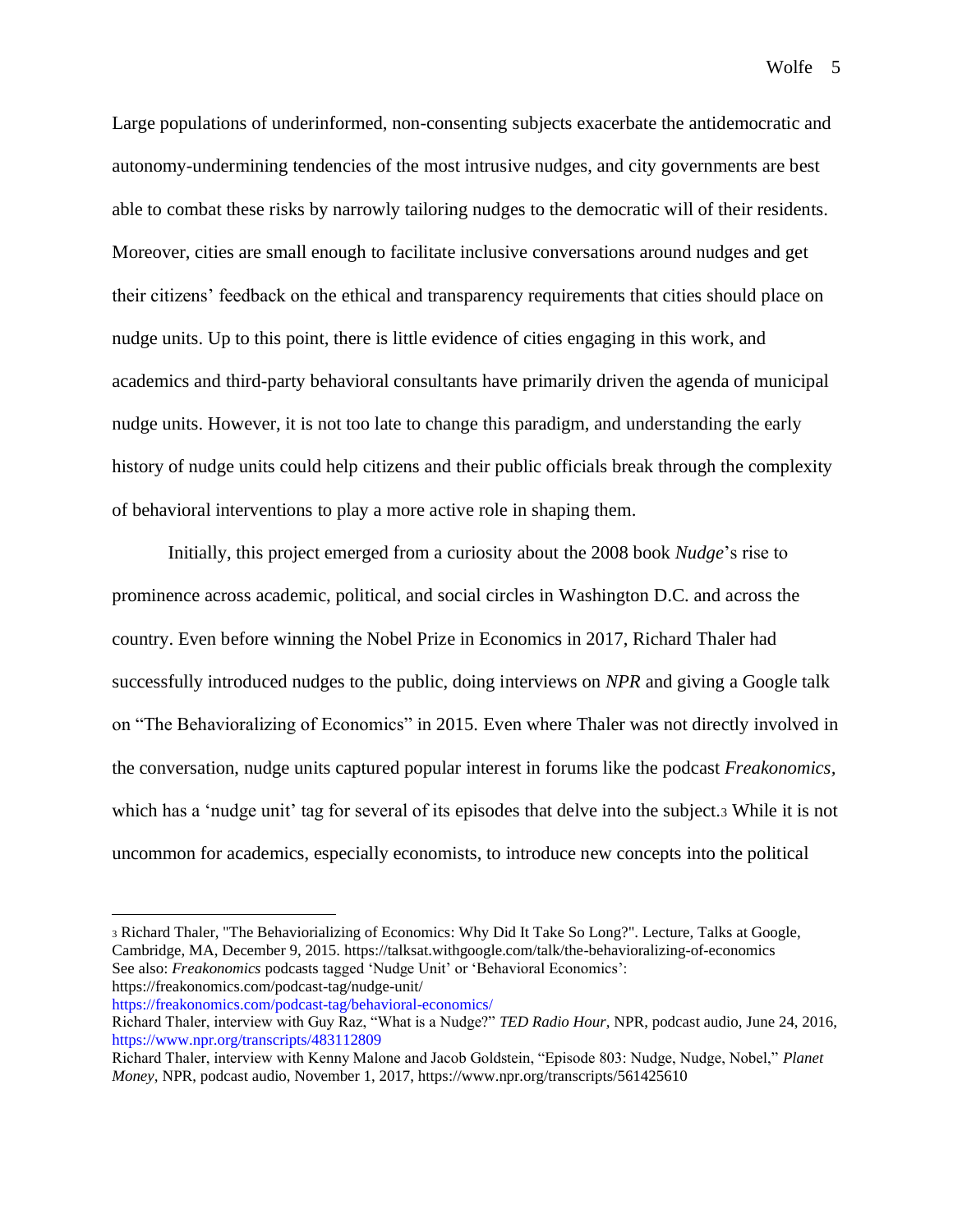lexicon, nudges' expansion into the political sphere has not necessarily led to politicians championing nudges directly by launching nudges themselves. Rather, the third-party consultancy that launched Britain's nudge unit, the Behavioral Insights Team, and the nonprofit Ideas42 have remained the leading shepherds of nudge into city politics. Staff members from those two organizations, along with affiliated academics, are the primary overseers of nudges in a municipal context. At the same time, charitable organizations like Bloomberg Philanthropies play a large role in funding nudge units, which suggests that nudge units could face an incentive to serve the interests and political agendas of the third-party organizations needed to support their work, rather than the citizens who are supposedly the beneficiaries of nudge units. This unique positioning of municipal nudge units, as public-private partnerships whose activities tend to fly under the radar externally even while they generate confusion internally, makes them a worthy subject of study.

In this study, Chapters 1 and 2 focus on the academic theory underlying nudge, centered around the eponymous 2008 book by Richard Thaler and Cass Sunstein. Written for a wide audience, *Nudge* touches on the history and the potential applications of behavioral economics theories to the more practical realm of politics. Outside of *Nudge*, Sunstein has written multiple defenses of nudge from a legal, ethical, and practical standpoint, often in scholarly conversation with the academics who critique his and Thaler's work. Chapter 2 explores these critiques and Sunstein's defense in order to make the case that nudges are not intrinsically unethical, though they can violate citizens' autonomy if left unchecked.

Chapters 3 and 4 trace the early applications of nudge to politics through offices called nudge units. Chapter 3 details the history of a several nudge units at different scales, starting with a federal office based in the UK, and Chapter 4 focuses on how nudge units fit into the arc of city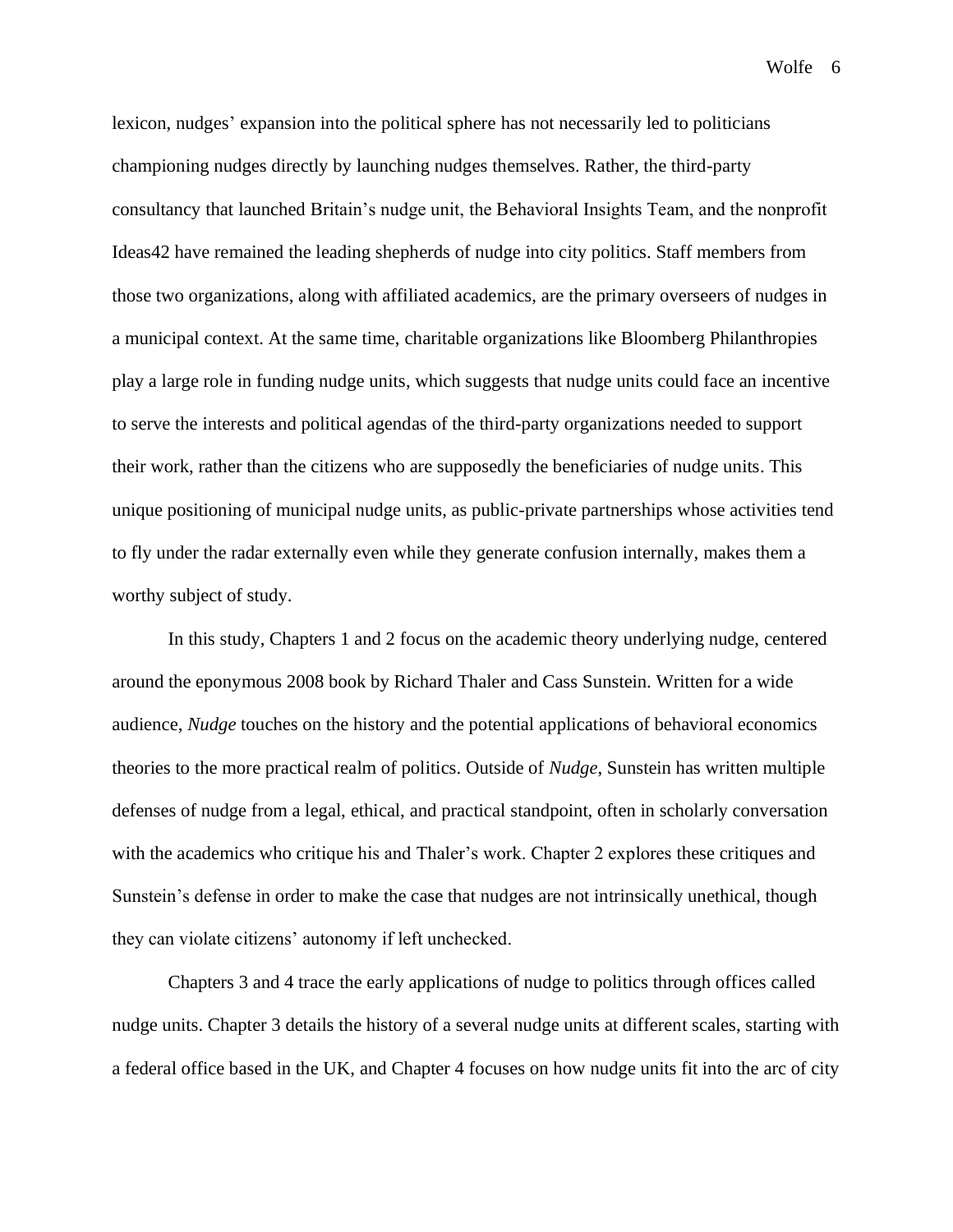politics. By situating nudge units amongst the history of municipal politics, Chapter 4 argues that cities are the ideal platform to implement nudges because they align with cities goals to implement policies that are low-cost, easily scalable, apolitical, and malleable to the city's specific needs. Using the behavioral design teams (BDTs) of New York City, Chicago, and Philadelphia as primary examples, Chapter 4 argues that the nudge units of American municipalities are shaped primarily by the nonprofits that fund their creation and the behavioral science consultancies that staff their offices and design their projects. While each behavioral design team studied has taken on unique projects reflective of the three cities' respective struggles, they are similar in their objectives, design processes, and reliance on academics.

Chapter 6 takes on the evolving role of nudges in the context of the smart city. Given that nudges inherently aspire to change behavior, the more data about human activity that policy architects have access to, the more widely and accurately nudges can be designed. However, the introduction of big data threatens to exacerbate the most intrusive aspects of municipal nudges. Particularly when it comes to urban data that can collect information on the movement of people and goods via sensors, there is typically minimal citizen consent and understanding about what information is being collected. Given that civic data trusts have only recently been proposed by Google-funded venture Sidewalk Labs for its Toronto project, it is unlikely that smaller efforts to match urban data collection with nudge unit initiatives have implemented similar ethical standards. Creating democratic standards that would genuinely address the ethical concerns posed by academics like Sofia Ranchordás would require community input and lengthy debates that are only now beginning to take place in Toronto with the support of Sidewalk Labs.<sup>4</sup>

<sup>4</sup> On May 7, 2020, Sidewalk Labs announced that it was cancelling its plans to redevelop the Quayside neighborhood of Toronto. However, the past two and a half years of progress Sidewalk Labs achieved with its public partner Waterfront Toronto should serve as a model for complex public-private partnerships, even if for the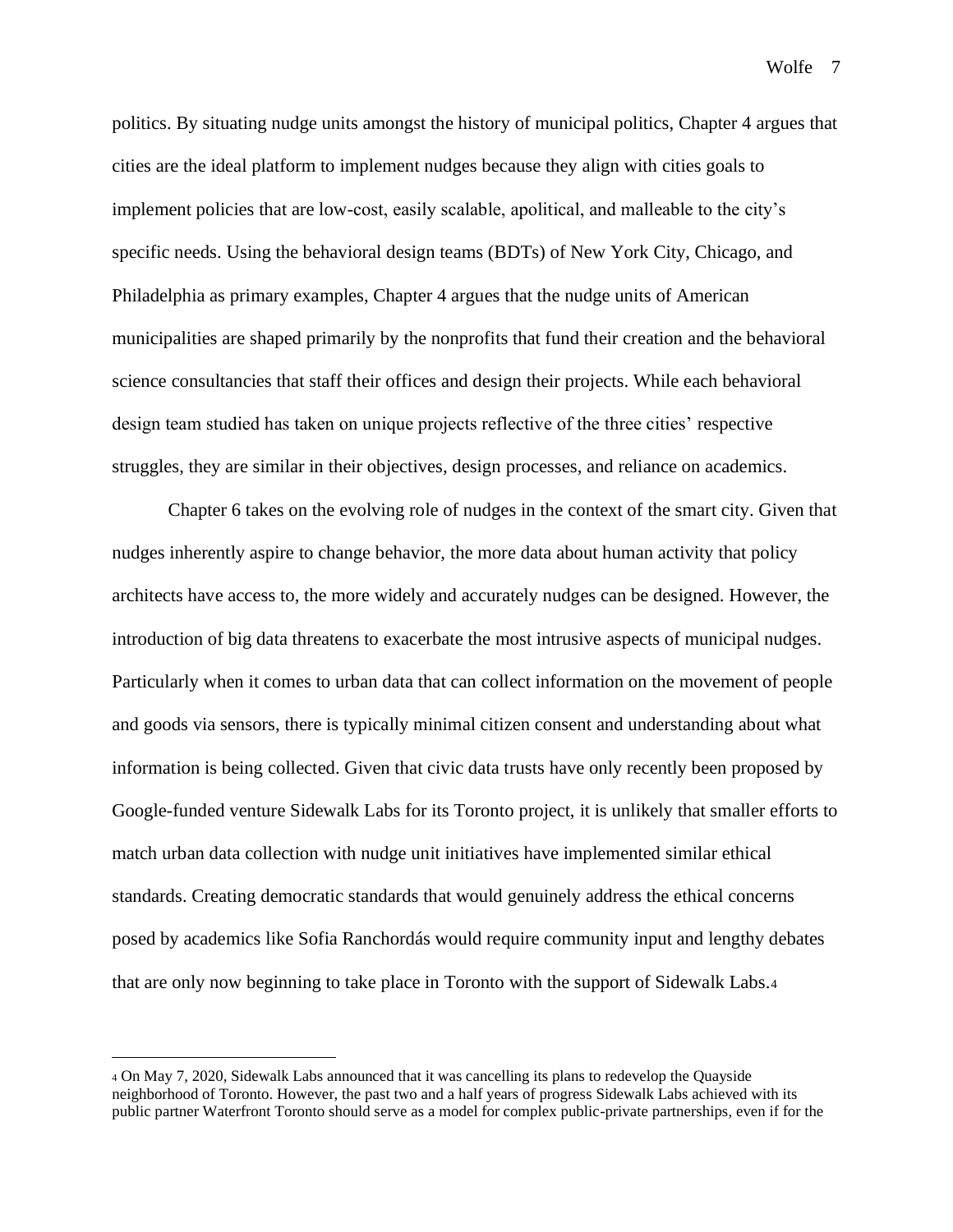After suggesting that intertwining urban data collection efforts with municipal nudges poses a greater threat to individuals' privacy and autonomy than do traditional nudges, Chapter 6 makes a case for nudge units to make explicit their ethical standards, metrics for success and mechanisms for oversight and evaluation.

The nudge units explored in Chapters 4 and 5 and analyzed in Chapters 6 and 7 reveal ambitious goals and promising progress for nudges, but few opportunities for unaffiliated academics or third-party auditors to evaluate their success. Although the initial aim for this project was to evaluate America's municipal nude units in detail and draw conclusions about why specific projects were more successful than others, the lack of publicly available data sets and absence of independent reviews on these efforts made this task unrealistic. Instead of evaluating the behavioral design strategies and characteristics of nudge units that align with successful outcomes, this thesis seeks to understand the goals that these units have set for themselves and offer several alternatives for ethical and empirical standards that could guide them in the future. Without arguing that one guiding philosophy for behavioral interventions is the right fit for any particular city, this thesis demonstrates that there are enough unanswered questions surrounding nudge units and their scope to merit greater citizen engagement around nudge units. Because nudge units are new and relatively unheard of, they do not attract activists, reformers, and engaged citizens to the same degree as issues like criminal justice, housing, and education, citizens are being left out of a conversation they do not even realize is happening. While nudges do not expend a large amount of a city's resources compared to to these other policy areas, the fact that they wield relatively unchecked influence over many policy domains

sake of critiquing it. Sidewalk Labs' community forums, physical visitor space, and 1,500-page Master Innovation and Development Plan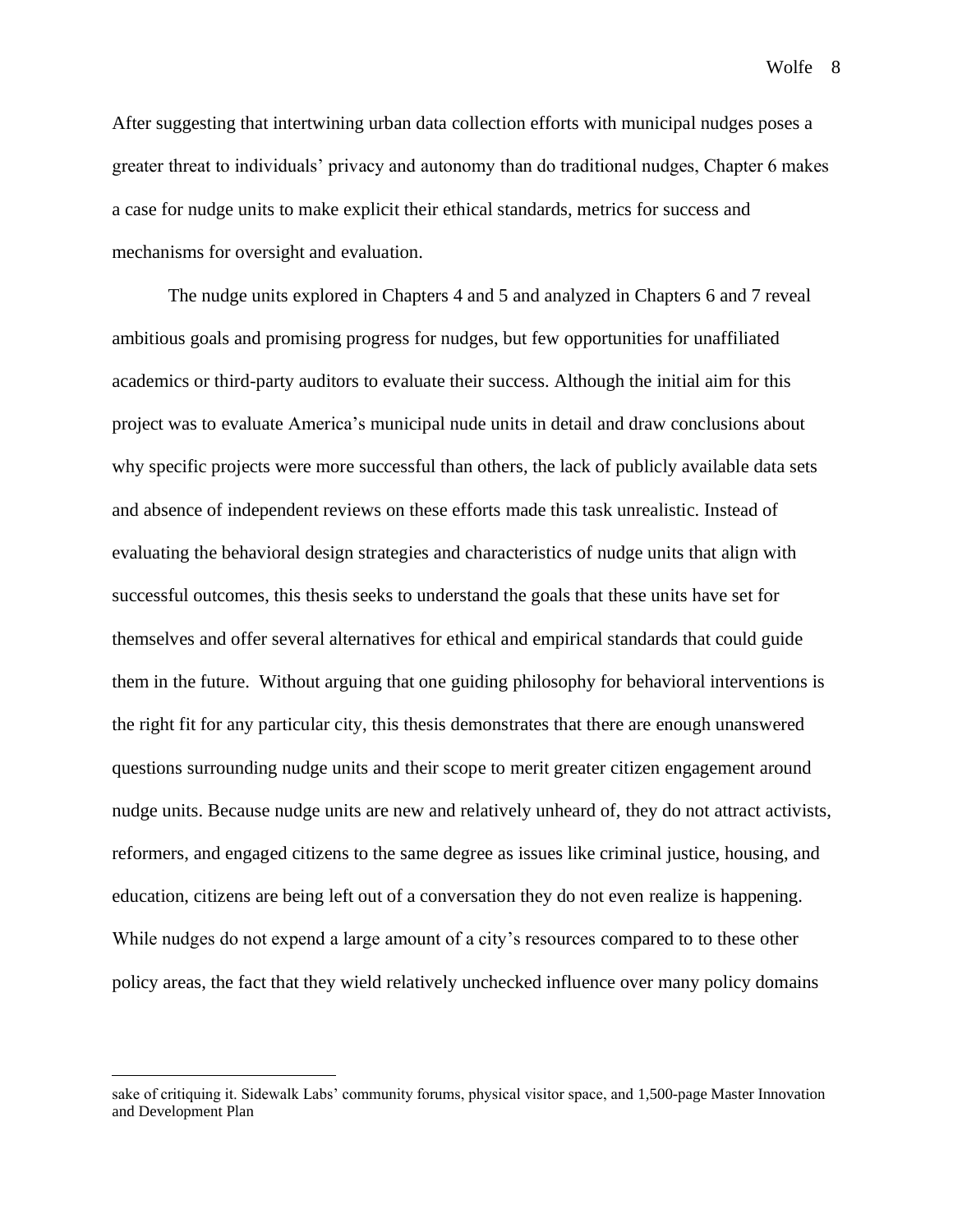should inspire a desire amongst citizens to understand how nudge units work and whether they are accomplishing their goals.

Although understanding the public-nonprofit partnerships behind America's municipal nudge units is the core goal of this thesis, it is worth noting that there are several other models driving municipal nudges, mainly university-affiliated research institutes and private contractors*.* Interspersed amongst the stories and websites of the established BDTs discussed thus far are several other behavioral policy implementations originating from universities and the private sector. The What Works Cities Certification Standard Committee, for example, has several members from these sectors.<sup>5</sup> From the private sector side, Deloitte is one example of a private consulting firm with a webpage dedicated to discussing behavioral design in cities. Although Deloitte does not generally disclose its clients, Deloitte has published several reports detailing institutional knowledge about smart mobility and the means by which big data and information technology are being used to "better manage urban assets."<sup>6</sup> Deloitte affirms the central insight of choice architecture, "that minor, often inexpensive tweaks to choice environments can wield outsized effects on people's actions," and suggests that cities can become smarter rethinking the design of everyday systems. Likewise, McKinsey and Accenture have teams focused on behavioral insights, and technology companies like IBM, Palentir, and Alphabet (via Sidewalk Labs) have grown increasingly involved in implementing smart-city solutions and nudges for

<sup>5</sup> The WWC Committee includes including Bill Eggers, the Executive Director of Deloitte's Center for Government Insights; Stephen Goldsmith, the Director of the Innovations in Government Program at Harvard Kennedy School of Government (overseer of Data-Smart City Solutions); and Neil Kleiman, the Director of the New York University Wagner Innovation Labs;, and Beth Blauer, the Executive Director of the Center for Government Excellence (GovEx) at Johns Hopkins University.

See: "Meet the What Works Cities Certification Standard Committee," Medium (What Works Cities, January 25, 2018), https://medium.com/what-works-cities-certification/meet-the-what-works-cities-certification-standardcommittee-524ed1394c74.

<sup>6</sup> Eggers, William D., Jim Guszcza and Michael Greene. 2017. "Making Cities Smarter." Deloitte Insights, January 23, 2017, available at https://www2.deloitte.com/insights/us/en/deloittereview/issue-20/people-for-smarter-citiescollective-intelligence-decision-making.html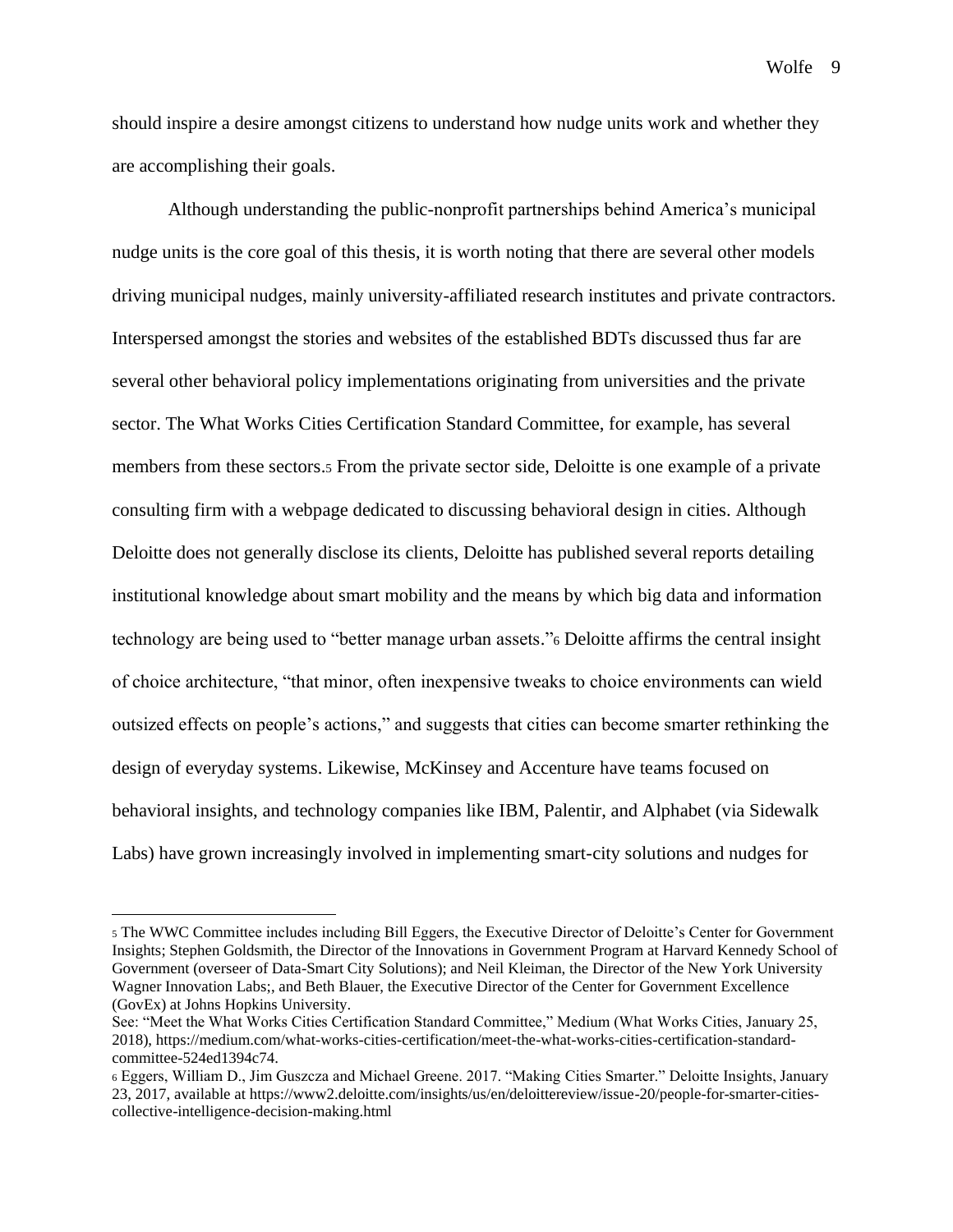cities.<sup>7</sup> Wherever academics or private corporations are driving municipal behavioral interventions, citizens should be equally as curious and skeptical about their methods and intentions as they are of behavioral design consultancies', but academic institutes and corporate behavioral science initiatives are not the focus of this thesis because they are not nearly as involved in behavioral interventions at the municipal scale.

Regardless of who is responsible for a nudge's design and implementation, all government-sponsored behavioral interventions require the continued cooperation of public sector partners, who are presumably held accountable for their success by voters. However, leaving academic and private-sector experts in charge of municipal nudge units allows for the possibility that neither citizens nor public officials will fully understand the design, implementation, and implication of nudges deployed in their cities. Although these private sector corporations serve public sector clients who wish to implement nudges, they are not drivers of the political behavior change revolution to the same extent that the nonprofit and social-purpose consultancies are. Moreover, their unwillingness to disclose their clients would make an analysis of their work with cities cursory at best and impossible at worst. Instead, the development of cities' partnerships with ideas42 and the Behavioral Insights Team best reveals the evolution of nudges in the urban context is traced through, along with one attempt to launch an independent behavioral science initiative in Philadelphia. Nonetheless, the discussions throughout this thesis concerning the ethics of nudging, the scope of nudge policies in cities, and the changing

<sup>7</sup> Robert Brauneis and Ellen P. Goodman, Algorithmic Transparency for the Smart City (August 2, 2017). *20 Yale J. of Law & Tech*. 103 (2018); GWU Law School Public Law Research Paper; GWU Legal Studies Research Paper. Available at SSRN: https://ssrn.com/abstract=3012499 or http://dx.doi.org/10.2139/ssrn.3012499

Shannon Mattern, "Where Code Meets Concrete," *Urban Omnibus*, September 4, 2019, https://urbanomnibus.net/2019/09/where-code-meets-concrete/.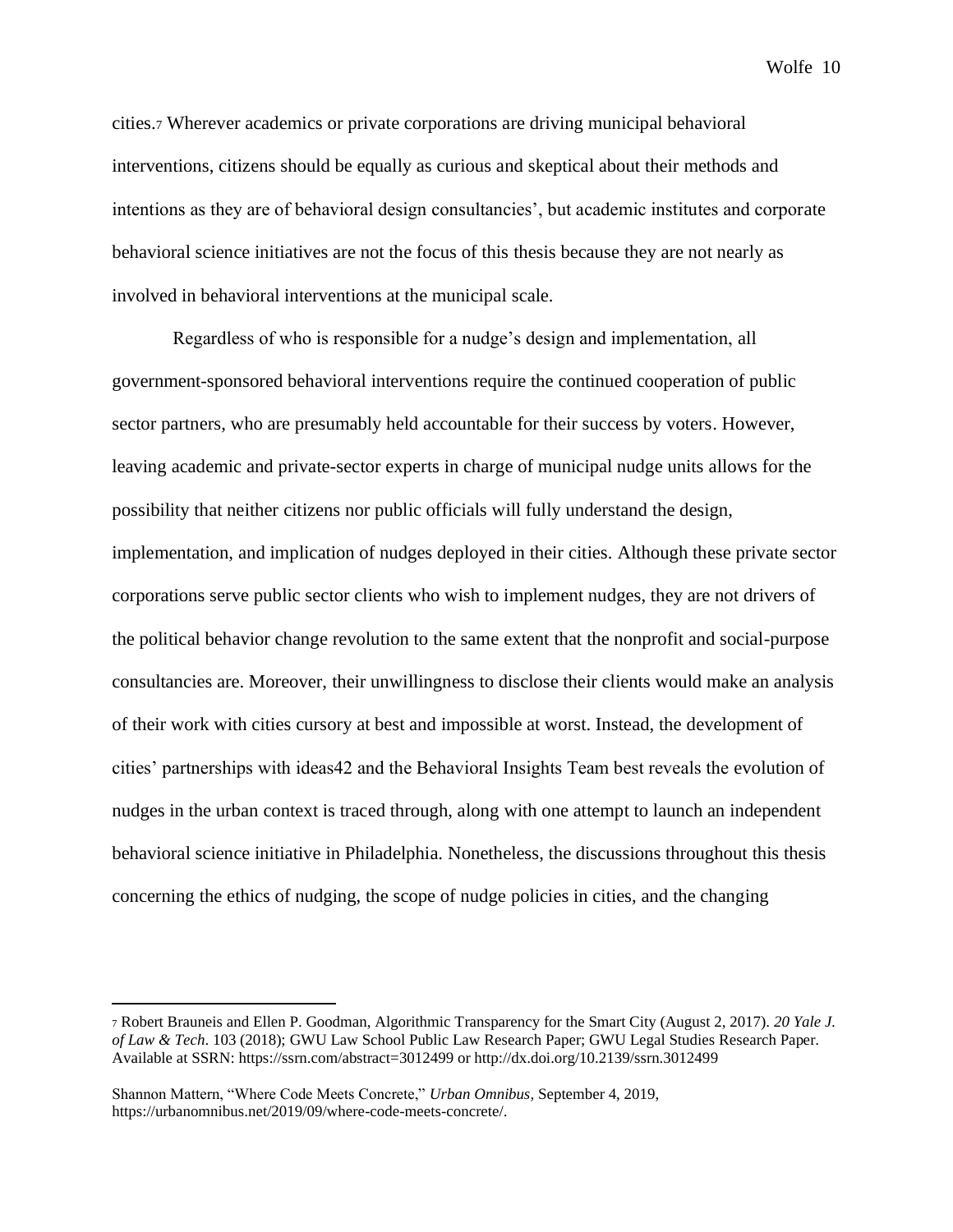landscape of nudge with the introduction of smart city innovations, should be equally applicable to conversations around private and academic-led nudge initiatives.

When it comes to reflecting on the past ten years of municipal experiments with nudges and plotting out the next ten years, the key pieces to understand are precisely these three areas: the ethical arguments for and against government-sponsored behavioral interventions, empirical evidence about their success, and the potential scope of nudges informed by big data. Clearly, the concept has bloomed far beyond the initial design of *Nudge*, and the practical manifestations of the theory are now far outside of the control of Sunstein and Thaler, so it is up to engaged citizens and critical academics to check the actions of municipal nudge units and ensure that they are accomplishing worthy goals without violating citizens' rights.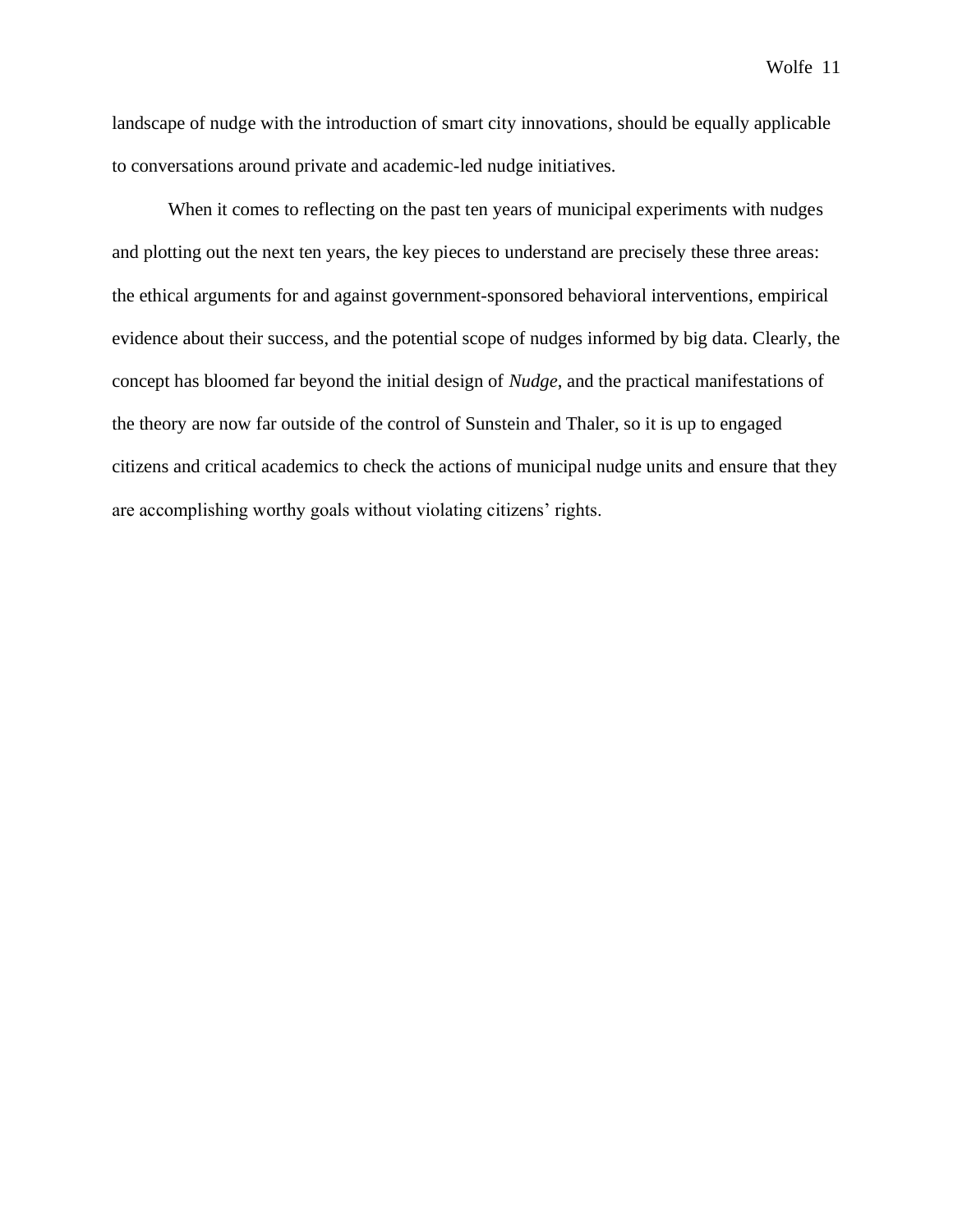# **Chapter 1: The Idea**

Before there were nudge units, there was *Nudge*. The book, released in 2008 by Richard Thaler and Cass Sunstein, builds upon two decades of behavioral economics research by incorporating theories of human biases and choice making tendencies into policy applications. Without understanding Thaler and Sunstein's theory of libertarian paternalism and their pitch to policy makers across the world, it would be impossible to understand the guiding strategy and objectives of nudge units at work in cities today. The basic idea of behavioral economics is that humans are not always the rational actors that classical economics purports them to be. Behavioral interventions take emotions, social influence, and general irrationalities into account to set up individuals' choice alternatives in such a way that steers people toward making the decision that maximizes utility for themselves or for society.

The foundational behavioral economics theories based on the power of observed heuristics, framing effects, and defaults challenge many traditional economic assumptions, and the psychologists like Amos Tversky and Daniel Kahneman who initially proposed them faced significant pushback.<sup>8</sup> Once their ideas were accepted by psychologists and economists, behavioral economics became a more widely accepted field of study and academics could specializing even more narrowly in behavioral design in medicine, law, policy, and markets. To fully absorb the influence of nudge units and their unique role as executors of an applied political theory with empirical roots, it is worth contextualizing nudge in the recent history of behavioral economics. At one level, regulating nudge units could involve preferencing certain types of nudges over others, which would require a deep

<sup>8</sup> Michael Lewis, *The Undoing Project: A Friendship That Changed Our Minds* (Waterville, ME: Thorndike Press, a part of Gale, Cengage Learning, 2017).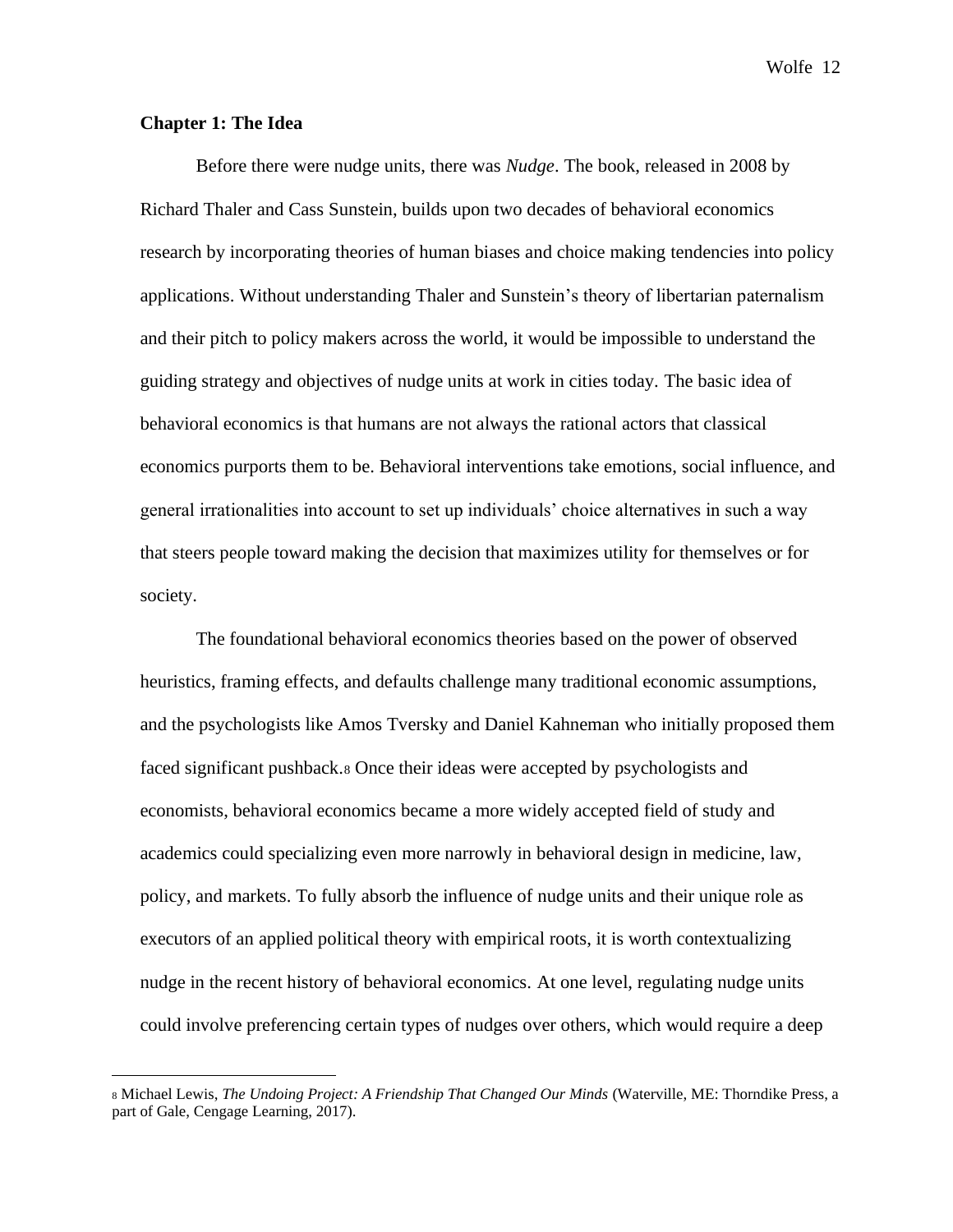understanding of the range of nudges and how they work in practice. For the purposes of distinguishing between nudges, it is most helpful to consider what type of irrationality the nudge addresses, what type of behavioral intervention mechanism the nudge relies on, and whether the nudge affects individuals' conscious or subconscious (System 1 or System 2) thinking.

Chief among the irrationalities discussed in *Nudge* are inaccurate perceptions of risk, anchoring tendencies, the availability heuristic, the representativeness heuristic, status quo bias, and herd mentality. Many of these phenomena have direct links to the nudge policies that drive behavioral design units today, which seek to influence people by adjusting their choice architecture, rather than their incentives. Whether the issue is low voter turnout or a lack of diversity in applicants to a public office, Thaler and Sunstein believe that behavioral scientists and policy-makers can and should collaborate to revise the choice-making framework that allows many individuals to act against their own (or society's) best interests. To use nudges to catalyze behavior changes, Thaler advocates for the EAST approach, which advises designing nudges that make the socially optimal choice Easy, Attractive, Social, and Timely. Generally, nudges touch on at least one of these categories by harnessing the power of defaults, reducing the 'hassle factor' of taking up a service, attracting attention or designing rewards and sanctions for maximum effect, using the power of networks, and encouraging people to make a commitment to others.<sup>9</sup> Chapter 3 expands upon the EAST philosophy in the context of the UK's nudge unit.

<sup>9</sup> Owain Service, David Halpern, and Michael Hallsworth, "EAST: Four Simple Ways to Apply Behavioural Insights," The Behavioural Insights Team, July 2015, https://www.bi.team/publications/east-four-simple-ways-toapply-behavioural-insights/)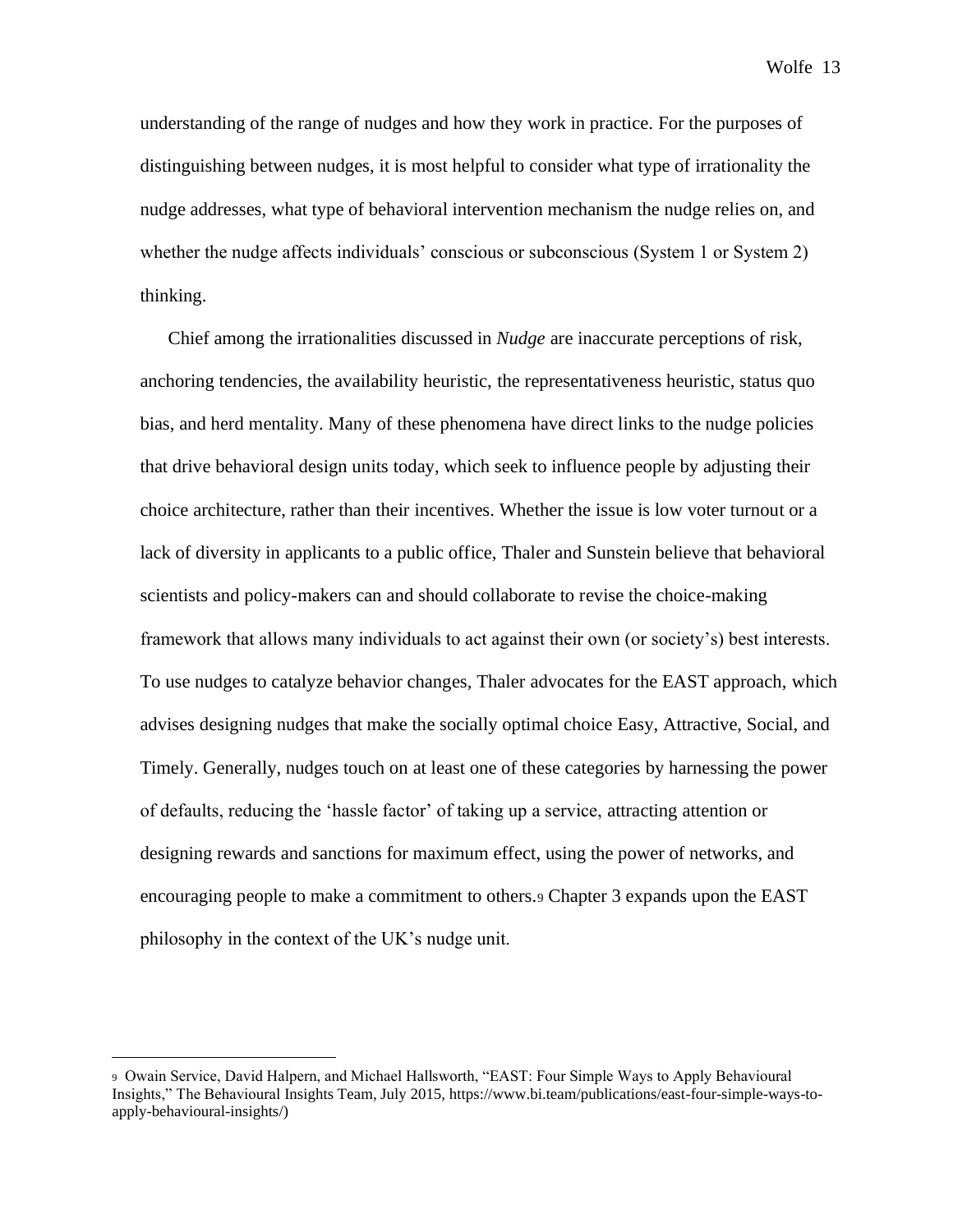### *Why Nudges?*

Apart from touting the unique potential of using our expanding understanding of human behavior to intervene in human behavioral patterns, nudge advocates have ascribed a certain moral superiority to behavioral interventions over what they consider to be more normative policy measures. Namely, nudge advocates point to outright bans or mandates as more directly, and therefore less justifiably, interfering with the lives of citizens because such measures limit their choices. Similarly, incentives and disincentives promise monetary gains to citizens who do as the government prefers, manipulating citizens' choices with the greatest effect on society's most vulnerable that are in the worst position to turn down the money.

Thaler and Sunstein introduce the concept of nudges with the hypothetical example of a school cafeteria. Knowing that the placement of foods influences the likely selections of unsuspecting children—according to the book, one can increase or decrease the consumption of many food items by as much as 25 percent via placement decisions—Thaler and Sunstein ask how a prudent administrator would choose to organize food items along the lunch line. An administrator must decide what is fair, or wise, or optimal in this case, while also deciding whether to tell students about the rationale for the eventual layout. Arranging the food randomly, however illogical, would be the only approach that could truly be considered laissez faire, allowing the administrator to claim that she did not seek to interfere with or otherwise influence students' choices in the slightest. As Sunstein and Thaler imagine even a libertarian would admit, putting peanut butter and jelly on opposite sides of a cafeteria simply to preserve the autonomy of school children reflects poor decision making; their next question would be to ask whether the administrator should intervene to reorganize the cafeteria. The remaining potential options align with objectives of maximizing the cafeteria's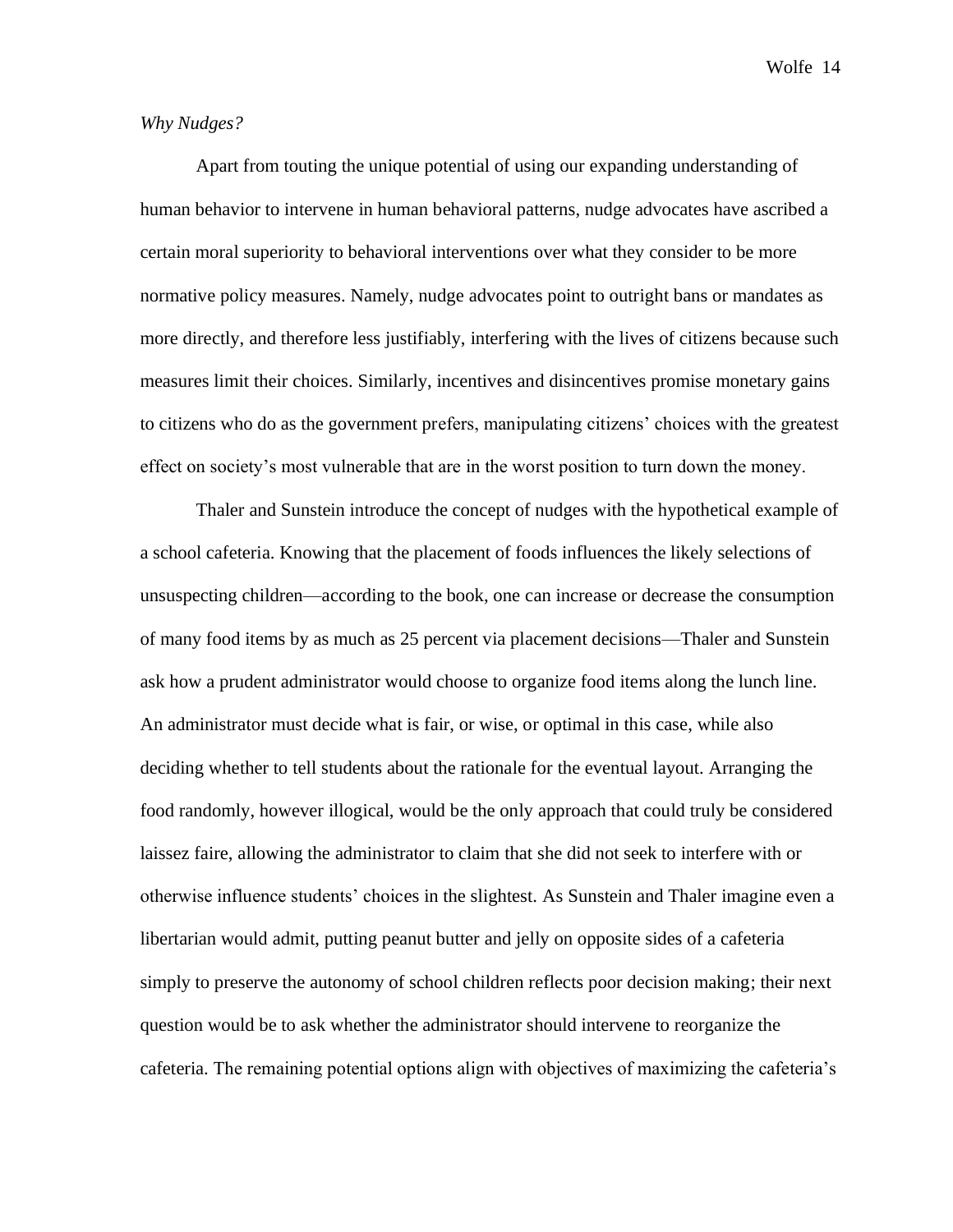profits, maximizing profits by seeking kickbacks from providers she can favor via product placement, optimizing students' health outcomes, or seeking an arrangement that would leave kids inclined to pick the items they would choose on their own. Here, Thaler and Sunstein begin to argue for the book's thesis that allowing, if not encouraging, the administrator to sort the food items in such a way as to optimize student's health outcomes is both ideal and justified. In doing so, the administrator becomes a "choice architect," a label that Thaler and Sunstein assign to any individual that "has the responsibility for organizing the context in which people make decisions."<sup>10</sup> Part of the reason Thaler and Sunstein embrace this label is that choice architects, like actual architects, face the reality that "there is no such thing as a 'neutral' design." Given the inevitable choice to approve *some* design, policy makers will be interfering with their constituents' positive freedom regardless of how they choose to preference a certain process or system.<sup>11</sup>

Throughout *Nudge,* Thaler and Sunstein present examples of dozens of choice architects, from the Dutch authorities who supported the etching of black house flies into urinals to encourage men to aim wisely, to university administrators' decision to change the default selection for university employees' health insurance and retirement plans. In many cases, the nudges Thaler and Sunstein propose are theoretical, diagnosing irrationalities in the market and in public policy that they believe can be redressed with nudges in the right direction. While the settings discussed are diverse, and the proposed nudge instigators range from employers to professors to public officials, all nudges leverage behavioral insights to encourage behavior change without in any way requiring or directly incentivizing it. Like advertising, nudges rely upon influence rather than coercion.

<sup>11</sup> Ibid.

<sup>10</sup> Thaler and Sunstein, *Nudge*, 3.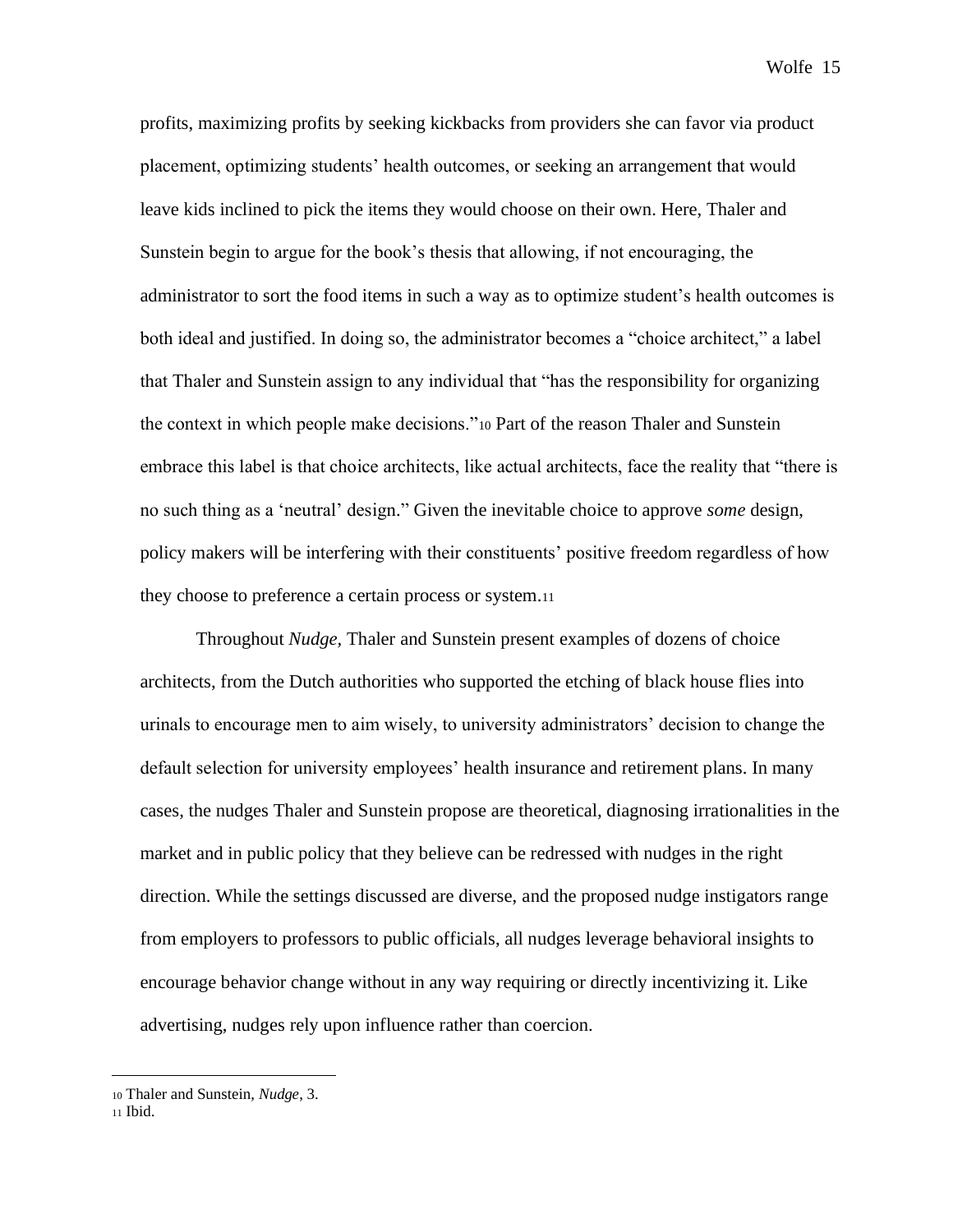Alongside this mechanical explanation of nudges and their potential to affect great influence, Thaler and Sunstein touch on the philosophical underpinning of their interferencebased model. Calling this philosophy libertarian paternalism, Thaler and Sunstein make two tenets the centerpieces of their theory: 1) "people should be free to do what they like--and to opt out of undesirable arrangements if they want to do so," and 2) "it is legitimate for choice architects to try to influence people's behavior in order to make their lives longer, healthier, and better."<sup>12</sup> With these two opinions guiding their approach to policymaking, Thaler and Sunstein combine aspects of traditional liberal and conservative ideas of public policy. By demonstrating that individuals often make decisions that serve their interests poorly, Thaler and Sunstein depart from the conservative mindset that people should be left largely to their own devices when it comes to personal decisions about health, education, and investment*.<sup>13</sup>* By demonstrating that there is a less intrusive alternative to prohibiting an action or directly changing economic incentives, Thaler and Sunstein distinguish nudges from more dramatic liberal welfare policies.<sup>14</sup> As Thaler and Sunstein repeat time and again, "to count as a mere nudge, the intervention must be easy and cheap to avoid."<sup>15</sup>

As evidence of poor choices, Thaler and Sunstein refer to obesity, low savings rates, and truancy rates that reflect an irrefutable disconnect between individuals' best interests and their unencumbered actions. And yet, Thaler and Sunstein question the effectiveness of sin taxes, social security taxes, and other policies that fall into the category of direct incentives, mandates, and prohibitions. By limiting the free will of citizens, they remove the options that

<sup>12</sup> Thaler and Sunstein, *Nudge*, 5.

Richard H. Thaler and Cass R. Sunstein, "Libertarian Paternalism," 93 *Am Econ Rev*, 175 (2003).

<sup>13</sup> Thaler and Sunstein, *Nudge*, 93.

<sup>14</sup> Thaler and Sunstein, *Nudge*, 9.

<sup>15</sup> Thaler and Sunstein, *Nudge*, 6.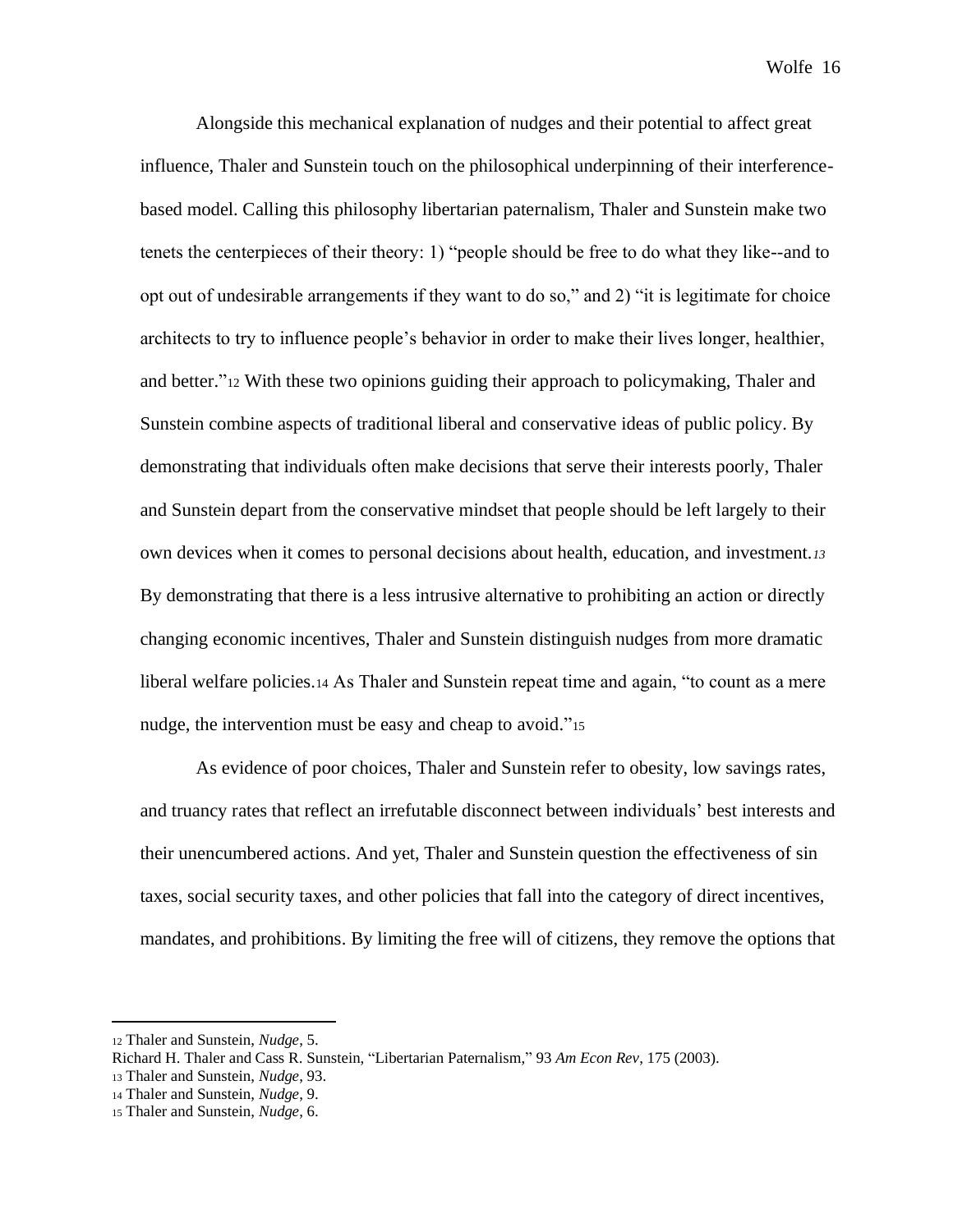are believed to be individually or societally harmful, but they also rid citizens of the opportunity to make their own calculation about whether engaging in the behavior is worthwhile.

Nudges are simple, by design, and they revolve around a few key insights, many of which involve systematic errors in human behavior. The "planning fallacy," for one, reflects "the systematic tendency toward unrealistic optimism about the time it takes to complete projects."<sup>16</sup> The "status quo bias," for another, is an academic's interpretation of behavioral inertia--essentially, people are most likely to continue an established behavior or reaffirm a past decision without considering alternatives.<sup>17</sup> The status quo bias helps to explain the power of defaults, which consumers tend to reify by neglecting to place effort in seeking to change the option chosen by a boss, a company, or even the government.

To unpack irrationalities necessitating nudges from a different angle, Thaler and Sunstein also refer to the work of Kahneman and Tversky regarding systems thinking. Comparing Systems 1 and 2, or the Automatic System and the Reflective System as Thaler and Sunstein prefer to call them, allows us to distinguish between the intangible parts of the brain that handle effortless, associative, or unconscious decision making versus decision making that is controlled, self-aware, and slow. Even if individuals can be made aware of and compelled to counteract their biases such as the status quo bias or the planning fallacy, it is more difficult to redress irrationalities so deeply seated as their subconscious reliance on the Automatic System when the work of the Reflective System would better serve their interests.

<sup>16</sup> Thaler and Sunstein, *Nudge*, 7.

<sup>17</sup> Thaler and Sunstein, *Nudge*, 34.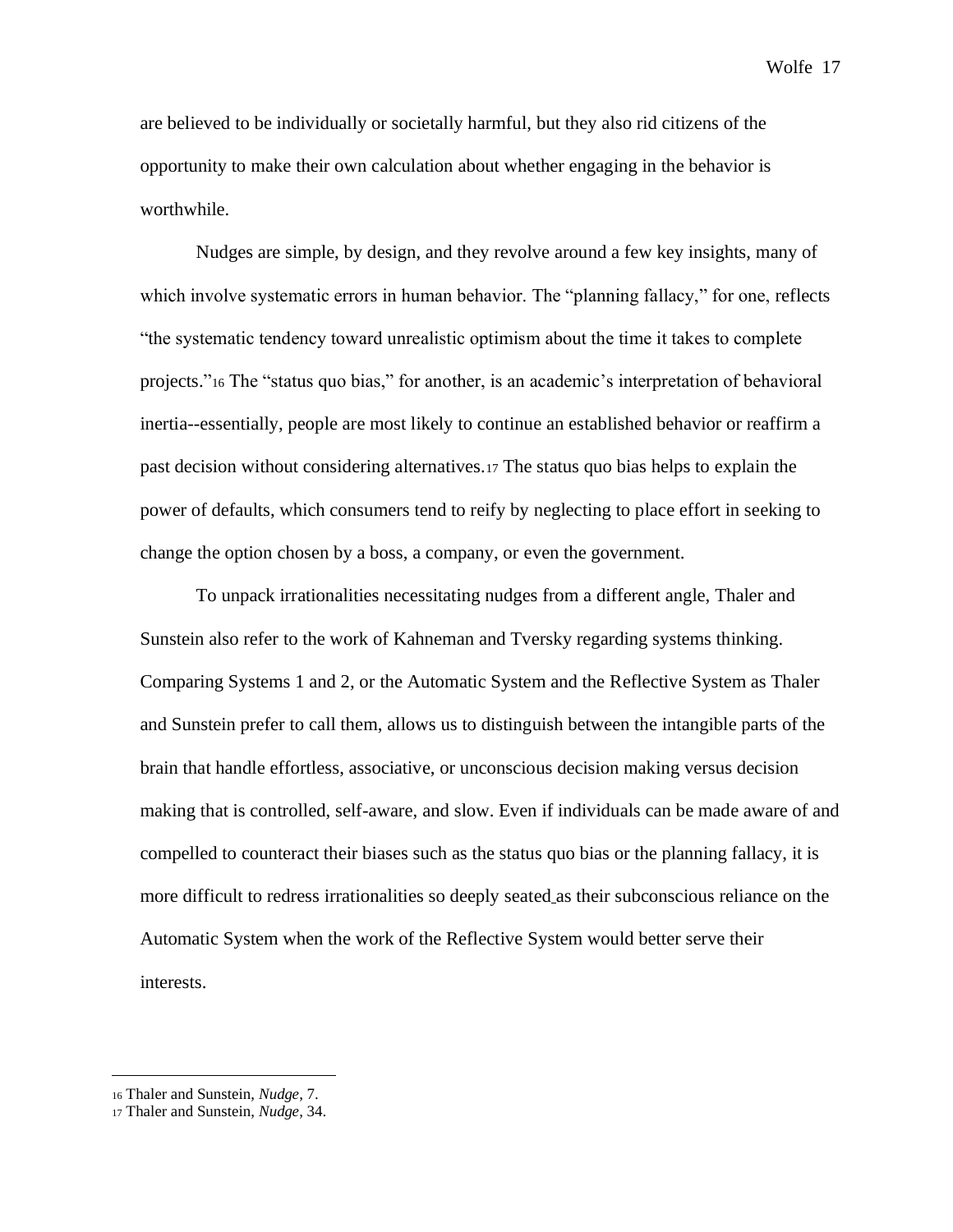A third culprit of irrational behavior, relying on heuristics masked as "rules of thumb," encompasses errors made by an overreliance on anchoring, the availability bias, and the representativeness bias. People often make decisions or estimations influenced by a misleading anchor point, an irrelevant but conveniently available data point, or a less-thanhelpful bit of information guised as a proxy for the actual answer. Nonetheless, people fall victim to these biases more often than they would care to admit. In many situations, individuals' optimism or overconfidence misleads them into believing that they are the outlier or the exception to the rule. Furthermore, people have quirky, insurmountable tendencies like an outsized aversion to losses relative to the positive reaction they feel from opposite gains.<sup>18</sup> All of these behavioral quirks help to explain why the "rational (wo)man" does not always behave rationally. People avoid saving, refuse opportunities for preventative treatment and diagnostic tests, and thwart risks with positive expected values, often because the instincts baked into their Automatic System overwhelm the slower but wiser calculations of their Reflective System. In these explanations for human irrationality, though, Sunstein and Thaler see hope, since it is these same quirks that informed the design of their antidotes- nudges.

With the starting point of fallibility, and the assumption that it can be understood with a critical approach to behavioral tendencies, Thaler and Sunstein delve into several applications. To overcome temptation and the near universal challenge of self-control, Thaler and Sunstein offer the examples of Daylight Savings Time and the Christmas savings clubs of days past. The frame of an extra hour of daylight inspired greater productivity, while the frame of a self-imposed mandate on saving gave many the nudge they needed to set aside

<sup>18</sup> Thaler and Sunstein, *Nudge*, 33-35.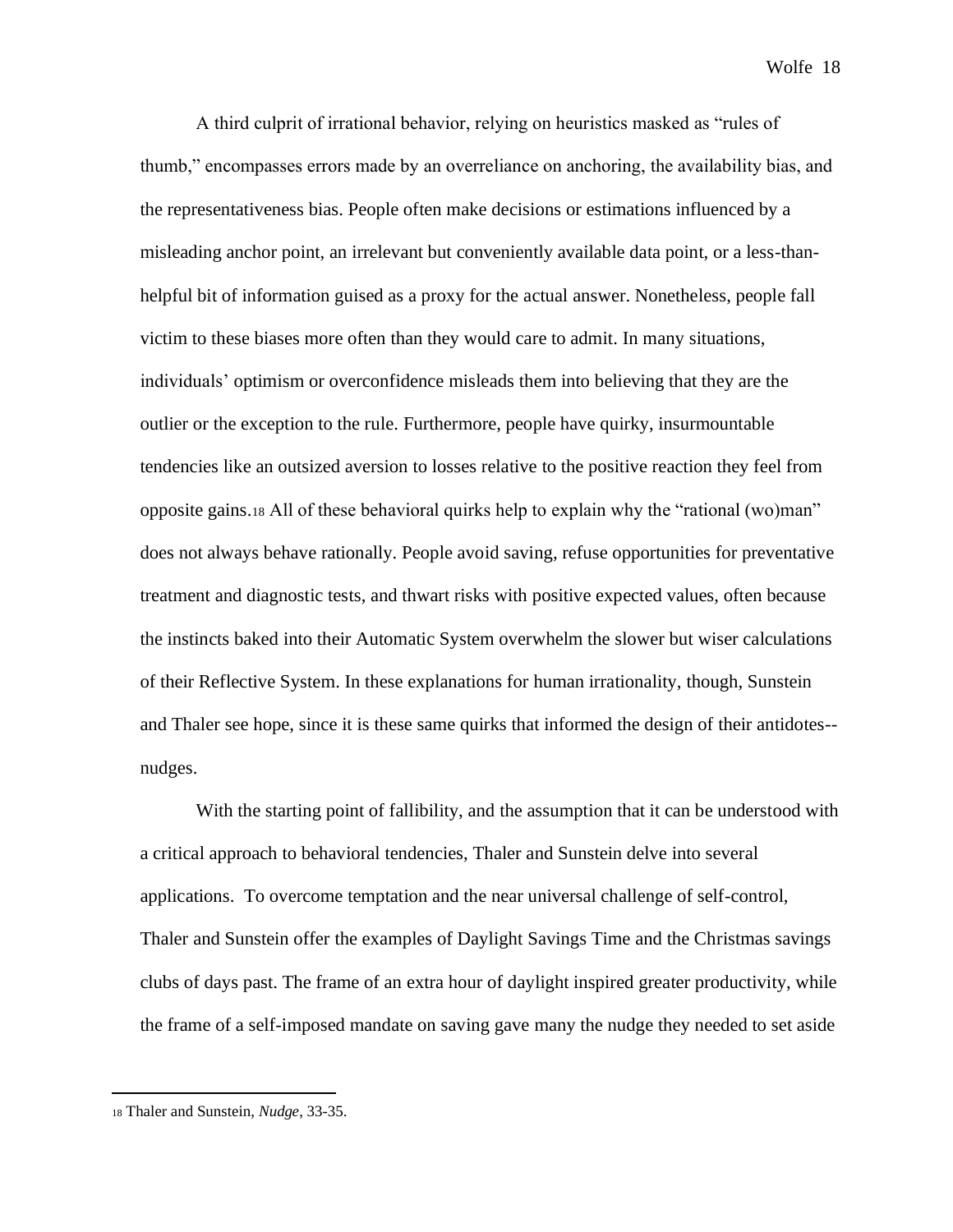enough savings throughout the year for Christmas gifts. Whether the motivations are internally affirmed, or externally produced via social influences like information, peer pressure, and priming, there is often room for nudges to intervene in people's irrational behaviors.

When it comes to categorizing the situations where nudges are most warranted, Thaler and Sunstein establish the criteria that nudges ought to address "decisions that are difficult and rare, for which [people] do not get prompt feedback, and when they have trouble translating aspects of the situation into terms they can easily understand."<sup>19</sup> The realm of personal finance, which satisfies these criteria, is a focal point of nudging for Thaler and Sunstein, who see low savings rates as an avoidable irrationality breeding financial insecurity for many Americans. To address it, Thaler and Sunstein propose automatic enrollment in savings plans, and the Save More Tomorrow program.<sup>20</sup> Defaulting employees into savings plans, while retaining the option to opt-out, can encourage significant numbers of people to honor the default and save more than they otherwise would have, a benefit often compounded by their employers' matching policies.<sup>21</sup> To interfere less aggressively, employers could simply require employees to make a decision in the first place, rather than allowing them to neglect the choice. Putting individuals in the position to actively reject a savings plan makes them more likely to opt-in.<sup>22</sup> Approaching the issue of savings from a deeper psychological level, Thaler and Shlomo Benartzi's Save More Tomorrow program is designed to allow participants "to commit themselves, in advance, to a series of contribution

<sup>19</sup> Thaler and Sunstein, *Nudge*, 73.

<sup>20</sup> Thaler and Sunstein, *Nudge*, 104.

<sup>21</sup> Thaler and Sunstein, *Nudge*, 109.

<sup>22</sup> Thaler and Sunstein, *Nudge*, 110.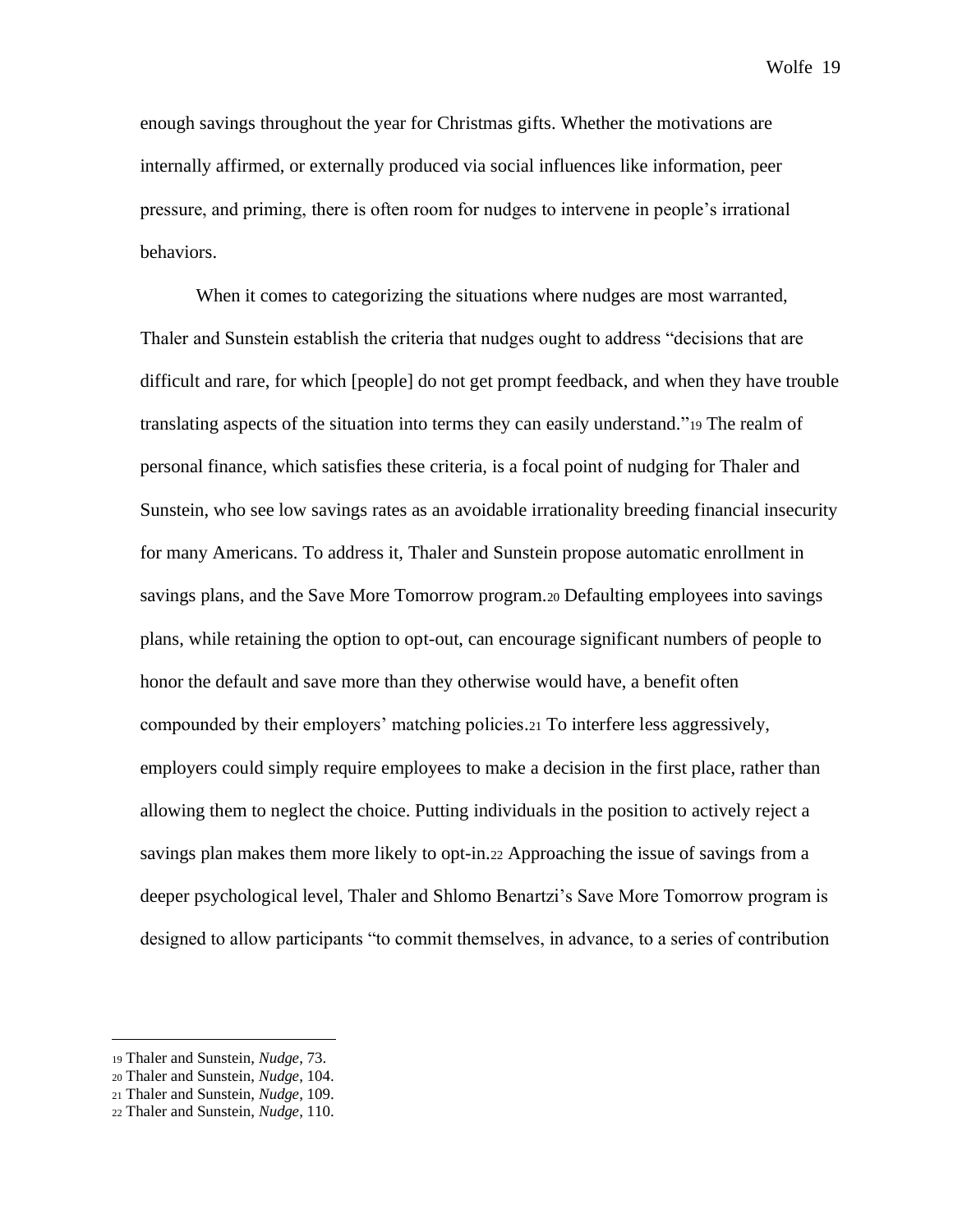increases timed to coincide with pay raises."<sup>23</sup> By pegging contribution rates to raises, participants can minimize the extent to which they "feel" the increase, since those increases will be cushioned by the fact that their take-home pay has also grown.24

In the realm of health policy, Thaler and Sunstein's proposed nudges rely more heavily on social influence rather than defaults. The general issue nudges seek to address in healthcare is to engage with the healthcare system in the first place, which individuals are more likely to do when they see their peers or people with a similar profile engage with the healthcare system. As an example, *Nudge* suggests that individuals who see others eating healthfully and exercising will be more likely to do the same. On the note of framing, Thaler and Sunstein suggest that "people are more likely to engage in self-examinations for skin and breast cancer if they are told not about the reduced risk if they do so but about the increased risk if they fail to do so."<sup>25</sup> As for their three pitches to the public sector, Thaler and Sunstein suggest that the U.S. government should reevaluate whether choice-maximizing prescription drug plans serve the best interests of their beneficiaries, investigate methods to increase organ donation rates, and reframe climate change as a personal health hazard to encourage individual action to reduce one's carbon footprint.

Collectively, these insights are supported by decades of research into the budding field of behavioral economics, and Thaler and Sunstein's book represents one of the earliest popular explanations of the field. As Biniyam Appelbaum remarks on the topic, "Great scientists are often portrayed as singularly bad at communicating with other humans; indeed, this is held to be a mark of their brilliance. Great economists, by contrast, tend to be the

<sup>23</sup> Thaler and Sunstein, *Nudge*, 113.

<sup>24</sup> Thaler and Sunstein, *Nudge*, 114.

<sup>25</sup> Thaler and Sunstein, *Nudge*, 157.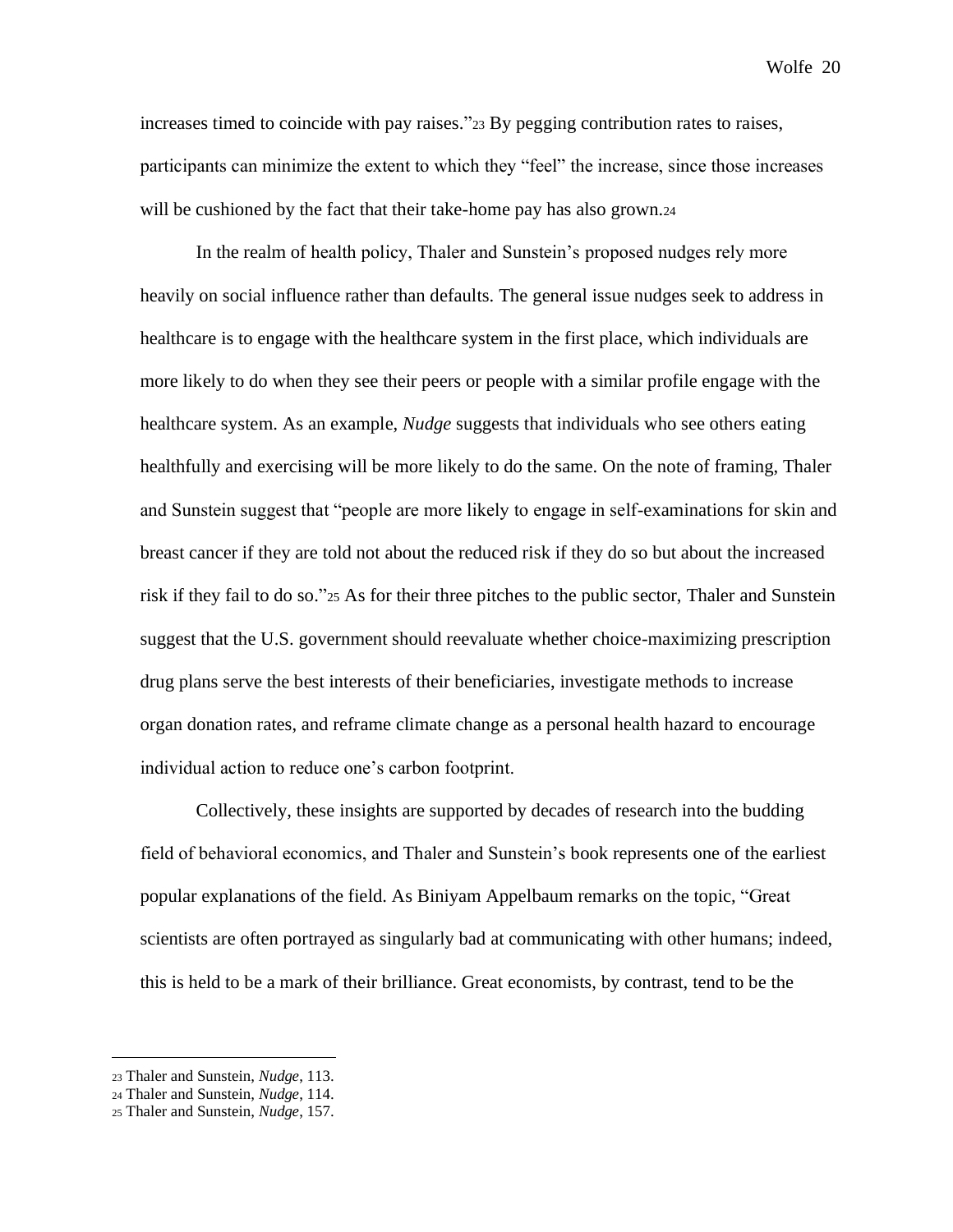popularizers of their own ideas."<sup>26</sup> With *Nudge,* Thaler further positioned himself in this camp of self-popularizing economists. Not only did his work detail an array of simple applications of phenomena that psychologists and economists took years to discover, but they accompanied these applications with a tidy philosophy of their own creation. Along the way, Thaler and Sunstein dismantle the dual misconceptions that it's possible for policymakers to avoid influencing people's choices in the first place and that paternalism always involves coercion. As added cover, the damage potential of a poor choice architect is the freedom of choice that nudges guarantee the subjects of that unsuccessful policymaker.

Moving forward, it is essential to distinguish between the types of nudges and the specific mechanisms they use to address behavioral irrationalities. Even critics of nudge should hesitate to assume that their criticisms apply to all nudges, and likewise, advocates of nudge should pay close attention to the design and application of every nudge they encounter. Many of the criticisms and risks about nudge that follow hinge on who is doing the nudging, and whether they are using information or emotion to influence the behavior of their subjects. By returning to this chapter to remember the array of biases and fallacies at the heart of most nudges, individuals can decide for themselves how and when they want for their local governments to address their own irrationalities.

<sup>26</sup> Binyamin Appelbaum, *The Economists' Hour: How the False Prophets of Free Markets Fractured Our Society* (London, UK: Picador, 2020).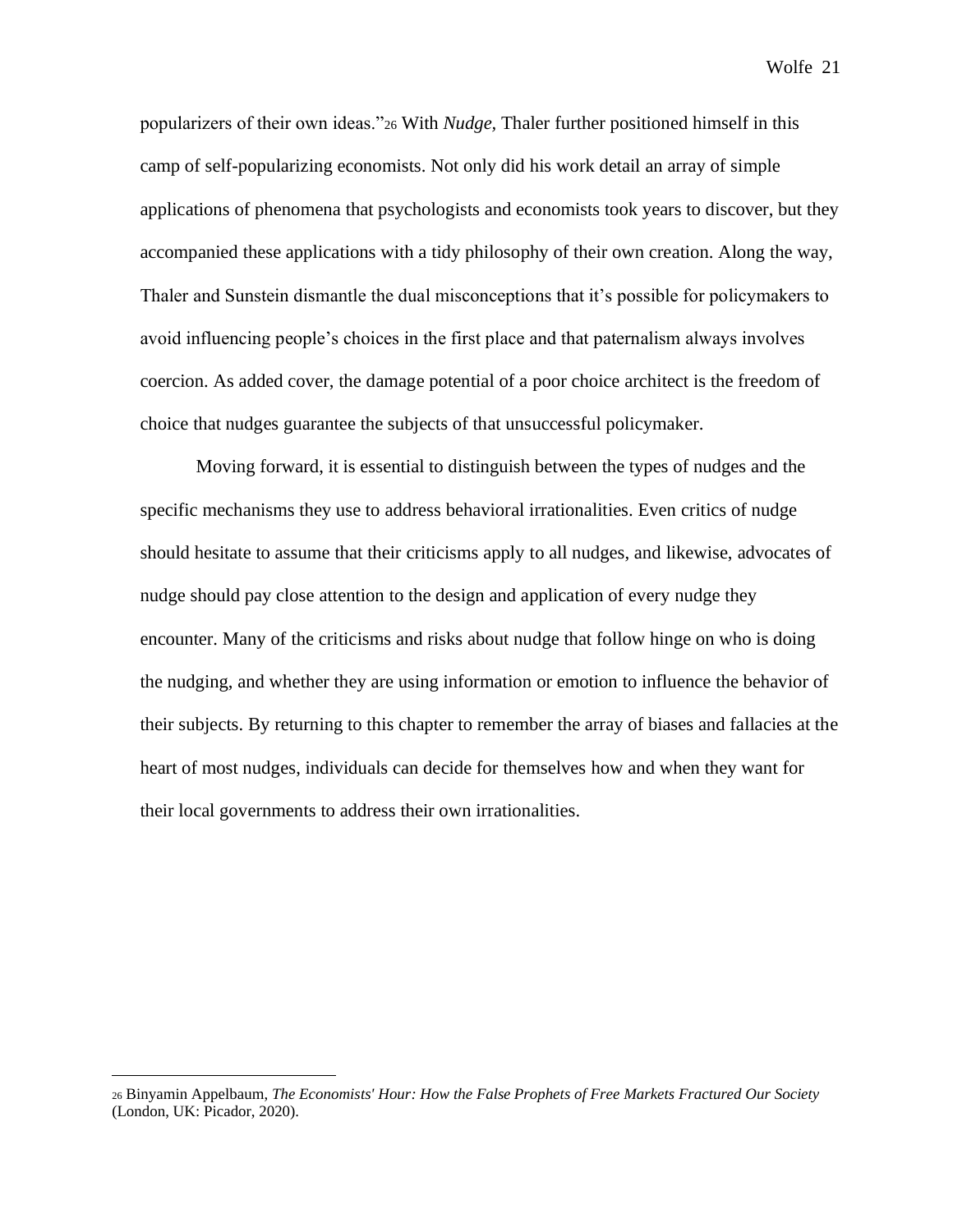### **Chapter 2: The Skeptics vs. The Advocates**

"Many disputes are really about facts, not values, even though people think they are about values, not facts." –Cass Sunstein, 2018 Interview with *Behavioral Scientist*

When it comes to evaluating the ethical implications of nudges, it is essential to avoid the trap Sunstein describes of mistaking a factual dispute for a values-oriented one. There are certainly cogent arguments for and against nudging as a practice or specific nudge units, but a well-informed citizen or public official should be able to distinguish between arguments about the empirical success of nudges, political arguments about which a direction a certain nudge should steer, and ethical arguments about whether nudges are inherently manipulative and unacceptably so. This chapter will take up both sides of the third argument, ultimately suggesting that nudges' manipulation should not disqualify them from a policy maker's toolkit so long as citizens are well-informed about their existence.

Nudges, while not a common topic of popular media, have received popular criticism on occasion, as they did in two *Slate* pieces from 2011 and 2013 suggesting that libertarian paternalism is more paternalistic, and less effective, than Thaler and Sunstein suggest.<sup>27</sup> Written while Cass Sunstein was working with the Obama administration's Office of Information and Regulatory Affairs, the 2011 article "When Nudge Comes to Shove" suggests that "libertarian paternalists are often wrong on the underlying social science" and design nudges that do not create the optimal outcomes for individuals or society.<sup>28</sup> Political

<sup>27</sup> Henry Farrell and Cosma Shalizi, "Does Nudging Work? A Critique of Sunstein and Thaler," *Slate Magazine* (November 12, 2011), https://slate.com/technology/2011/11/does-nudge-policy-work-a-critique-of-sunstein-andthaler.html.

Evan Selinger, "Do People Really Not Know What's Good for Them?," *Slate Magazine* (July 7, 2013), https://slate.com/technology/2013/07/nudge-critiques-is-nudging-behavior-unethical-infantilizing-coercive-orcounter-productive.html.

<sup>28</sup> Henry Farrell and Cosma Shalizi, "'Nudge' Policies Are Another Name for Coercion," *New Scientist*, November 2, 2011, https://www.newscientist.com/article/mg21228376-500-nudge-policies-are-another-name-for-coercion/.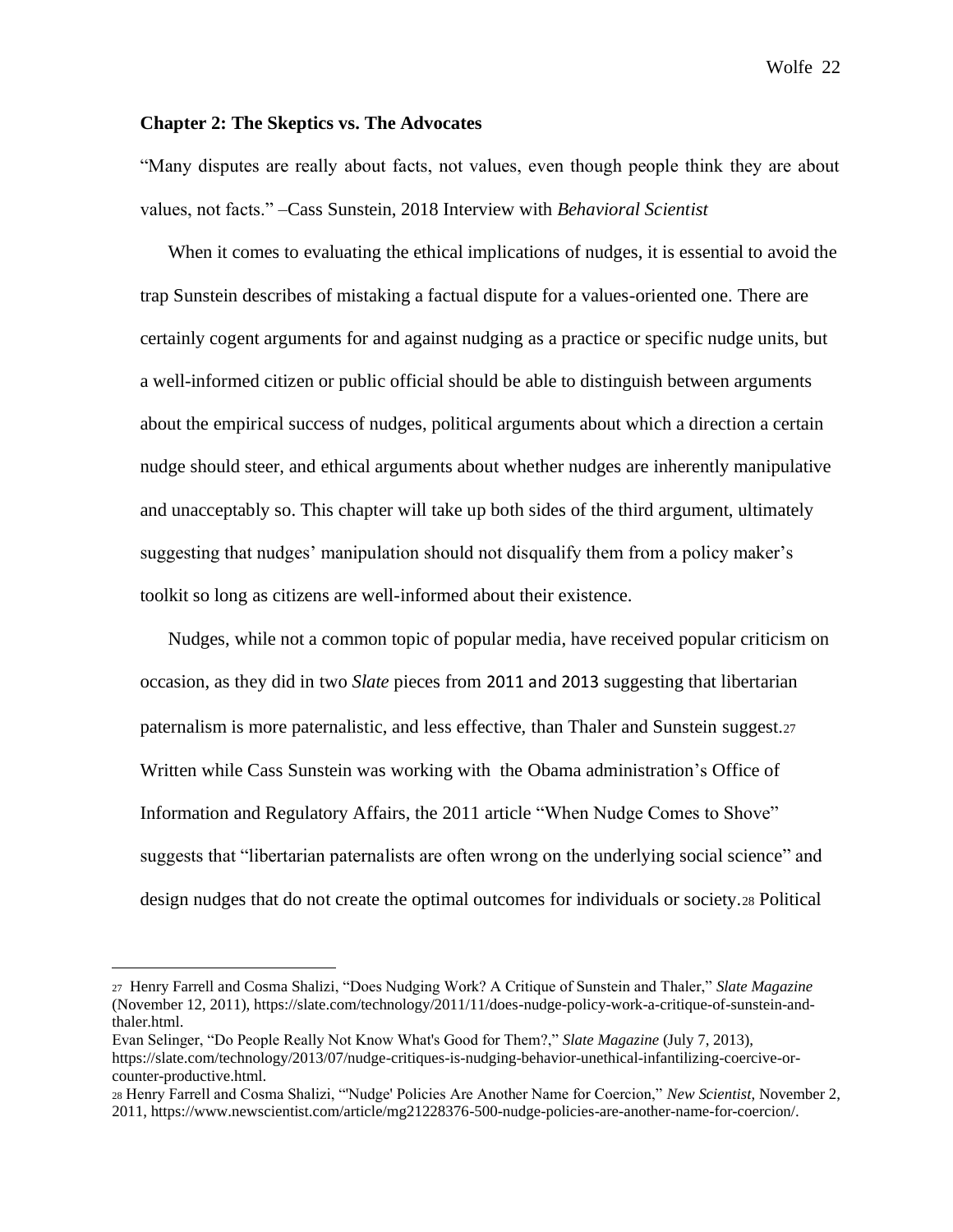scientists like Suzanne Mettler and sociologists like Kieran Healy whose work demonstrates that nudges tend to unethically obscure their motives and treat citizens as 'consumers' incapable of making unencumbered decisions. On the other hand, the article "Nudge No More" includes the additional critique that nudges have become a policy panacea. By assuming that any negative policy outcome can be mitigated by encouraging individuals to think differently, Adam Burgess suggests we are "oversimplifying [and] misconstruing structural problems as individual lifestyle choices, diverting resources to the wrong programs, or failing to enact new legislation."<sup>29</sup> In one sense, critics may interpret nudges as government overreach, interfering in the lives of citizens where it should not, and on the other hand, critics interpret some nudges as weak solutions for policy problems that go much deeper than individual behavioral irrationalities. The *Slate* reporters derided nudges for resting allegedly false premise that technocrats understand what ordinary people want better than themselves. This criticism aligns with the main argument many academics also make against nudge theory and libertarian paternalism.

One such critic is Edward Glaeser, the Harvard professor and urbanist who authored a 2006 paper on the topic, "Paternalism and Psychology."30In it, Glaeser argues that nudges are more coercive and less transparent than citizens deserve. Having written this critique before *Nudge* was published, Glaeser specifically refers to one of Thaler and Sunstein's earlier papers written with Christine Jolls for the *Stanford Law Review* in 1998, wherein the authors suggest that "bounded rationality pushes toward a sort of anti-antipaternalism—a skepticism

<sup>29</sup> Adam Burgess, "'Nudging' Healthy Lifestyles: The UK Experiments with the Behavioural Alternative to Regulation and the Market," European Journal of Risk Regulation 3, no. 1 (2012): pp. 3-16, https://doi.org/10.1017/s1867299x00001756.

<sup>30</sup> Edward Glaeser, "Paternalism and Psychology." *The University of Chicago Law Review* 73, 1 (2006): 133-156.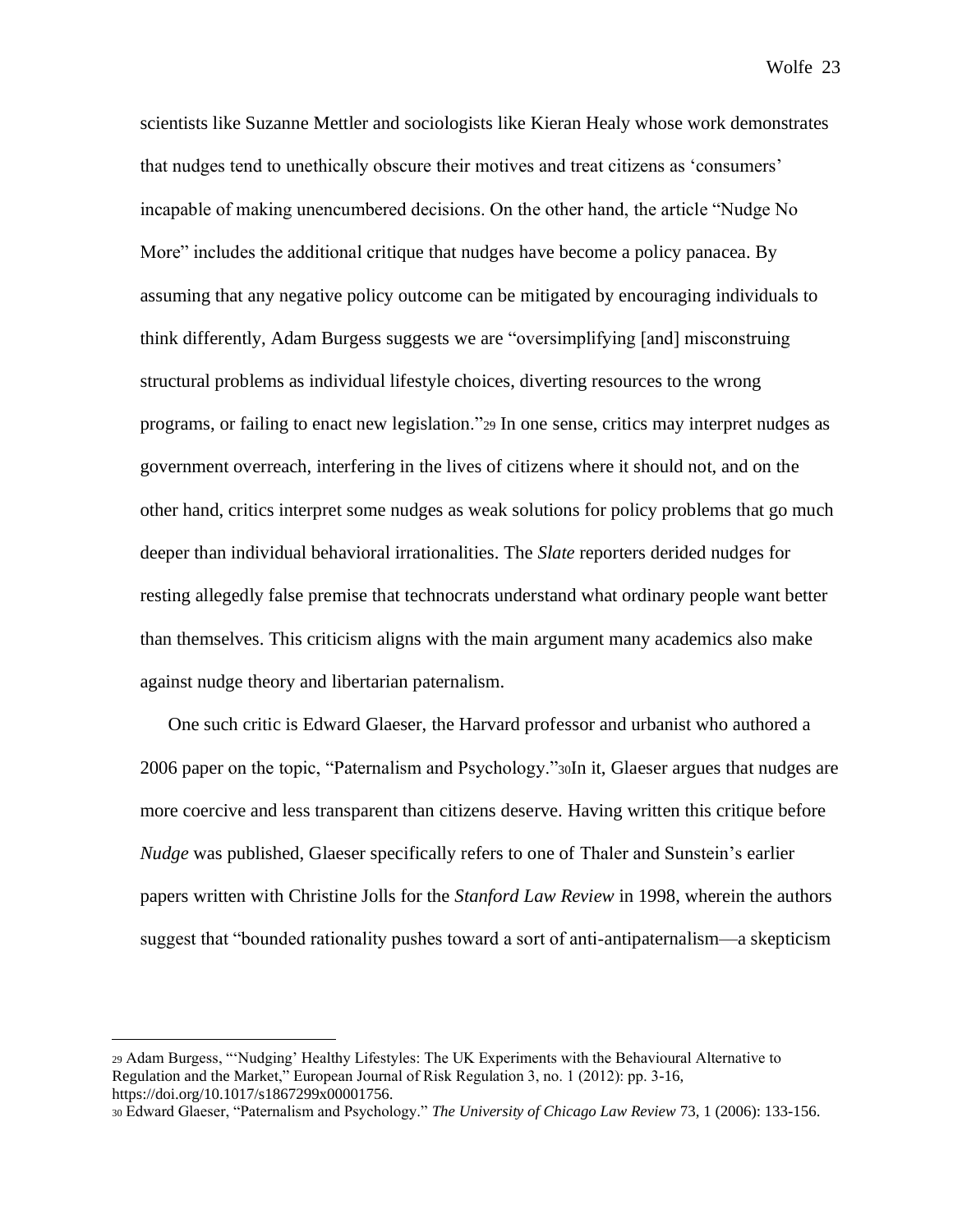about antipaternalism, but not an affirmative defense of paternalism."<sup>31</sup> Glaeser is not convinced that individuals, who err and tend to make biased decisions, are any more capable of electing leaders who are innocent of these flaws and will implement only the most prudent of nudges. Moreover, while Glaeser acknowledges the dangers of full-blown paternalism, as manifested in the case of sin taxes, he expresses concern that "soft paternalism," as he calls it, "often relies on stigmatizing behavior like smoking, drinking or homosexuality, and that can lead (and has led) to dislike or hatred of individuals who continue to engage in the disapproved activities."<sup>32</sup> Further, these subtle cues are easier for policy makers to hide and therefore more difficult for the public to identify and criticize. In Glaeser's account, "is hard to limit soft paternalism because it is so difficult to determine whether a politician or public statement violated linguistic boundaries."33 As such, soft paternalism offers outsized potential for unchecked abuse of power in a way that even hard paternalism does not.

Although these arguments do not take up the inevitability of policy makers influencing choice architecture, several nudge critics assert that nudges undermine individual liberties. Recent work has both challenged and built upon Glaeser's core ideas. Adam Hill's 2017 article "Why Nudges Coerce: Experimental Evidence on the Architecture of Regulation,". encompasses the concern that "invisible or secret regulatory tools violate the fundamentally Kantian value that governments treat individuals with respect," but Hill acknowledges the counterpoint that invisible nudges can be useful to counteract initial biases to produce "outcomes that approximate those achieved by a completely informed, rational decision-

<sup>31</sup> Christine Jolls, Cass R. Sunstein, and Richard H. Thaler, "A Behavioral Approach to Law and Economics," *Behavioral Law and Economics*, 2000, pp. 13-58, https://doi.org/10.1017/cbo9781139175197.002.

<sup>32</sup> Glaeser, "Paternalism and Psychology."

<sup>33</sup> Ibid.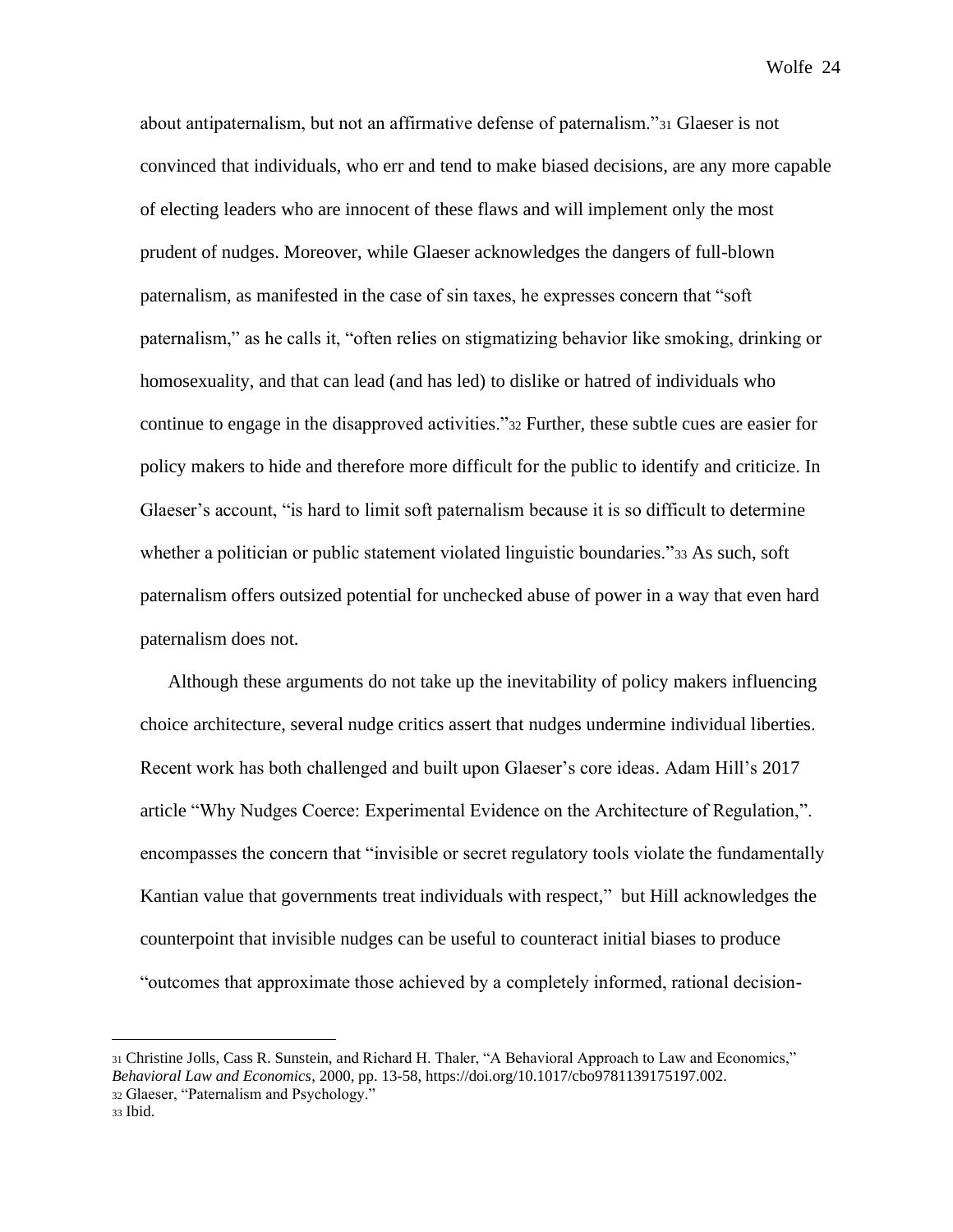maker." <sup>34</sup> After conducting experiments on real human subjects via the Amazon Mechanical Turks platform, Hill finds evidence to support his theory that individuals place less blame on regulators for failed nudges than they do for failed laws. Hill's finding is particularly applicable today given that more and more regulation has come to occur through nudges, and if their outcomes are not attributable to the policies themselves then the traditional account of electoral accountability is actively being threatened by their deployment. To properly hold regulators and behavioral scientists accountable, then, requires greater awareness of their existence and operation.

Moreover, specific types of nudges have received further criticism for violating individual autonomy and failing to accurately predict individuals' preferences. In a recently published piece by Avranitis, Kalliris, and Kaminotis titled "Are defaults supportive of autonomy? An examination of nudges under the lens of Self-Determination Theory," the authors suggest that nudges rooted in default-setting face insurmountable ethical concerns.<sup>35</sup> Even as Sunstein insists that nudges are meant to increase the choosing capacity of citizens on the receiving end of nudges, Avranitis et al. argue that the mild manipulation associated with default-setting undermines autonomy. Referring to earlier scholarship (Bovens, 2009; Nagatsu, 2015), Avranitis et al. suggest that not all nudges successfully support the ultimate preferences of the subjects of that nudge. Particularly, when nudges profess to serve the social good rather than the individual good, they should be evaluated as a political tool rather than a benevolent welfare-increasing mechanism. When it comes to self-determination

<sup>34</sup> Adam Hill, "Why Nudges Coerce: Experimental Evidence on the Architecture of Regulation*," Science and Engineering Ethics* 24, no. 4 (April 2017): pp. 1279-1295, https://doi.org/10.1007/s11948-017-9944-9) <sup>35</sup> Alexios Arvanitis, Konstantinos Kalliris, and Konstantinos Kaminiotis, "Are Defaults Supportive of Autonomy? An Examination of Nudges under the Lens of Self-Determination Theory," *The Social Science Journal*, December 2020, pp. 1-11, https://doi.org/10.1016/j.soscij.2019.08.003)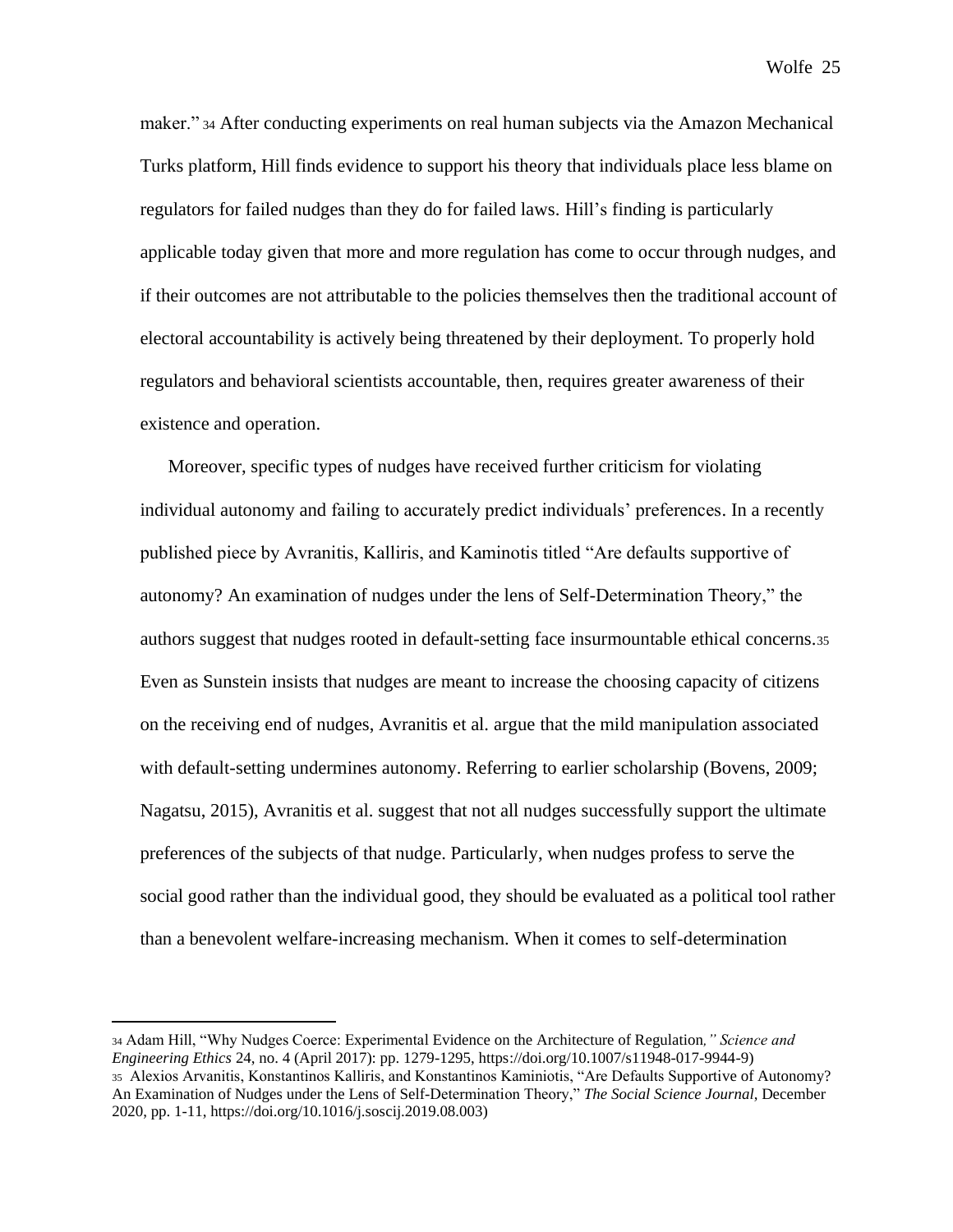theory, specifically, Avranitis et al. explain that "in order for people to be able to go their own way, there should be enough 'ways' to choose from, that is, enough options."<sup>36</sup> Put simply, nudges involving the setting of defaults disrupt the array of options available to individuals.

Using social influence is one of the more controversial nudges, given the negative stigma associated with peer pressuring individuals, but social influence nudges do not actually threaten individuals' freedom to make the choice they believe is optimal. When it comes to nudges rooted in social influence and either positive peer affirmation or adversary social stigmas, Bichierri and Dimant address the ethical consequences in their 2019 working paper, "Nudging with Care: The Risks and Benefits of Social Information."<sup>37</sup> Unlike defaults, where individual inaction will leave that individual with a different outcome than before the nudge's existence, social information as a mechanism of nudging does not compel behavior change or even initiate one without the positive action of the nudged individuals. However, as Bichierri and Dimant explore from the lens of the University of Pennsylvania's Behavioral Ethics Lab and the Identity and Conflict lab, actively making individuals more aware of societal perceptions of an activity can place undue pressure on those individuals to make a decision they would not have otherwise desired. Moreover, for the individuals who choose to sustain the behavior the nudge seeks to limit, these individuals are psychologically worse off for having to bear emotions like guilt, shame, and embarrassment for maintaining an activity is not societally embraced.

<sup>36</sup> Arvanitis et al. "Are Defaults Supportive of Auotonomy?" 2006

<sup>37</sup> Cristina Bicchieri and Eugen Dimant, "Nudging with Care: The Risks and Benefits of Social Information*," Public Choice*, September 2019, https://doi.org/10.1007/s11127-019-00684-6)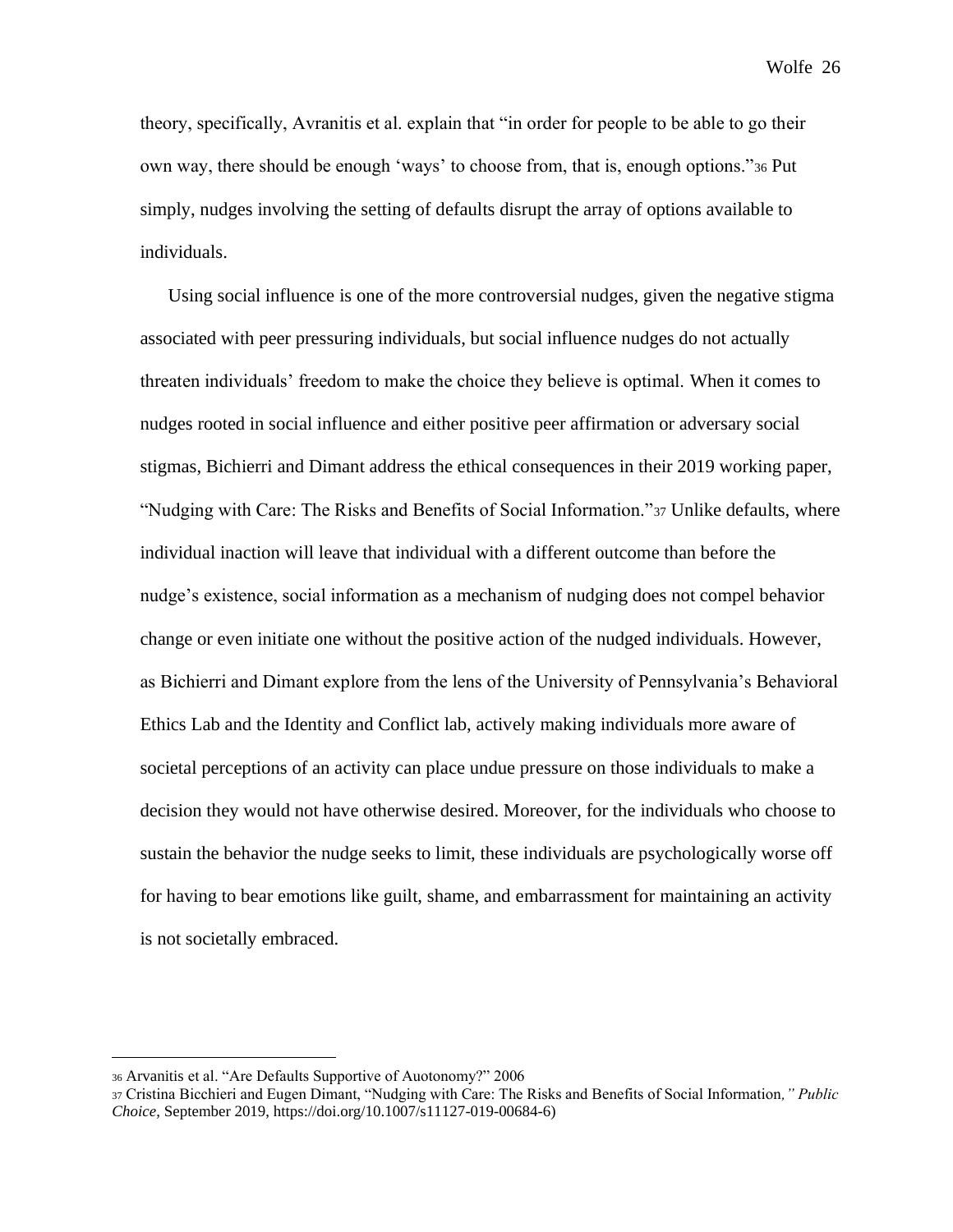In response to this array of related, if quite distinct, concerns, Cass Sunstein published a book-length defense of Nudge in 2014 entitled *The Ethics of Influence*.<sup>38</sup> In the book, Sunstein lays out seven core principles that he utilizes to undermine criticisms levied against his theory. Where Glaeser and others express concern that nudges will coerce without acknowledging their influence, Sunstein insists that nudges ought to be transparently presented to the individuals subject to nudges.<sup>39</sup> Where critics bemoan the risks that nudges pose to autonomy and self-government, Sunstein argues that nudges are inevitable, given the frequency of situations in which elected officials and executives must select a default or weigh policies that will clearly lay out different social incentives for compliance. Where critics question whether policy makers are truly the most neutral, well-intentioned figures to deploy these nudges, Sunstein stresses that scientific-minded academics such as himself are at the helm of the behavioral science labs and consultancies that provide the research and evidence behind many governments' nudge policies.

Sunstein's argument wavers between a genuine defense of nudges' goodness and a less idealistic, if equally fervent, assertion that advocating for nudges is better than the opposite. Sunstein spends relatively little time addressing the idea that nudges are inadequate to achieve a worthy policy impact. More likely than not, informing individuals about their energy usage will not shift behavior as dramatically as an energy tax, but Sunstein's goal with behavioral interventions was to limit government interference to preserve individual liberty. As chief administrator of OIRA, Sunstein sought to apply cost-benefit analyses to every aspect of regulatory policy making. Nudges, generally reliant on messaging or default

<sup>38</sup> Cass R. Sunstein, *The Ethics of Influence: Government in the Age of Behavioral Science* (New York, NY: Cambridge University Press, 2016).

<sup>39</sup> Glaeser, "Paternalism and Psychology."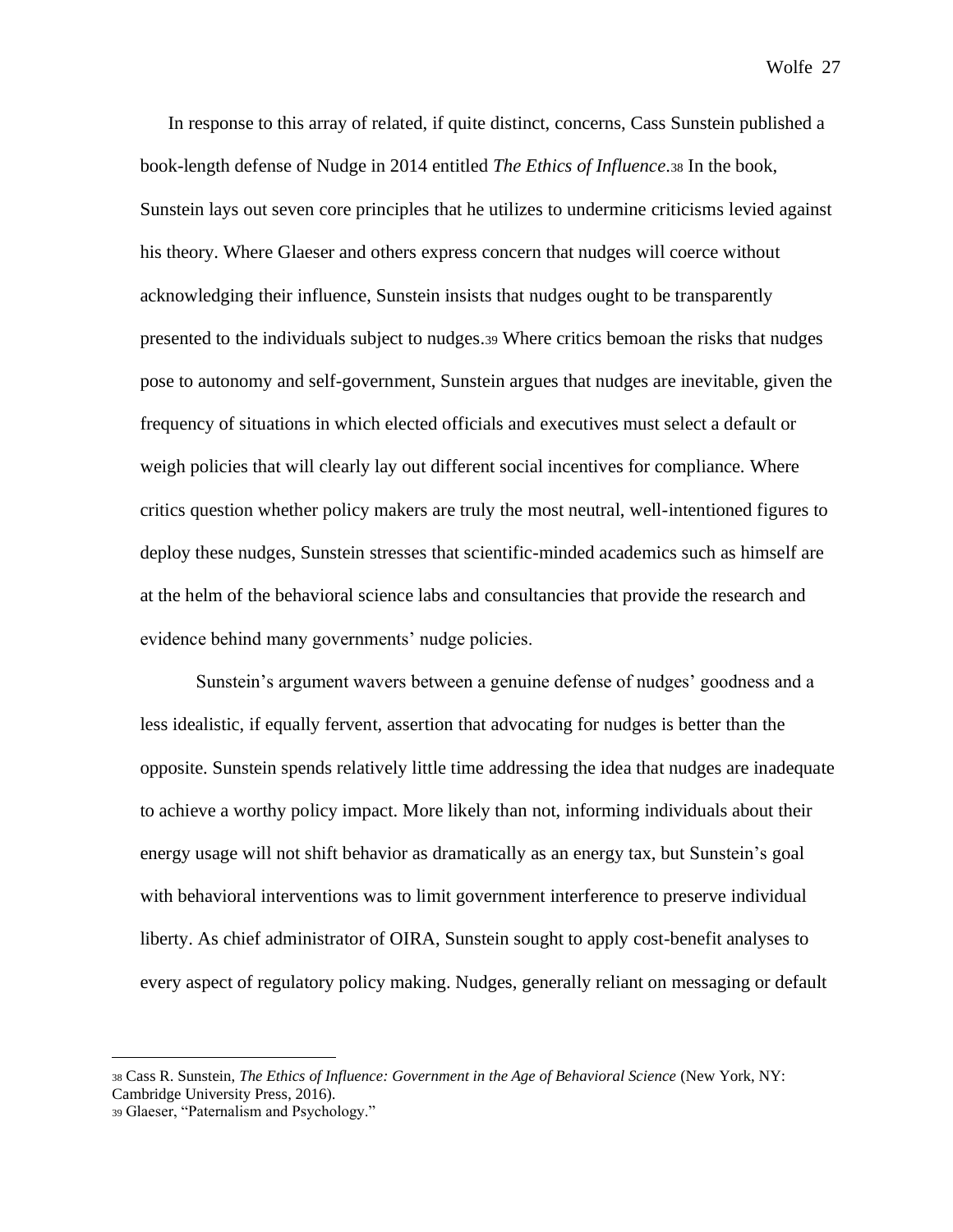changes, rarely fail such analyses, as even small societal benefits are likely to outweigh the miniscule programmatic costs.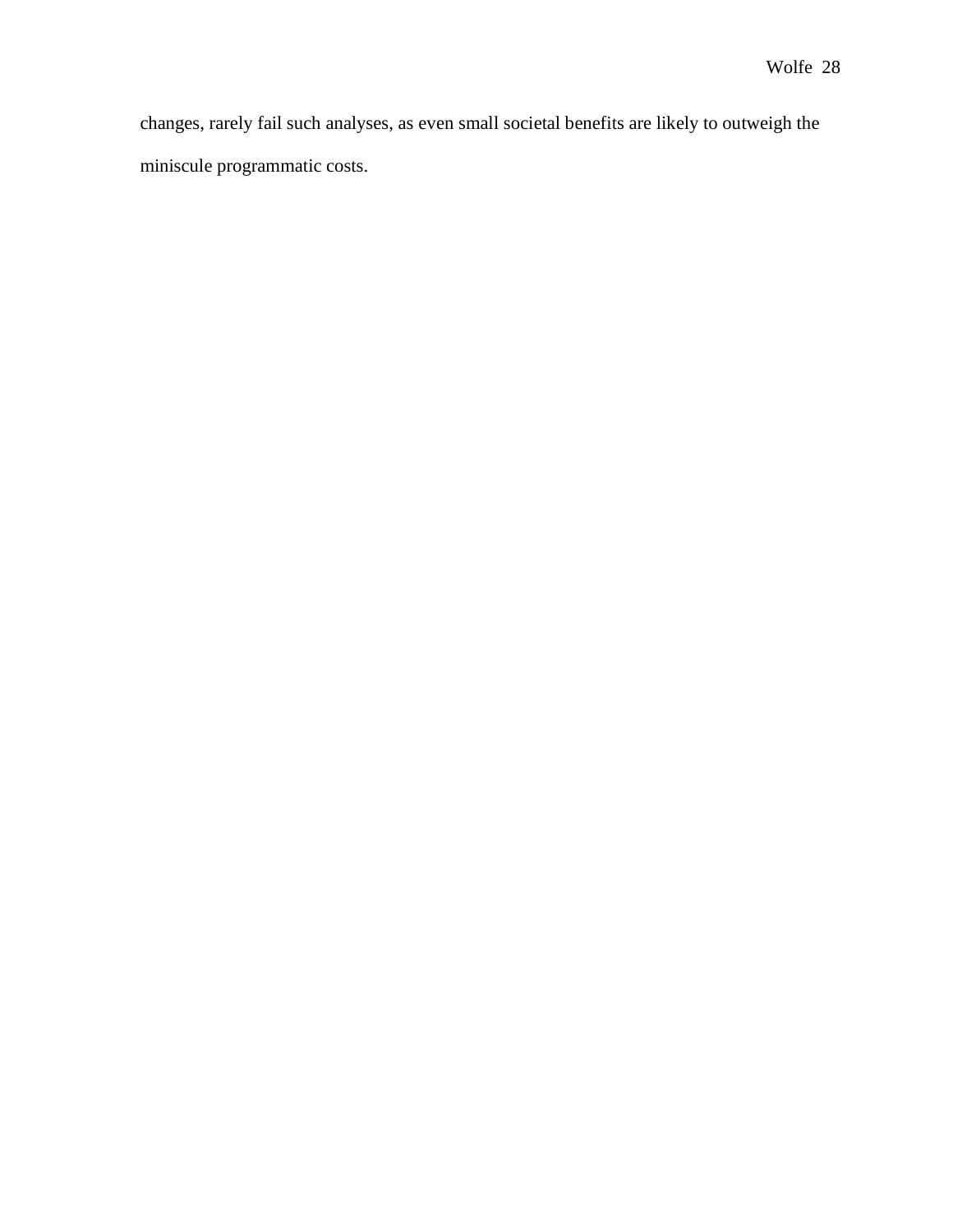#### **Chapter 3: The Nudge Unit: A Transition from Public to Private Sector Leadership**

*Nudge*, which governments could practically interpret as a self-help book to aid them in solving policy problems without overly prescriptive action, has had a remarkable impact on policymaking in the US and the UK over the decade since its publication. There is no reason why nudges would necessarily work better in these countries than in others, but the fact that the first nudge units took shape in the US and the UK speaks volumes about how influential academics have been in the development of nudge units across the western world. In fact, the first book-length account of their history, David Halpern's *Inside the Nudge Unit: How Small Changes Can Make a Big Difference,* credits Cass Sunstein himself with introducing nudge to the U.S. government through the Social and Behavioral Sciences Team.<sup>40</sup> In the UK, as well. Richard Thaler was heavily involved in the early stages of the UK's Behavioral Insights Team, a team that only came about after an aide of Prime Minister David Cameron learned of Sunstein's work on a trip to the U.S. to scope out innovative policy ideas. Nudge units held an attraction because of their efficiency, applicability to a wide range of policy problems, and measurability of their outcomes. Although there is substantial empirical evidence affirming the effect of nudges that the US and the UK experimented with, part of what resonated with policy makers is how simplistic and common-sensical most nudges were. Nudge theory gained popularity quickly, developing a litany of mnemonic devices and acronyms that the leaders of one nudge unit could pass on as advice to the leaders of another, and the political discourse around nudge units quickly became more focused on these superficial objectives than the tangible results.

<sup>40</sup> Halpern, *Inside the Nudge Unit*, 39-40.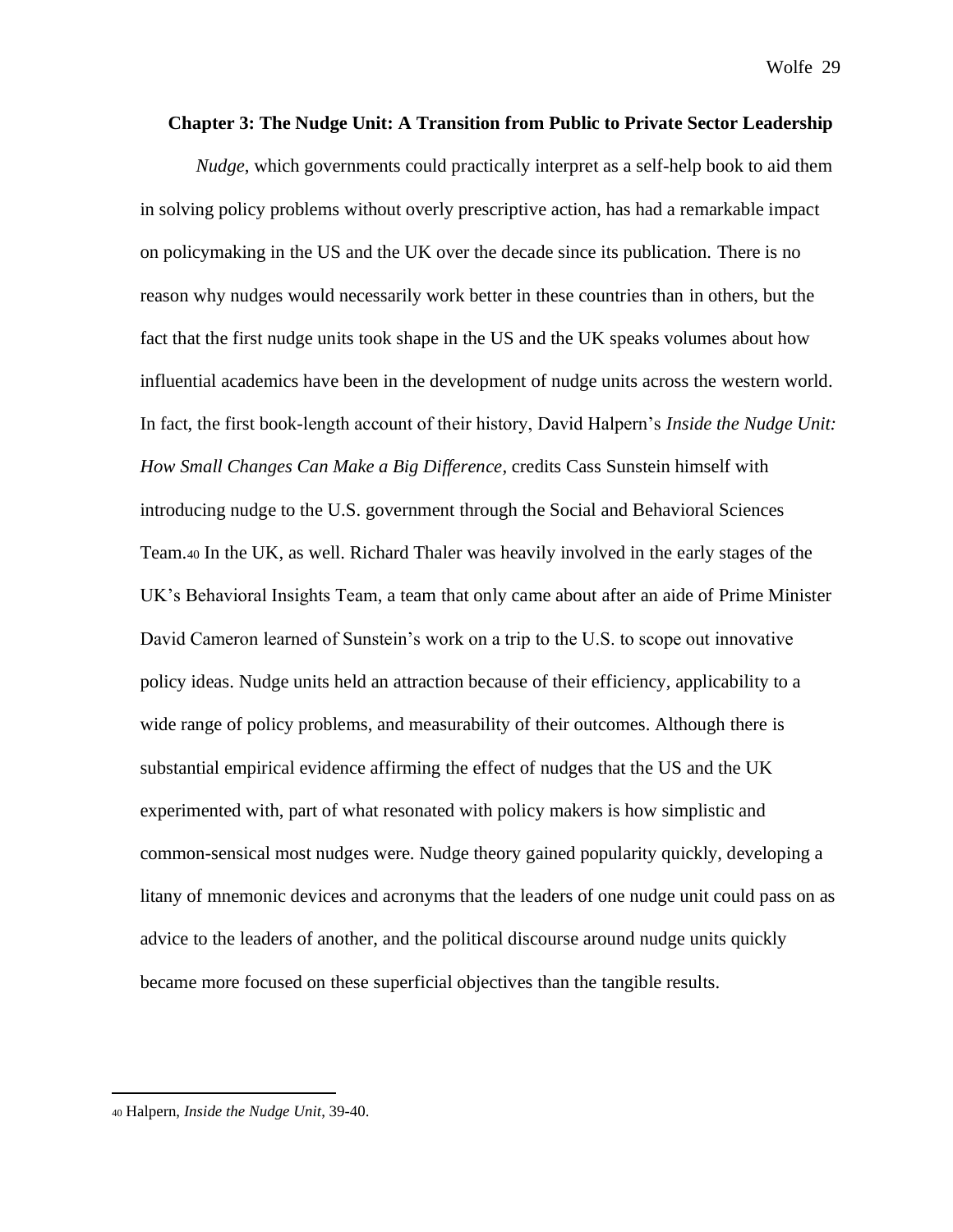From studying these two early examples of policy makers applying nudge theory to government problems at a national scale, one can see how nudge has always been a political philosophy introduced from on high, rather than from the grassroots. While there is nothing inherently wrong or dangerous about policies whose earliest advocates were academic experts and the federal executives who respect them, the risk of abuse becomes greater when those advocates fail to use their authority to seek popular approval for their esoteric policies. By understanding the organization of the first two nudge units, their political affiliations, and the scope of their work, one can better evaluate the municipal nudge units that have succeeded them. In both countries, it was the promise of a low-cost policy with an outsized impact on welfare that persuaded government executives to advocate for behavioral interventions in the policy arena. The municipal nudge units that now exist in the U.S. have followed their lead, mimicking their methodology and many of their specific nudges.

#### *Federally Sanctioned Nudging in the US*

In the U.S., nudging was introduced from the executive branch and began to influence federal policy making and regulation without ever being the subject of a bill in the House of Senate. Barack Obama's appointment of Cass Sunstein as the 'regulatory tsar' of his administration in 2009 marked the first instance of an academic using his or her political influence to implement nudges in the policy arena.<sup>41</sup> Obama and Sunstein had known each other earlier in their careers, when they both taught at the University of Chicago Law School, which helped put Sunstein in a political role where he could put his academic theory into

<sup>41</sup> Jonathan Weisman and Jess Brevin, "Obama's Regulatory Czar Likely to Set a New Tone - WSJ," *The Wall Street Journal*, January 8, 2009, https://www.wsj.com/articles/SB123138051682263203.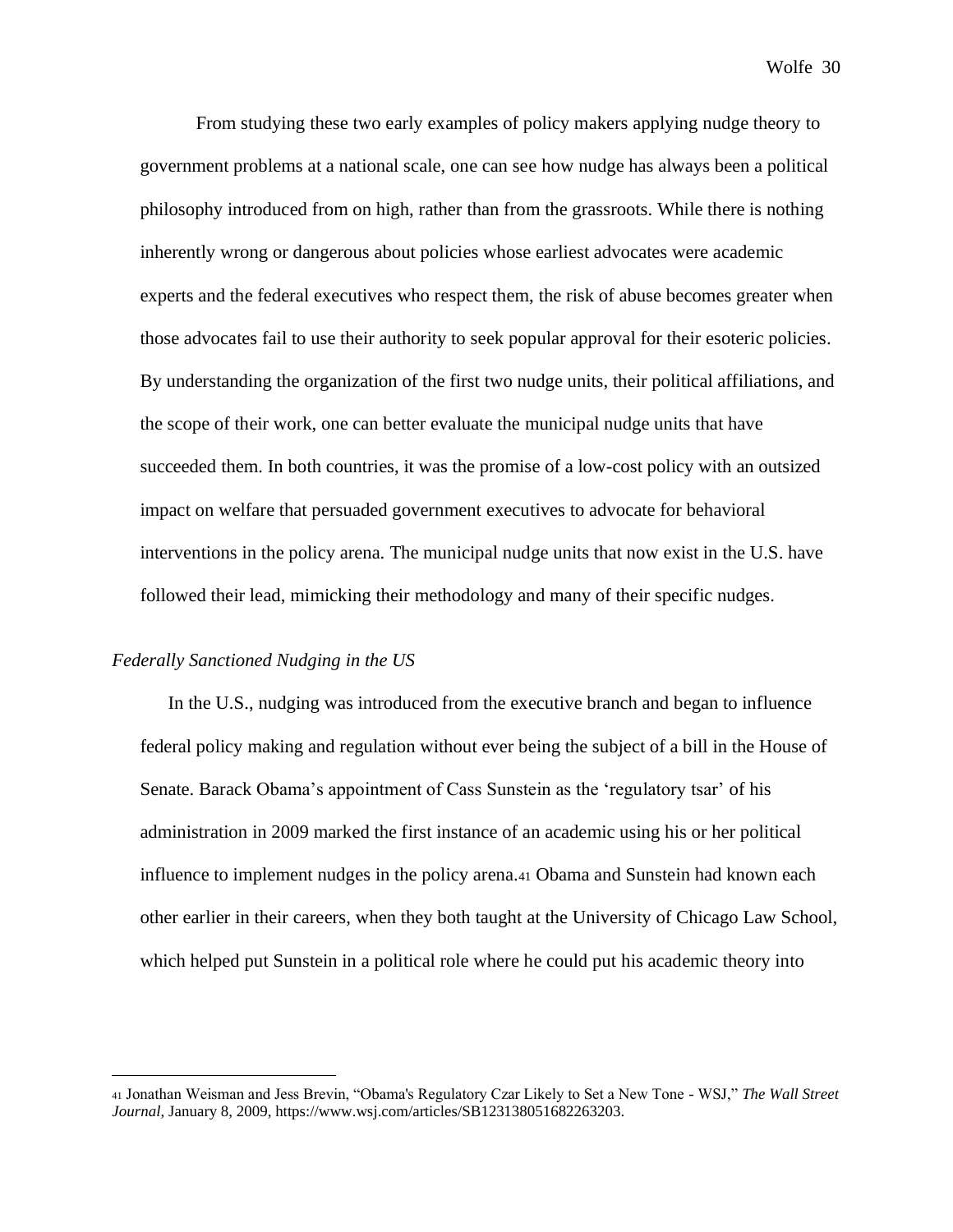practice.<sup>42</sup> Granted, Sunstein was a well-known legal expert and had academic interests generally aligned with the regulatory role he entered into, Before delving into behavioral economics and psychology, specifically, Sunstein was deeply interested in the value of a statistical life and evidence that governing agencies, particularly courts, applied the metric inconsistently to their decision-making processes.<sup>43</sup> As the Chief of the Office of Information and Regulatory Affairs (OIRA), Sunstein established dual priorities of creating the behavioral science initiative within the US Office of Technology and Innovation and contributing to an executive order affirming the President's commitment to applying costbenefit analyses to potential policies.<sup>44</sup>

During his time at OIRA, situated within the Office of Management and Budget, Sunstein sought to deploy cost-effective regulation based upon insights from the field of behavioral economics. One of his early successes was modifying the food pyramid designed by the U.S. Department of Agriculture, which he accomplished by designing an ideally proportioned plate rather than an "incomprehensible" pyramid. The food plate, accompanied by further details at ChooseMyPlate.gov, is emblematic of Sunstein's driving principle, "for government regulations and advice to be effective, they had to be intuitively easy to understand."<sup>45</sup> Across other realms of policymaking, Halpern credits OIRA with influencing the Affordable Care Act, financial reform, climate change policy, and consumer protection policy.<sup>46</sup> Under Sunstein's leadership, the office was staffed by statisticians, economists, and

<sup>42</sup> Benjamin Wallace-wells, "Cass Sunstein Wants to Nudge Us," *The New York Times* (The New York Times, May 13, 2010), https://www.nytimes.com/2010/05/16/magazine/16Sunstein-t.html.

<sup>43</sup> Cass R. Sunstein, "Lives, Life-Years, and Willingness to Pay" (John M. Olin Program in Law and Economics Working Paper No. 191, 2003).

<sup>44</sup> Adrian Vermeule and Cass R. Sunstein, "The Office of Information and Regulatory Affairs: Myths and Realities," *126 Harv. L. Rev. 1838*, May 20, 2013.

<sup>45</sup> Halpern p. 41

<sup>46</sup> Halpern p 42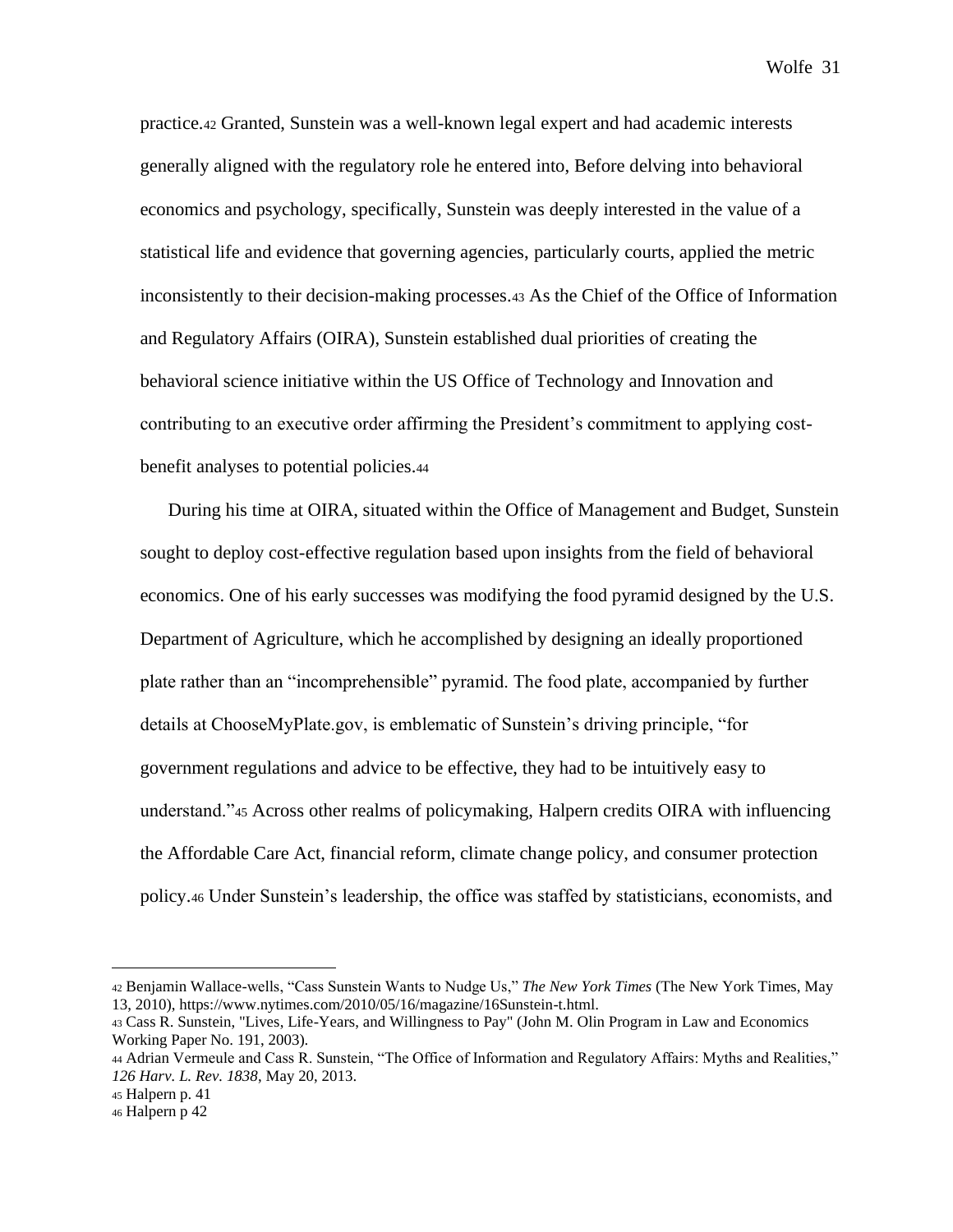psychologists who approached policy making from a consistently academic, empirical perspective.

## *Nudging Across the Pond*

As for the Behavioral Insights Team, which launched in the UK after Sunstein began his tenure but has since outlasted the behavioral economics arm of the U.S. federal government, the promise was again to arm the executive with a low-cost, innovative policy tool. According to David Halpern, the founder and chief executive of BIT, it was his advisors Steve Hilton and Rohan Silva who brought the idea of nudge back to the UK after meeting with Richard Thaler. Halpern detailed this interaction in his account and goes on to describe the events that cemented the unit's vision and mission. Halpern suggests that aides like Silva helped gain traction for nudging in the UK by publishing opinion pieces discussing the potential for the policy, in doing so "hit[ting] the spot between being slightly crazy—enough to break through into commentator and public attention—but intriguing and plausible enough to stand up to sceptical scrutiny."<sup>47</sup> In recounting early cabinet meeting where Halpern discussed developing a national nudge unit in the UK, he recalls initial skepticism from confused secretaries, who became quite interested when Halpern revealed the success of BIT's first behavioral trials.

Around this time, nudging continued to gain momentum in the UK, as it received additional support from Sir Gus O'Donnell, an economist who held various roles in the civil service and had served as Cabinet Secretary to Prime Ministers. O'Donnell, in conjunction with then Labour Cabinet Office Minister Liam Byrne and the economist Paul Dolan from the Imperial College London, supported the writing of a report with Halpern and his Institute

<sup>47</sup> Halpern, *Inside the Nudge Unit,* 45.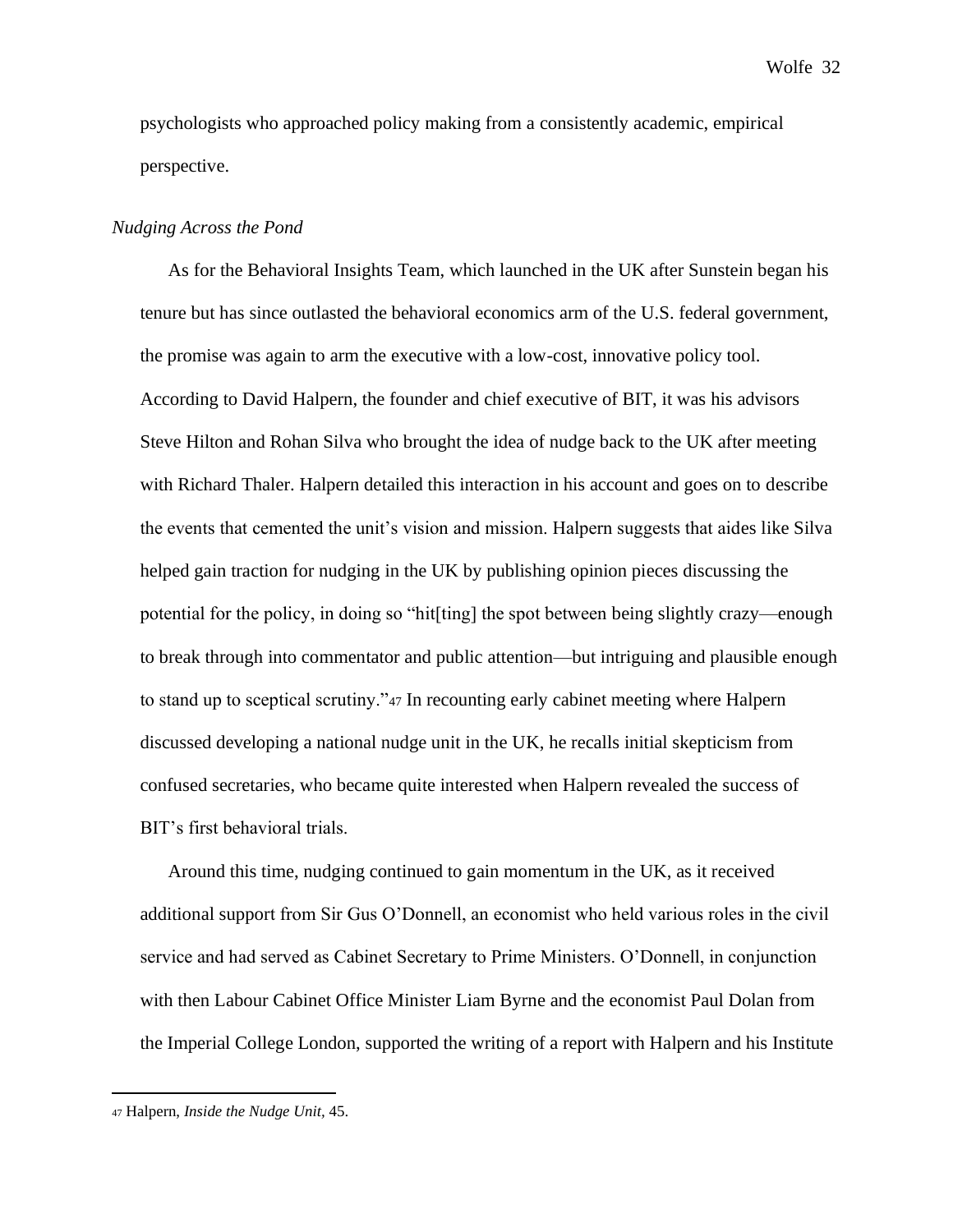detailing the connections between human behavior and public policy. The team delved into both laboratory and real-world "mental shortcuts, 'errors' and influences" to try to capture how humans really thought, and how the British government could use that understanding to better tailor its policies to its citizens' tendencies. In doing so, Halpern replaced an earlier behavioral insights framework of SNAP (Salience, Norms, Affect (emotion) and Priming) with MINDSPACE, to provide policy makers with a more comprehensive guide to behavioral insights. This mnemonic sought to remind policymakers to consider the *messenger* communicating the information, the response to *incentives* to avoid loss, the social *norms* that influence individuals, the *defaults* that drive people to rely on pre-set options, the *salience* effect of focusing on what is novel and relevant, the *priming* effect of subconscious cues, the emotional *affect* that shapes people's actions, the *commitments* that drive people to uphold public promises, and the ways in which *ego* leads people to act in ways that make them feel better about themselves.

These academic ideas aligned with key aspects of the political climate in Britain in the 2000s. Nudges saw early support from both David Cameron's supporters aligned with the Labour Party and the Liberal Democrats, the junior partner in the Coalition.<sup>48</sup> According to Halpern, the latter group "liked the liberal aspects of libertarian paternalism," and appreciated the empirical roots of all nudge policies.<sup>49</sup> By July 2010, the support of these forces had laid the groundwork for the Behavioral Insights Team to begin its work, with a mere £0.5 million budget and a team of fewer than ten people. As for its relationship to the rest of the UK's government, the Behavioral Insights Team was situated as a "tiny sister unit" to the Prime Minister's Strategy Unit (PMSU), and the initial team was to consist of

<sup>48</sup> Halpern, *Inside the Nudge Unit*, 51.

<sup>49</sup> Ibid, p 51.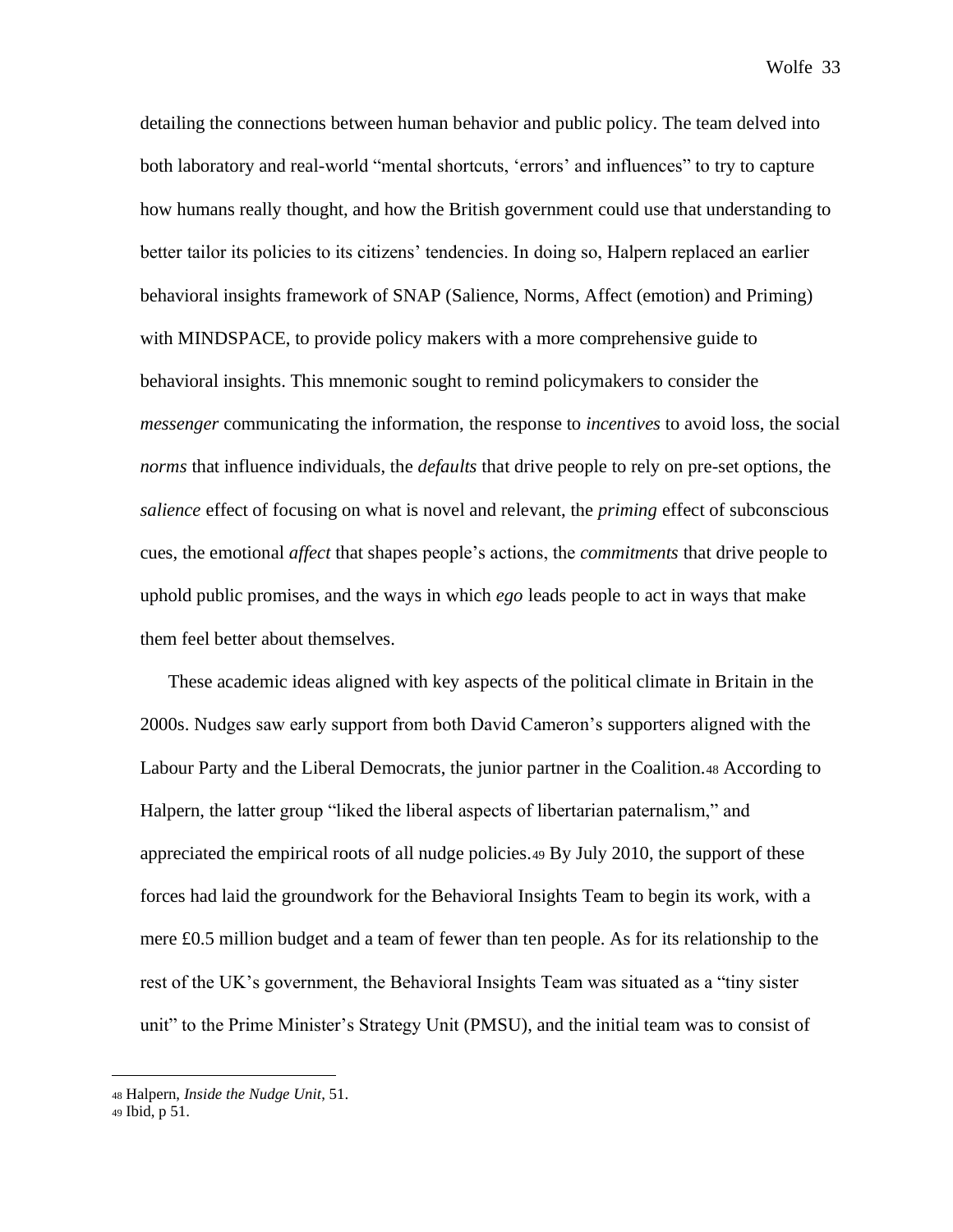civil servants from the PMSU and staff from the Better Regulation Executive (BRE) office of the business department.<sup>50</sup> As an office within the government and staffed with government employees, BIT would prove to have far more public involvement and government oversight than subsequent nudge units, particularly municipal nudge units whose staff consists of thirdparty consultants. With Halpern in a leadership position as a public servant, BIT set about defining its mission to "transform at least two major areas of policy, spread understanding of behavioural approaches across Whitehall, [and] achieve at least a tenfold return on the cost of the unit."<sup>51</sup> Those objectives were especially salient at the time because the team knew that BIT would be shuttered after two years if it did not meet the three goals.

Beyond those general objectives, Halpern and the entire leadership team of BIT remained very attuned to the fragility of political support for new policy initiatives. Given that every member of the team was a civil servant under the employ of the government, an underwhelming nudge could have proved to be the end of the entire unit and their careers as public servant. When it came to developing more specific metrics for a nudge unit's success, Halpern helped devise yet another mnemonic—APPLES—which explains that nudge units need administrative support, political support, people with a high degree of subject expertise, location near the center of governing power, experimentation driving the nudges, and scholarship to back up the design of each policy proposal. Interestingly, popular support is not mentioned among these needs, nor is it heavily discussed throughout *Inside the Nudge Unit.* While Halpern does not explicitly recommend that nudge units obscure their objectives or initiatives from public view, he does not place any particular importance on educating the public or seeking their feedback about how nudge units should function and where

<sup>50</sup> Halpern, *Inside the Nudge Unit,* 53.

<sup>51</sup> Halpern, *Inside the Nudge Unit*, 54.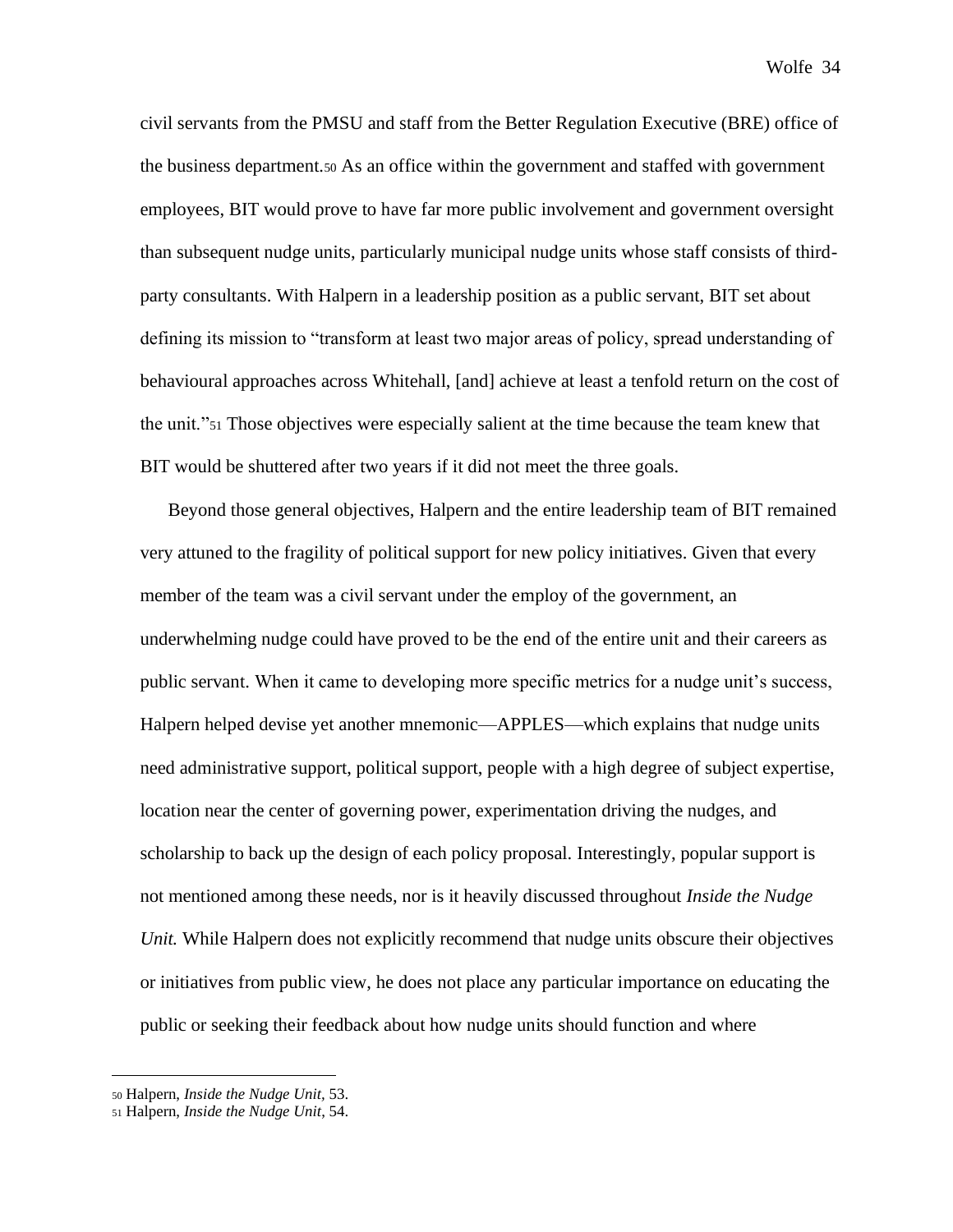behavioral interventions can improve their lives. Halpern does warn public officials that a total lack of transparency can lead individuals to believe "that behavioural approaches are too close to the dark arts of propaganda and subconscious manipulation (a concern of the right)." Likewise, he suggests that underperforming nudges will leave their operations vulnerable to the criticism "that behavioural approaches are an excuse for not acting more decisively and effectively (a concern of the left)." Ultimately, both of these warnings are couched as advice to keep nudge units above political reproach, certainly not as a sweeping call to for inclusive public forums on nudge units.

As for the constituent-facing aspect of BIT's operation, Halpern relied on *Nudge*'s philosophy of EAST—easy, attract, social, and timely—to design nudges that would be widely successful. "Friction," as Halpern says, "matters greatly, and often much more than policymakers and citizens ever thought." **Ease** inspires nudges that attempt to redesign an array of choices to make the individually or socially optimal option the lowest-friction alternative. The most common example here would be default-setting, but "ease" can also refer to streamlining processes to eliminate unnecessary steps, such as digitizing procedures, using automation to directly re-enroll participants, and creating autofill mechanisms for forms. Within the context of the government, Halpern mentions efforts to simplify the language used in official letters and communications that individuals receive from various offices. BIT learned to minimize the words used in official communications, and to simplify and de-clutter website pages where forms were listed. On the flip side, knowing that individuals are likely to follow the path of least resistance allows policymakers to insert more friction into a procedure to discourage people from pursuing that route. Cooling-off periods are emblematic of this approach, as they require people to respect a required delay between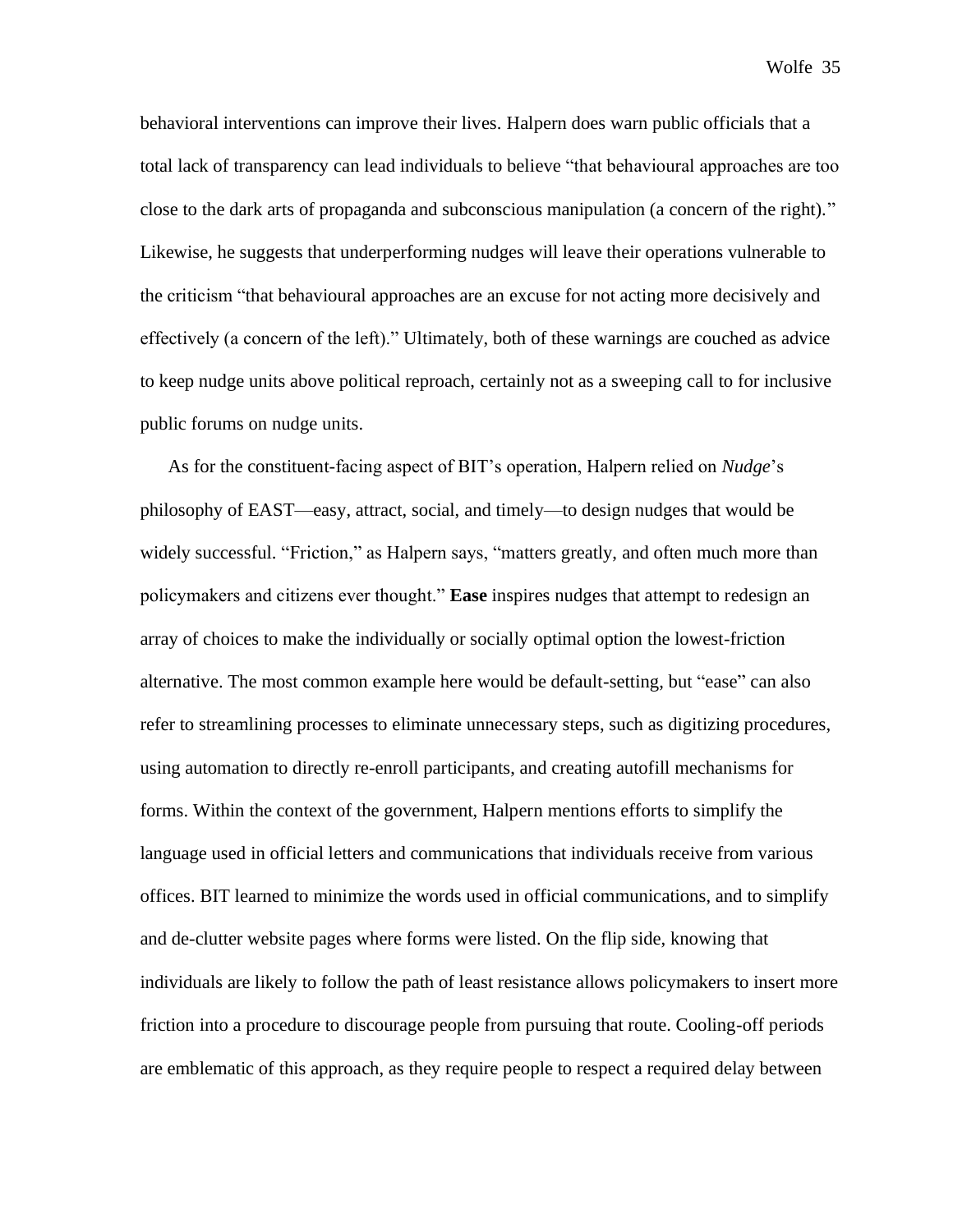requesting and receiving access to financial products like payday loans. As with the other aspects of EAST, ease relies on clear and consistent communication. To make something easy, individuals must know how the law or program works, and how they can take advantage of it.

To make something **attractive** merely requires communication to further convince individuals that the alternative policy makers want them to pursue is worthwhile. Nudges' reliance on the attraction factor most resembles advertising and marketing strategies—they can make boring tasks look fun, make difficult choices seem simple, make lengthy tasks seem quick. So long as policy makers do not outwardly lie, the nudge mindset ought to encourage them to make the individually or socially optimal choice an easier or more attractive one to make. For Halpern, "attraction" involves both commanding people's attention and persuading them to make the optimal choice. Governments have relied on propaganda to achieve all sorts of objectives over time, famously including army recruitment. BIT applied these insights to the UK tax and revenue services in an experiment of sending letters to encourage people to report unofficial income. The letters explicitly informed citizens that the government can discern when individuals are not reporting taxable income, and it included information on how to easily remedy the mistake. At an even more granular level, BIT tweaked the design of letters themselves, invoking methods like attaching Post-It note images to letters, changing the color of the envelope from white to brown, and scribbling personalized messages on the outside of the envelopes. According to Halpern, the new envelope raised the response and completion rate from 21.8 to 26.0 percent when tested on 5,000 HMRC letters, and the comparison of costs and benefits led to a return on investment of over 200:1. Amongst several other applications, one interesting attractiveness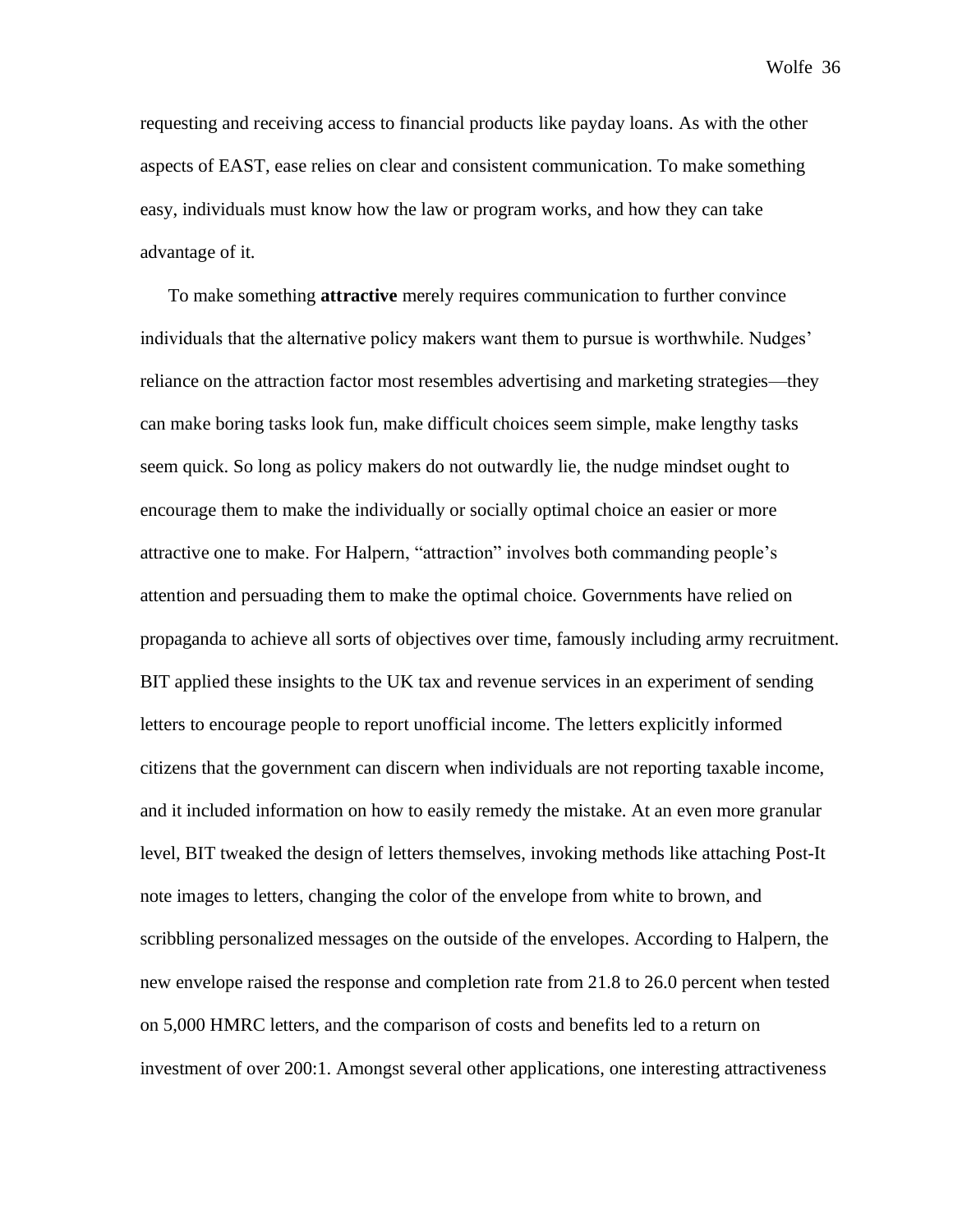tool BIT investigated was rewarding citizens for compliance as opposed to punishing them for non-compliance. In Sweden, for example, camera footage that captured cars driving within the speed limit was used to enter those drivers into a lottery to receive a portion of the fines gathered from speeding tickets.<sup>52</sup> The experiment aligned with a drop in average speeds from 32 to 25 kmh.

On the '**social'** front, BIT sought to operationalize academic findings on how social influences inspire behavior. Consumer research reveals that social influences play a strong role in shaping consumer preferences, particularly in areas where quality is harder to measure, such as art and music. Social norms also have a well-researched negative potential, as individuals can mimic dangerous behaviors to the same extent that they are inclined to mimic optimal behaviors. On the positive side, BIT decided to inform Brits that nine out of ten taxpayers paid on time, and the experiment yielded an increase of 1.5 percentage points in payment rate. BIT also applied social incentives to reduce unemployment by informing individuals seeking jobs about the popularity of job fairs amongst their peers. In the US, social incentives have motivated anti-obesity advertising campaigns associating fruits and vegetables with Sesame Street characters and anti-alcoholism campaigns centered around the statistical infrequency of binge drinking amongst university students.<sup>53</sup>

To ensure that nudges take into account **timeliness**, Halpern discusses the importance of isolating the point at which individuals make decisions and affirm habits. Whether the context is parenting, wherein the first months of a child's life are most influential to their later intelligence, or honesty on forms, wherein the signature line is better placed at the

<sup>52</sup> Charlie Sorrel, "Swedish Speed-Camera Pays Drivers to Slow Down," *Wired* (Conde Nast, May 22, 2018), https://www.wired.com/2010/12/swedish-speed-camera-pays-drivers-to-slow-down/. <sup>53</sup> Halpern, *Inside the Nudge Unit,* 2015, 101.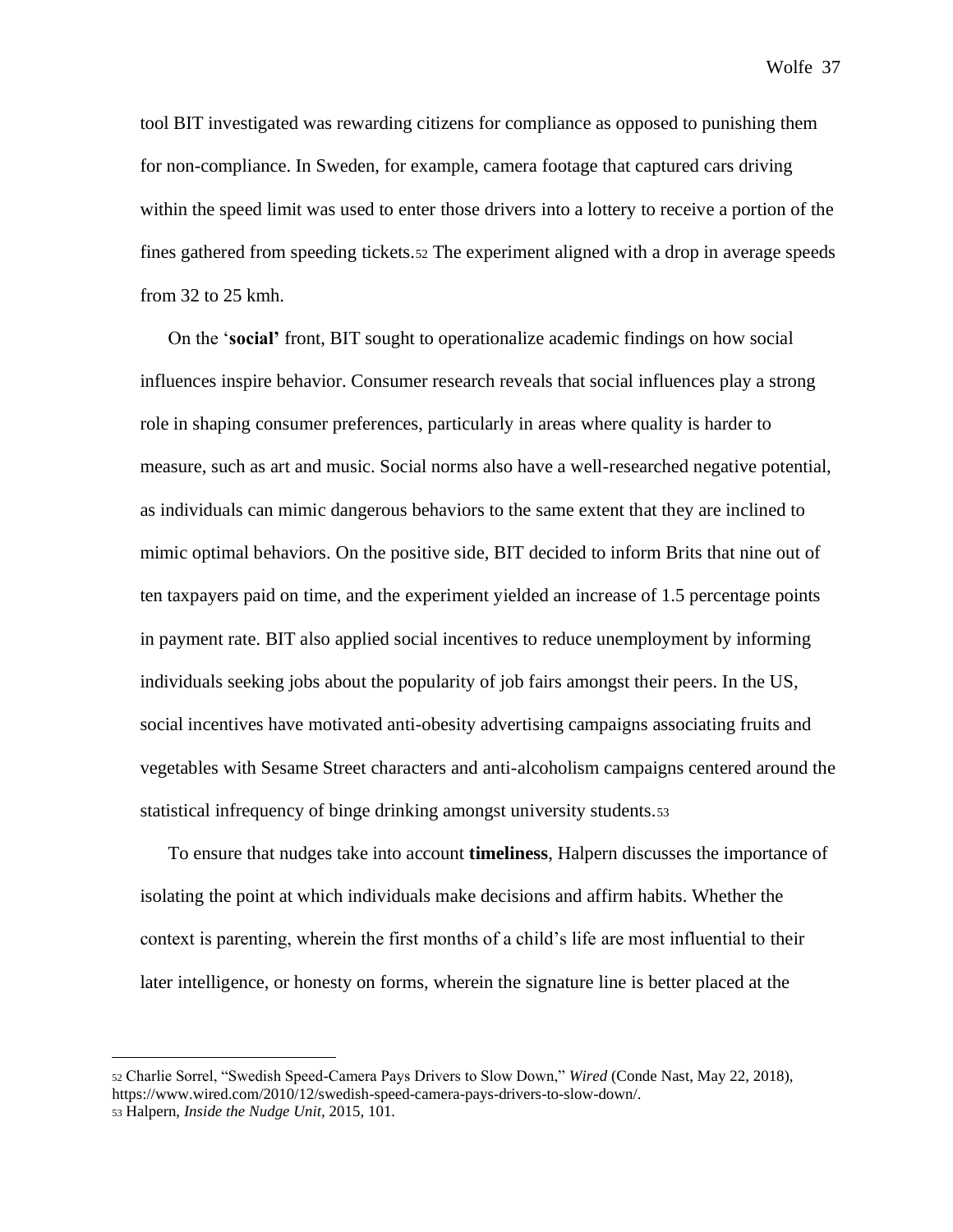beginning of the form to ensure veracity, timing is a significant dimension when it comes to successful nudges. Moreover, the decisions one makes in the present are often different from the decisions an individual predicts they will make in the future, and if the optimal decision is the one made with some distance from the moment of action, nudges can incorporate some level of present commitment to a future action. Even by broaching the subject and compelling people to think about how they will react to a situation in the future makes them more likely to execute that course of action rather than the one they would submit to in the moment. To incorporate all three elements of timelines, Halpern advises that "the intervention is targeted before the behaviour has become entrenched; the intervention is aligned to a moment when it is likely to be most salient or when the existing behaviour is disrupted; and its design will help the person overcome their own time inconsistency helping them to do what their future self would have wished."<sup>54</sup> One innovative policy application of time-centric insights is the conditional cash transfer, wherein optimal behavior that is less likely to be followed through with is accompanied by the promise of cash at the moment of follow-through.

BIT has applied these principles to contexts like home energy use by alerting households to their energy use relative to that of their neighbors, setting a precedent for future nudge units who would design behavioral interventions around peer pressure. BIT's contributors like Silva toyed with the idea of taking that nudge one step further with "glowing orbs on people's roofs that would signal levels of energy to their owners and others," though BIT did not ultimately implement this design.<sup>55</sup> It's one thing to inform individuals about their

<sup>54</sup> Halpern, *Inside the Nudge Unit,* 145.

<sup>55</sup> David Halpern and Owain Service, *Inside the Nudge Unit: How Small Changes Can Make a Big Difference* (London: WH Allen, 2019))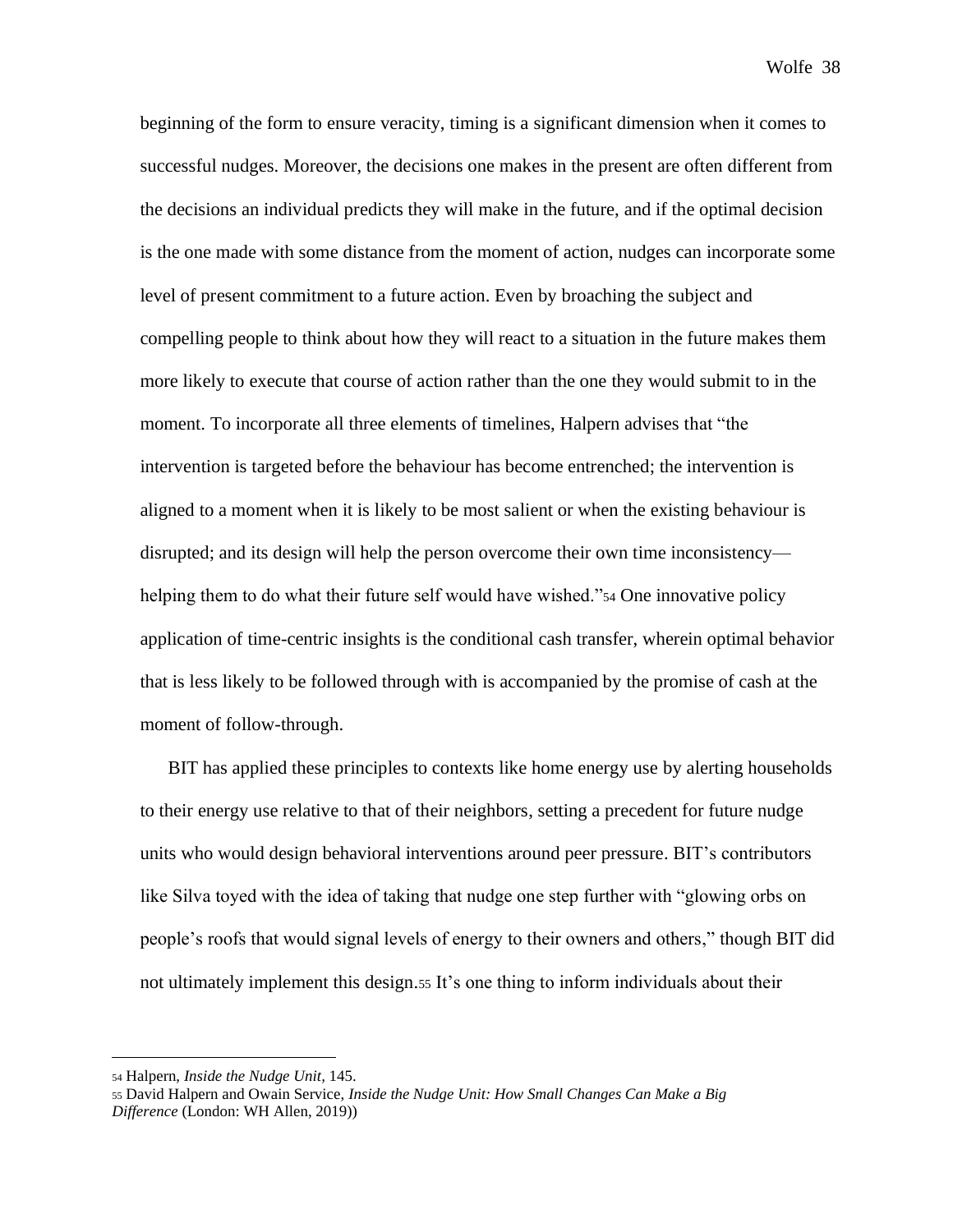performance relative to their neighbors', allowing individuals the option to change or maintain their habits without the potential to be punished for their behavior. It is quite another, and perhaps indicative of larger ethical concerns about using social pressure to manipulate people, to violate citizens' privacy to inform one's community about their behavior.

Even in light of these powerful findings, Halpern discusses many setbacks that prevented his team from implementing their knowledge across the government. Oftentimes, outdated and complicated technological infrastructure made editing forms and procedures prohibitively expensive. On other occasions, the inefficient procedure had been written into law and would require new legislation to change it. The political process also influenced the scope of their work, since agency heads could refuse to cooperate with BIT if their personal politics were at odds with the politics of the Cameron administration.

## *Behavioral Insights Consulting—A Public Death and Private Revival of Nudge*

While Sunstein's behavioral economics outfit only ever existed federal initiative working exclusively on federal policy issues, BIT evolved in a different direction that would forever change the shape of nudge units in America. In 2014, the organization morphed from a government-funded office to a privatised social purpose organization, which is now jointly owned by the UK Cabinet Office, the innovation-oriented foundation Nesta and BIT's employees.<sup>56</sup> Interestingly, one of the motivations for the rebranding was to attract new expert staff and encourage staff retention, since staff would not be bound by civil service pay grades and able to earn bonuses. While this transition from government office to privately-

<sup>56</sup> "'Nudge Unit' Sold off to Charity and Employees*." BBC News*. BBC, February 5, 2014. https://www.bbc.com/news/uk-politics-26030205.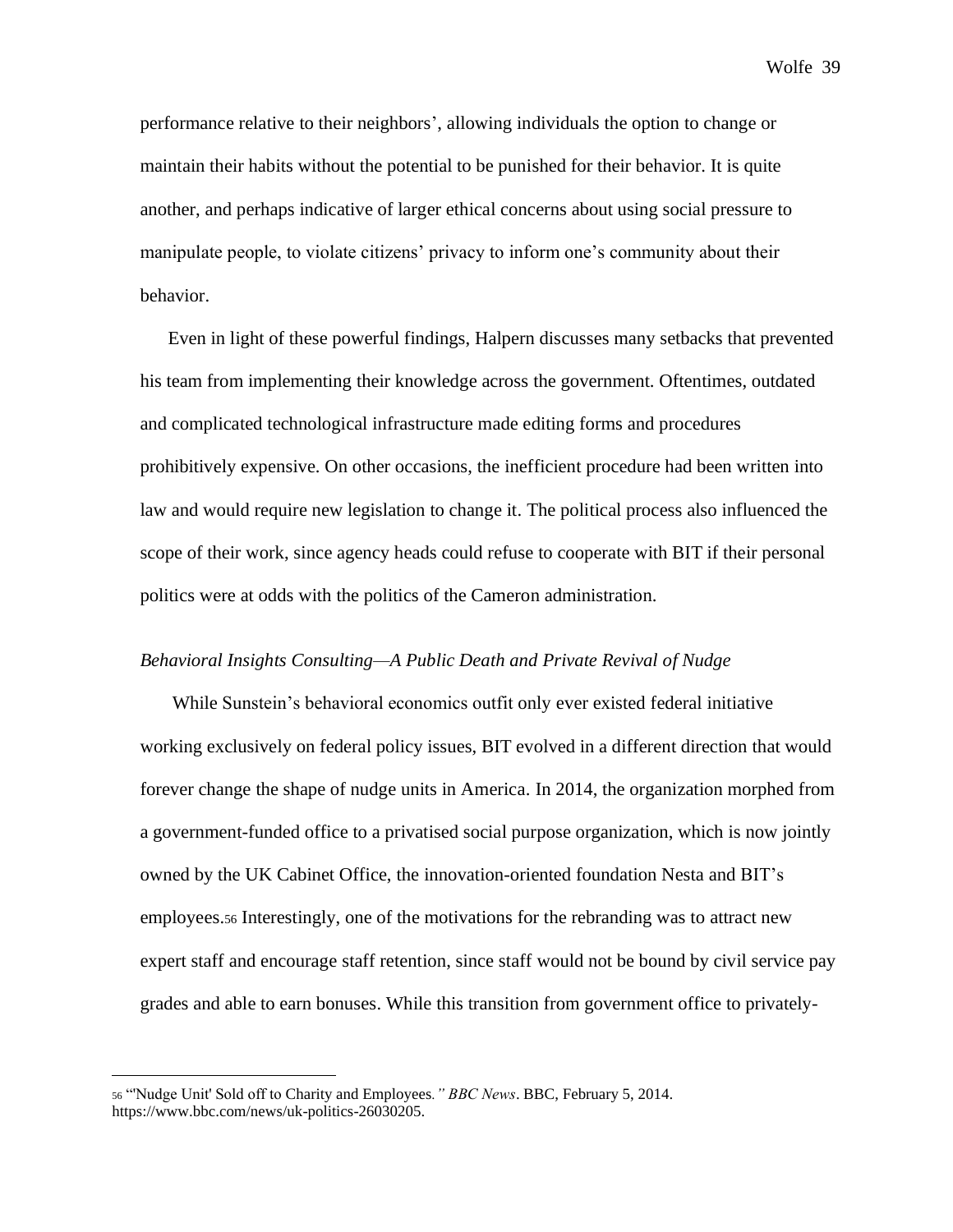run organization was unheard of at the time, this unorthodox development gave BIT the funding and independence Halpern desired to rapidly expand BIT's portfolio.<sup>57</sup>

In its current form as a private consultancy, BIT's clients range from countries like Guatemala to cities, such as Portland, Chattanooga, and Anchorage.<sup>58</sup> Reflecting their global presence, BIT has offices in New York City, Toronto, Sydney, Singapore, and Wellington. In pursuit of their stated mission, to "generate and apply behavioural insights to inform policy, improve public services and deliver results for citizens and society," BIT has helped run over 750 projects across over thirty countries.<sup>59</sup> At least 400 of these projects have included randomized controlled trials, and BIT encourages public officials to apply their behavioral science methods by conducting hundreds of trainings across the globe.

While BIT is the most well-known firm of its kind in the general field of behavioral science consulting, it has a close competitor when it comes to the design and operation of government nudge units. Ideas42, which has only ever functioned as an independent, nonprofit consultancy, works to achieve similar goals for governments and other non-profits. Like BIT, ideas42 has clients across the world, but its New York City office manages the nudge units maintained through partnerships with the City of Chicago and New York City. Because America's municipal nudge units and other behavioral intervention initiatives are primarily run by these two independent organizations, today's nudge units see far less government involvement than the original behavioral science initiatives in the U.S. and the UK. Nonetheless, these national nudge units set the precedent of involving behavioral

<sup>57</sup> Gill Plimmer, "UK Cabinet Office 'Nudge' Team to Be Spun off into Private Group" (*Financial Times*, February 4, 2014), https://www.ft.com/content/571eef16-8d99-11e3-9dbb-00144feab7de.

<sup>58</sup> "Who We Work With," The Behavioural Insights Team, 2020, https://www.bi.team/about-us/partners/?select-bitoffices%5B%5D=71.

<sup>59</sup> "About Us," The Behavioural Insights Team, 2020, https://www.bi.team/about-us/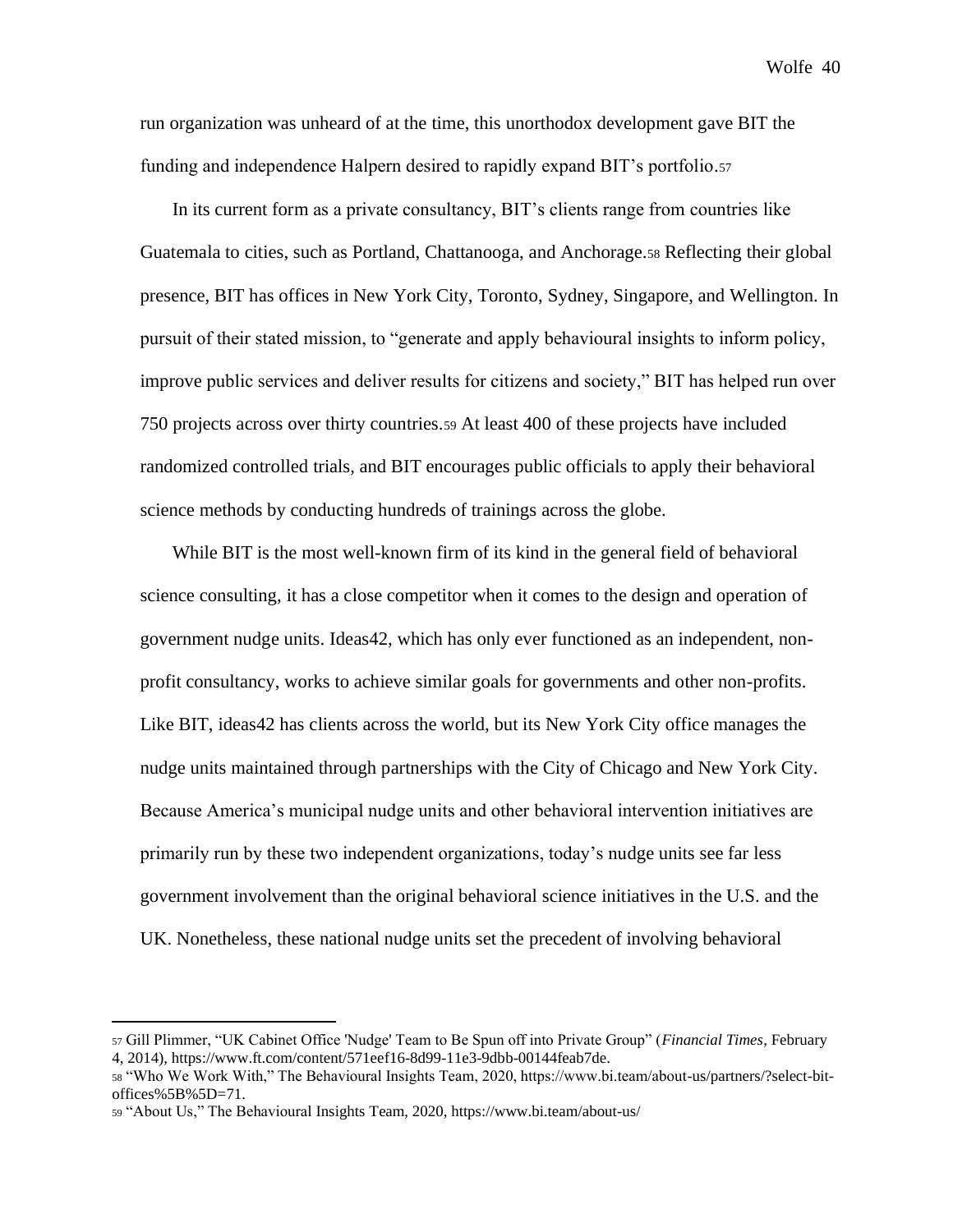scientists in the policy landscape, and today's municipal nudge units share similar goals and methods to their predecessors. Although nudge units themselves are still vulnerable to the same political will that wiped out the USBSI, the existence of the behavioral consulting firms ensures that the behavioral economists and other social scientists on their staff will not be fired with the closure of any particular nudge unit. This improved structure undoubtedly attracts veritable talent to BIT and ideas42 without sacrificing the government relationships and rigorous behavioral science methods at the core of the earlier federal nude units.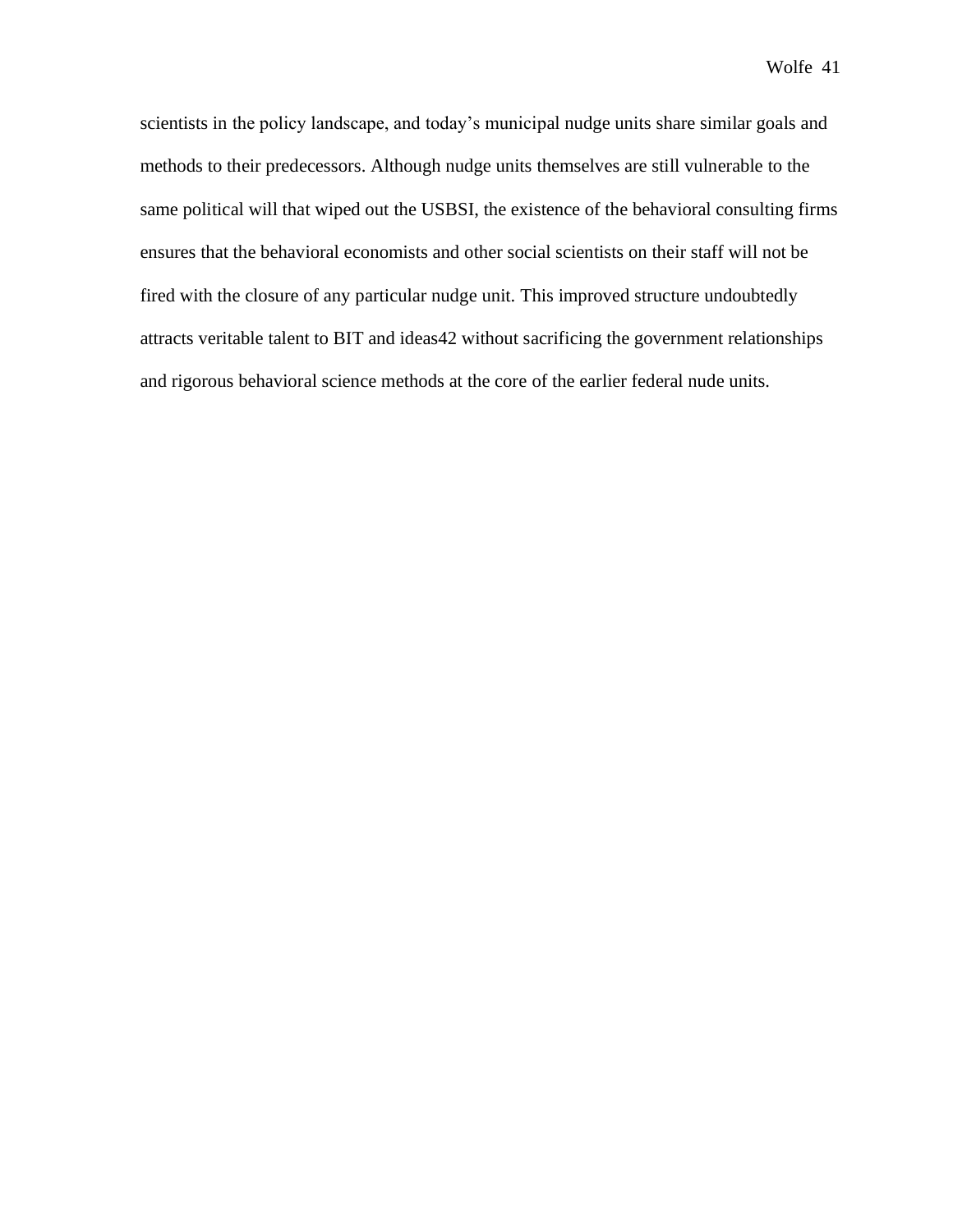## **Chapter 4: Nudge Theory in the Municipal Policy Making Landscape**

It is municipal governments' proximity to the daily lives of their constituents and their unique promotion of efficiency and evidence-based policymaking that make cities the most fascinating and relevant landscape for analyzing nudges today. Three historical trends are of particular significance: city populations' exponential growth, the evolution of expectations around the extent of city service provision, and several periods of economic growth followed by downturns have particularly pinched cities and pushed leaders to prioritize efficiency. Together, these trends laid the groundwork for nudges, whose main selling points are 1) that they are low-cost policies with disproportionately large benefits, 2) that they can influence the behavior of many citizens across political affiliations, and 3) that they have applications to a wide range of policy areas. Because behavioral interventions are more of a policy tool than a specific policy solution, public officials can recycle the same concepts over and over. Given municipal government's budget constraints and limited powers to create new methods of revenue generation, nudges can be vital tools to help city leaders collect and save more money. As citizens expect their cities to become more involved in the provision of welfare and maintenance of city services, nudges are a rare tool to help ensure that citizens are optimizing the resources allocated to them.

Although the modern American city has a population in the millions, governed by thousands of civil servants and elected officials, this was not always the case. In the nineteenth century, populations were smaller, and the burdens placed on city officials were much lighter. At that time, cities did not yet own the responsibilities of running schools, coordinating welfare, providing healthcare, or managing complicated public transit systems, as they do today. Even a service as essential to the modern city as public safety took decades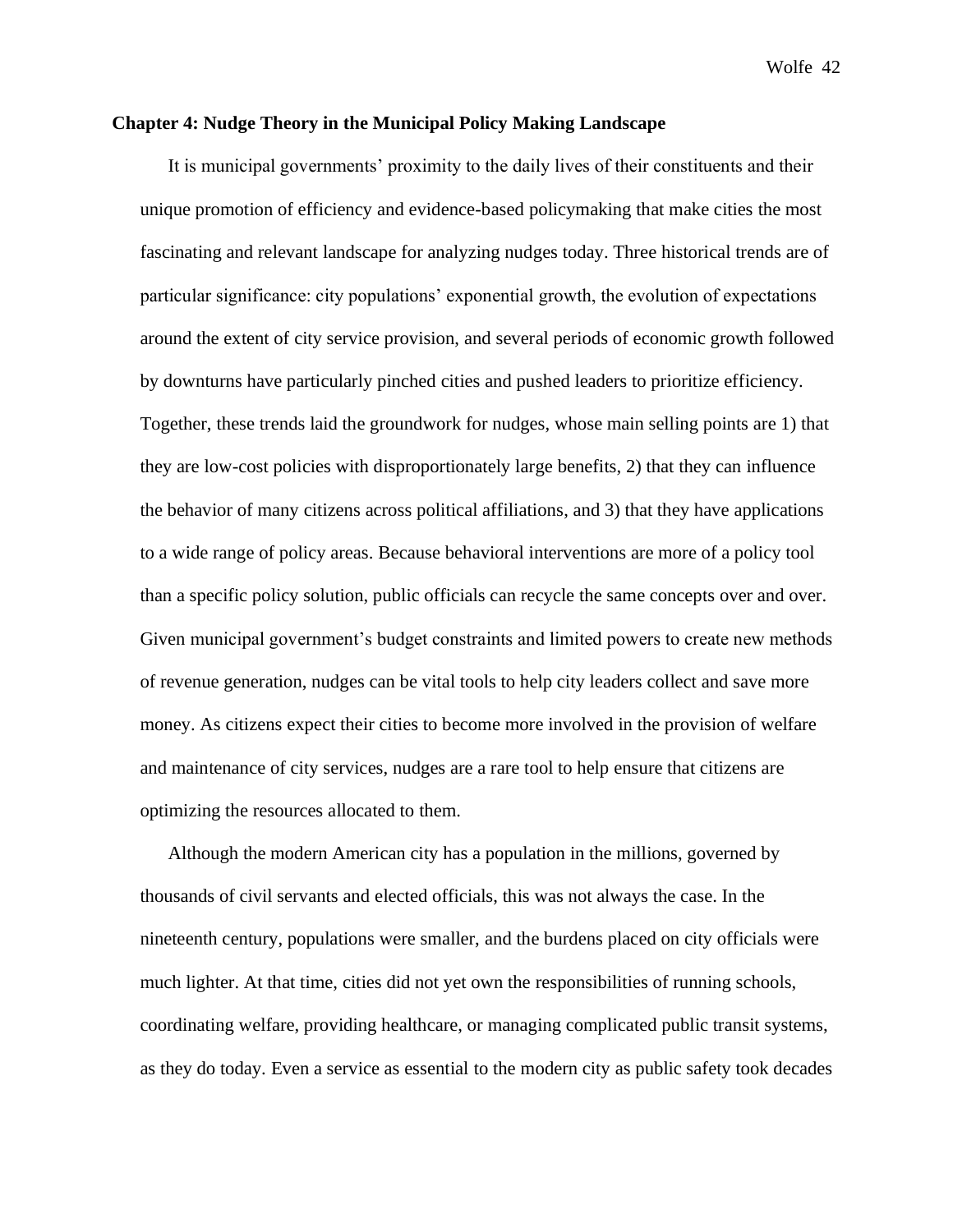to formalize, and New York City, for example, did not create its first full-time police force until 1845.<sup>60</sup> In the nearly two hundred years since, city governments have developed at vastly different rates and incorporated different city services. By 2012, 89,004 local governments existed in the United States, though many of these governments are so small and under-funded that they are unable to address their residents' policy needs.<sup>61</sup> Although municipal governments are structured very differently depending on the locality, with differing distribution of power between cities and counties, these thousands of local governments collectively manage dozens of services on behalf of residents.

Alongside the growth in human capital cities experienced in the  $19<sub>th</sub>$  and  $20<sub>th</sub>$  centuries came growth in municipal revenues and spending, even though waves of minimalist government and austerity resurged several times.<sup>62</sup> In New York City, for instance, per capita city expenditures increased from \$6.53 in 1850 to \$27.3 in 1900, and according to Stephen Craig that growth came about "despite a national culture that preferred minimal government, over the course of a century municipal responsibilities had vastly increased."<sup>63</sup> As Craig reported in *City Journal* in 1991, New York City government spent roughly \$3,000 per capita in 1986.<sup>64</sup> Eras of economic growth and downturns have changed the way that city officials think about raising and spending money, but they certainly have not stopped officials from doing so at increasingly high levels. While cities have grown in size and spending, the stakes for success or failure have risen, and inflection points marked by the era of machine politics,

<sup>60</sup> Dennis R. Judd and Annika M. Hinze, *City Politics: The Political Economy of Urban America*, 10th ed. (New York, NY: Routledge, 2019), 38.

<sup>61</sup> Brian Lavin, "Census Bureau Reports There Are 89,004 Local Governments in the United States - Governments - Newsroom - U.S. Census Bureau," US Census Bureau News Archive, May 19, 2016, https://www.census.gov/newsroom/releases/archives/governments/cb12-161.html.

<sup>62</sup> Judd and Hinze, *City Politics,* 36.

<sup>63</sup> Judd and Hinze, *City Politics,* 32.

<sup>64</sup> Stephen G. Craig, "Where the Money Goes," *City Journal*, January 26, 2016, https://www.cityjournal.org/html/where-money-goes-12729.html.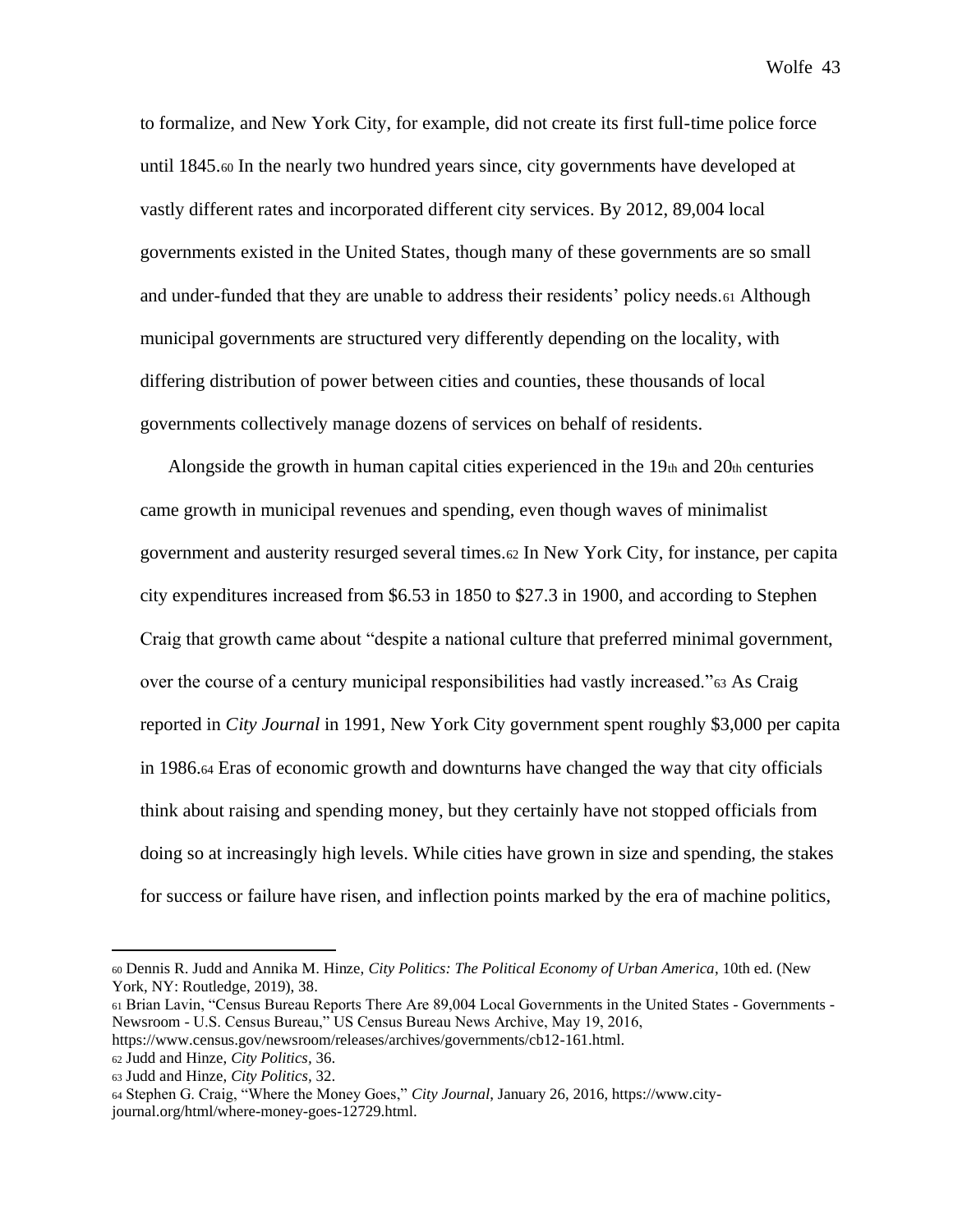the progressive era of urban reform, and the cost-benefit revolution begun in the 1980s have slowly laid the foundation for the birth and rapid rise of nudges in municipal governance. With cities continuing to grow in population size and budget, it is difficult for city officials to design programs that reach the right individuals, and equally difficult for individuals to navigate bureaucratic processes to access the resources they need. Following the transition from the machine era to the progressive area where equity replaced nepotism as a political value, nudges clearly fit in with the recent trends of seeking cost-efficiency and optimizing resources.

## *Era of Machine Politics through the Progressive Era*

Amongst historical periods of city development most helpful in explaining the rise of nudges in cities like New York, Chicago, and Philadelphia, the age of machine politics from the late 1800s to the mid 1900s stands out. Roughly a century after the nations' founding, the speed of city development had begun to pick up, and mob-style groups of political leaders gained the moniker of machine bosses as they aggregated political capital to assert control over the distribution of the city's resources. To convey the extent of machines politics, political scientists Dennis Judd and Annika Hinze note that "between 1870 and 1945, 17 of the nation's 30 cities with populations more than half a million people were governed through boss rule and a disciplined, hierarchical party organization at some point."<sup>65</sup> Despite the many ways that machine politics bred inequality and set precedents for corruption and favoritism in city politics, one arguably positive relic of the era was the separation between ideology and city administration. Even at a time when competitions for wealth and power pit

<sup>65</sup> Judd and Hinze, *City Politics,* 44.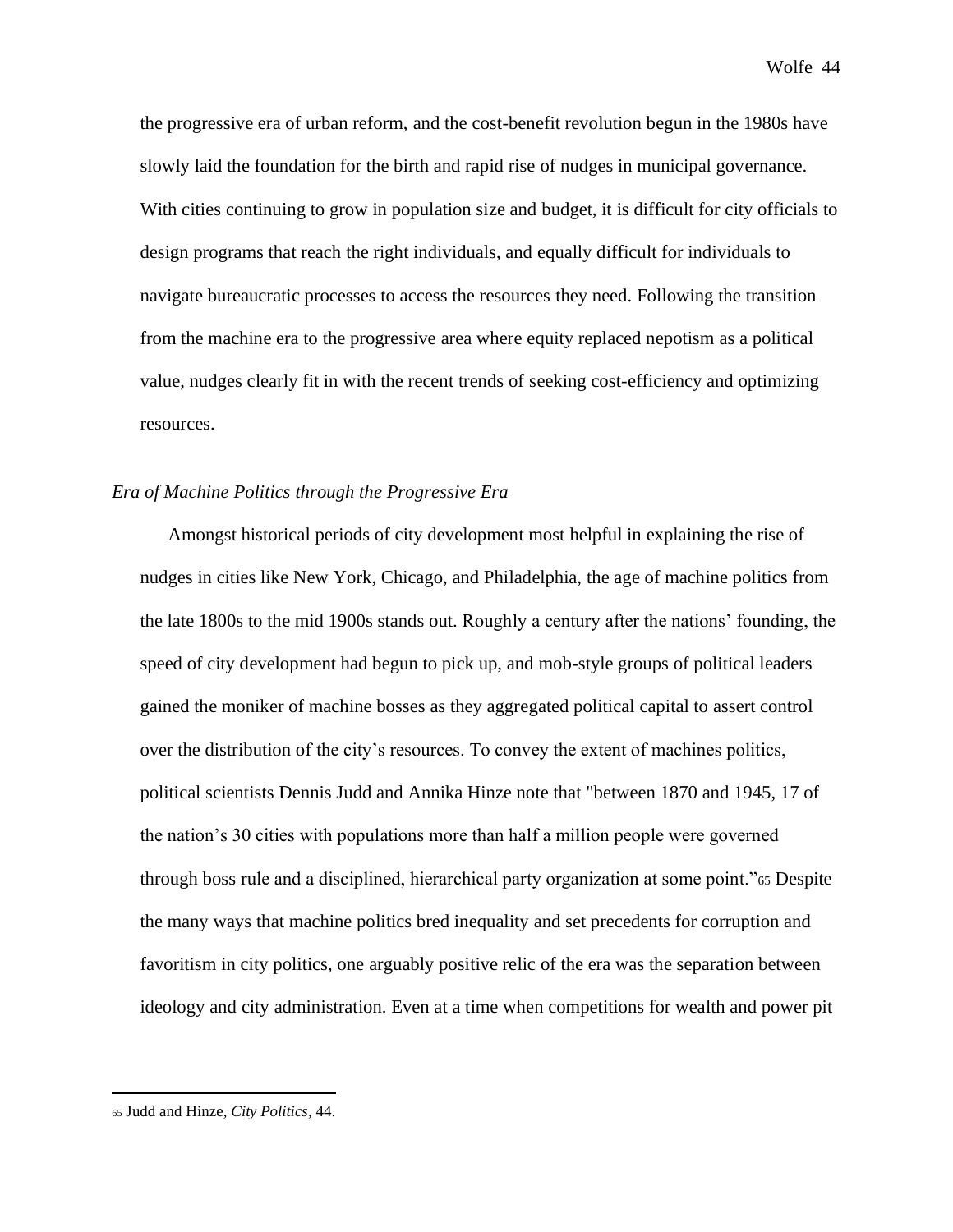machines against one another, Judd and Hinze remark, "the operating principles and structures of the urban machines encouraged the politicians who ran them to steer clear of ideological battles."<sup>66</sup> Before the end of the  $20<sub>th</sub>$  century, political bosses' nepotistic and corrupt behavior had driven reformers to prioritize talent and fairness amongst city leaders.

In opposition to machine-era favoritism, the reform era that followed set the tone for preferencing neutral, evidence-based policymaking in cities. Although some accounts of the machine era assert that boss rule peaked in the 1920s and did not fully come to an end until the death of Chicago Mayor Richard J. Daley in 1976. Despite the influence of the machines, as early as the 1890s reformers succeeded in pushing cities to adopt measures to reduce election fraud like voter registration and literacy requirements, Australian ballot, and nonpartisan election methods, along with codified civil service hiring systems.<sup>67</sup> During the movement for municipal reform, "'efficiency and economy' became code words for good government."<sup>68</sup> In this environment newly absent of corruption and narrowly-distributed excess, most constituents came to appreciate the progressive efforts to reign in nepotism and graft. By the late 1890s, the advocates of municipal reform had managed to develop a new theory of government centered around commitments to 1) maintaining strict budgetary controls to keep taxes low and delivering public services cost-effective, 2) establishing a deliberate separation between the day-to-day administration of city government and city politics 3) hiring public servants who possess the training and expertise to conduct city services; and 4) running governments like a business. Emphasizing the latter objective, cost

<sup>66</sup> Judd and Hinze, *City Politics,* 64.

<sup>67</sup> Judd and Hinze, *City Politics,* 66.

<sup>68</sup> Judd and Hinze, *City Politics,* 69-70.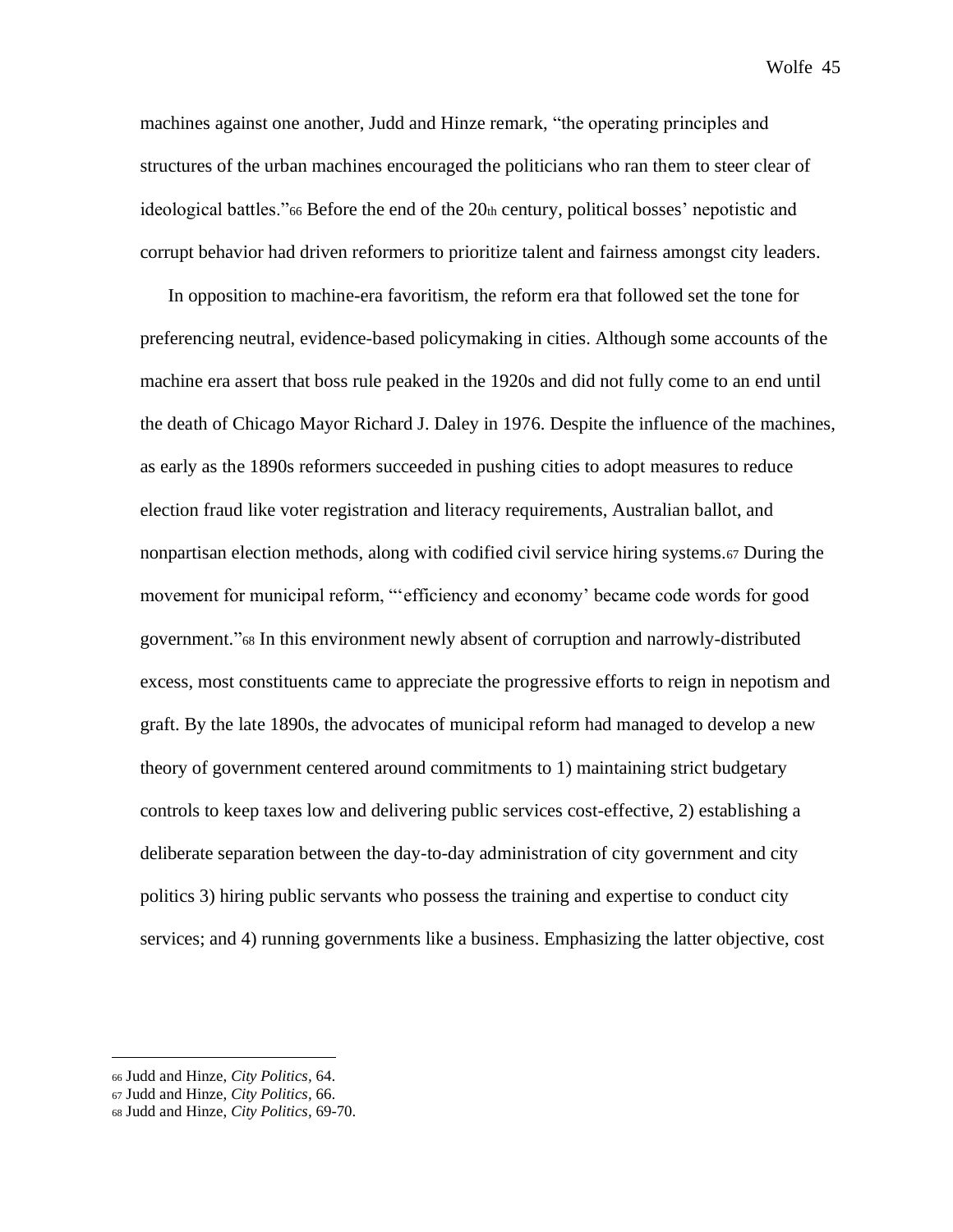efficiency became "the ultimate touchstone for good government," and citizens lauded city leaders who were associated with modest spending and few debts.<sup>69</sup>

Such principles of responsibility and austerity aligned with the new goals of Progressiveera politicians to be "more moral, more rational, and more efficient and, because it was so, self-evidently more desirable."<sup>70</sup> Reformers, who tended "to have come especially from the more advanced segments of their professions, from those who sought to apply their specialized knowledge to a wider range of public affairs" injected an appreciation for technocracy into municipal governments that would last for many decades, only to be challenged most aggressively by citizen discontent in the wake of economic downturns throughout the 20th and early 21st century. The popular view on technocracy has shifted somewhat since then, particularly in recent years where some Americans have come to distrust experts associated with the 'establishment.' Even so, the lasting impact of the transition to expert-led public officials laid the foundation for introducing the behavioral economists, statisticians, and data scientists associated with nudge units into city government.

### *Building Upon the Business Model<sup>72</sup>*

Alongside the governing principles that emerged in the reform era following the fall of political machines, academics provided their own support for efficient government. In the case of Frederick Winslow Taylor, who published *The Principles of Scientific Management* 

<sup>69</sup> Judd and Hinze, *City Politics,* 69-70.

<sup>70</sup> Samuel P. Hayes, "The Politics of Reform in Municipal Government in the Progressive Era." *The Pacific Northwest Quarterly* 55, no. 4 (1964): 157-69. Accessed May 11, 2020. www.jstor.org/stable/40487929. <sup>71</sup> Ibid.

<sup>72</sup> "The Gilder Lehrman Institute of American History," Gilder Lehrman Institute of American History, January 1, 1970, https://www.gilderlehrman.org/history-now/essays/progressive-era-new-era-1900%E2%80%931929.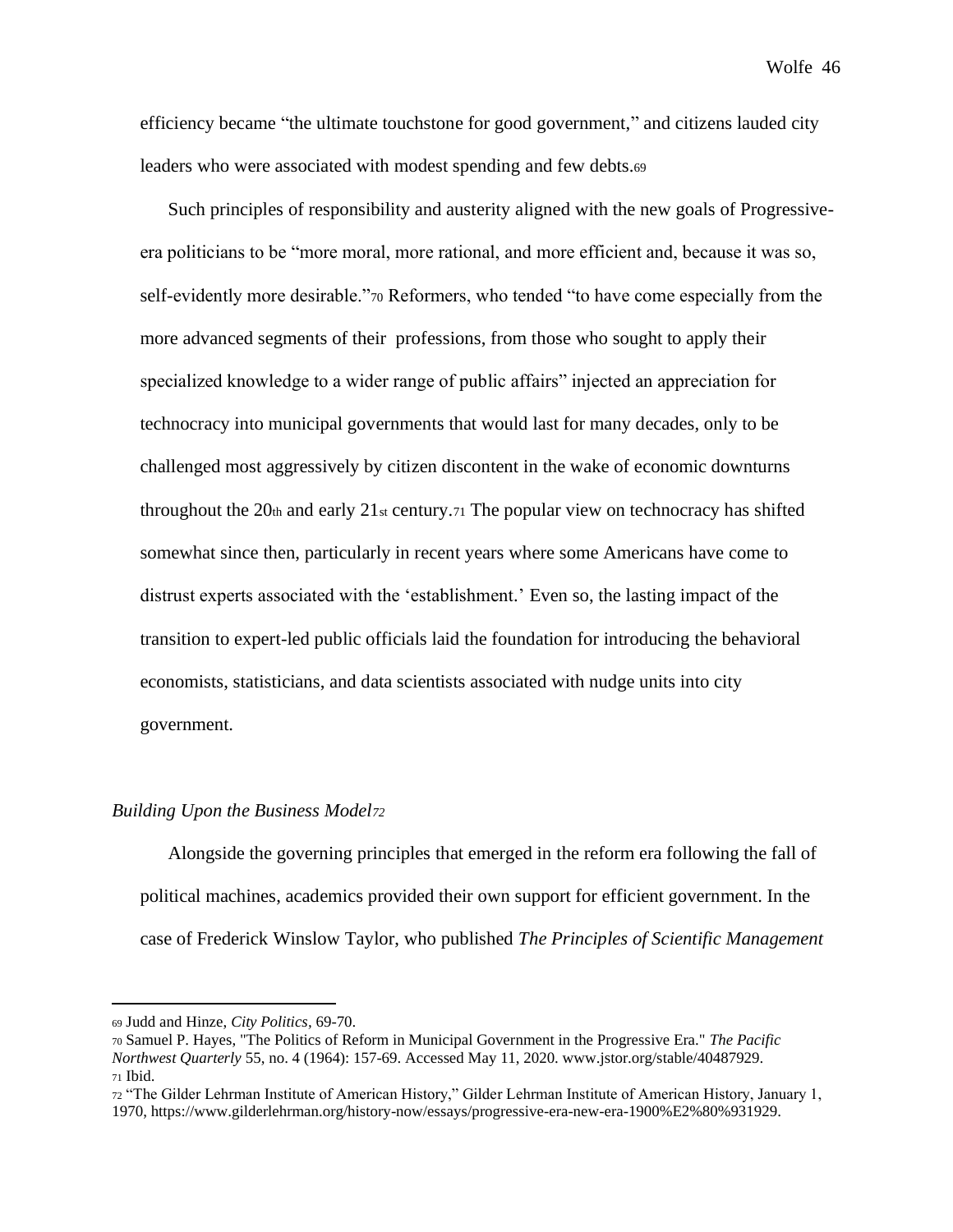in 1911, his fierce advocacy for the application of military discipline and hierarchy came to influence city governance. Similarly, Henry Brueré, the first director of the New York Bureau of Municipal Research, preached principles of efficient design in city management.<sup>73</sup> In accordance with these principles, scientific experts and business leaders advocated for municipal offices focused on spending and oversight and encouraged city leaders to staff those offices with experts.

As the municipal emphasis on efficiency intensified and the business model of cities progressed through its early stages of experimentation, cities began to diverge in their administrative structure, with some being led by strong mayors and other by strong city councils. With this shift, however, municipal politics became more *political,* as it became clear that city leaders would yield power over growing budgets and more extensive responsibilities than less formal machines had controlled. As Judd and Hinze explain, "despite the references to the business model, it was hard to hide the fact that the city manager plan was political in both intent and effect," especially given the fact that the plan was intended "to ensure the election of a different class of people who would insulate government from the influence of the Great Unwashed."<sup>74</sup> At times, the business-inspired governance model has referred merely to prioritizing profits and minimizing wasteful spending, and others it referred to the professional background of the civic leaders and administrators. In times of fiscal crisis, especially, individuals pay particular attention to the political affiliation of their city leaders and the partisan implications of certain spending priorities.<sup>75</sup> In general, city leaders found that associating themselves with efficiency and

<sup>73</sup> Judd and Hinze, *City Politics,* 70-71.

<sup>74</sup> Judd and Hinze, *City Politics,* 75.

<sup>75</sup> Joram Nanne Pieter Feitsma, "The Behavioural State: Critical Observations on Technocracy and Psychocracy," *Policy Sciences* 51, no. 3 (2018): pp. 387-410, https://doi.org/10.1007/s11077-018-9325-5.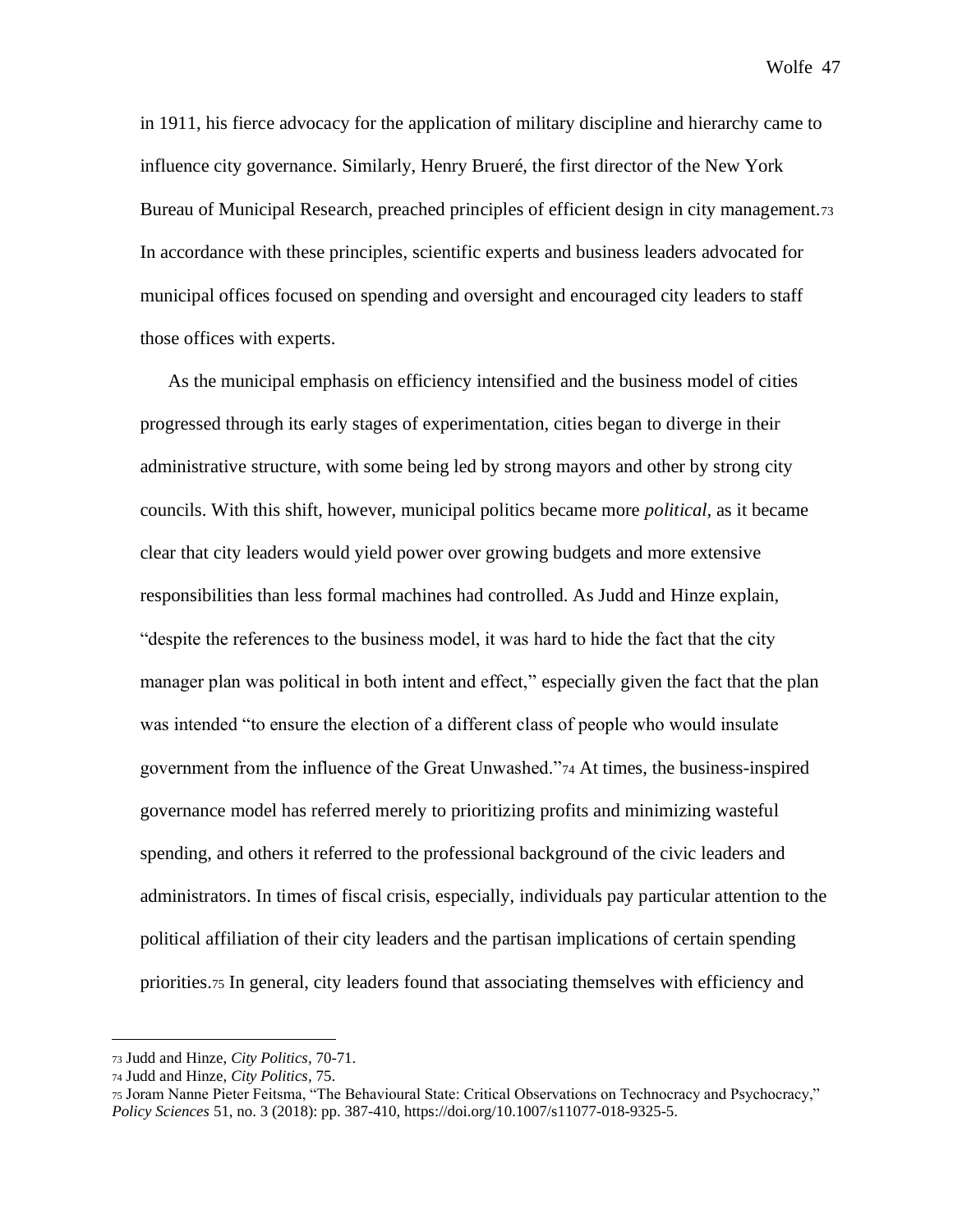business model leadership was a wise political move, giving them cover to justify their policy initiatives with social science and promise their constituents that they were saving money and spending wisely.

## *The Great Depression, the Great Society, and EDCs*

The financial situations of many large cities reflected the same fate of the nation between 1923 and 1927, with "spending by the largest 145 cities [rising] 79 percent," and "the 13 biggest cities [incurring' 50 percent more debt in the 1920s."<sup>76</sup> During the Great Depression that followed, urban development was shaped by "1) a fiscal and social crisis in the cities, 2) indifference by the states, and 3) the forging of an alliance among city officials for the purpose of securing a federal response to their problems."<sup>77</sup> In response to the crisis, municipal leaders helped to found the United States Conference of Mayors (USCM) in 1933 to create a venue where mayors of large cities could lobby the federal government for consideration of their cities' interests in New Deal policies.<sup>78</sup> Encouraging policies that touched upon housing, unemployment, and urban infrastructure, the New Deal's incorporation of urban interests suggested that, according to Flanagan "the strength of the USCM also marked a distinctive period in American federalism in that direct and substantial federal-urban links ended the hierarchical relationship among levels of government in which the federal government interacted with the states, and the states with cities, that had prevailed until the 1930s."<sup>79</sup>

<sup>76</sup> Dennis R. Judd and Annika M. Hinze, *City Politics,* p 124

<sup>77</sup> Dennis R. Judd and Annika M. Hinze, *City Politics, p* 91

<sup>78</sup> Richard M. Flanagan," Roosevelt, Mayors and the New Deal Regime: The Origins of Intergovernmental Lobbying and Administration." Polity 31, no. 3 (1999): 415-50. Accessed May 11, 2020. doi:10.2307/3235248. <sup>79</sup> Ibid.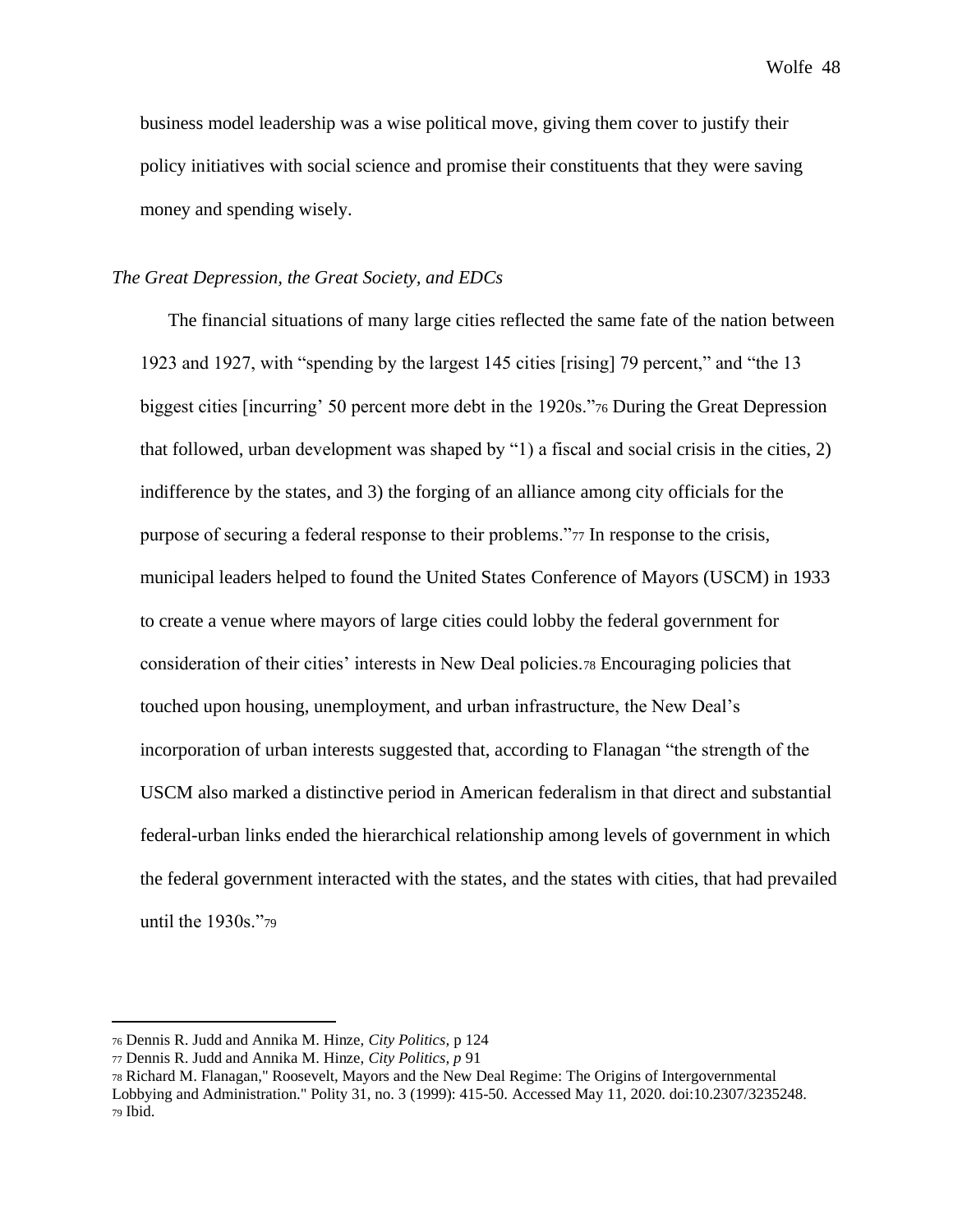One final key development leading up to nudge units was the birth of community and economic development corporations during the Great Society Era beginning in the 1960s.<sup>80</sup> Economic development corporations tend to be "nonprofit corporation[s] that [use] city resources — everything from city-owned buildings to special funding sources such as cityissued bonds — to promote economic growth and create a bridge between city agencies, private businesses, and the needs of the community."<sup>81</sup> As city leaders learned during some of the most socially turbulent times of the latter half of the twentieth century witnessed, "within urban areas, extreme inequality has always been expressed in two ways: social disorder (in the form of crime, riots, and family disorganization, for instance) and residential patterns of segregation."<sup>82</sup> In response to the pervasiveness of inequality and resulting social tensions, civic leaders experimented with a variety of welfare programs. Into the 1970s and 80s, federal efforts sought to leverage private investments in troubled cities and neighborhoods, inviting a growing number of experiments with public-private partnerships.<sup>83</sup>

Efforts surrounding revitalization, urban renewal, and reinvestment intensified as cities were told to improve their ability to compete, as "state and local governments will find it is in their interests to concentrate on increasing their attractiveness to potential investors, residents, and visitors." It was amidst these revitalization efforts that the modern economic development corporations sprung up in cities around the country. While nudge units have no direct predecessor from which they evolved, the economic development corporation is arguably an influential forebearer, since economic development corporations are often

<sup>80</sup> Steve Kaelble, "The Evolution of Economic Development: 1965 - 2015," *Area Development*, May 7, 2015, https://www.areadevelopment.com/economic-analysis/Q2-2015/evolution-of-economic-development-last-50-years-191866.shtml.

<sup>81</sup> Barbara Eldredge, "What Is the NYCEDC, Anyway? Why Should You Care?," *Brownstoner*, April 6, 2016, https://www.brownstoner.com/brooklyn-life/what-is-the-edc-new-york-economic-development-corporation/. <sup>82</sup> Dennis R. Judd and Annika M. Hinze, *City Politics,* 170.

<sup>83</sup> Dennis R. Judd and Annika M. Hinze, *City Politics,* 281.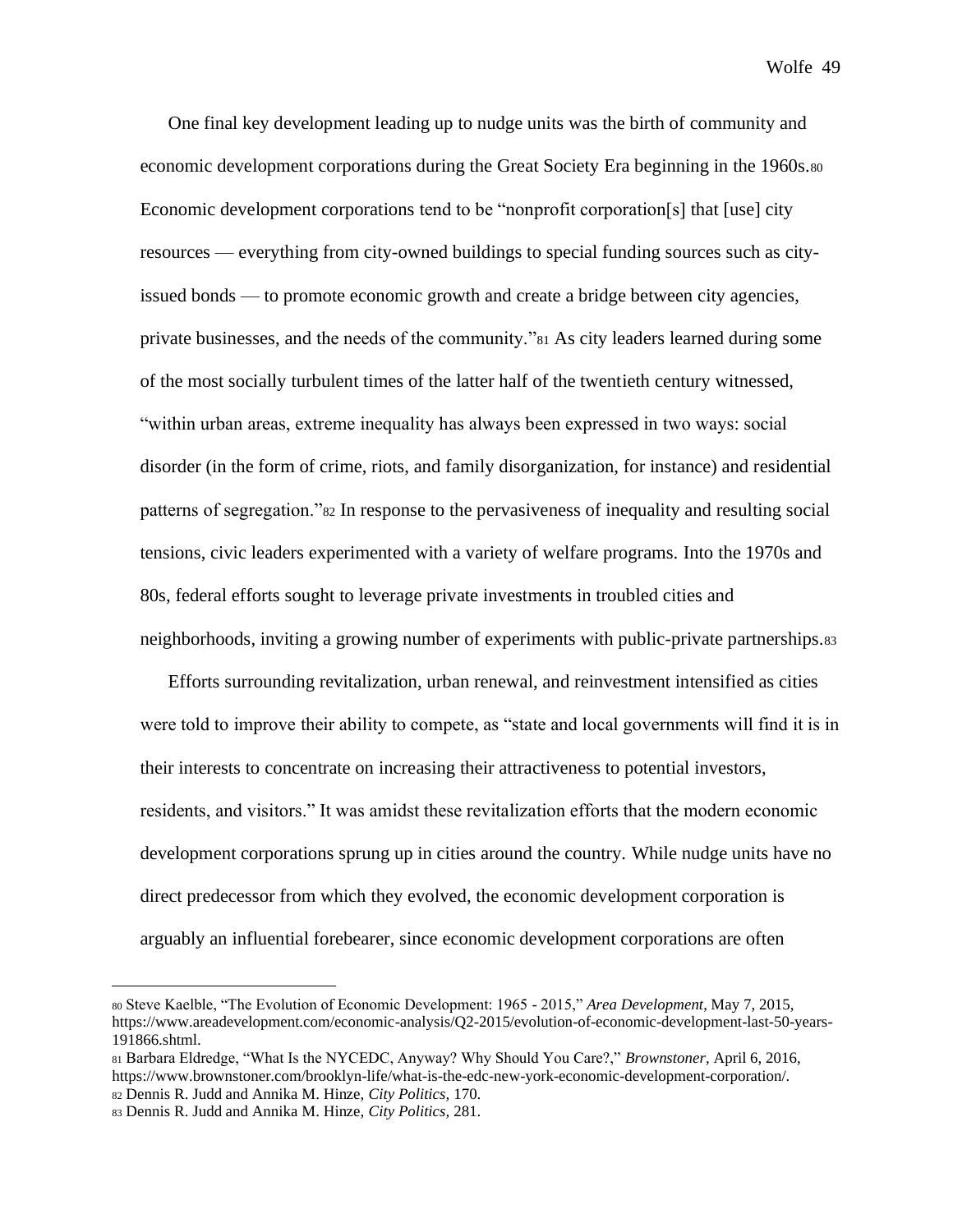public-private partnerships who use public funds to optimize city resources and encourage a behavior change. Economic development corporations have more a geographical focus, targeting particular neighborhoods for investment and business growth, but like nudge units, they fit into the trend of cost-efficient, expert-driven municipal governance.

Moreover, public-private economic development corporations are a feature that New York City, Chicago, and Philadelphia had in common before each city saw the launch of its nudge unit. While public-private partnerships are not necessarily rare in municipal governments, economic development corporations are large and powerful examples of private-sector leadership influencing the policy decisions of civic leaders, and familiarity with this dynamic likely shepherded the adoption of nudge units. In New York City, the precursor to the economic development corporation that exists today was the New York City Public Development Corporation, launched in the 1960s to sell or lease city-owned property in order to help create jobs. Later on, the city created the Economic Capital Corporation to help finance businesses and development with money through selling bonds, and in 1991 the city governments merged these two programs into the Economic Development Corporation that still exists today.

Similarly, Philadelphia's government has granted great trust and authority to its economic development corporation, started in 1958 as a non-profit joint venture between the City of Philadelphia and the Greater Philadelphia Chamber of Commerce. At the time, there were no public-private partnerships, and Philadelphia's privately led office was a total experiment to spur job creation and adapt to changes in manufacturing trends. <sup>84</sup> According to PIDC President John Grady, "[t]he experience in the city was public sector doing urban renewal,

<sup>84</sup> "Who We Are: History," PIDC Philadelphia, accessed May 11, 2020, https://www.pidcphila.com/who-weare/history.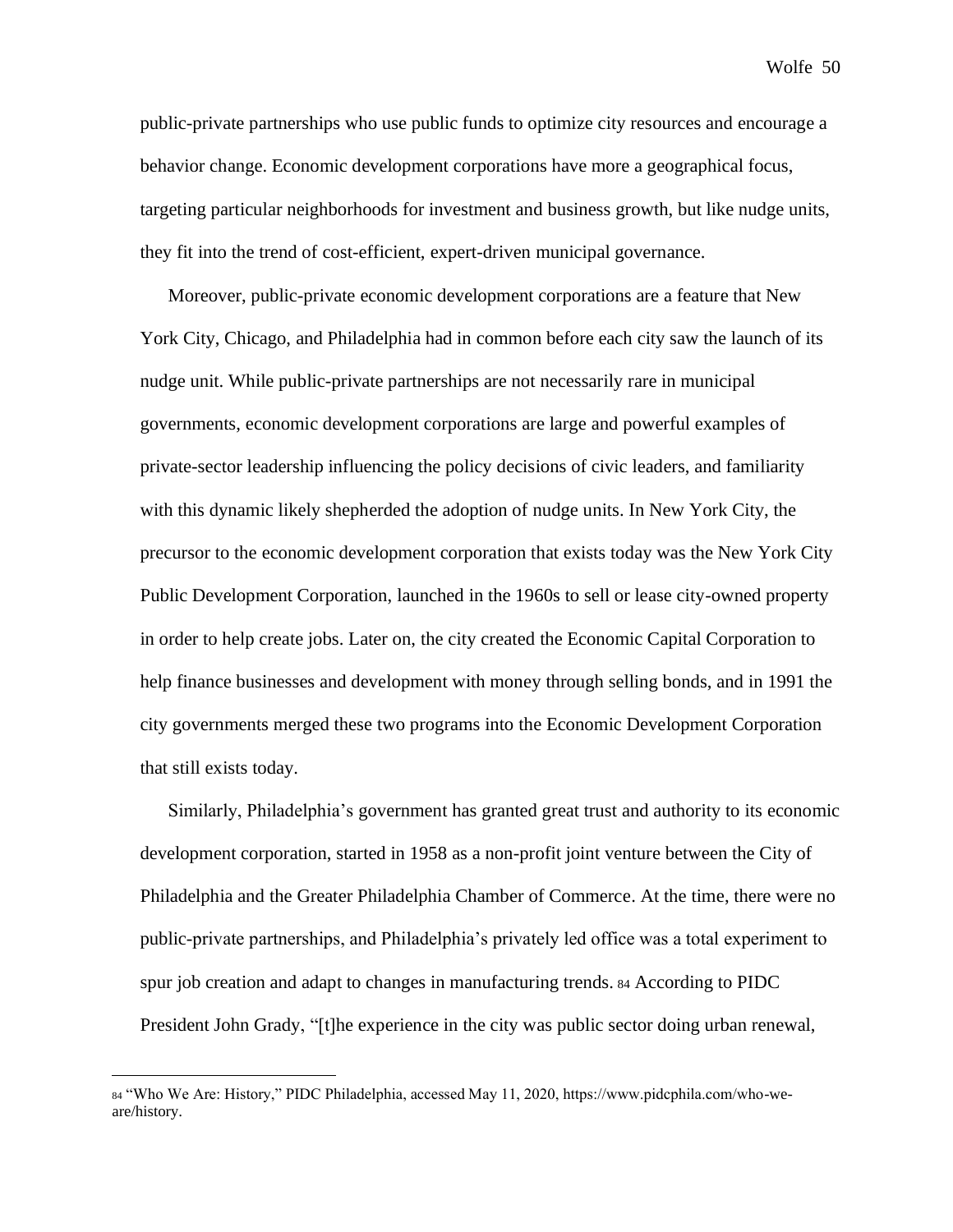private sector leading developments like Penn Center," and in his view, "The whole idea of creating a private organization that has shared governance between the public sector and private sector was in itself innovative. It was very progressive at the time."<sup>85</sup> Given the success that Philadelphia's economic development corporation achieved by helping the city attract capital and coordinate private infrastructure project, the city's experiment set a positive preference for public-private partnerships and inviting business leaders and academics to advise the Philadelphia government. Nudge units, while often oriented toward optimizing existing city resources rather than generating new ones, fit into a very similar trend or philosophy of municipal policy making.<sup>86</sup>

## *The Cost-Benefit Revolution*

While many of the aforementioned policy shifts and political battles took place within cities, the evolution of the federal dynamic between national and local governments also influenced how nudges first got incorporated into municipal policy. The Reagan administration marked a watershed moment for efficiency-driven policymaking with the passage of Executive Order 12291.<sup>87</sup> The order, which Reagan passed in 1981, severely constrained regulatory authority with the requirement that the benefits of any regulation outweigh the costs, and it set up several parameters that would be used to guide executive agencies' in their evaluation of a policy or program's worthiness. It mixed a long-held appreciation for efficiency with the economic pressures exerted by a presidential

<sup>85</sup> "60 Years of Driving Growth to Every Corner of Philadelphia: 1958-2018," Philadelphia Industrial Development Corporation, [http://www.pidcphila.com/images/uploads/resource\\_library/pidc-history-lores.pdf](http://www.pidcphila.com/images/uploads/resource_library/pidc-history-lores.pdf)

<sup>86</sup> Joram Nanne Pieter Feitsma, "The Behavioural State: Critical Observations on Technocracy and Psychocracy," Policy Sciences 51, no. 3 (2018): pp. 387-410, https://doi.org/10.1007/s11077-018-9325-5.

<sup>87</sup> Cass R. Sunstein, *Cost-Benefit Revolution* (Cambridge, MA: MIT PRESS, 2019).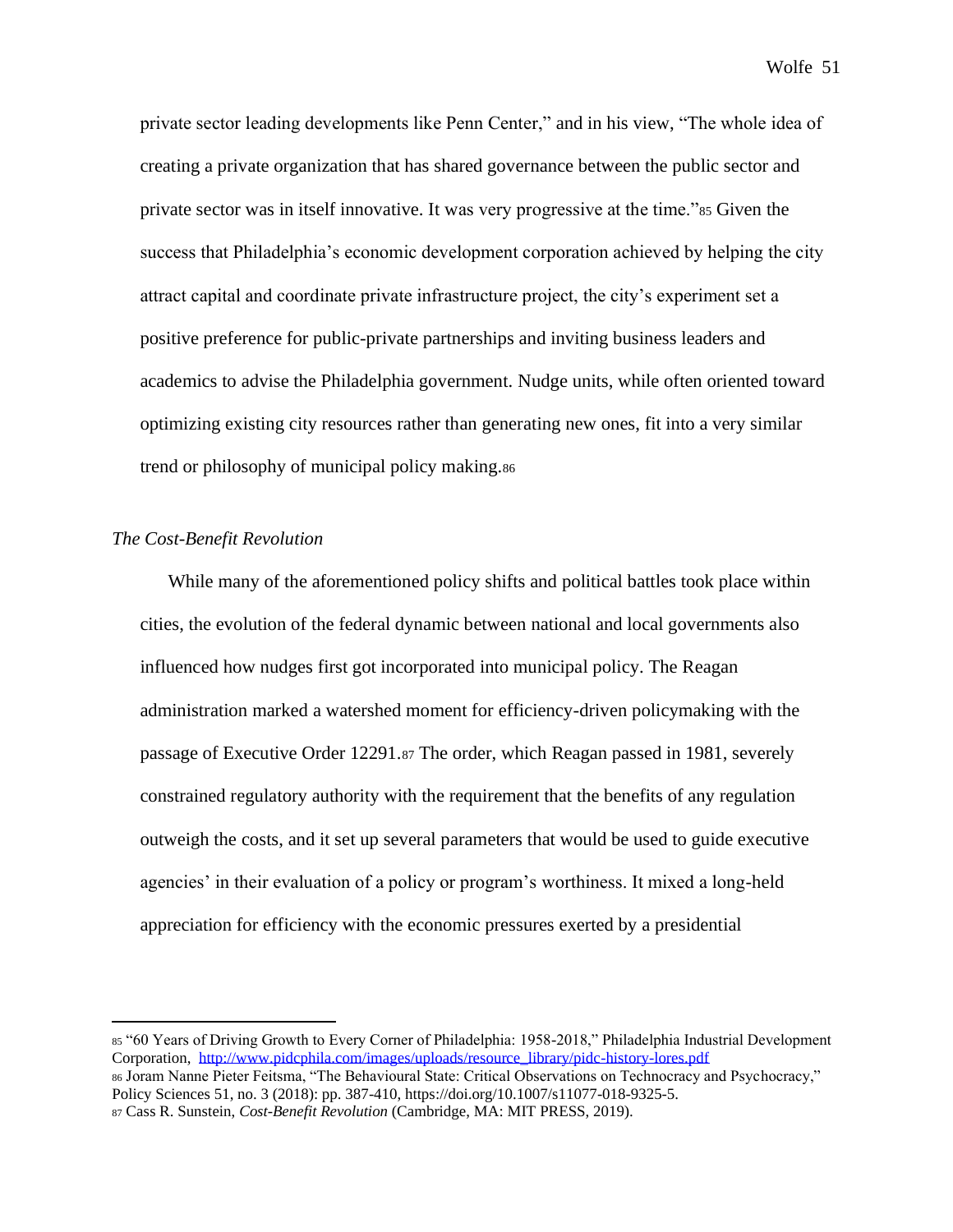administration who cut back significant federal funds that had been allocated toward cities. In doing so, it left city leaders in a position ripe to adopt innovative cost-saving policies.

Amidst the cost-benefit revolution, city officials' relative insulation from public scrutiny and their tendency to pursue ideologically neutral policies to a greater extent than state and federal politicians further help to explain why city leaders and administrators have been some of the earliest and most committed advocates of nudges. Municipalities manage enormous budgets and services as wide-ranging essential to their citizens' daily lives as trash collection, education, and zoning. Cable news and popular print media commonly cover every presidential campaign and the daily activity, or inactivity, of Congress, but they have historically paid far less attention to the elections and political administrations at the municipal level. While stories of corruption, bankruptcies, and public health crises certainly make their way into the mainstream media, local officials, particularly non-elected bureaucrats, can more room experiment. These officials also perhaps have confidence that the outcomes of their policies will be noticed far more than the innerworkings of their administration. Thus, as cities have grown and city officials' responsibilities have ballooned, officials have had the latitude to experiment with policies that may have drawn greater skepticism if presented on the national level.

From the rejection of political machines to the embracing of the cost-benefit revolution, historical trends in adopting cost-saving, expert-driven policies laid the political groundwork for municipal nudge units. Without social scientists welcome in the governance sphere, or without cities' open-minded approach toward public private partnerships, nudge units simply would not exist. From looking at the staff and structure of nudge units in Chapter 6, it will become clear that knowledge of behavioral economics and experience with social science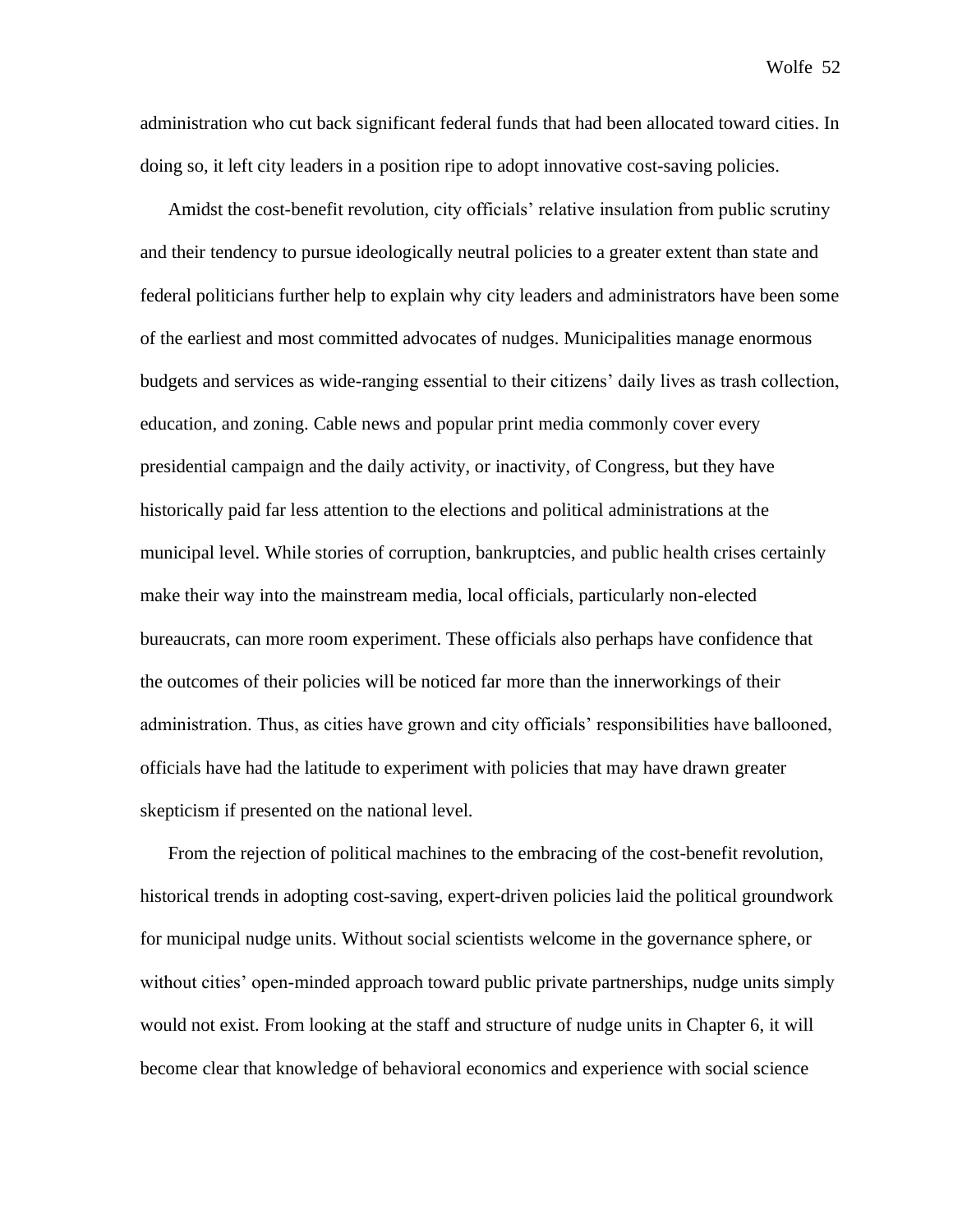methods are essential to operating a nudge unit, and one should not take for granted that individuals with those backgrounds are welcome in city government. Two hundred years ago, they would not have been, but in the time since cities have become more familiar with and accepting of policy guidance from non-politicians. They have also been exposed to publicprivate partnerships models, whose success with incorporating non-civil servants into the operation of municipal governments offered city leaders a precedent for the model that most behavioral design consultancies propose for municipal nudge units.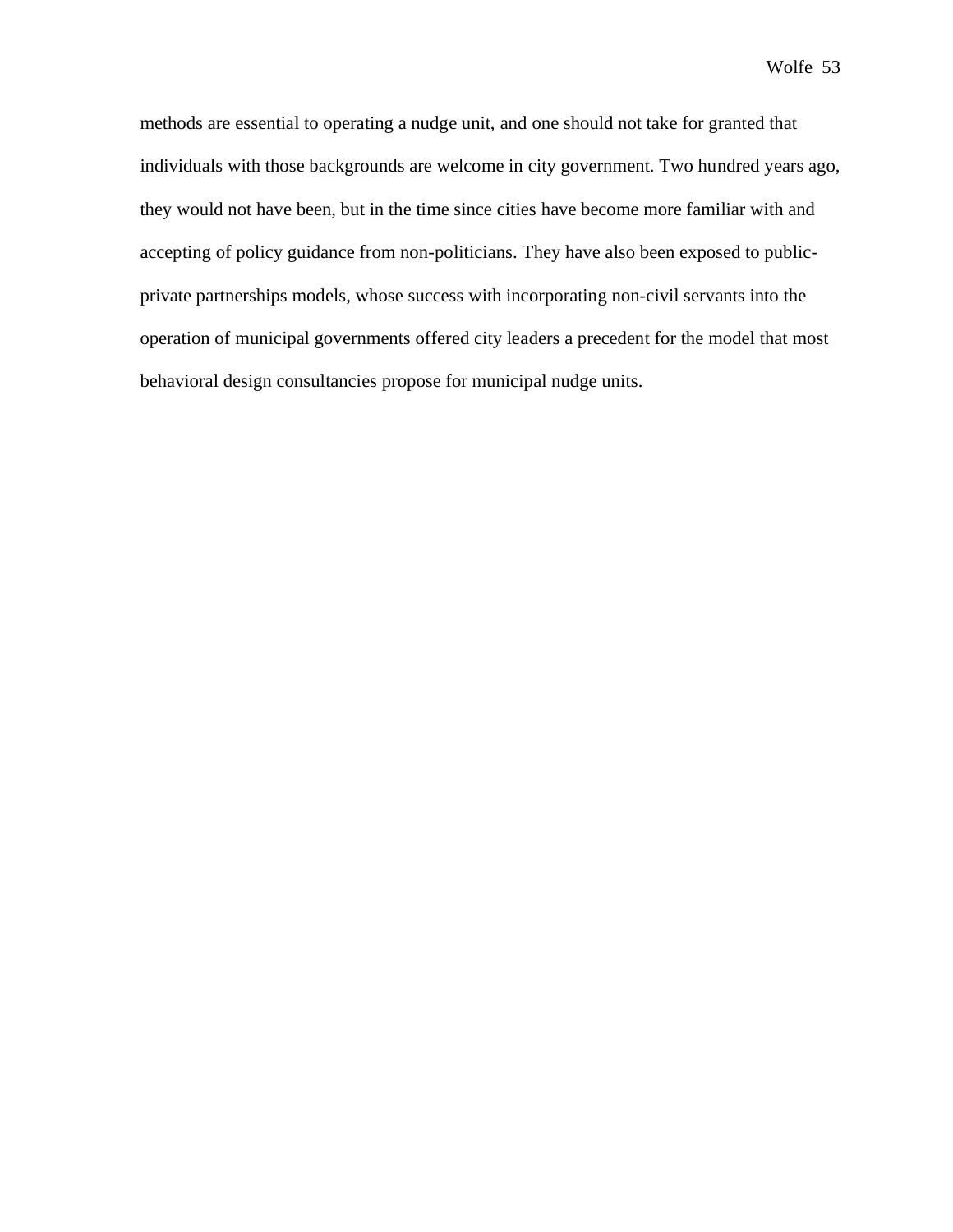# **Chapter 5: Unpacking the Structure and Strategy of the Municipal Behavioral Design Team**

Having situated nudge units amidst larger trend of cost-efficient, apolitical municipal policymaking, it is worth examining what work nudge units have actually engaged in and how cities and their partners have tracked their work and measured their success. To understand the scope of nudges in cities, it helps to look to the origins and early work of the behavioral design teams in New York City, Philadelphia, and Chicago. What stands out in reviewing nudge units' first several years of activities is the subtlety of the nudges, the breadth of policy areas to which they are applied, the consistency of experimental methodology, and the failure of nudge units and their city sponsors to seek progress reviews or audits from outside sources. The main constraint in evaluating nudge units' work comes from this failure, since annual reports from ideas42 and the Behavioral Insights Team are the primary sources for studying nudge units' projects and successes. Despite this limitation, it is still possible to understand the nudge units' approach to behavioral interventions, their variety of projects, the backgrounds of the individuals behind them, and the sources of funding and oversight. Understanding these dimensions is essential to eventually evaluate nudge units, since it illustrates the limited resources and unique incentives that are at play.

## *Ideas42—Philosophy and Structure of BDT Partnerships*

New York City and Chicago's behavioral design teams exemplify the consultantdependent model, which stands out as the simplest method for setting up a nudge unit. Their guiding philosophy and office structure demonstrate just how influential ideas42 has been in setting the agenda and carrying forth the work of behavioral interventions. In these cities, no single public official is in charge of the team and most of the substantive work of the nudge unit is carried out by ideas42 staff. Although the New York BDT is billed as a partnership with the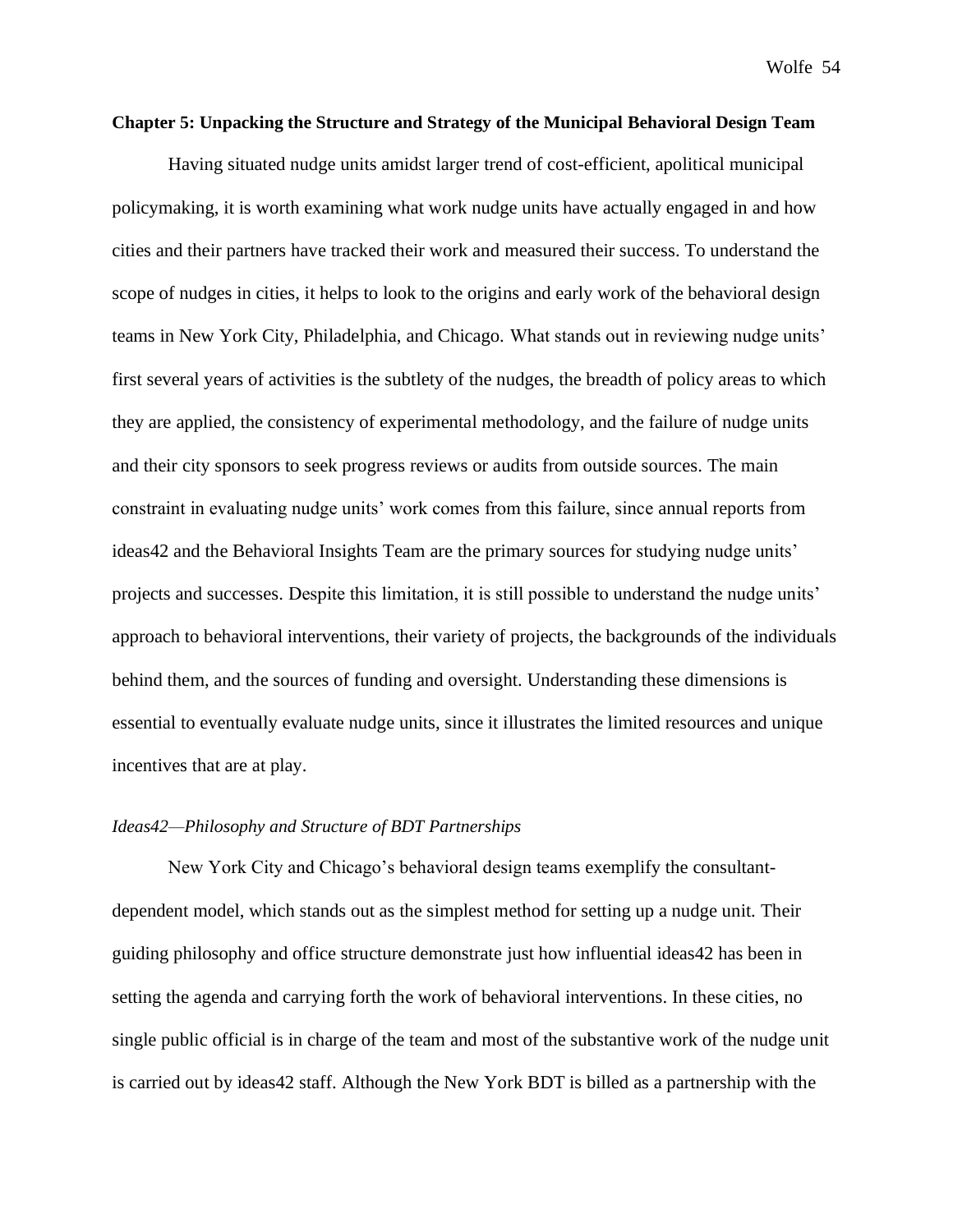mayor's office, the leaders and staff of the team are direct employees of ideas42. Several members of the Ideas42/NYC-BDT team--including Anthony Barrows, Natalie Dabney, Jon Hayes, and Rachel Rosenberg—also contributed to a larger report that teaches city officials how to implement ideas42's approach for their own nudge units.<sup>88</sup> This report is the main source of information about the principles and methods ideas42 deploys in its policy-oriented nudges, and the report sheds light on the variety of behavioral interventions tested in New York City and Chicago. Finally, the report affirms that ideas42 employees are the most involved in shaping the philosophy of the nudge unit, and in the process of designing and testing the interventions.

The general takeaways from the report center on ideas42's philosophy of applied behavioral insights. In the government context, where "the success of policies, programs, and services depends on people's decisions and actions," understanding behavioral tendencies and being able to predict how individuals will choose to interact with (or ignore) a government initiative is particular salient.<sup>89</sup> To communicate the difference between traditional approaches to policy making and behavioral approaches, the authors suggest two different interpretations of the answers to what drives human behavior, how to motivate behavior change, and what inaction tells us about people and their preferences. In their view, traditionalists adhere to beliefs that "personal preferences and values are usually stable" and predictive of behavior, while "raising awareness and providing new information or incentives" is capable of driving behavior change.90 While providing awareness, full information, and direct incentives can shape individuals' "intentions," this approach acknowledges that it may be necessary to remove barriers and increase the ease of an activity to inspire a behavior change. When it comes to investigating why

<sup>88</sup> Anthony Barrows, Natalie Dabney, Jon Hayes, and Rachel Rosenberg, "Behavioral Design Teams: A Model for Integrating Behavioral Design in City Government," (New York, NY: ideas42), April, 2018. <sup>89</sup> Ibid.

<sup>90</sup> Ibid.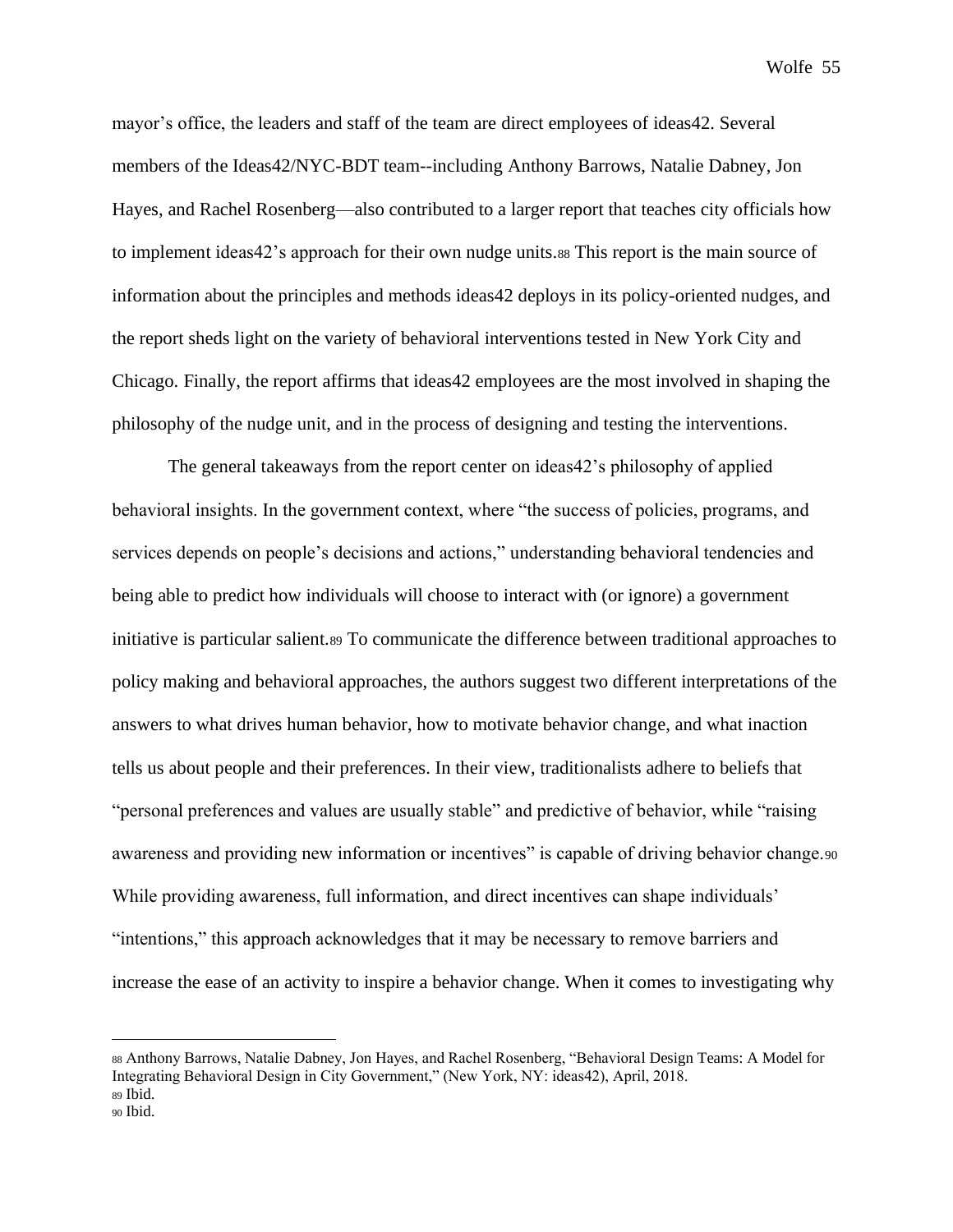a behavior occurs, behavioral scientists at ideas42 focus their approach on asking how aspects of an individual's environment are actively shaping their choices and actions in the policy context.

Apart from ideas42's philosophy of behavioral intervention, which they transmit to their municipal nudge partners, the organization shares its research methodology with the local nudge units that it operates. According to the researchers and practitioners behind NYC's BDT, the approach to their projects encompasses A/B testing for RCTs, field observations, usability test, data analysis, and interviews of New York City residents. Generally, ideas42 emphasizes the role of impact evaluation in behavioral design, and it attests to using several evaluative tools to "determine with reasonable certainty whether an intervention achieves its desired effect."<sup>91</sup> However, this commitment is more nominal than it is substantial, given that ideas42 is the only known evaluator of its own work, and its evaluations are compromised by its own incentive to deem its projects successful. When projects do not have their desired effects, ideas42 deigns the data collection process a success in that negative or null results help diagnose ineffective interventions. As for finding what works, well-tested innovation and a fair amount of risk are necessary for success, demanding a certain degree of political capital that leaves room for failures in the overall BDT portfolio. To meet rigorous standards of data collection without drawing out project timelines to years, ideas42 tends to choose projects where outcome data is actively being collected. In line with this rigor, ideas42 reports that BDT initiatives generally allow for random assignment of people to different treatment groups and work with a large enough sample that small outcome differences are still statistically significant.

With this philosophy and methodology passed on from ideas42 to the behavioral design teams in New York City and Chicago, the third main area of influence ideas42 has over these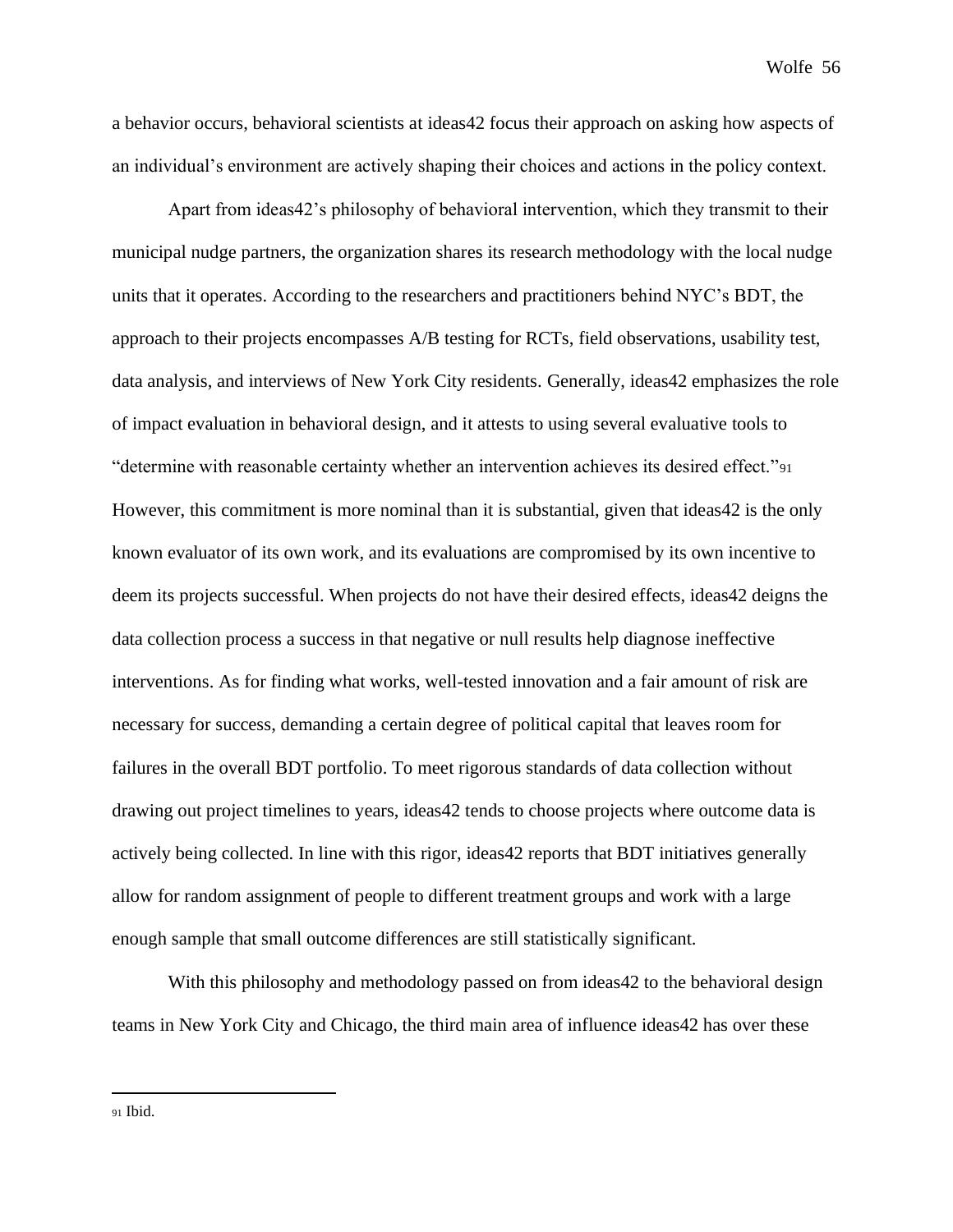nudge units is in their organizational structure. Although behavioral interventions could be delegated to a Chief Behavioral Officer or fully decentralized by having individual agencies contract with behavioral advisors directly, ideas42 (unsurprisingly) advocates for a semidecentralized approach of an *embedded* Behavioral Design Team. With a suggested model of a cross-agency group of behavioral designers and policymakers, ideas42 pushes cities to aspire to BDTs that "stay nimble enough to keep a finger on the pulse of multiple agencies and to take on projects as needs emerge."<sup>92</sup> According to ideas42, a successful BDT should be able to both achieve impact at scale and promote a cultural shift in the city's political landscape toward behavioral and evidence-based policymaking. To achieve this goal, ideas42 prioritizes determining project selection criteria from the outset, focused on five areas: city priority and social impact, agency buy-in and capacity, clear touchpoints for introducing behavioral interventions, existing data collection mechanisms, and randomization and large sample sizes for evaluative purposes.

With these criteria in place, ideas42 adheres to a standard and robust design process for its BDTs and their nudge pilots. Across all BDTs, this process involves at least five elements of defining problems, diagnosing actionable behavioral bottlenecks, designing scalable interventions, testing pilots, and ultimately scaling proven solutions to larger populations or adapting them to other contexts.<sup>93</sup> Rather than a linear progression of steps, ideas42 refers to their design process as "circuitous in practice," involving frequent returns to earlier stages when reviewing results of certain intervention trials or when new information becomes available. Because the problem may not have the correct initial diagnoses—after all, negative policy

<sup>92</sup> Ibid.

<sup>93</sup> Ted Robertson, Matthew Darling, Jennifer Leifer, Owen Footer and Dani Gordski. "Behavioral Design Teams: The Next Frontier in Clinical Delivery Innovation?" Issue Brief 2017 (2017): 1-16.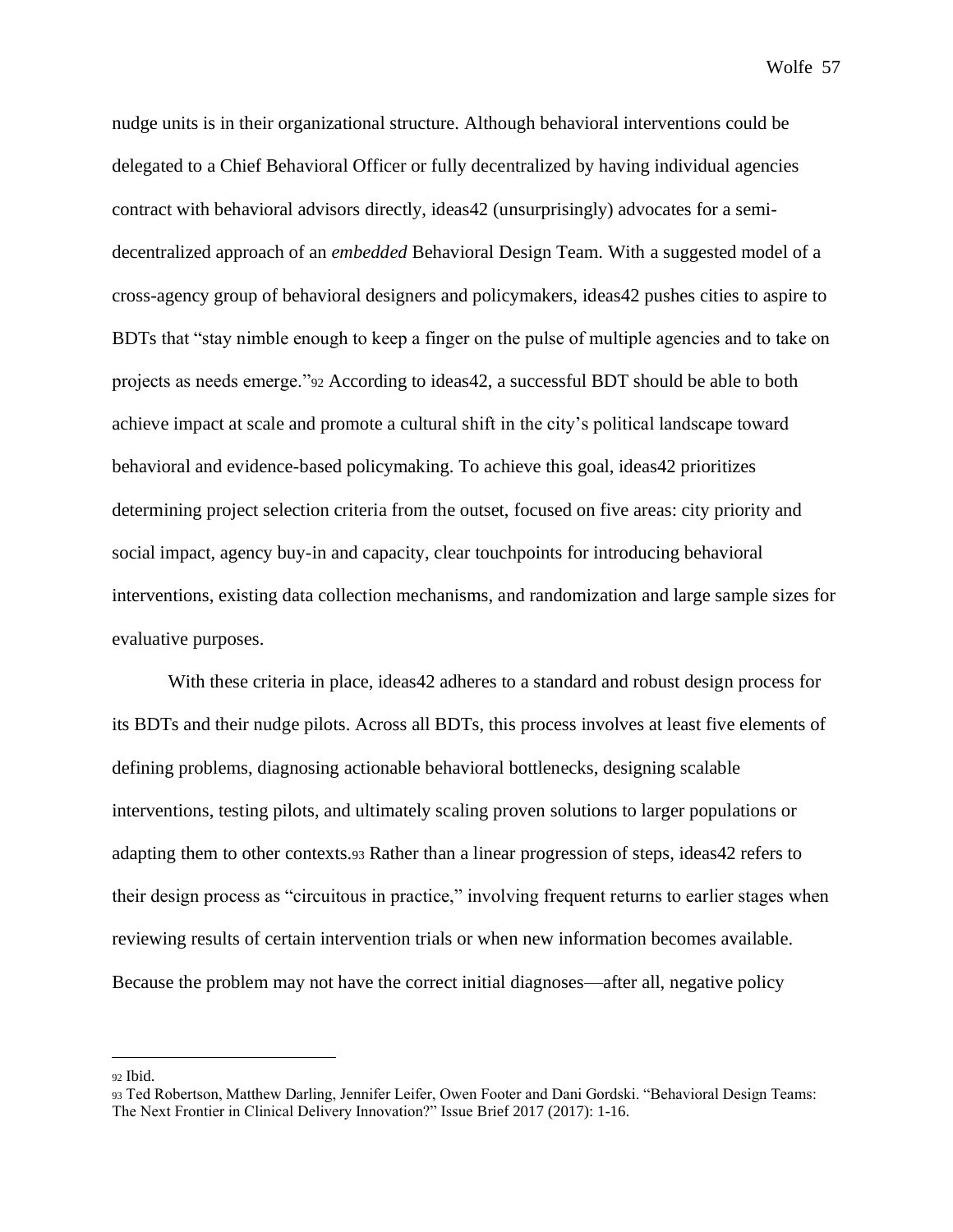outcomes cold be driven by one or multiple problems of uptake, follow-through, retention, compliance, or performance—behavioral design can involve many returns to the early stages until the irrational behavior mechanism is fully understood. To this end, BDTs partnered with ideas42 engage in "behavioral mapping," a propriety technique intended to "pinpoint discrete decision and action points in a process" by identifying "psychological factors and contextual features that might affect choice and action."<sup>94</sup> Overall, applying this consistent and straightforward methodology assures city partners that ideas42 is committed to maintaining a simple and verifiable process that cities could later review. Unfortunately, no city partner or outside agency has ever conducted a review to assess how consistent ideas42 actually is.

Structurally, the NYC Behavioral Design Team was designed as a partnership with NYC Mayor's Office to assist city agencies with behavioral design, and this partnership has involved the work of over thirty city agencies. Although ideas42 shoulders much of the responsibility for operating the nudge unit, its partnership illustrates how many members of the city government are supporters of the nudge unit and how much the unit relies on outside financing.<sup>95</sup> Financially, the BDT received significant support from the John D. and Catherine T. MacArthur Foundation, which awarded Ideas 42 \$1.2 million dollars between 2014 and 2016. These grants, distributed as \$375,000 in 2014, \$450,000 in 2015, and \$375,000 in 2016, were designated as awards to support "Community & Economic Development," "Digital Media & Learning," and "What We're Exploring: Cities, Information, and Governance," respectively.96 In mid-2018,

<sup>94</sup> Anthony Barrows, Natalie Dabney, Jon Hayes, and Rachel Rosenberg, "Behavioral Design Teams: A Model for Integrating Behavioral Design in City Government," (New York, NY: ideas42), April, 2018.

<sup>95</sup> Within the New York City Government, BDT leadership included Tony Shorris, formerly First Deputy Mayor; Mindy Tarlow, formerly Director, Mayor's Office of Operations; Matt Klein, Executive Director, Mayor's Office for Economic Opportunity; and Carson Hicks, Deputy Executive Director, Mayor's Office for Economic Opportunity.

<sup>96</sup> Michael Hallsworth and Elspeth Kirkman, *Behavioral Insights* (Cambridge, MA: The MIT Press, 2020).

<sup>&</sup>quot;Ideas42," Macarthur Foundation Grant Search, accessed May 11, 2020, [https://www.macfound.org/grantees/2630/.](https://www.macfound.org/grantees/2630/)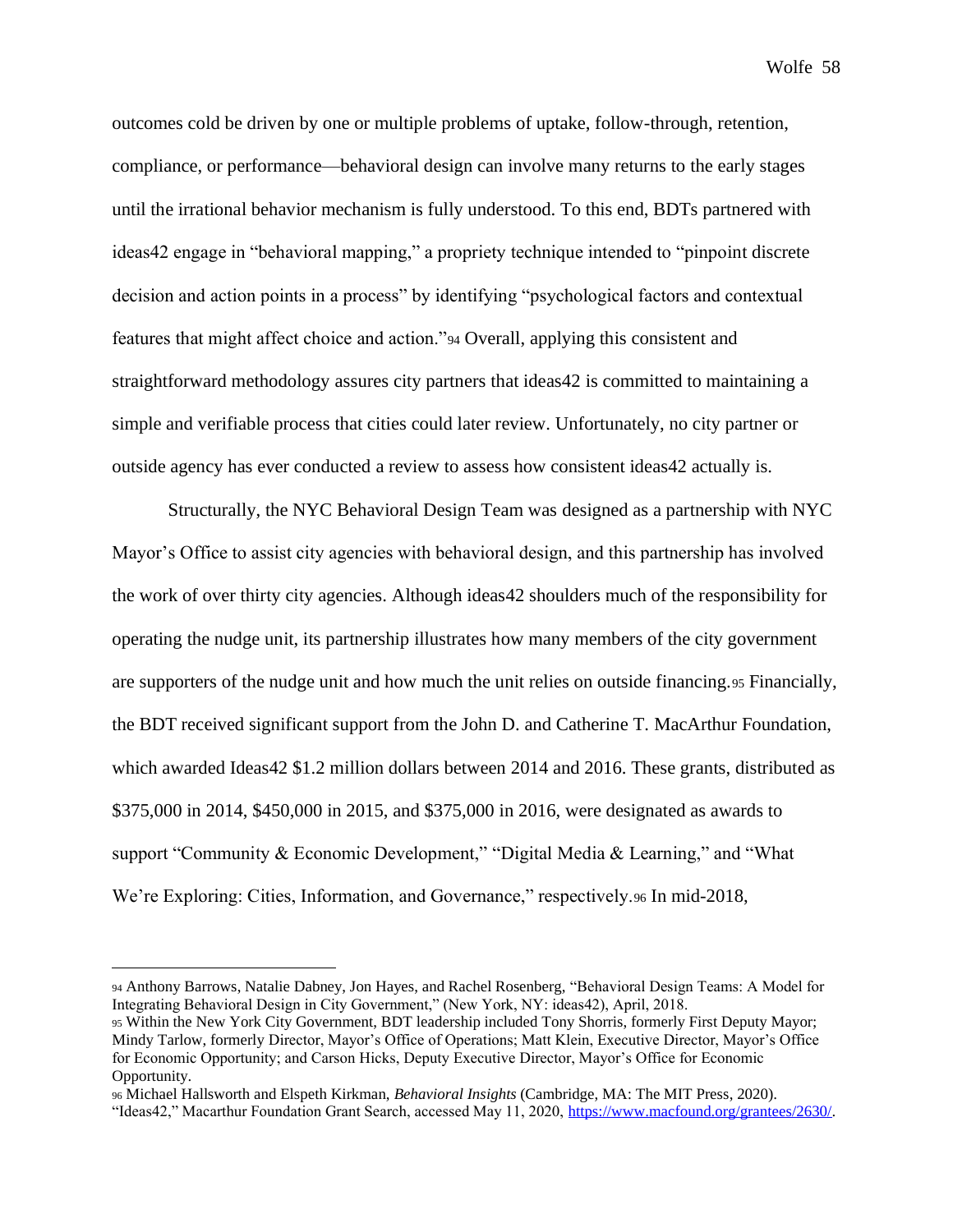announcements from the New York City Office of the Mayor acknowledged a new philanthropic partner, the Laura and John Arnold Foundation, which would help support the BDT through the end of 2019.<sup>97</sup> According to the foundation's own reporting, their Arnold Ventures arm allocated \$399,993 to ideas42 in 2013, and a second grant of \$489,230 in 2018 with the stated purpose "to design, implement, and test a set of behavioral interventions in emergency departments to improve outcomes for patients with opioid use disorder."<sup>98</sup> Several million dollars may seem like a small budget compared to other city initiatives, but it is a large amount of money to allocate to a government office that has very little city oversight or independent verification of its success. As a public private partnership, ideas42 does not experience the same burden of internal reviews as other agencies, and its reliance on philanthropic funds helps to explain why its nudge units are not as reliant on the city for constant approval of proposed behavioral interventions.

In Chicago, the behavioral design team has many similarities in the structure of the operation and its approach to integrating behavioral insights into municipal policy. Instead of the Arnold Foundation, the largest philanthropic backer of the Chicago BDT was the John D. and Catherine T. MacArthur Foundation, which supported its first two years of functioning, until the City of Chicago took over funding. The BDT's partners in city government include Chicago's Chief Sustainability Officer & Senior Policy Advisor, the Chief Policy Officer of the Mayor's Office, and the former Director of Chicago's Innovation Delivery Team.

While the achievements of New York City and Chicago's behavioral design team impressed local officials, there is no denying that the coverage of these achievements is colored

<sup>97</sup> Katie Pyzyk, "NYC Extends Behavioral Design Program through 2019," *Smart Cities Dive*, March 22, 2018, https://www.smartcitiesdive.com/news/nyc-behavioral-design-program-2019-ideas42/519718/. Mitra Salasel, "Behavioral Insights Deliver Real Impact in the City of New York," *PR Newswire*: press release distribution, targeting, monitoring and marketing, June 27, 2018, https://www.prnewswire.com/newsreleases/behavioral-insights-deliver-real-impact-in-the-city-of-new-york-300617524.html. <sup>98</sup> "Grants List," Arnold Foundation, accessed May 11, 2020, https://www.arnoldventures.org/grantslist/p25/?q=behavioral+design.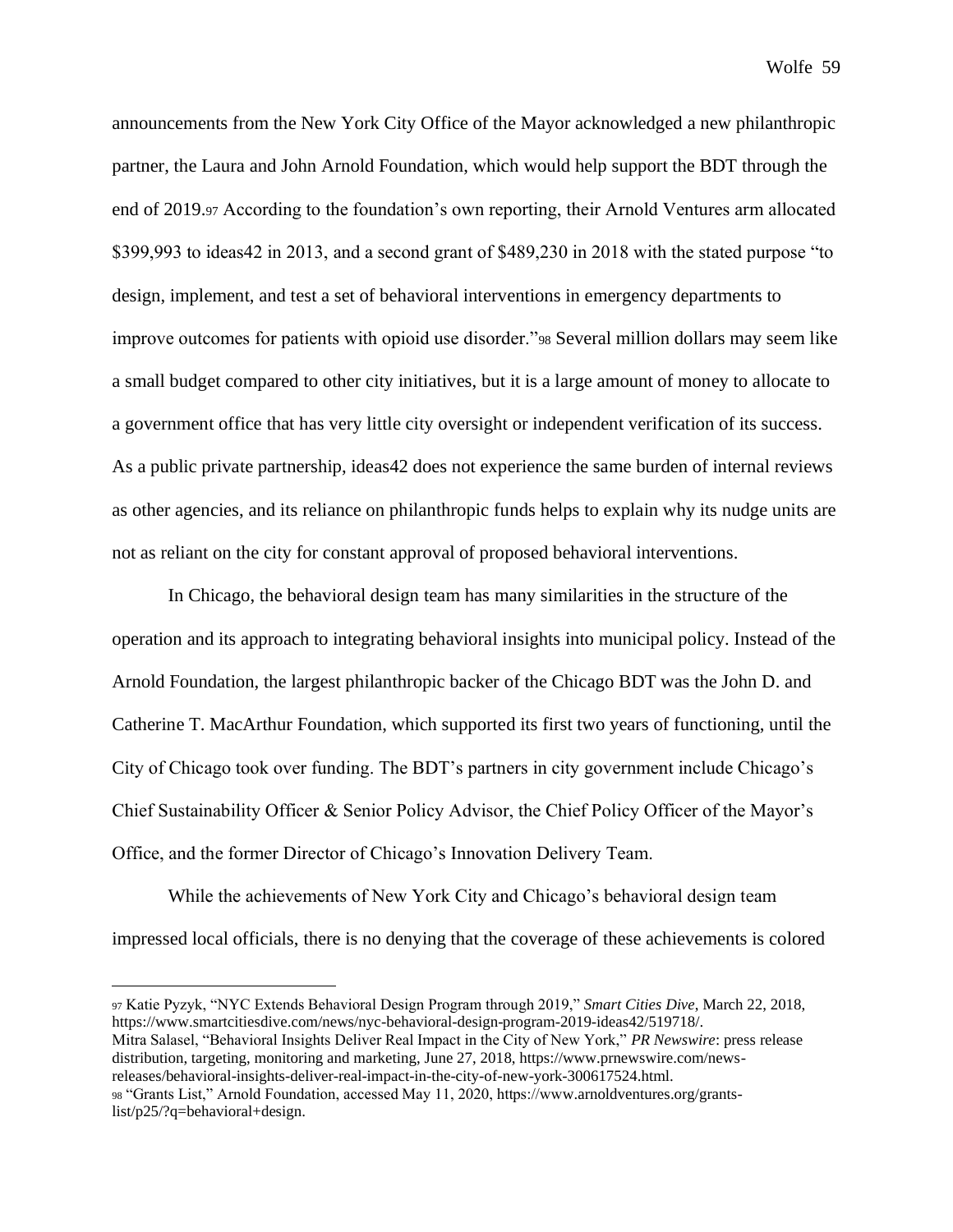by the fact that ideas42 is the primary source of reporting. Even so, ideas42 does seem to be forthcoming about the resources and commitment necessary to replicate its work in new cities. To create a behavioral design team in a new context, city governments eager to adopt behavioral insights, philanthropies willing to provide seed funding to the BDTs, and the third-party consultancy like ideas42 (or BIT) capable of setting the BDT's agenda and providing the expertise in behavioral design and project implementation and evaluation. Within cities, there is also the matter of buy-in from the agencies who tend to be the intermediaries between BDTs and city employees or residents. There is a fourth key element, however, which is only briefly mentioned in the report—the side-partnerships that ideas42 has come to facilitate between municipal BDTs and academic experts like Stanford's Omid Fotuhi, who collaborated on a CUNY initiative, or UVA's Ben Castleman, who advised one of ideas42's projects to encourage college matriculation among accepted students. Behavioral design is a broad field tasked with addressing very specific challenges, and the staff of any given consultancy may not have the needed expertise, or connections to experts, to help cities address their behavioral challenges. Many university programs do exist, but the geographic concentration of these institutes further suggests that cities across America may struggle to gain equal access to the academic expertise that the Chicago and NYC BDTs have come to rely on.<sup>99</sup>

### *Scope of Initiatives*

While understanding the historical underpinnings and organizational structure of behavioral design teams helps individuals understand how nudge units serve the goals of

<sup>99</sup> University programs include Princeton University's Kahneman-Treisman Center for Behavioral Science and Public Policy, University of Virginia's Nudge4 Solutions Lab, University of Chicago's Center for Decision Research, Carnegie Mellon's Department of Social and Decisions Sciences, Harvard University's Behavioral Insights Group, and the University of Pennsylvania's Center for Health Incentives and Behavioral Economics,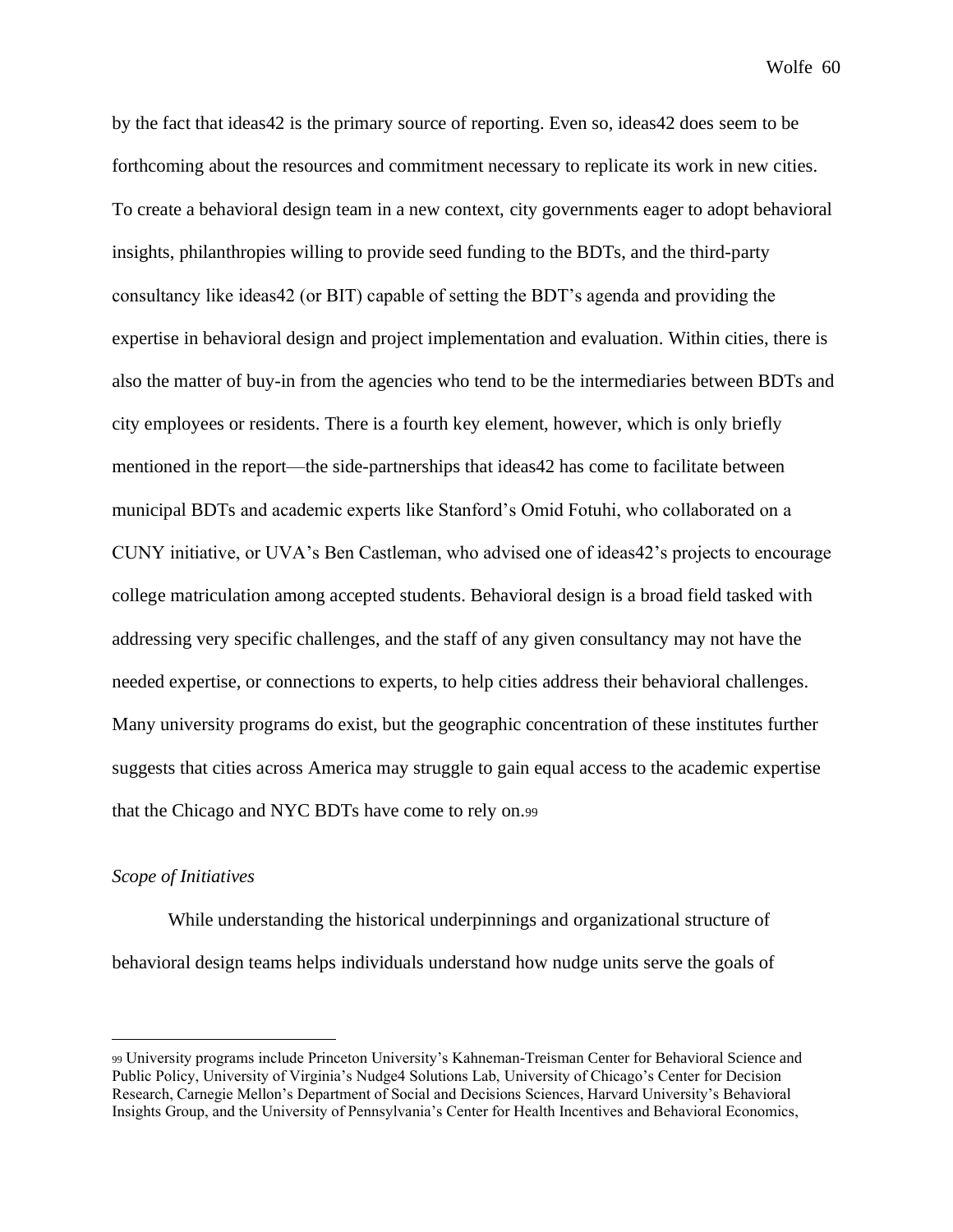municipal governments, any future evaluation of nudge units would center on the scope and strategy of the nudge initiatives. Because nudges are so widely applicable, and each nudge unit prioritizes different initiatives, evaluating a nudge unit requires a deep familiarity with their trials. With a focus on user design, the BDT experimented with different improvements to city processes and forms involving accessing public benefits, obtaining flu shots, distributing court appearance tickets, and paying parking tickets before their due dates. In an attempt to increase timely form submission for Supplemental Nutrition Assistance Program (SNAP) recertification clients, the BDT worked with NYC's Human Resources Administration to decrease failure to submit forms by 5.5% and measurably increased timely form submission by 12.9% over a period of less than forty-five days.<sup>100</sup> Although several projects either had no effect on the sample or had results pending at the time of the report's publication, other initiatives in the realm of economic mobility included increasing timely interview completion for SNAP recertification climates, increasing the uptake of the Neighborhood Homelessness Prevention Outreach program, and increasing usage of the online tax prep portal through the Department of Consumer Affairs—Office of Financial Empowerment.

In the realm of education, the majority of initiatives revolved around a partnership between the New York City BDT and the City University of New York system. This consistent partnership is unique among nudge units, and it sets an auspicious precedent for other city agencies to engage in longer term relationships with their local nudge unit. Project objectives included increasing financial aid renewal among freshman at community colleges, improving placement testing outcomes among the same group, and boosting retention rates of community college students of all ages and years. Other BDT-CUNY nudges included RCTs to help

<sup>100</sup> Anthony Barrows, Natalie Dabney, Jon Hayes, and Rachel Rosenberg, "Behavioral Design Teams: A Model for Integrating Behavioral Design in City Government."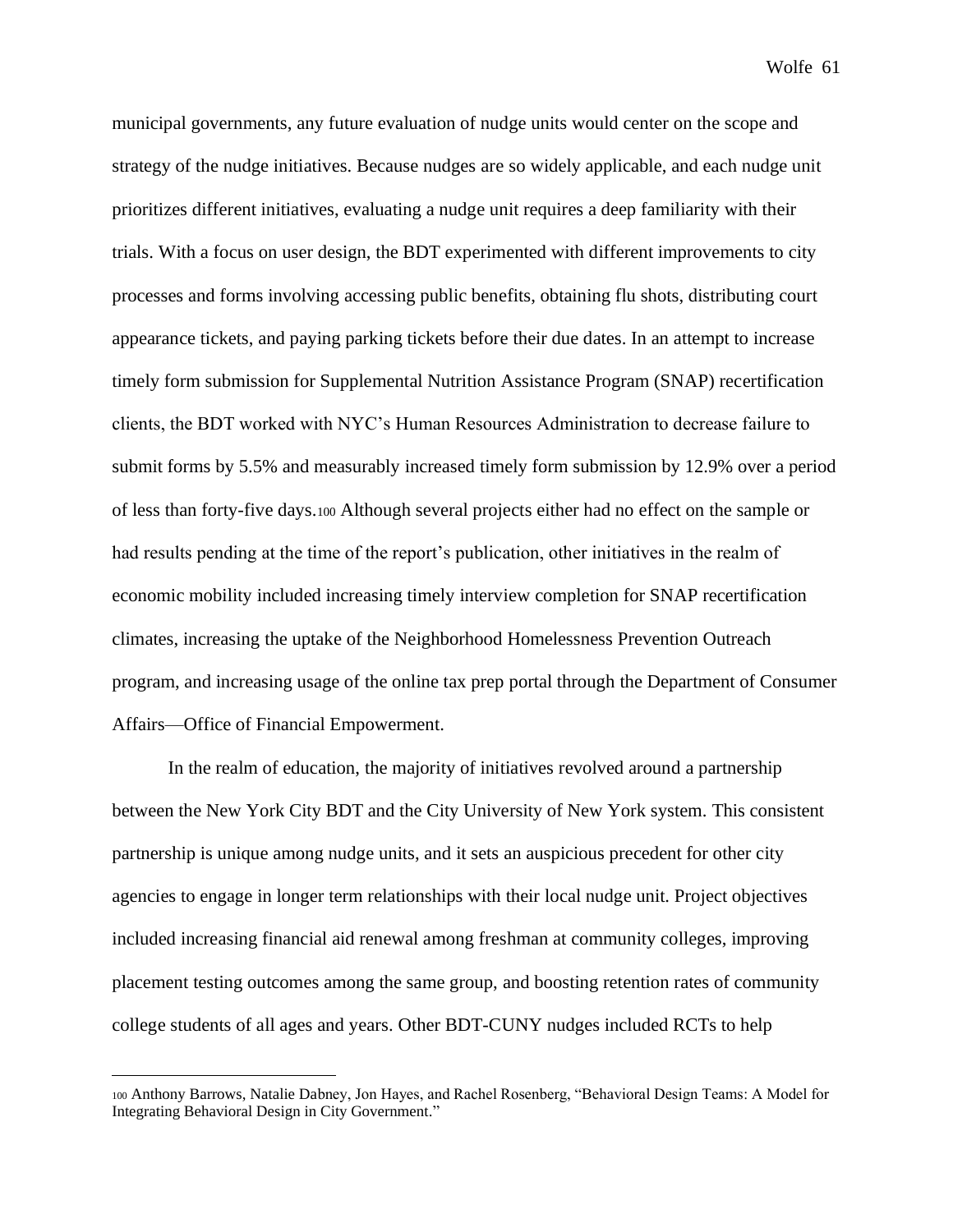community college students enroll in 15 or 30 credits per semester to establish stronger momentum, help them maintain a GPA high enough to remain eligible for state financial aid (TAP), and promote matriculation among students admitted to college, generally referred to as summer melt. In Chicago, the BDT established side partnerships with Chicago Public School and the Department of Family and Support Services to implement design-based nudged and RCTs to increase early Pre-K enrollment, early Pre-K attendance, and minimize Summer Melt.

While there seems to be a lack of cohesion or a common theme amongst the initiatives categorized as "equity and justice"-oriented nudges, they each utilize messaging to inspire the desired behavior change. Amongst initiatives that ideas42 classified as equity and justiceoriented were two partnerships with the New York Fire Department to increase test filing rates for firefighter candidates, which increased overall filing rates by 36.7%, with an 84% increase among black candidates, and an 83% increase among female candidates. In New York City, another nudge from the Small Business Services agency to increase recertification rates for small businesses owned by women and under-represented minorities was scaled citywide. In Chicago, the BDT worked with the Department of Family and Support Services to increase the "feeling of safety over 4th of July among youth in summer jobs programs," to "increas[e] youths" accomplishment of goals set at the beginning of summer," and to "increase[e] feeling of safety among youth between end of summer jobs program and school resuming."<sup>101</sup> By relying on messaging rather than increased policing or other physical safety measures, this nudge epitomizes the low-cost style of behavioral interventions that nudge units tout.

Meanwhile, Government Operations projects included side partnerships with the greatest number of agencies, including the NYC and Chicago Departments of Finance, the Chicago

<sup>101</sup> Ibid.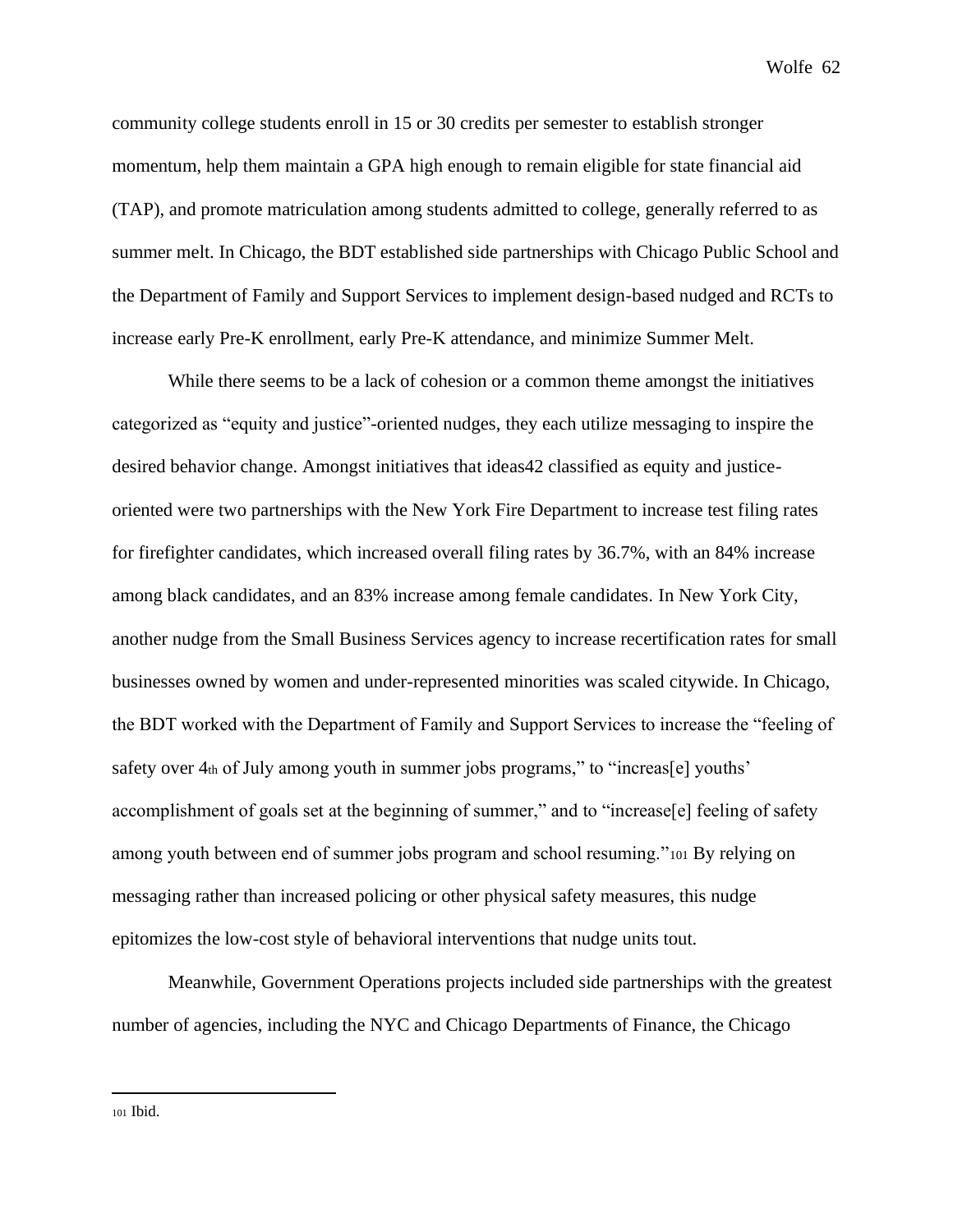Department of Human Resources, the Chicago Police Department, the Chicago Department of Business Affairs and Consumer Protection, and the NYC-311 program. Project successes include text message reminders on court appearance rates. The messages highlighting penalties reduced non-appearance by 21%.102 Behavioral consultations to the NYC 311 app reduced misfiled service requests from 59% to 9%. In Chicago, RCTs yielded positive outcomes of a 31% increase in on-time payments of parking tickets (a 4 percentage-point increase), a 27% increase in payment rates of police citations, and a 4% reduction in average time to renew business licenses. As for design initiatives in government operations that were ultimate scaled citywide, Chicago worked to increase retention of Police Department recruits at the stage of physical evaluation called the POWER Test, and New York City helped homeowners understand and act on property valuation notices, and assisted property owners in avoiding the sale of tax liens incurred from nonpayment. Three further applications where results are still pending or sample effects have not yet been discerned were a nudge to increase city citation payments in Chicago, a nudge to increase electronic tax filing and payment in New York City, and a nudge to increase parking ticket payment rate in the pre-judgment phase.

Health projects, of which there were fewer, involved partnerships with New York City's Department of Health and Mental Hygiene, the Office of Labor Relations—WorkWellNYC, and the Department of Public Health in Chicago. Of the six projects, ideas42 observed positive results in New York City's initiative to boost flu vaccine uptake among city employees (the nudge increased vaccine uptake by 5% in the pilot and by 10% at scale), and a Chicago initiative

<sup>102</sup> "New Text Message Reminders for Summons Recipients Improves Attendance in Court," The official website of the City of New York, January 24, 2018, https://www1.nyc.gov/office-of-the-mayor/news/058-18/new-textmessage-reminders-summons-recipients-improves-attendance-court-dramatically.

Saugato Datta and Sendhil Mullainathan, "Behavioral Design: A New Approach to Development Policy," Review of Income and Wealth, 2014, pp. 7-35, https://doi.org/10.35188/unu-wider/2014/824-7.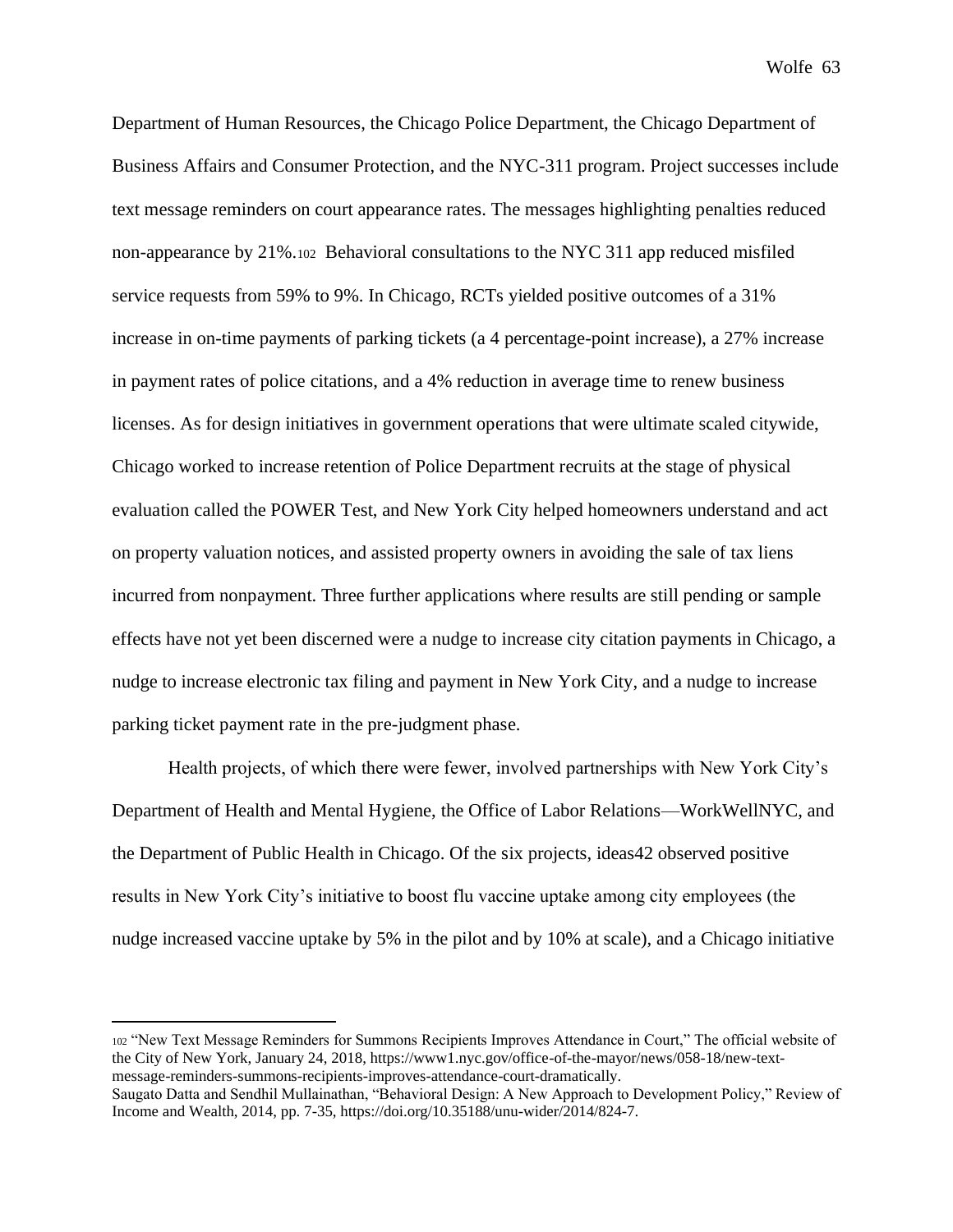to increase the uptake of in-home lead paint inspections, where response rates increased from 0.4% to 1.2%. The nudge toward flu vaccines, in particular, is highlighted in the report as an exemplar of cross-agency collaboration and utilizing specialized academic knowledge of behavioral science to implement several potential intervention designs. The most successful intervention, a behaviorally informed email, was then sent to the entire City workforce during the 2017-2018 flu season to achieve maximum impact. Other health projects designed to increase the submission of forms authorizing in-school treatment of students with asthma, assist school personnel acquire and act on authorization to treat students with asthma, and promote the adoption of online and telephonic medical services via insurance card inserts did not have reported outcomes data available but were scaled citywide. A sixth project in New York City sought to encourage the adoption and active use of blood pressure monitors in pharmacies. Without necessarily investing in making healthcare more accessible or affordable, the nudge unit promoted better health outcomes citywide by encouraging New Yorkers and Chicagoans to make use of existing healthcare resources.

In the final category of sustainability initiatives, Chicago's BDT had tested six pilots and RCTs in conjunction with the city's Sustainability Team. The most successful outcomes came from projects designed to increase energy benchmarking compliance (it did so by 6.2% in the RCT), reduce commuter congestion on public transit (it reduced peak-hour ridership on the Red Line on game days by 15.4% as a pilot), and reduce disposable bag use via a city tax (it was associated with a reduction of over 40% in difference-in-difference evaluation). Beyond these examples, the partnership also resulted in a project to increase energy efficiency investments among building owners by sending them informative energy benchmarking letters. In New York City, the main sustainability-oriented nudge increased flood insurance survey responses by 15.5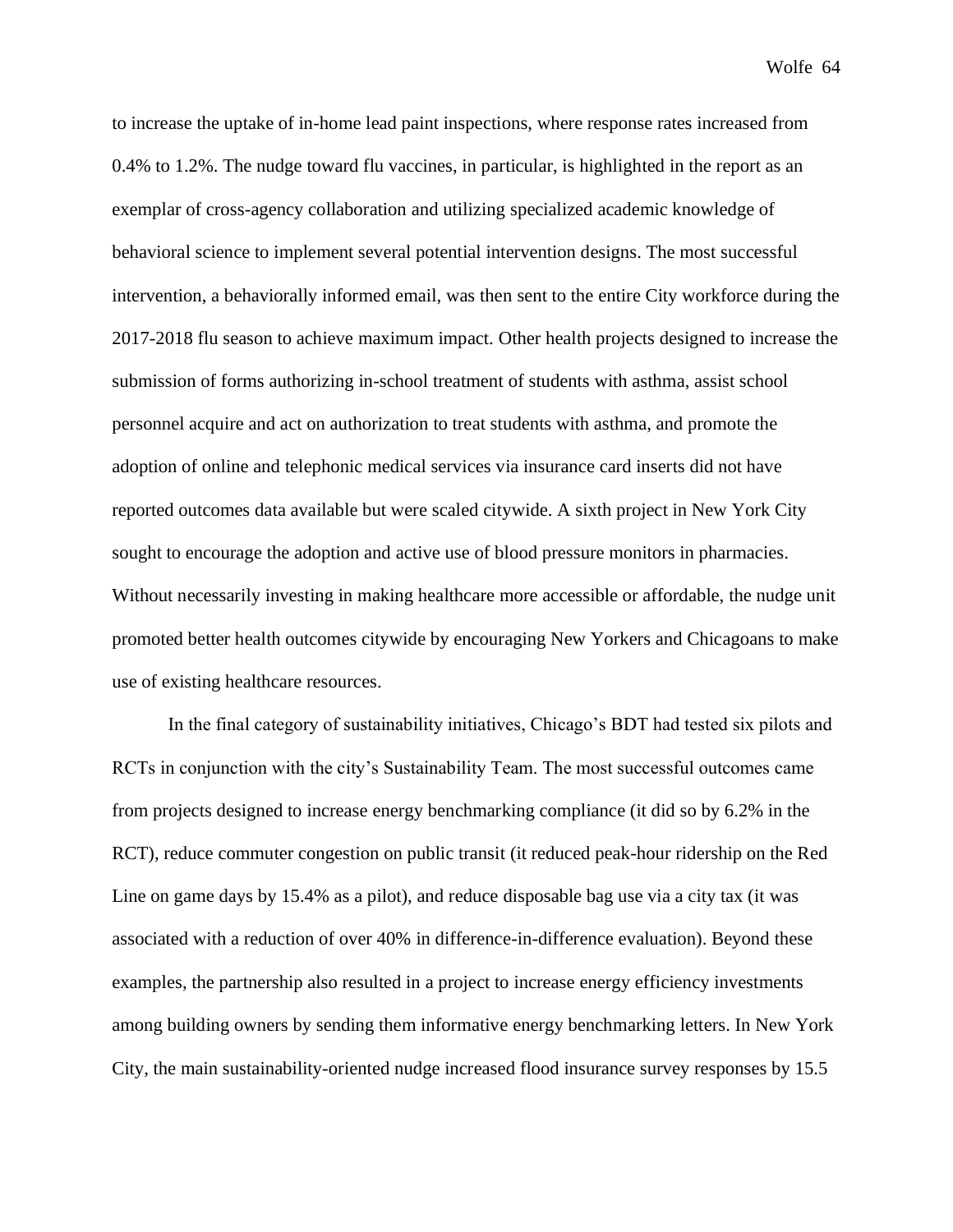times (or 4.52 percentage points) in a trial conducted with the Office of Recovery and Resilience. Sustainability-oriented behavioral interventions should be of particular interest to municipal nudge units, since most policies designed to improve sustainability are either quite costly or quite intrusive. Rather than taxing individuals more heavily for their energy usage or forcing stores to offer discounts for reusable bags, nudges can remind individuals when there is a more sustainable alternative and make that alternative look most appealing.

Overall, the ideas42 model deployed in New York City and Chicago demonstrates the breadth of applicability of behavioral interventions, and the results ideas42 have published are promising. Ideas42 has demonstrated the viability of a consultant-dependent model, where no one directly employed by the city needs to possess behavioral economics knowledge or expertise in running randomized control trials. The benefits of this model, at least as manifested in the partnerships with New York City and Chicago, are that the administration of the nudge unit is handled by contractors. The ideas42 staff members, primarily at the associate level, manage all of the internal relationships between the nudge unit and the agency partners, and their credibility as outside experts helps them persuade new agencies to begin working with the BDT. However, relying on outsiders leaves a questionable trail of accountability for the potential failures of a nudge unit. Despite the impressive array of projects in their current portfolio, a nudge unit affiliated with ideas42 or reliant on another consultancy would not leave its constituents in a powerful position to question behavioral interventions they do not like.

#### *Philadelphia: The Lone Independent Behavioral Design Team*

As for one of the few identifiable examples of a municipal nudge unit sustained without ideas42 or BIT, Philadelphia's Behavioral Science Initiative was launched by its own team of academic experts and professional staff. What originated with Philadelphia's selection as a City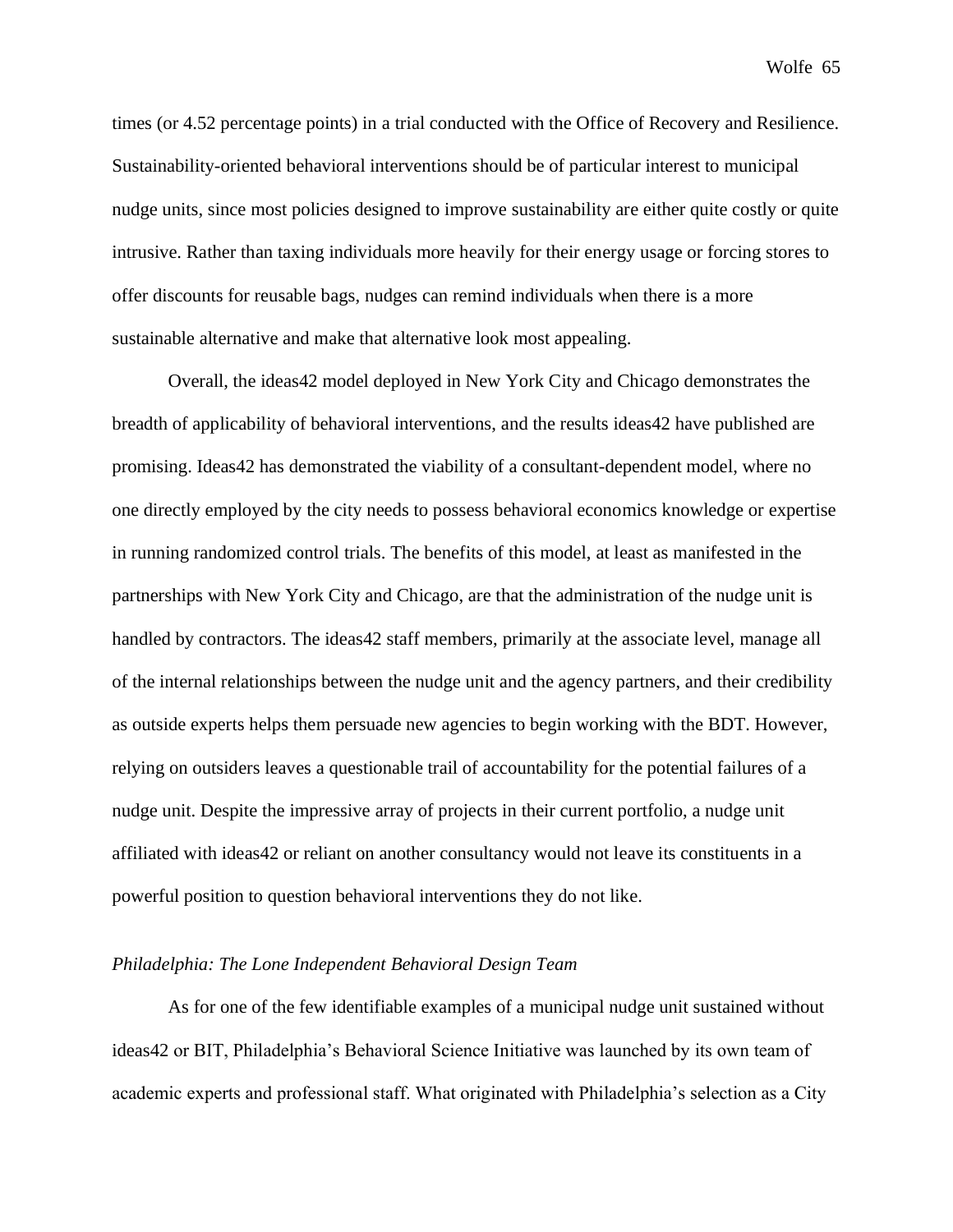Accelerator initiative participant, spawned by Living Cities and the Citi Foundation, eventually crossed over into the subsequent mayor's administration and became a formalized nudge unit and hub of behavioral science research in mid-2016.<sup>103</sup> At its founding, PBSI had fewer than 10 team members and a narrow mission to more efficiently enroll Philadelphia residents in utility and taxpayer assistance programs.

More so than other municipal nudge units discussed PBSI has greater involvement from both government and academia, which make Philadelphia's nudge unit more accountable to citizens and make its results more meaningful when published in an academic journal. Between local government and academia, PBSI's partners include the City of Philadelphia, the Fels Policy Research Initiative of the University of Pennsylvania, and the Lang Center for Civic & Social Responsibility. From the City, it is the Mayor's Policy Office that works with PBSI to integrate evidence-based practices across city government, and in pursuit of this strategic initiative the Mayor launched GovLabPHL in 2017. At least under the current mayor, it is his Director of Policy Anjali Chainani who leads GovLabPHL and manages the collaboration between PBSI and the City of Philadelphia. Amongst the academics affiliated with PBSI is Swarthmore College Assistant Professor Syon P. Bhanot and UPenn Professor Daniel Hopkins, both of whom helped co-found the initiative.<sup>104</sup>

A 2018 Results for America study explores PBSI's citywide evaluation model, which stands out for its academic rigor when compared to BIT and ideas42.<sup>105</sup> The case study describes several PBSI projects, with target populations ranging from the elderly, to delinquent taxpayers,

<sup>103</sup> Jill DiSanto and Lauren Summers, "GovLabPHL Embeds Academic Research into City Government," Penn Today, October 21, 2018 https://penntoday.upenn.edu/news/penn-brings-academic-research-inform-citygovernment.

<sup>104</sup> "Who We Are," Philadelphia Behavioral Science Initiative, accessed May 10, 2020, http://phillybsi.org/who-weare

<sup>105</sup> Maia Jachimowicz, Marilyn Headley, and Sophie Bergmann, "Case Study: Philadelphia," Results for America, January 5, 2018, https://results4america.org/tools/case-study-philadelphia/.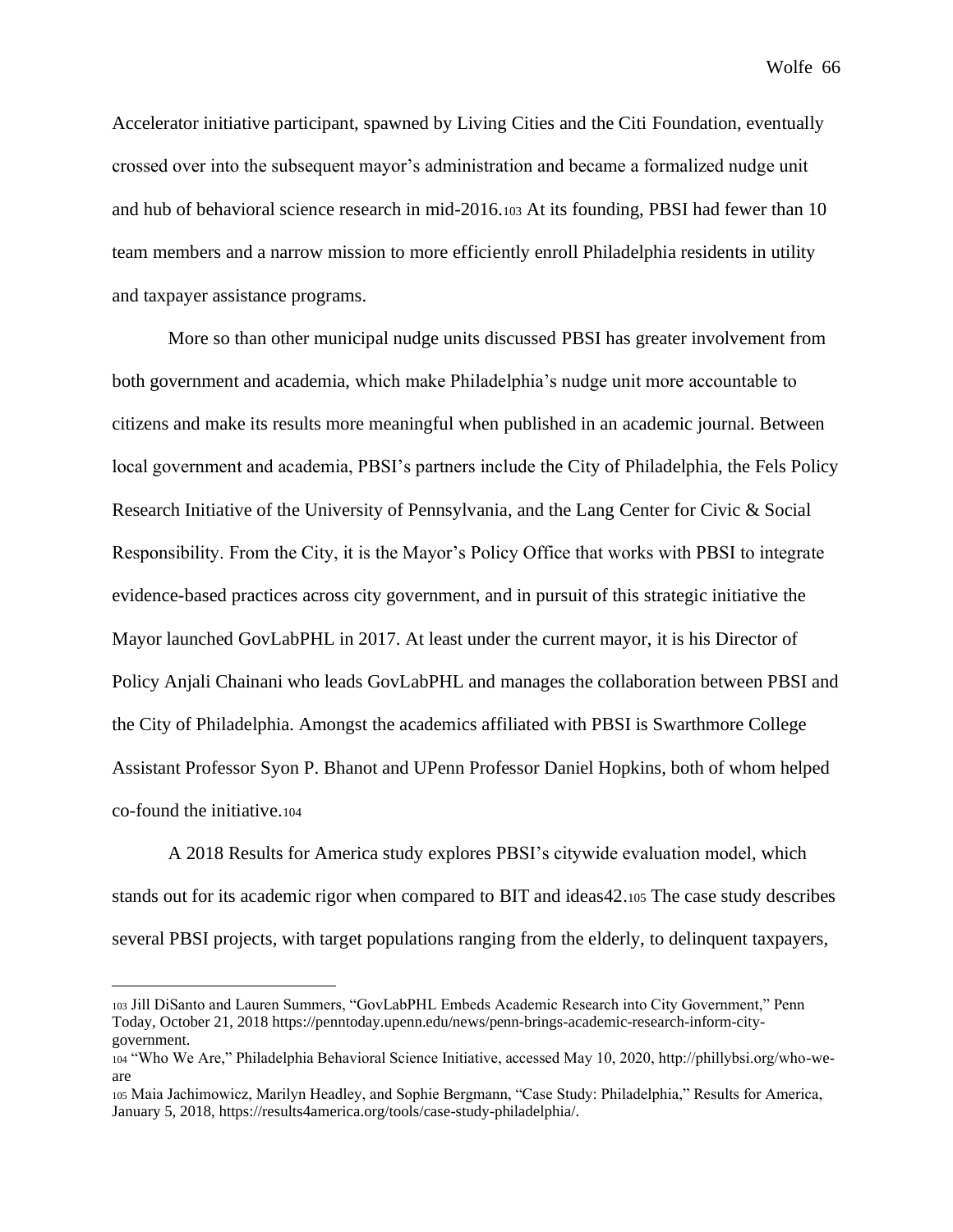to all Philadelphia residents. Through a partnership with the Department of Revenue & Senior Citizen Water Bill Discount Program, PBSI tested methods of messaging to ultimately achieve a 9% increase in enrollment approvals to the program. With the Department of Revenue and Delinquent Tax Payments, PBSI helped the city collect \$615,752 in overdue real estate tax payments (with a mere \$17,000 invested in the pilot).<sup>106</sup> Across the city, PBSI tested various new-user discounts for the Philly Bike Share system through the Office of Transportation and Infrastructure, which were associated with statistically significant increases in returning riders. Additionally, PBSI worked with the Mayor's Taskforce on Litter Reduction and Zero Waste to identify challenges such as waste bin availability in public places. One of PBSI's last early trials was a series of interventions with different messages sent from the Department of Licenses and Inspections & Online Licensing to increase the use of online license registration.

PBSI also engaged in several behavioral analyses of several larger issues, though the case study was published before the conclusions of the reports were available. The questions investigated in these reports revolved around methods Philadelphia could test to increase the uptake rate of EITC-eligible residents applying for the tax credit, boost the number of city employees and spouses who participate in the City Wellness Program, make youth summer jobs more accessible and equitable to young Philadelphians, and encourage low-income residents to continue using the Philly Bike Share program during the winter.

PBSI's academic ties and the fact that several founding members' professional affiliations do not make their research methods "proprietary," there are several published papers detailing the results of behavioral interventions in Philadelphia. The authors' academic affiliation does not necessarily undermine the fact that they have the same incentive as an ideas42 staff

<sup>106</sup> Ibid.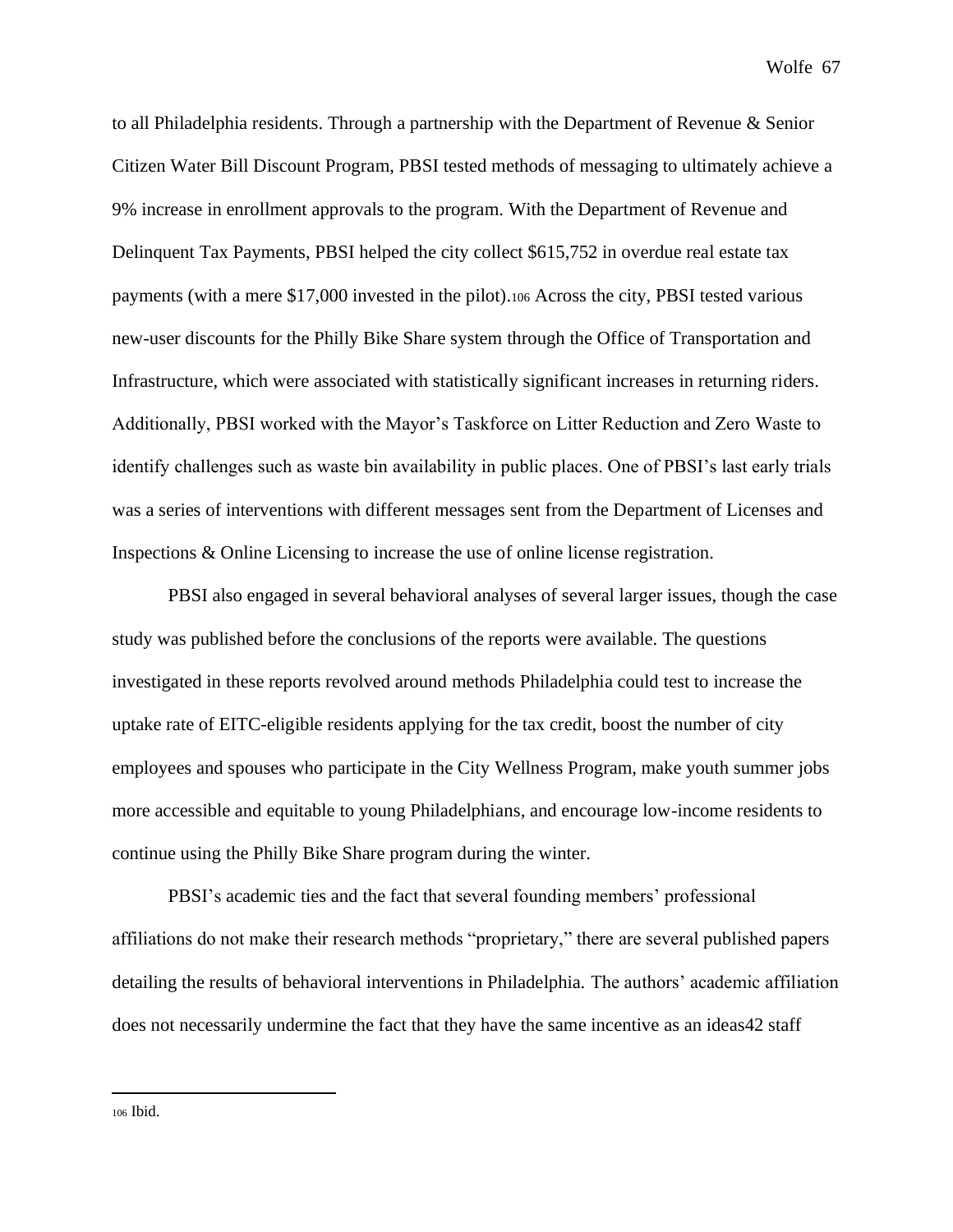member to exaggerate the success of their nudge units, but the rigorous standards of peerreviewed academic journals would prevent an author from advancing false claims. In a 2018 piece in the *Journal of Behavioral Public Administration,* for example, Syon Bhanot writes about an education intervention he researched with Gordon Kraft-Todd, David Rand, and Erez Yoeli of Yale's Applied Cooperation Team.<sup>107</sup> The results detailed in this academic article, even if they are more modest, are more meaningful than any result published in a BIT or ideas42 annual report because they faced a higher burden of scrutiny.

Although PBSI has a very unique structure and independence from a third-party consultancy, PBSI's methodology generally aligns with that of other municipal nudge units. Like ideas42, PBSI touches on its process via a published "Project Map" that lays out the timeline of its partnerships and behavioral trials.<sup>108</sup> After initial conversations between PBSI researchers and individuals from the Mayor's Office of Policy, the PBSI team assesses the opportunity for new behavioral initiatives and scopes out academic partners whose expertise is most closely aligned with the policy area. The academics then work with the City department to devise the goals, data, and information that needs to be shared for the project, along with gauging interest in writing up the results of the potential study to publish. Throughout the process, the department is likely to need to share information with PBSI, which necessitates that the City's Law Department draft a Data Licensing Agreement for the project. After PBSI comes up with the design for the RCT itself, there is another layer of external evaluation where the project requires approval from the IRB of whatever institution the involved academics are associated with. Health related projects also require the approval of the City of Philadelphia's Health IRB. From that point, the City

<sup>107</sup> Syon P. Bhanot and Elizabeth Linos, "Behavioral Public Administration: Past, Present, and Future," Public Administration Review 80, no. 1 (February 2019): pp. 168-171, https://doi.org/10.1111/puar.13129. <sup>108</sup> "PBSI Project Map," Philadelphia Behavioral Science Initiative, http://phillybsi.org/projects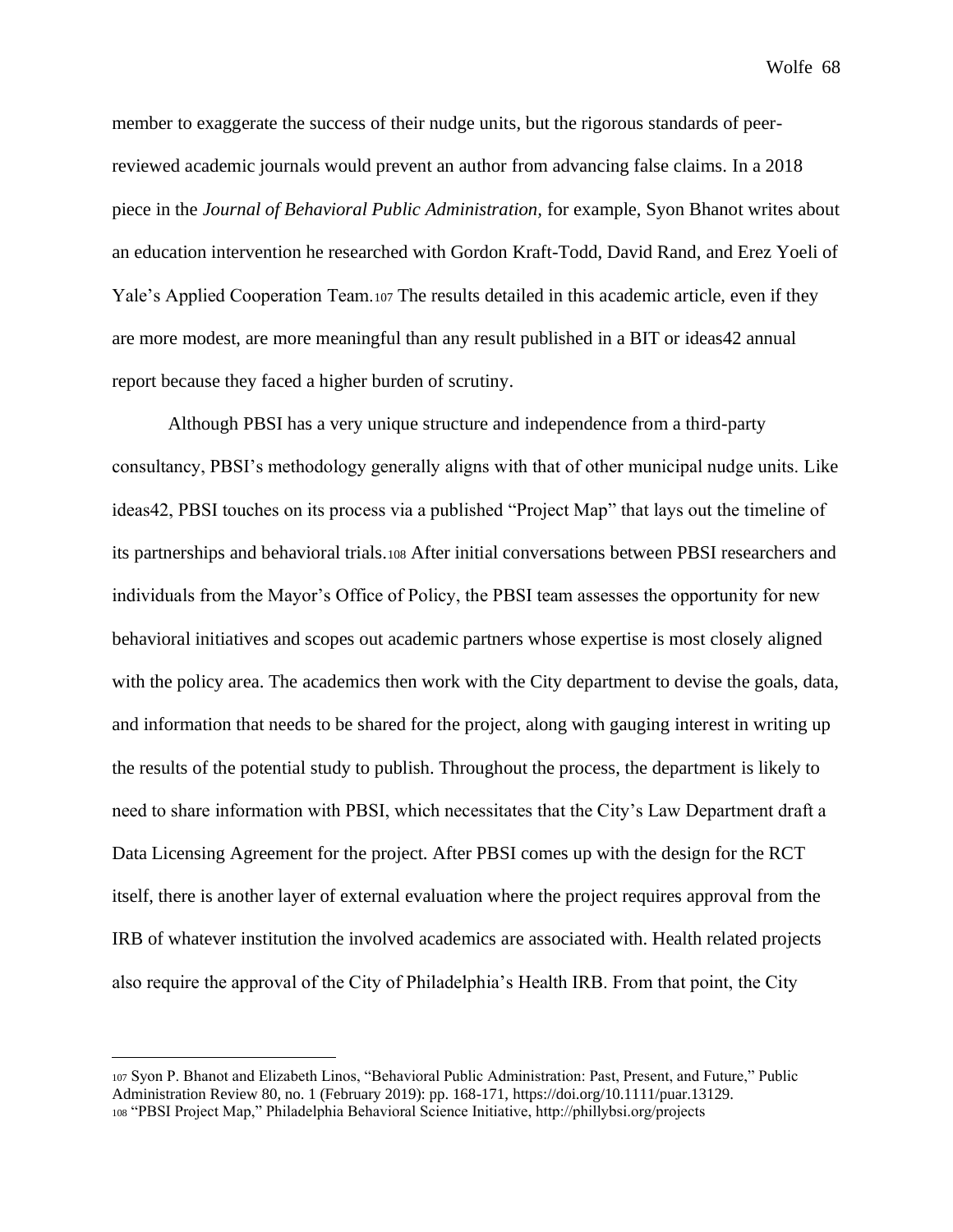department initiates the RCT with the support of the PBSI members, collects data throughout the project's duration, and shares that data with the academics to conduct analysis. PBSI ultimately shares its analysis and project results with the City department and the Mayor's Policy Office to review, along with any written content that may be published about the project.

As the only nudge unit of its kind, it is difficult to draw broader conclusions about independently run nudge units based on observations from PBSI. At least in its own case, PBSI demonstrates that there is an alternative model to depending on consultancies to design and implement behavioral interventions. With a supportive mayor, it is possible to directly employ behavioral economics experts and staff the nudge unit with city employees. Interestingly, this staffing model may only work in larger cities, or cities near enough to large research universities that there are academics who can work full or part-time in aiding the nudge unit. However, this office organization may leave a nudge unit like PBSI more vulnerable to closure with a change of administration, if the nudge unit's staff gained a connotation as members of that mayor's administration and policy agenda. Meanwhile, an ideas42-partnered nudge unit has the benefits of outside funding *and* outside staffing, making it more likely that an incoming mayor will not dismantle the partnership that was only nominally connected to his or her predecessor. Until there are other nudge units of this nature, though, it will be impossible to draw absolute conclusions about their relative success and stability.

# *Going Global (and Local): BIT Expands to Midsize US Cities*

While Philadelphia, New York City, and Chicago are the most established nudge units with the broadest project portfolios, BIT is showing smaller cities that it is possible to experiment with a small number of behavioral interventions without setting up an entire nudge unit. After undergoing the transformation into a social purpose organization, the Behavioral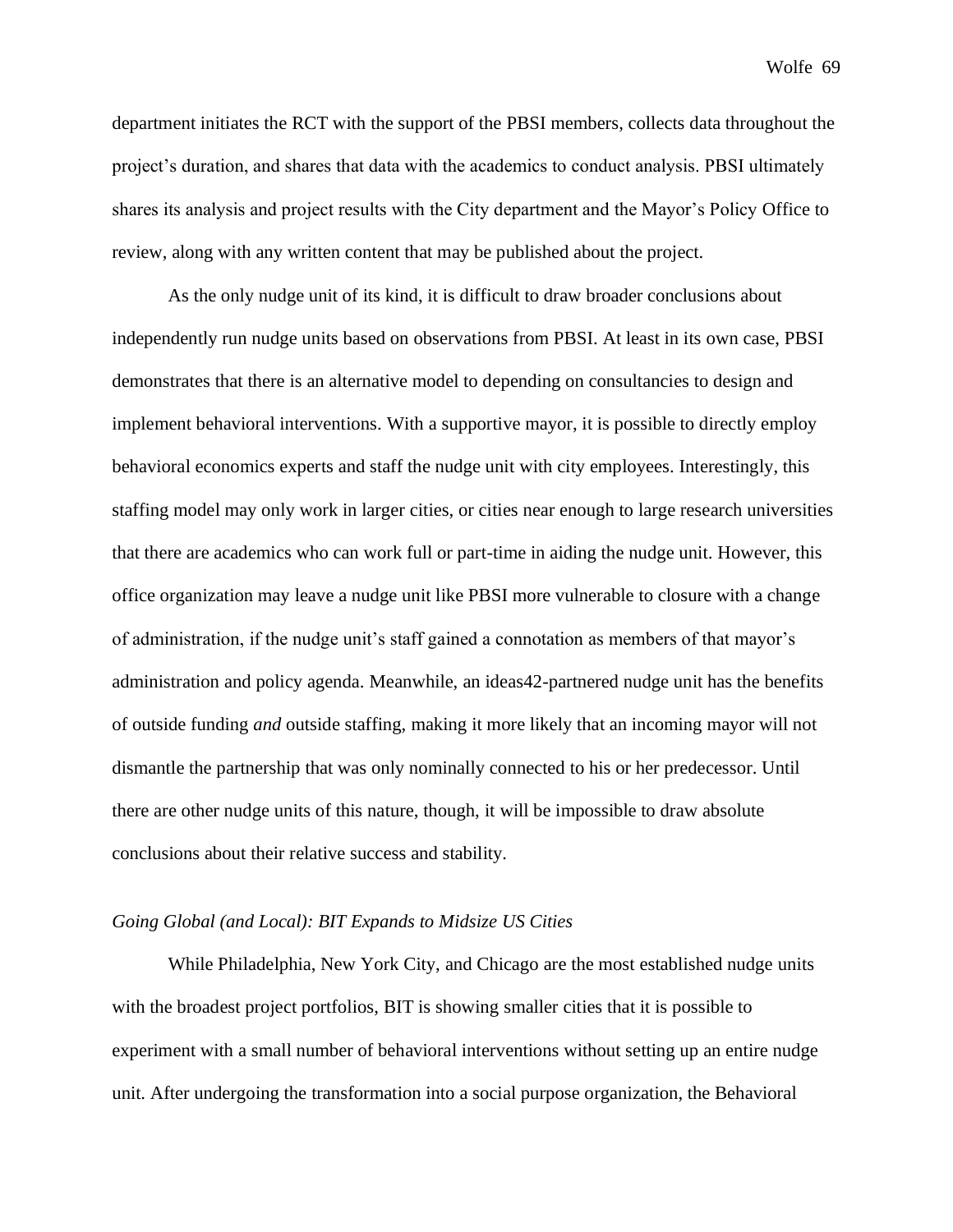Insights Team broadened its portfolio to include a number of U.S. cities. In its current capacity, it functions as a consultancy similar to ideas42, collaborating with cities who have achieved philanthropic support to start their own nudge units. According to a BIT report from late 2016 on "Behavioral Insights for Cities," the organization's New York Office led over 25 trials across U.S. cities in Chattanooga, San Jose, Louisville, Denver, Lexington, and New Orleans.<sup>109</sup> The initiative has since expanded and more recent blog posts on the BIT website refer to over 35 cities being involved in the project.

Like ideas42, BIT partnerships with cities are largely reliant on philanthropic funds to pay for their team and the administration of the behavioral intervention. Bloomberg Philanthropies' funded the initial launch What Works Cities program (WWC), via a \$42 million investment granted to BIT in 2015 to better incorporate data and evidence in the policy making of America's midsize cities.<sup>110</sup> According to its website, WWC is an initiative tailored toward helping local government residents' lives by using data and evidence effectively to tackle pressing policy challenges. WWC maintains partnerships with other organizations including Results for America and the Harvard Kennedy School Government Performance Lab, and their partnership with BIT helped launch BIT's American operation in New York City, tailored around improving government services in cities with at least 30,000 residents.

With a different model from that of nudge units in Chicago, New York City, and Philadelphia, BIT launched a distinct initiative to apply its in-house talent to affect a large number of small cities who shared similar goals to implement behavioral interventions. So long

<sup>109</sup> "Behavioral Insights for Cities," The Behavioural Insights Team, October 2016,

https://www.bi.team/publications/behavioral-insights-for-making-cities-better/.

<sup>110</sup> "7 Behavioral Insights Tips from Pioneering Cities in the Field," Medium (Bloomberg Cities, January 3, 2019), https://medium.com/@BloombergCities/7-behavioral-insights-tips-from-pioneering-cities-in-the-field-1943a3fd2947.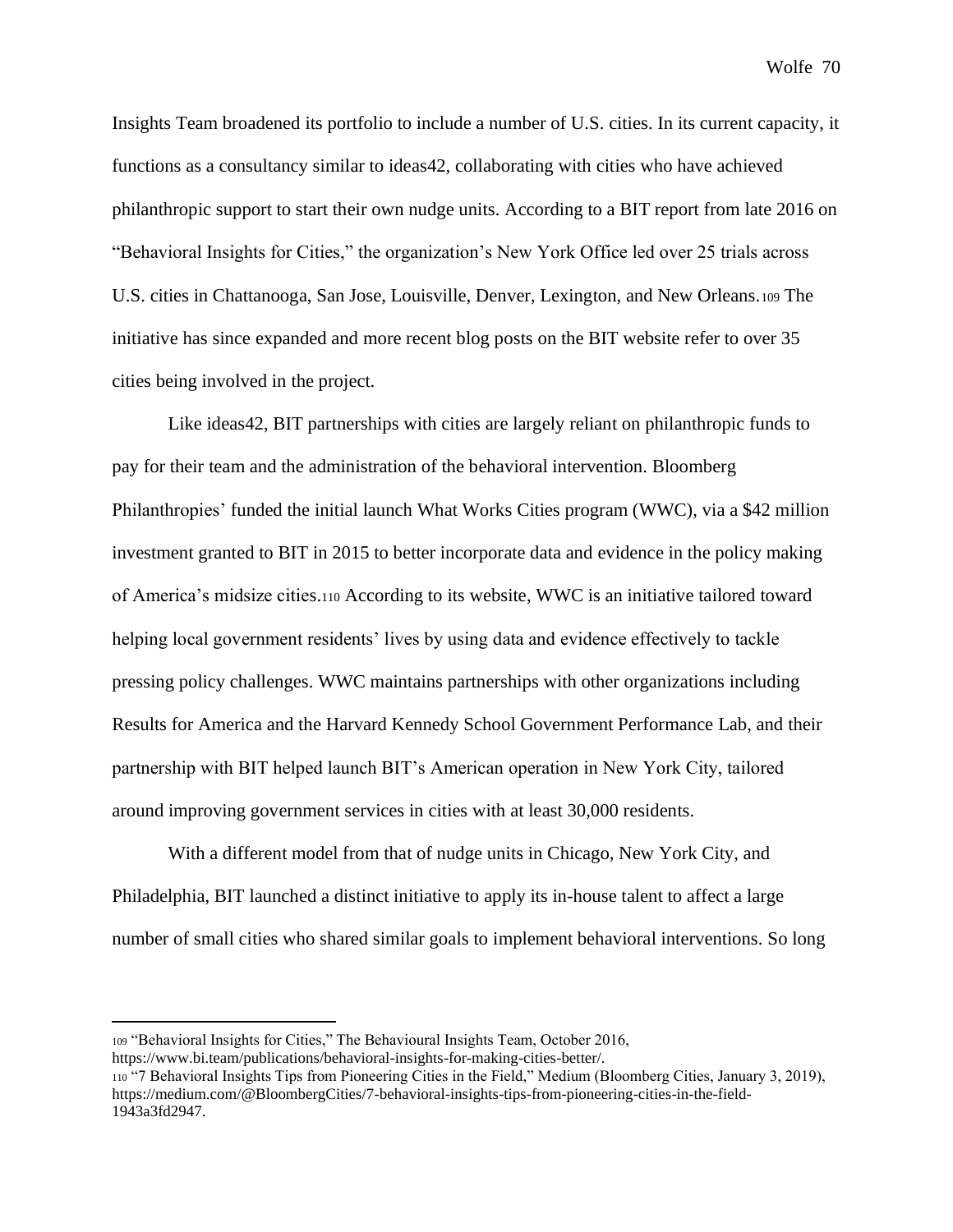as a city had a reasonably sized population (in the tens of thousands), BIT considered partnering to "encourage people to use public services; make government requests of residents as effective as possible; and build a stronger municipal workforce."<sup>111</sup> BIT's 2016 reports details various project designs that applied behavioral insights to systems of municipal governance, with the main objectives being to improve the take-up of services, build the best government workforce, and make government requests more effective. With much smaller budgets and shorter time frames, BIT adopted these three primary objectives for its small-town initiatives to optimize its resources and assure that the collaborations would address the cities' needs. Across its tested interventions, BIT self-reports a 75% success rate.<sup>112</sup> Amongst its successes, BIT counts a \$13- \$90 return on investment for a project deployed in Lexington and Chattanooga to use a letter accompanying unpaid sewer bills, a tripling of the number of police applicants, an increase of 67% of Denver businesses filing taxes online, and 150 more people signing up for preventative healthcare appointments in New Orleans.<sup>113</sup>

### *Comparing and Critiquing the Municipal Models*

While PBSI's process largely aligns with that of Ideas42, one notable distinction is the lack of IRB approval in the ideas42 methodology. Matt Hankin, an Associate at ideas42 staffed on the New York City behavioral design team, acknowledged that no project to his knowledge had been evaluated by an external review board before being implemented.<sup>114</sup> While every project he'd worked on was a product of collaboration between ideas42 and agencies within New York City government, the overseeing agency was the only party who could have claimed

<sup>111</sup> "Behavioral Insights for Cities," (New York City, NY: The Behavioral Insights Team/What Works Cities, October, 2016). Accessible at: https://www.bi.team/wp-content/uploads/2016/10/Behavioral-Insights-for-Cities-2.pdf

<sup>112</sup> Ibid.

<sup>113</sup> Ibid.

<sup>114</sup> Matt Hankin, interview with Melanie Wolfe, phone audio; April 15, 2020.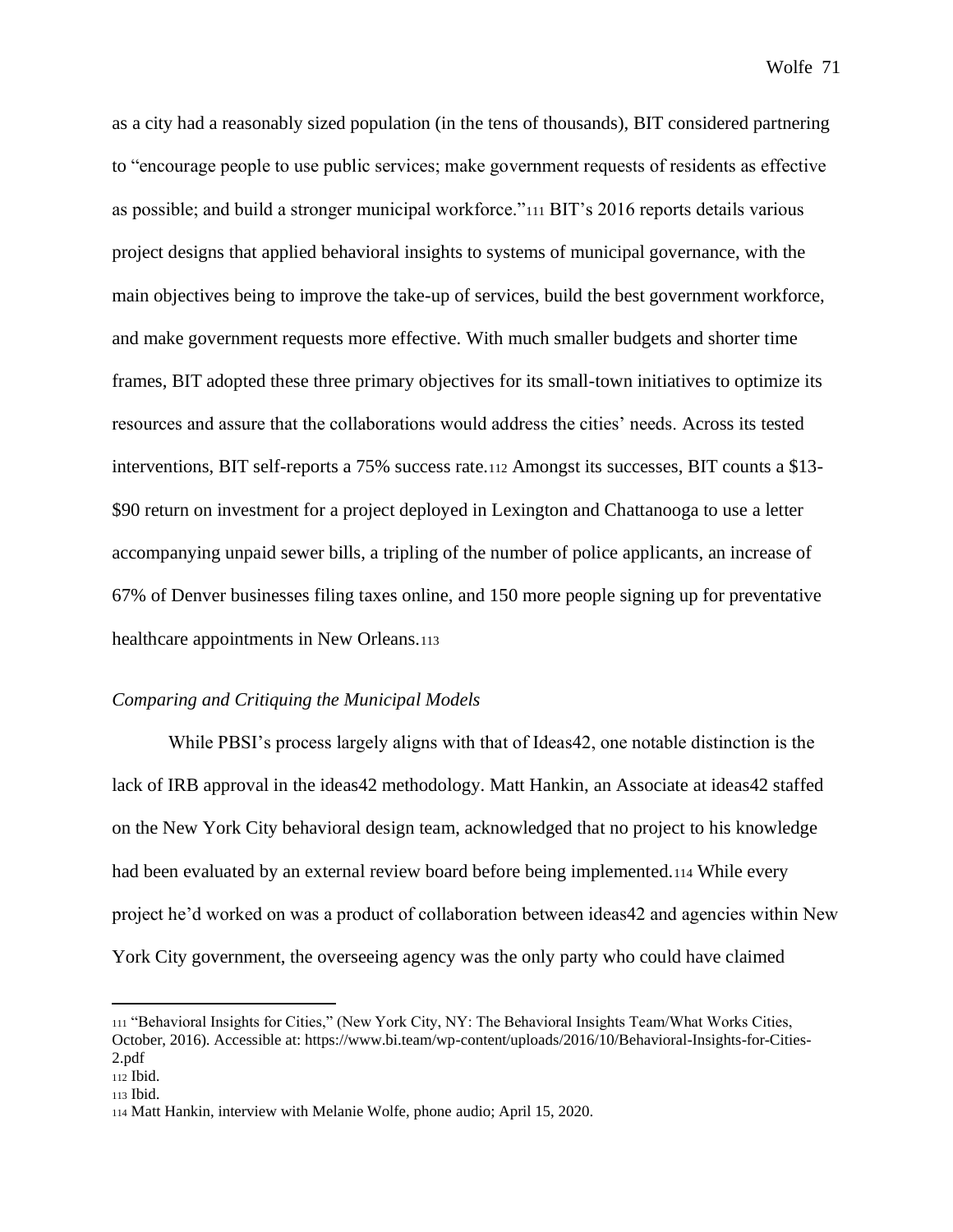responsibility for maintaining the ethical standards for the behavioral trials at the heart of ideas42's work. While Hankin could not recall any city agency rejecting project proposal for an ethical overreach, he suggested that an agency could object to following through with a project that ideas42 set forth. Meanwhile, PBSI's work is more directly tied in with the Philadelphiaarea academics that consult on their projects, leaving the majority of their projects subject to approval from an independent panel coordinated through the university where the consulting professor is affiliated.

Outside of the variation in approval methods and ethical standards, the three nudge units also reveal distinctions in the type of relationship they have with the city where their work is done. PBSI appears to be most closely linked to the municipal administration. At some point, each nudge unit received the endorsement of their city's mayor, and each time their funding needs to be renewed they will again need mayoral approval of their continued work. However, the third-party operation of most of America's municipal nudge units and one-off behavioral intervention initiatives speaks to the lack of involvement from local government. Although managing the workload of designing the nudge units may not warrant full staff members assigned to nudge units from the office of the mayor.

With future data on the relative success of these nudge units, and a deeper understanding about their approval ratings in their communities, future researchers could help distinguish other benefits and drawbacks of the alternative models. Additionally, it would be helpful to understand the relative costs associated with each nudge unit, particularly with regard to the partnership fees collected by ideas42 and BIT. With that information, cities considering nudge units of their own could more holistically compare the consultant-driven nudge unit to the independent office and the occasional partnership. Ultimately, relying on outside experts versus a city's own staff is the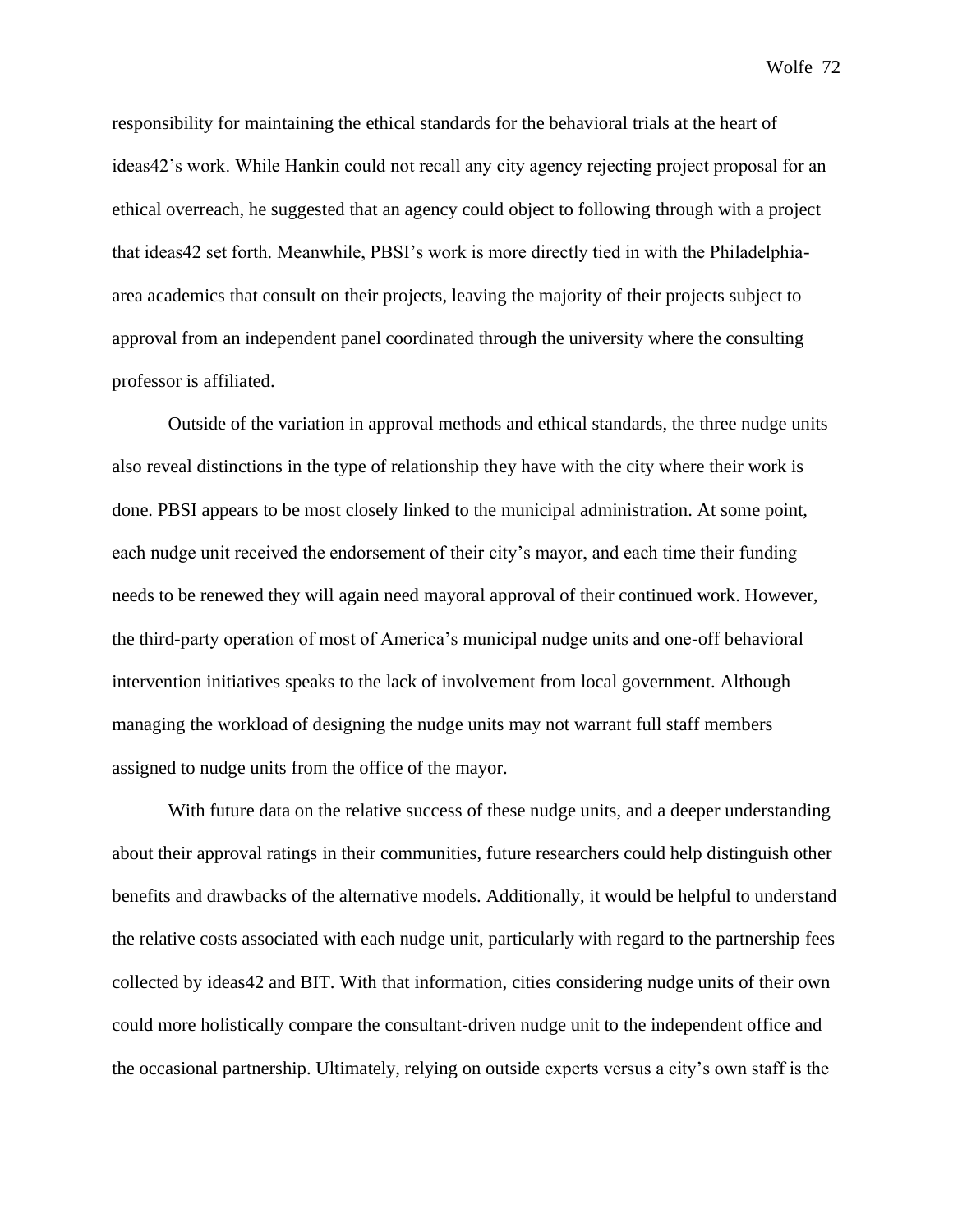main distinction, and for now cities must decide who they wish to trust with their behavioral interventions.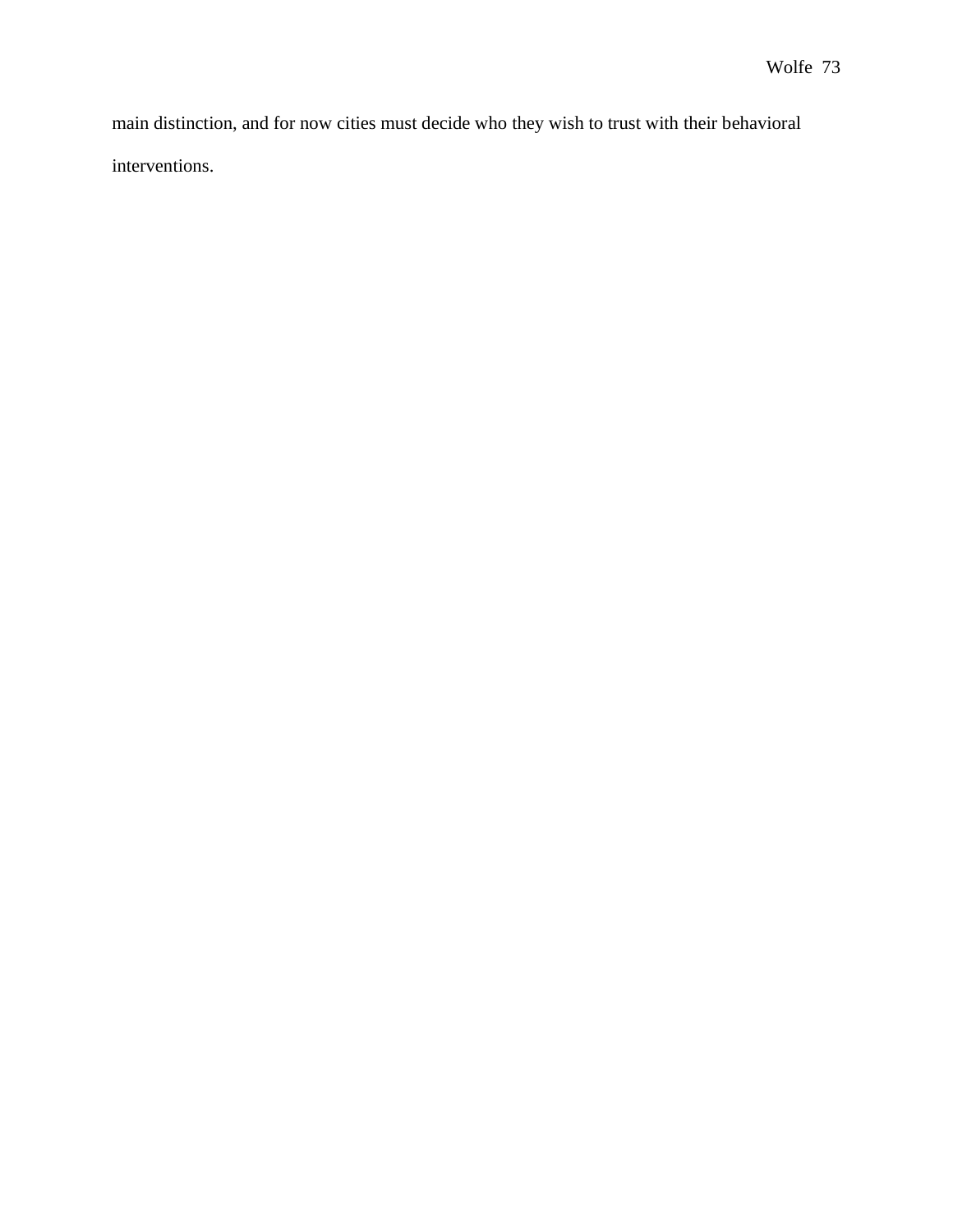## **Chapter 6: The Future of Nudge: Nudging in the Smart City**

Both academics and public officials predict that the biggest opportunity for the expansion of nudges lies in the combination of behavioral insights and big data. Unlike traditional nudges, which apply general psychological principles to predict why individuals systematically make irrational decisions, data-driven nudges can rely on big data and machine learning to isolate exactly who is making which irrational decision. Then, datadriven nudges use the established insight to better target their nudges toward the people and environments most disposed toward the behavioral intervention. When it comes to understanding the machinations of nudges that smart cities deploy, Sofia Ranchordás explains that "[i]nstead of hunches, assumptions or evidence gathered in experiments, big datasets containing processed details on citizens' most likely behavior establish correlations between multiple sources of information."<sup>115</sup> Now that nudge units can design behavioral interventions based upon citizens' data, city officials and the leading administrators of municipal nudge units must address new ethical questions about privacy and government overreach. While big data and machine learning tools should not be prohibited from behavioral interventions, the level of privacy intrusion they entail should require that behavioral design teams inform individuals how they use their data to nudge.

To understand the gravity of introducing smart-city variations of nudges, it is worth defining smart cities and describing which smart innovations can overlap with nudges. Though no single definition captures the universal understanding of the smart city, since academics, businesspeople, and politicians define the term differently, Rob Kitchin helpfully outlines the methods that most smart cities have used to incorporate information and

<sup>115</sup> Sofia Ranchordás (2019): "Nudging Citizens Through Technology In Smart Cities," *International Review of Law, Computers & Technology*, DOI: 10.1080/13600869.2019.1590928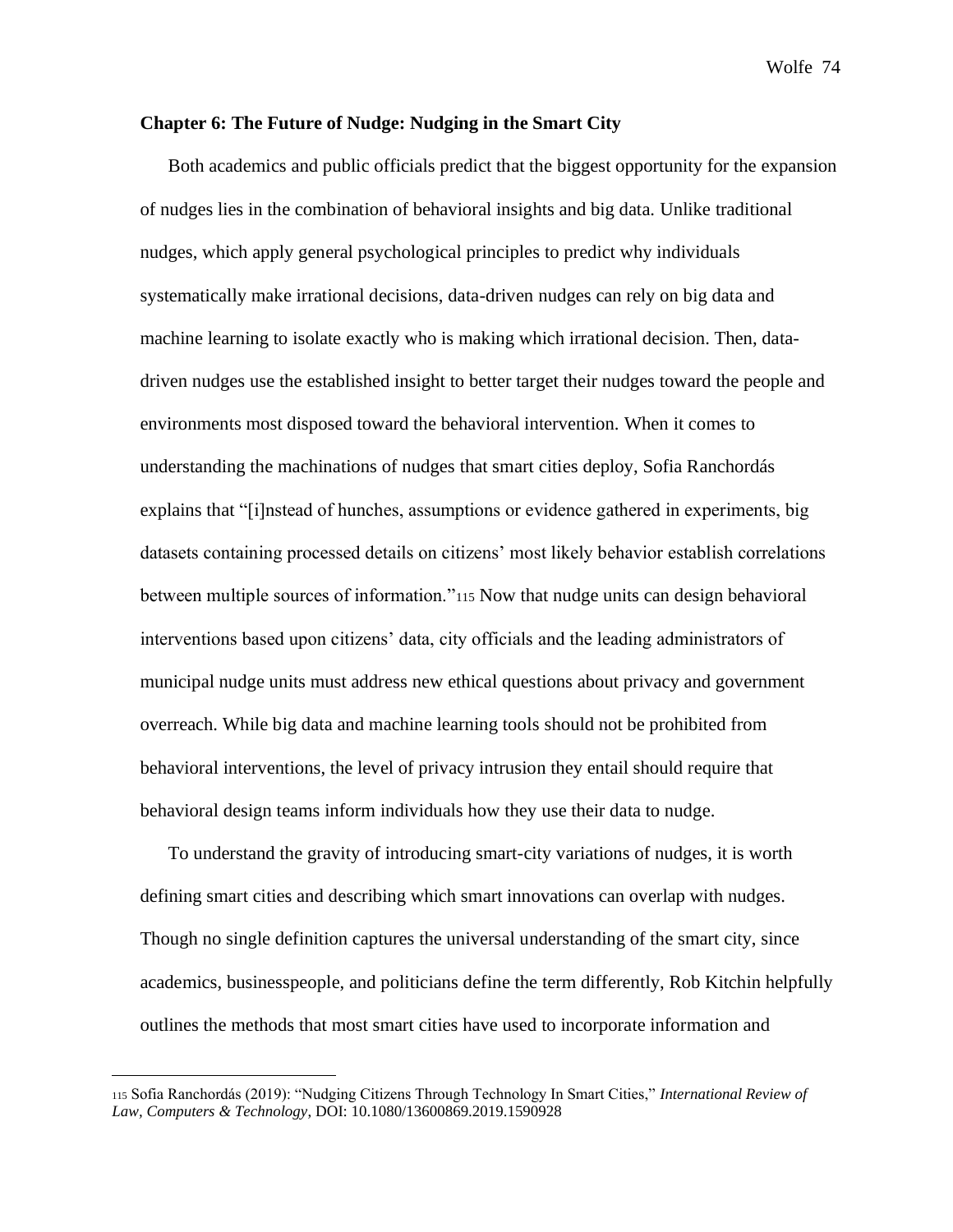communication technologies (ICTs) into their design. <sup>116</sup> For Kitchin, Smart Cities rely on "pervasive and ubiquitous computing and digitally instrumented devices built into the very urban environments…that are used to monitor, manage and regulate city flows and processes, often in real time."<sup>117</sup> To gather this information and inform 'smart' nudges, choice architects incorporate Internet-of-Things (IoT) technology, information communications technology (ICT), big data, or artificial intelligence/machine learning technology.<sup>118</sup> The nudges that stem from these tools can be utilized to promote civic engagement, innovation and sustainability more effectively than traditional nudges. However, their complexity and reliance on personal information poses an increased ethical risk that can threaten the longterm popularity of nudges in municipal politics.

Apart from its involvement in nudges, using so-called smart innovations to collect big data is a contentious topic among urbanists. Smart city technology is generally capable of capturing physical data from passersby and digital data from users of a city's wireless telecommunications network, digitally controlled utility services, and smart public transportation systems (like metro tap cards). Additionally, smart cities can benefit from accessing smart phone computing data that reveals how citizens navigate a particular urban environment and interact with municipal governments. Depending on the terms and conditions of a certain mobile phone application, governments can purchase de-identified individuals' data from map apps, shopping apps, and the like to better understand how and when individuals make certain decisions and engage in certain activities. Generally, the three most frequent behaviors captured in real-time are environmental conditions, movement, and

<sup>116</sup> Rob Kitchin, "The Real-Time City? Big Data and Smart Urbanism." *GeoJournal* **79,** 1–14 (2014). https://doi.org/10.1007/s10708-013-9516-8

<sup>117</sup> Ibid.

<sup>118</sup> Sofia Ranchordás (2019): "Nudging Citizens Through Technology In Smart Cities."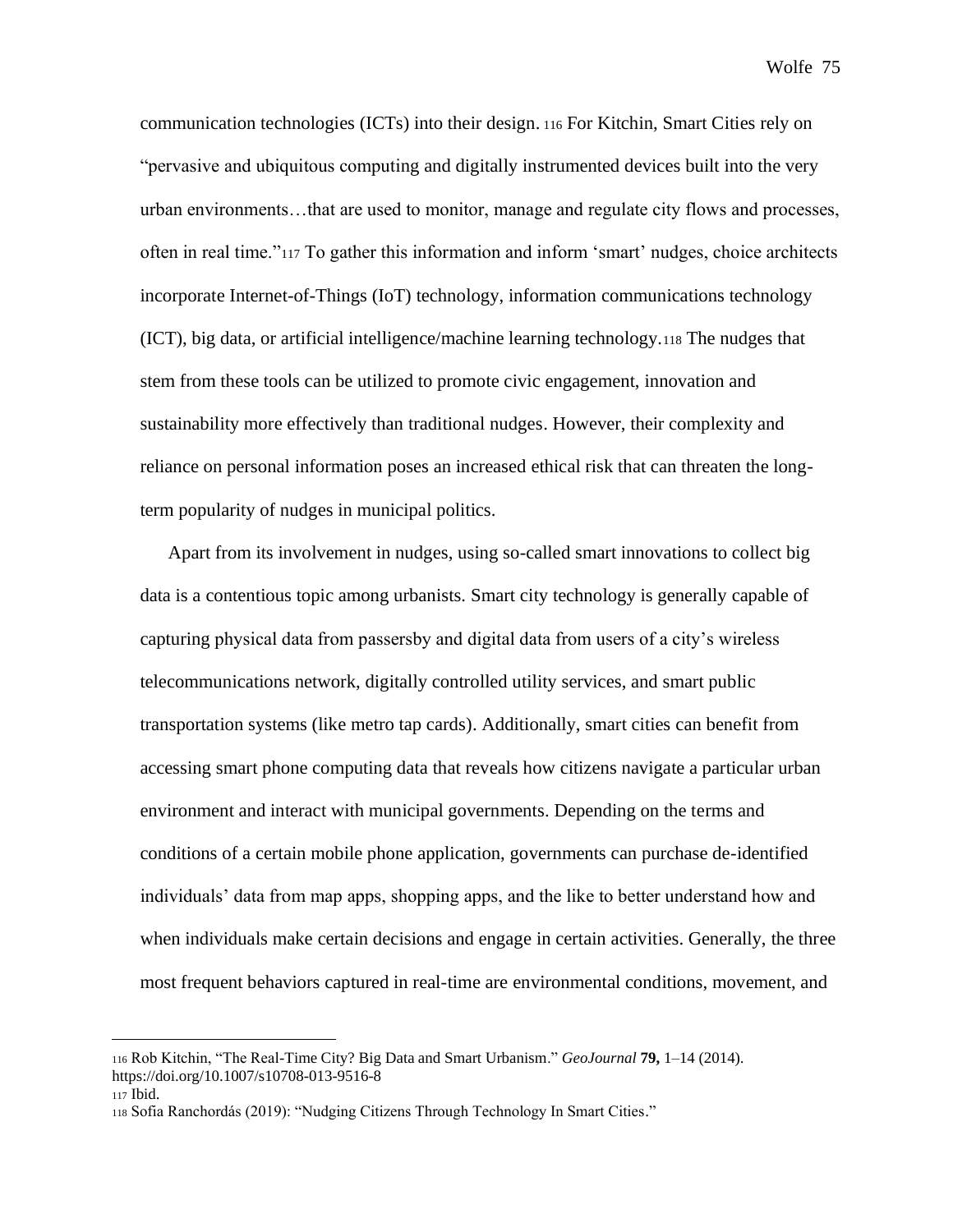engagement with government services, and these present the main opportunities to introduce nudges to smart cities.

Considering that nudges are designed to encourage individuals to make a certain decision, nudges are not only compatible but a natural extension of the smart city. In a 2019 piece by Sofia Ranchordás in the *International Review of Law, Computers and Technology*, she discusses the growing applications of digital technology and data science to behavioral insights, which Ranchordás and earlier scholars refer to as hypernudging.<sup>119</sup> In policymakers' pursuit to hypernudge, "citizens are regarded as passive data subjects whose data is put at the service of the functioning of the urban center and its infrastructures."<sup>120</sup> By utilizing this data to better understand citizens' habits, behavioral design teams can implement even more highly predictive nudges. As an emblematic example, Ranchordás discusses the combination of sensors deployed to identify high-crime neighborhoods with lighting adjustments to nudge citizens toward walking the safest routes through Eindhoven, a town in the Netherlands. However, Ranchordás suggests that nudges can quickly compound with the "inherently paternalistic mission of smart cities" and introducing big data to the equation is likely to enable more intrusive nudges.<sup>121</sup>

As compared to traditional nudges, hypernudges rely on a growing body of personalized (though generally de-identified) in a way that can make citizens uncomfortable. The hypernudge, as explored by Karen Yeung of the Centre for Technology, Ethics, Law & Society at King's College London, algorithmic decision-guidance techniques are being used to "shape the informational choice context in which individual decision-making occurs, with

<sup>119</sup> Sofia Ranchordás, "Nudging Citizens Through Technology In Smart Cities," 2019.

<sup>120</sup> Ibid.

<sup>121</sup> Ibid.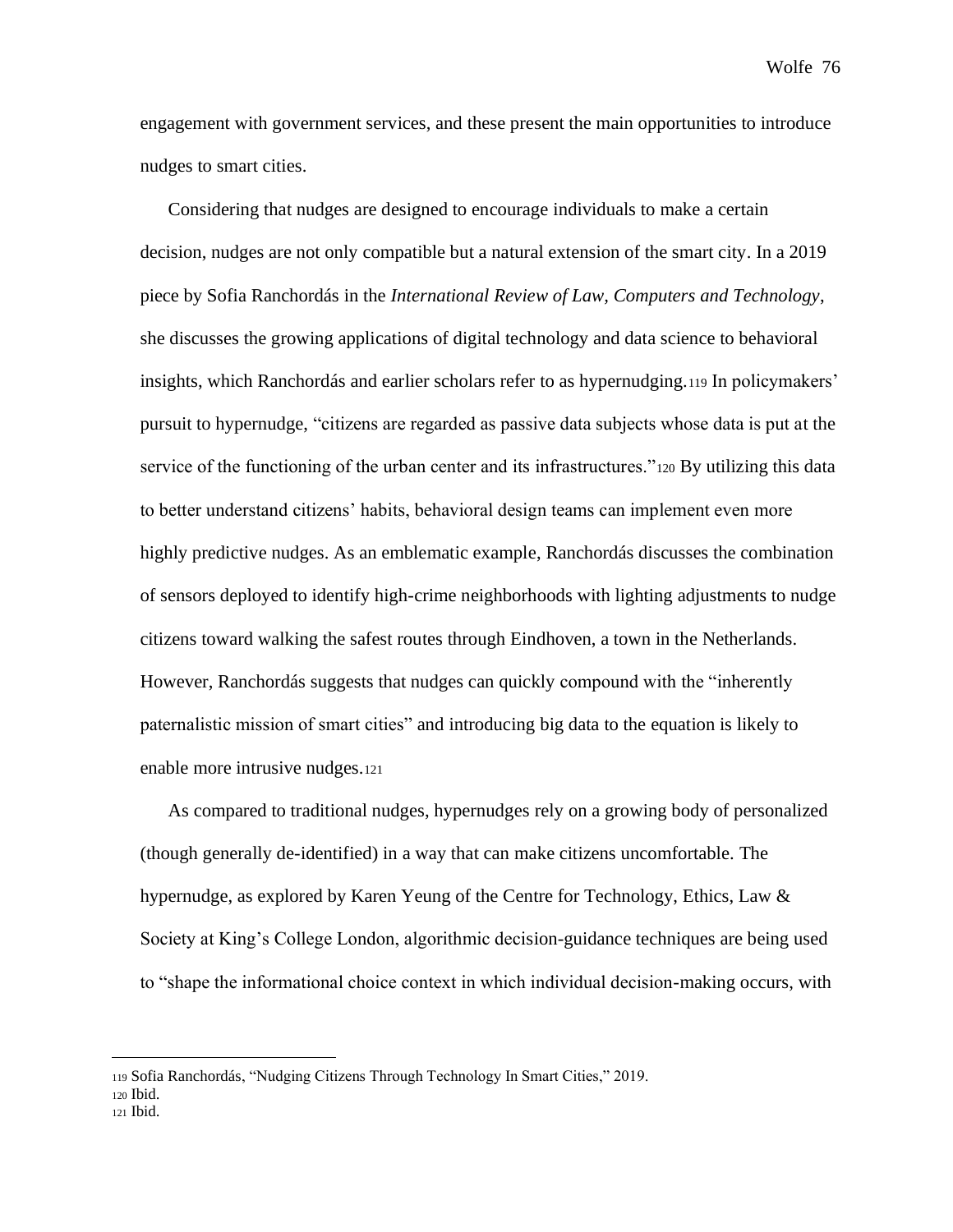the aim of channeling attention and decision-making in directions preferred by the 'choice architect.'"<sup>122</sup> Yeung categorizes hypernudges as retooling either automated decision-making processes or digital decision-guidance processes, and if individuals are not aware when their government is hypernudging them, they certainly do not know which process is being influenced. Although hypernudges can still be classified as a 'soft' form of design-based control because they still do not mandate or prohibit, they invite a deeper level of governmental interference. These datasets capture individual and vehicle moment across cities—in many cases, time-stamped to identify when areas are most heavily trafficked along with measurements about air quality, sound pollution, crime occurrences, sales transactions, and shipping patterns. The external mechanism for influencing behavior may be largely similar (notifications, public awareness campaigns, and removing friction from certain choices), but the underlying intelligence takes the shape of "algorithmic analysis of data streams from multiple sources claiming to offer predictive insights concerning the habits, preferences and interests of targeted individuals."<sup>123</sup> To illustrate the implications of this mechanism in a non-governmental context, hypernudges reflect the difference between a grocer placing the unhealthiest foods in the most difficult to find spots, and a grocer moving the foods only when an overweight person walks into the store. By specifying the style of a nudge or its target audience based on behavioral data, choice architects can optimize their resources and reserve their nudges for the individuals most vulnerable to a particular irrationality.

<sup>122</sup> Karen Yeung (2017) 'Hypernudge': Big Data as a Mode of Regulation by Design," *Information, Communication & Society*, 20:1, 118-136, DOI: 10.1080/1369118X.2016.1186713 <sup>123</sup> Ibid.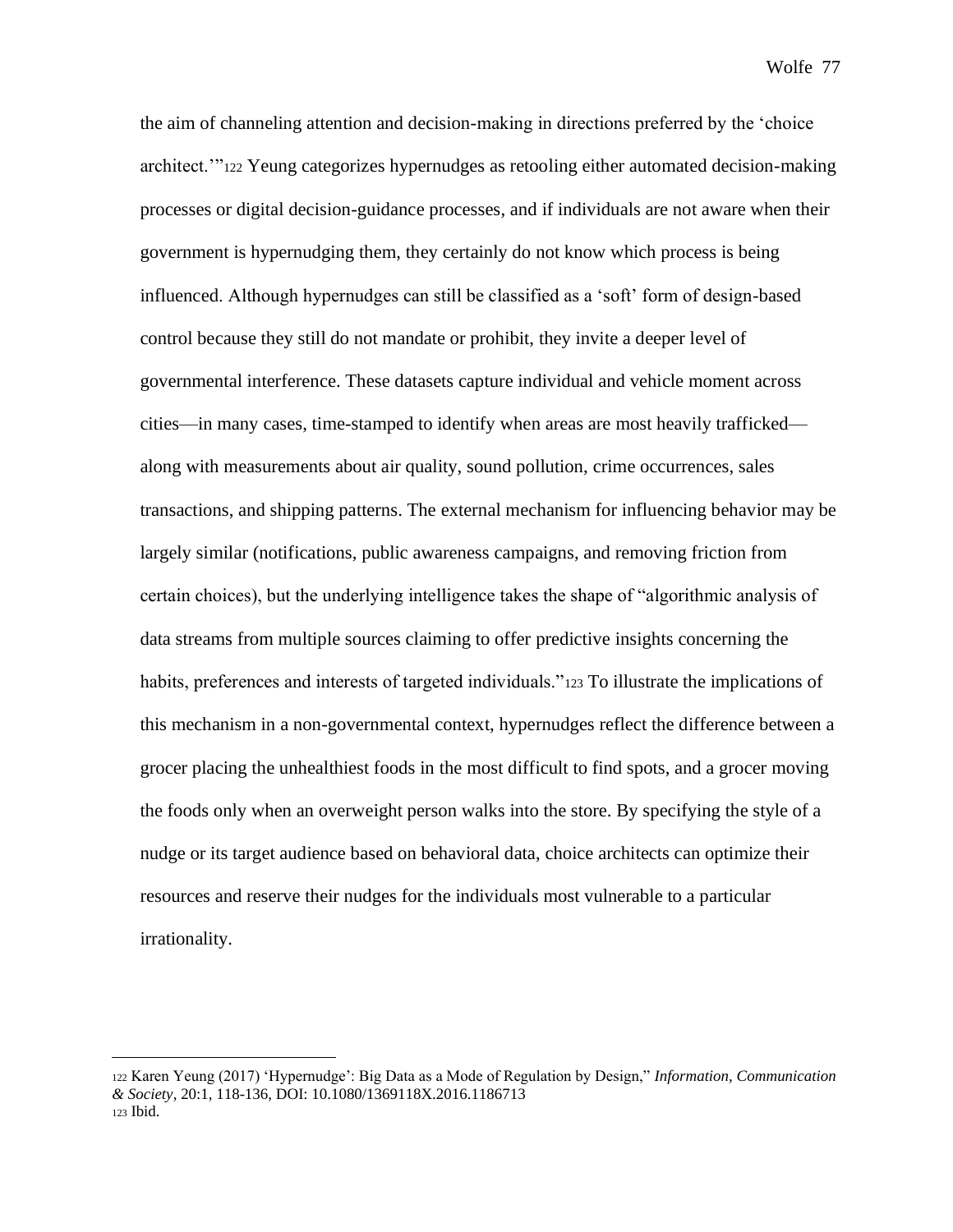Through shaping nudges at this stage of their design, big data and predictive algorithms can enable nudges units to implement behavioral interventions that reconfigure an individual's choice architecture in real time. This means that in addition to honing in on a particular subject for a nudge, hypernudges allow choice architects to adjust the intervention mechanism to best address their mode of decision making. To use data for this purpose, Yeung explains that cities can 1) adjust the individual's choice environment in reaction to changes in the subject's behavior and the surrounding environment, 2) relay data feedback to the choice architect, 3) continually track and refine of the individual's choice environment as population-wide trends shift.<sup>124</sup> In the private sector, hypernudges can take the shape of follow-up emails or notifications asking if website visitors are *sure* they don't want to purchase the items they had added to their cart. In the public sector, hypernudges can be similar individualized messages asking individuals if they realize they are taking a particular subway line at the busiest time of day or prompting individuals from a certain zip code to apply for benefits that most people in their area are eligible for. The content of these messages could look different for men and women, young and old, employed and unemployed. The messages could even be transmitted differently based on data about how receptive certain groups are to calls versus texts, emails versus subway ads or public billboards.

When it comes to the evaluation stage, hypernudges have the added advantage of more acute tracking strategies to judge their progress. A hypernudge designed to reduce foot traffic at a certain time can use the same sensory data to see if it worked, and in what neighborhoods or contexts it worked most effectively. Since "smart cities and nudges [both] aim at

<sup>124</sup> Karen Yeung, "'Hypernudge': Big Data as a Mode of Regulation by Design," 2017.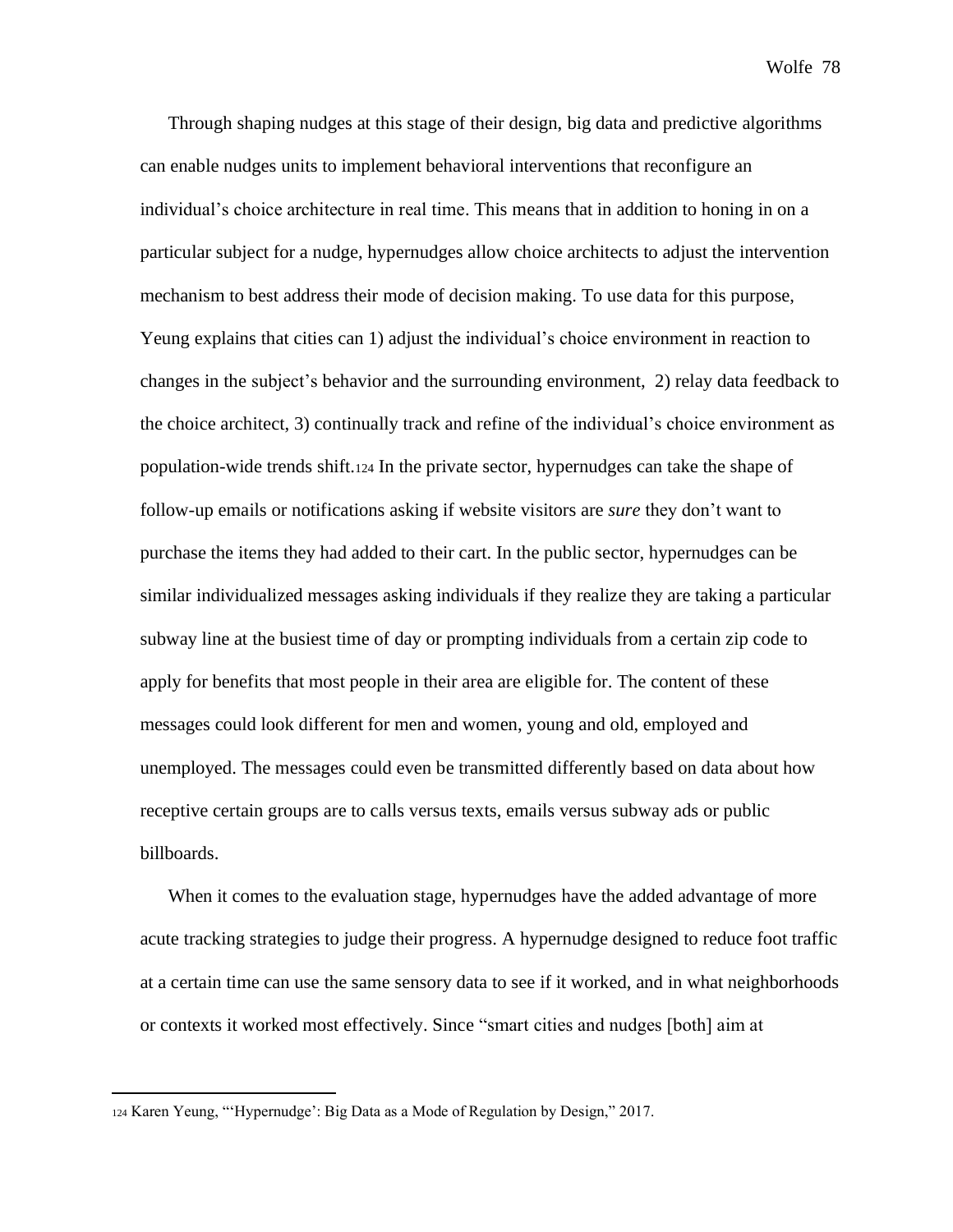welfaristic ideals and offer an alternative for a better, wiser, more sustainable and healthier life," the benign ends will likely be used to justify the suspect means.<sup>125</sup> Because there is not currently much overlap between smart city critics and behavioral intervention critics, the methods of data collection involved in hypernudges will be approved or rejected long before choice architects are presented with the opportunity to make use of them. At that point, it would be irrational for the staff of a nudge unit to ignore the opportunity to enrich a project with location-specific data, even if the citizens who had tacitly approved of the datacollection mechanism were never made aware that it may be used to nudge them.

Given these opportunities to target irrationality-prone individuals, tailor the intervention to their mode of thinking, and acutely measure the efficacy of a behavioral intervention, hypernudges are undoubtedly a powerful tool in need of thoughtful regulation. Regarding the interaction of the internet of things with behavioral interventions, Christian Iaione, Elena de Nictolis, and Anna Berti Suman express the need for "Tech Justice" in the city to guide policy maker's use of technology. In their forthcoming article in *Law and Ethics of Human Rights*, they describe Tech Justice as "a tool for facilitating and sharing information and build capabilities that are necessary for the urban wellbeing."<sup>126</sup> Under this conception of Tech Justice, there is an evident gap in the academic literature and popular conversation surrounding smart cities, which does not pay significant attention to issues of fairness, democracy, social and economic justice across vulnerable minorities and disadvantaged population.<sup>127</sup> While some smart cities have facilitated conversations around privacy and

<sup>125</sup> Ranchordás, ibid.

Yuval Feldman, *The Law of Good People: Challenging States Ability To Regulate Human Behavior* (S.L.: Cambridge Univ Press, 2019))

<sup>126</sup> Christian Iaione, Elena de Nictolis, and Anna Berti Suman. 2019. "The Internet of Humans (IoH): Human Rights and Co-Governance to Achieve Tech Justice in the City" *Law and Ethics of Human Rights* (forthcoming) Available at SSRN: https://ssrn.com/abstract=3315437

<sup>127</sup> Iaione, Nictolis, Surman, Ibid.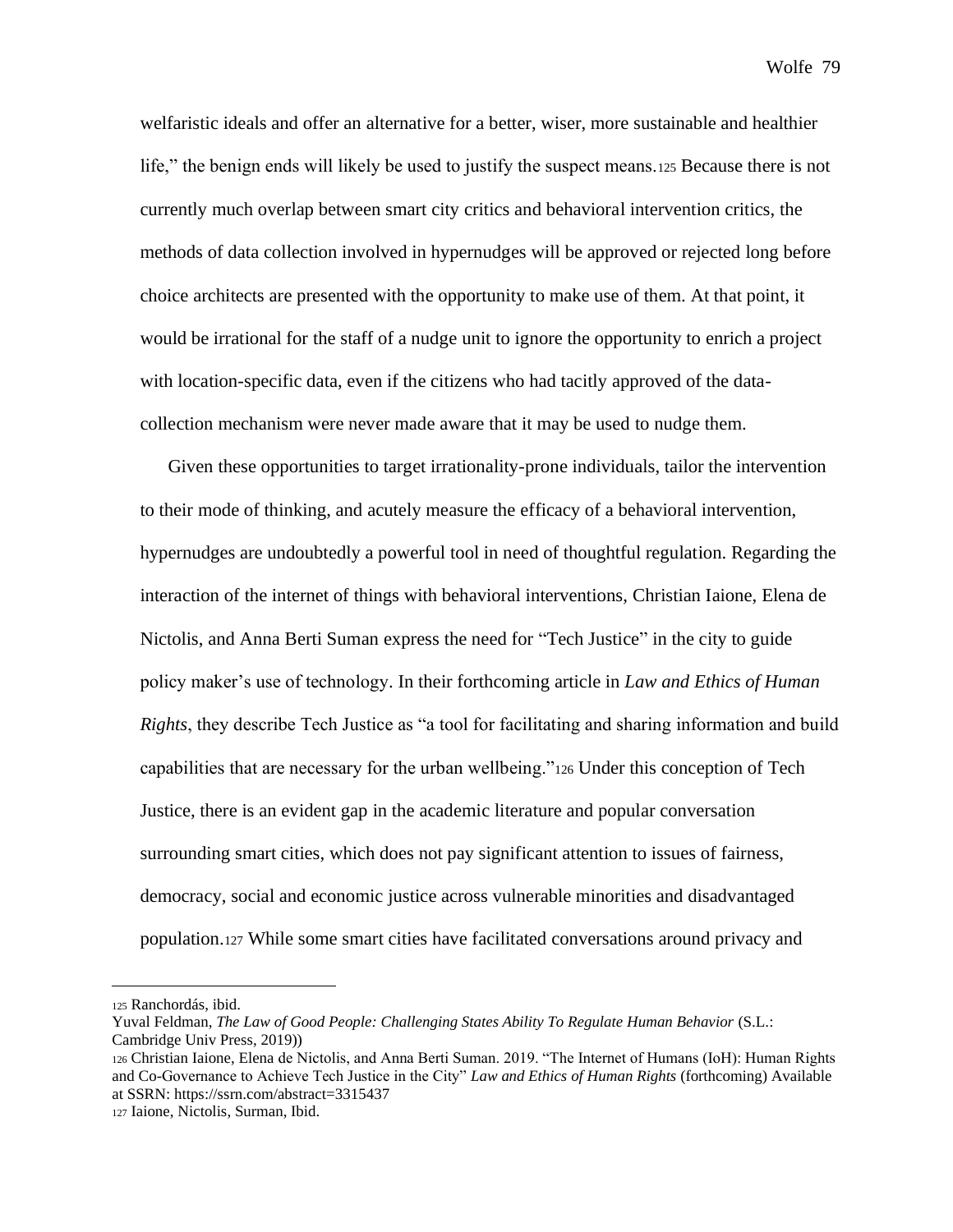consent, cities with only a few smart innovations here and there tend to keep quiet on the introduction of the new technology. To remedy this failure, particularly where smart innovations combine with nudges, civic leaders need to pay greater attention to access and distribution of digital infrastructure and citizen participation in the design and oversight of digital initiatives. Once there are democratic mechanisms in place to facilitate this conversation between community members and civic leaders, leaders should turn their attention to creating opportunities for co-management or co-ownership of smart city initiatives among a diversity of local stakeholders. Even if these mechanisms slow the initial uptake of smart innovations and hypernudges, in the long run they will serve as a check on choice architects with access to individuals' personal data.

Granted, these democratic mechanisms hardly exist in nudge units today, and it is fair to question whether civic leaders have the political will to forgo speed and stealth for democracy and transparency. In criticizing data-driven or IoT-inspired nudges, Yeung toys with this fear and poses a "liberal manipulation critique of nudge," outlining three risks of illegitimate motives, deceptive methods, and insufficiently transparent mechanisms.<sup>128</sup> Given the technical complexity of nudges, it is increasingly likely that citizens and their representatives will cease to understand the behavioral interventions being imposed on them once big data is incorporated into behavioral interventions. Richard Brauneis and Ellen P. Goodman demonstrate the reality of this risk through case studies of machine learning and algorithmic thinking to policymaking, published in the *Yale Law Journal of Technology and Policy.* Their piece, "Algorithmic Transparency and the Smart City," points to examples like predictive policing, data-based child welfare assessments, and teachers evaluations as three

<sup>128</sup> Karen Yeung, "'Hypernudge': Big Data as a Mode of Regulation by Design," 2017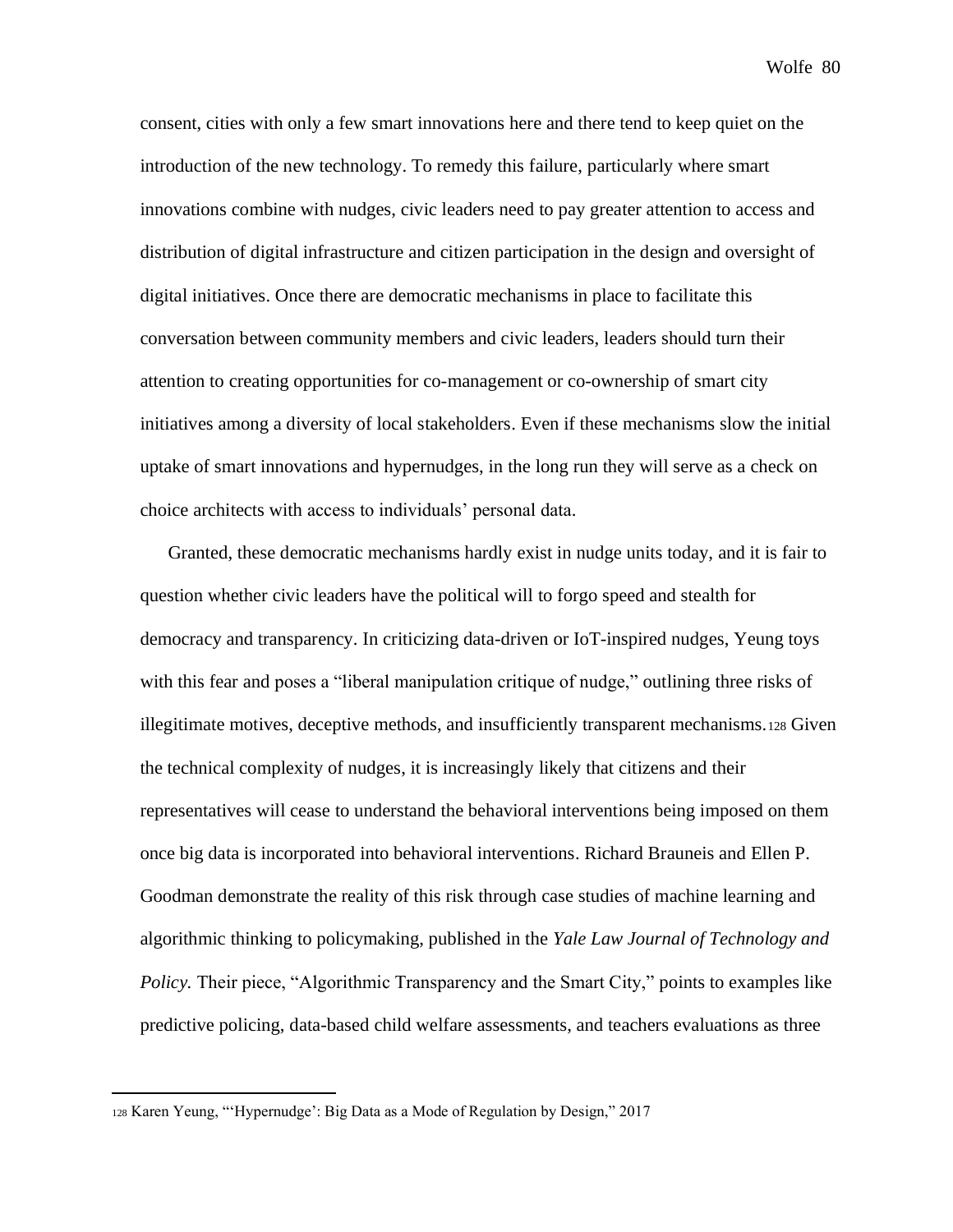realms where quantifiable progress led policy-makers to rely on algorithms to make policy decisions on their behalf.<sup>129</sup> As Brauneis and Goodman demonstrate, the trouble comes when policy makers do not understand the algorithm's politics, whether it actually enhances or diminishes government capacity, and whether the lack of documentation and suppositions of "trade secrets" prevent citizens from being able to access the necessary information to evaluate and critique the algorithm's decision-making process. As potential remediating measures, governments implement contract language to require the disclosure of records, specific predictive criteria to prevent algorithmic replication of human biases, and validations studies and audits to affirm the algorithms perform as intended.

While the complexity of data-driven nudges is a surmountable hurdle, eliminating their discriminatory potential would be a more difficult task. The former would require an investment in technical expertise amongst public officials and civic education for the general populace, but the latter would require unpacking policy makers' biases and ensuring that they do not taint the algorithms involved in behavioral interventions. As mathematician and former hedge fund employee Cathy O'Neil argues in *Weapons of Math Destruction,*  "[m]odels are opinions embedded in mathematics," and human-design algorithms perpetuate our biases rather than overcoming them.<sup>130</sup> Using a mix of federal, state, and local examples to make her argument, O'Neil concludes that recent implementations of machine learning to the policy landscape has led to immense grassroots failures, like superintendents who are unable explain why an algorithm recommended firing more teachers from low-income schools than not, or parole algorithms that allow historical recidivism data to racially bias

<sup>129</sup> Robert Brauneis and Ellen P. Goodman, "Algorithmic Transparency for the Smart City," *Yale Journal of Law and Technology*; 20, no. 1 (April 2017), https://doi.org/10.31228/osf.io/fjhw8) <sup>130</sup> Cathy O'Neil, *Weapons of Math Destruction. How Big Data Increases Inequality and Threatens* 

*Democracy* (London: Penguin Books, 2016))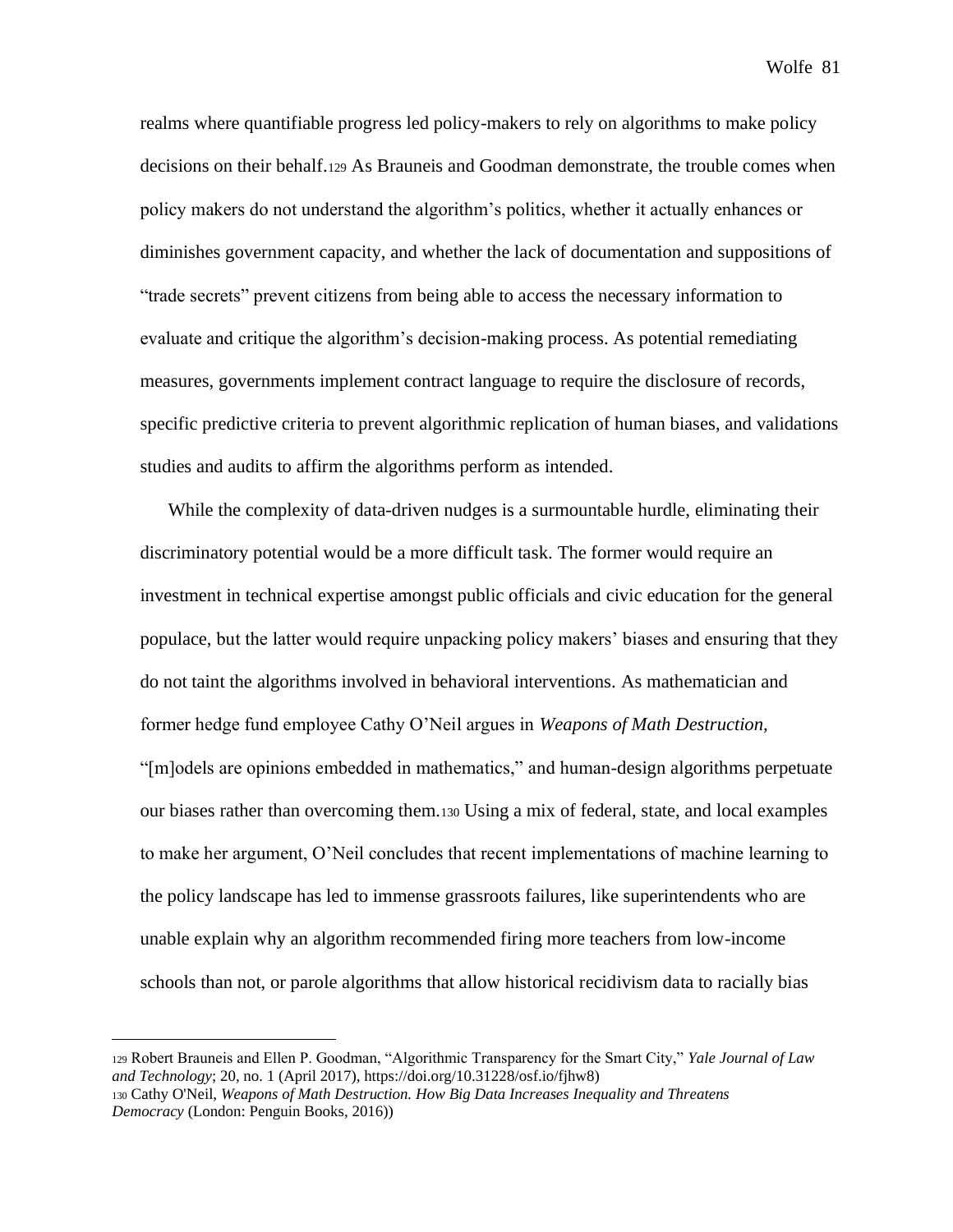their predictions. If cities allow their behavioral interventions to be informed by big data and predictive algorithms that incorporate our assumptions about how different races and socioeconomic classes behave differently, then municipal nudge units risk perpetuating the same discriminatory beliefs that constrain minorities today.

Despite these risks of obscure and discriminatory hypernudges, the bar for dismissing hypernudges outright should be incredibly high because of the potential checks against government abuse. Moreover, it is possible hypernudges sound more intrusive than they are, and that their critics are too quick to assume bad intentions on the part of choice architects. In a conception like Yeung's, it is easy to see why "the extensive and accelerating use of commercially driven Big Data analytic techniques may seriously erode our capacity for democratic participation and individual flourishing."<sup>131</sup> However, the question of this chapter is whether the introduction of big data would make traditional nudges unjustifiably prone toward undermining individual liberties. To best understand this risk, it may be helpful to compare the smart behavioral interventions outlined in this chapter to the recent scandal surrounding Cambridge Analytica. As a political consulting organization, Cambridge Analytica's essential mission is the same as that of every advertising agency on Madison Avenue—to influence people. What made Cambridge Analytica's activities so scandalous and worthy of public outcry, then, could not have been the mere fact that its staff members advised campaigns about the best language and messaging styles to change the political hearts and minds of voters. Campaign advisors have sought to sway voters for generations, using television ads to do so since the 1950s.<sup>132</sup> What seemed to inspire the collective ire

<sup>131</sup> Yeung, Ibid.

<sup>132</sup> Kathryn Cramer Brownell, "Presidential Campaign Ad History: Before Clinton and Trump," *Time* (Time, August 30, 2016), https://time.com/4471657/political-tv-ads-history/)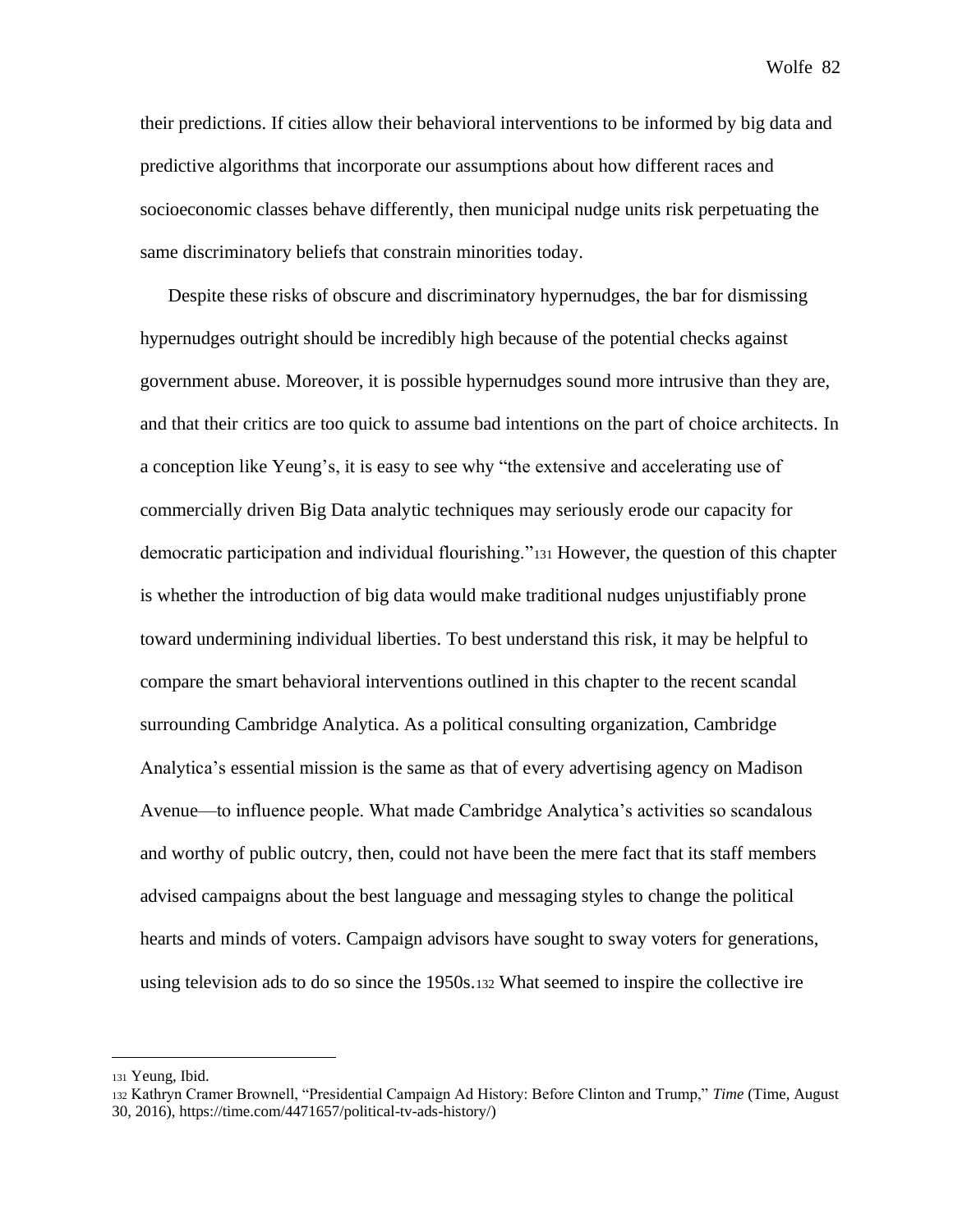against Cambridge Analytica is that they (relatively covertly) captured online user data to create psychological profiles of thousands of Americans, and then used those profiles as a sample to determine which Americans would be most susceptible to certain formats of political messaging. Then, like a hypernudge, the array of political advertisements that Cambridge Analytica recommended targeted the individuals most amenable to the respective forms of persuasion. Interestingly, Yeung refers to an earlier Facebook scandal from 2014, where the company itself manipulated nearly 700,000 users' news feeds, as an example of a so-called study that can advance an "illegitimate motive" like emotional manipulation via a data-driven behavioral intervention.<sup>133</sup>

As to whether the risks of illegitimate motives, deceptive methods, and insufficiently transparent mechanisms are avoidable, one should be skeptical that even strict oversight or notice and consent requirements are capable of mitigating the risks associated with hypernudges. On the one hand, individuals could be able to choose how their personal data is used, including whether it is used by a municipal behavioral design team. Alternatively, a more collective form of privacy management like a data trust could approve or reject a request to use a city's data for a certain purpose. In either case, the empirical evidence from the technology sphere reveals that individuals are rarely aware of the terms they consent to regarding their own data and its online transmission.<sup>134</sup> Given these realities, it is up to citizens and their representatives to decide whether they wish to accept behavioral interventions rooted in guesses about their habits and though processes while rejecting interventions designed with the intimate knowledge of those processes. In any case, choice

<sup>133</sup> Yeung, ibid.

<sup>134</sup> Yeund, Ibid. Daniel Solove 2013, "Privacy Self-Management And The Consent Dilemma," *Harvard Law Review*, 126. 1880–1893.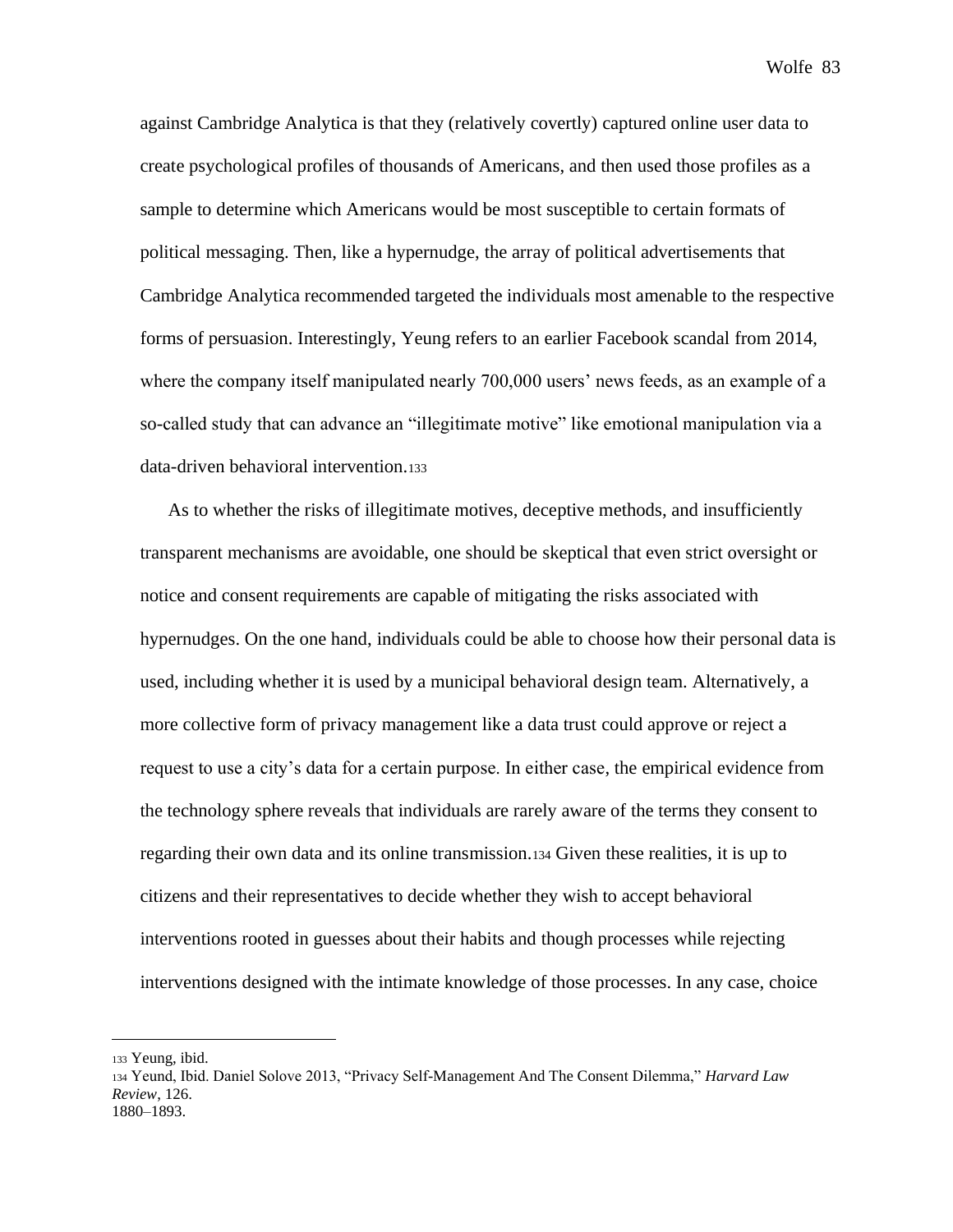architects cannot ignore the fact that there is a meaningful difference between nudges and hypernudges, a difference that carries a greater opportunity for government abuse and manipulation that nudges specifically promise to displace.

While smart cities have proven to be rapidly evolving projects that tend to seek more input and inspiration from the private sector than the public sector, and intertwining nudges with their innovations threatens to tarnish nudges with a similar reputation.135 From the range of critiques directed toward hypernudges, there is no question that policy makers must approach the introduction of big data to nudge units quite carefully. Without proper oversight, choice architects could use smart city technologies to unfairly discriminate against vulnerable populations, abuse data that is not properly de-identified, and undermine the liberty of citizens who do not wish for policy makers to use knowledge of their habits against them. The potential, however, for hypernudges to be more effective and resource-efficient than traditional nudges cannot be forgotten. Given the pace of progress and the expansion of smart city technologies with or without the support of nudge units, citizens and their representatives should take the lead in discussing how to responsible incorporate big data and machine learning into behavioral interventions.

<sup>135</sup> Calzada, Igor. "From Smart Cities to Experimental Cities?" in Giorgiono, V. and Z. Walsh (eds), *Co-Designing Economies in Transition.* London: Palgrave MacMillan.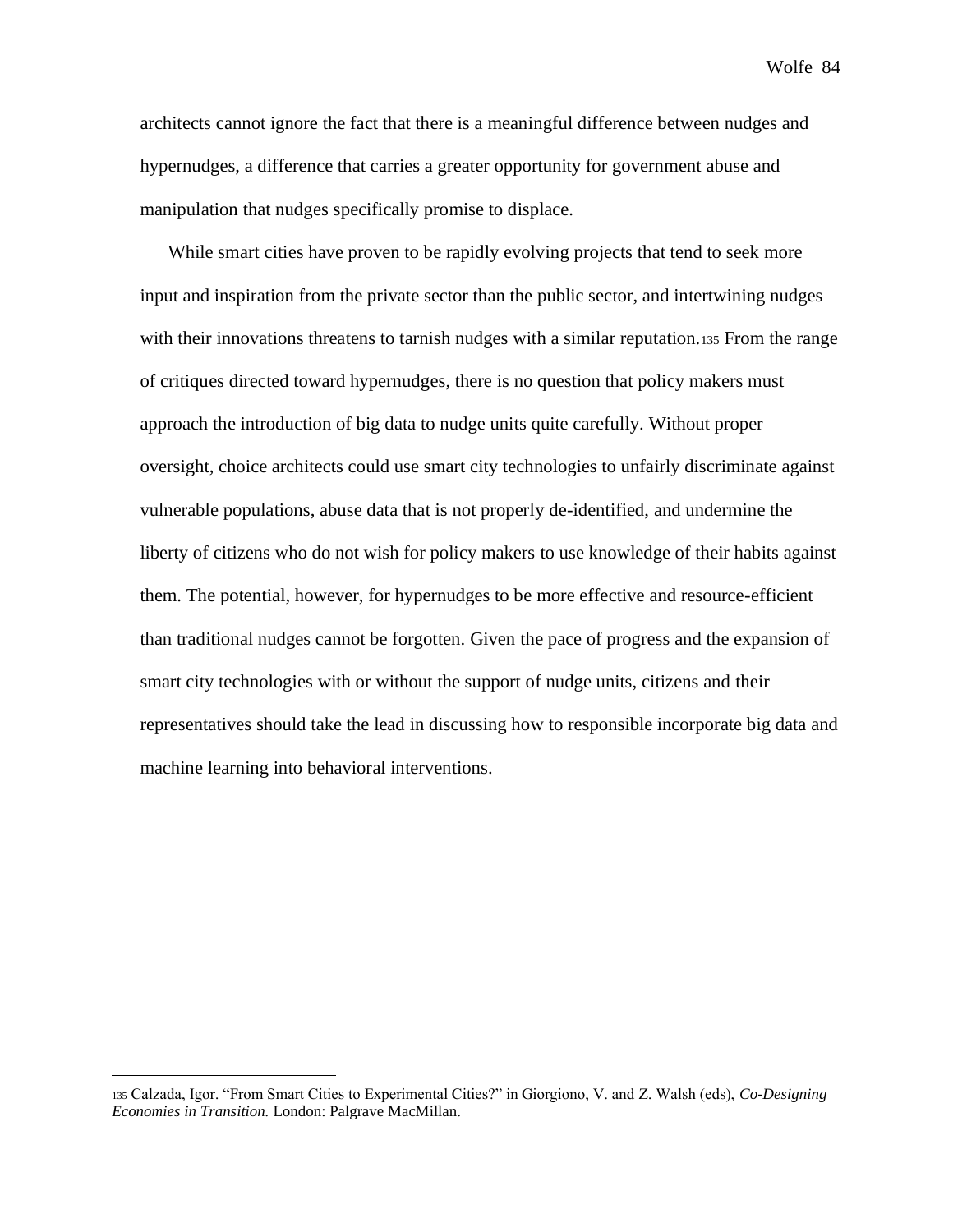## **Chapter 7: Evaluating Nudge Units: What We Need to Know to Nudge Better**

As the municipal applications of *Nudge* span a greater number of policy realms and involve increasingly specific and personalized big data, the ethical concerns with nudges and the choice architects behind them will only intensify. Given these ethical concerns, and the accompanying practical concerns regarding the execution of different iterations of nudges, behavioral design teams should be more explicit about their objectives and the metrics by which they evaluate their initiatives. Because no critique of nudge units or even a particular nudge is objectively true and insurmountable, civic leaders should turn to the members of their communities to decide for themselves which nudges they support. Moreover, individuals must decide for themselves how to measure success and whether they are satisfied with the early progress of the nudge units in their communities.

The first step in facilitating this democratic forum will require much greater transparency from nudge units about their spending, their goals, and their success. Since many of the initial grants that helped launch America's nudge units will soon need to be renewed or replaced by government funding, both donors and taxpayers would benefit from independent reviews of municipal nudge units and their effectiveness. It is this lack of academic literature on nudge units' early progress that made it impossible to write a prescriptive analysis of what strategies make nudges succeed. Having completed several years of projects to establish a track record, nudge units ought to be willing to share that information with academics or researchers not affiliated with the behavioral consultancies. By publicly clarifying their methods and metrics for success, and by sharing their project outcomes with independent researchers, nudges can attempt overcome the empirical and philosophical critiques levied by scholars like Glaeser. Moreover, this clarity is necessary to arm citizens with the information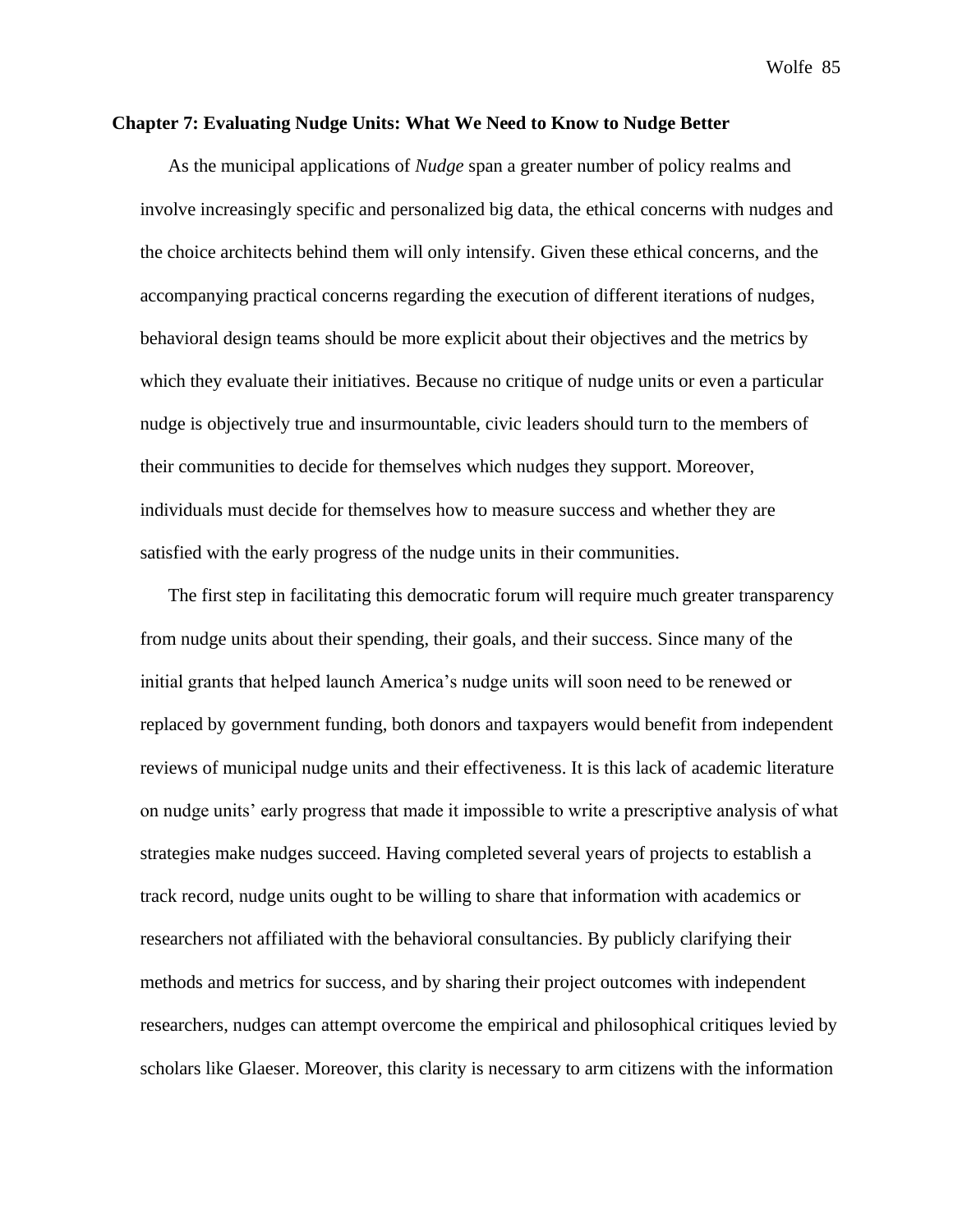to advocate for or against nudge units and to determine whether to limit their scope of influence as more data and machine learning tools become accessible to behavioral scientists and policymakers.

When it comes to affirming certain objectives and clarifying their methods, several nudge units have aligned themselves with different commitments. In *Inside the Nudge Unit,* Halpern explains that BIT's original metric for success was saving the UK government more money than it was costing it within the first two years of launching.<sup>136</sup> Short of meeting that goal, Halpern assures his readers, the original nudge unit would have willingly shuttered its operation. Neither ideas42, nor BIT, nor PBSI have publicly committed their nudge units to earning a certain amount of revenue (either in absolute terms or in relation to their costliness), but all three organizations have suggested that their nudges do save or earn money for the municipalities. Of course, financial aims should not be the sole, or even primary, purpose of a nudge unit, but it is more than reasonable to request that nudge units are transparent about their costs and demonstrated benefits. Especially when considering the involvement of consultancies like BIT and ideas42, who charge for their services, making cost data available for entire nudge units and one-off nudge initiatives would help public officials across the country determine whether nudges could be wise financial endeavors for their municipalities. Both voters, nonprofit donors supporting nudge units, and public officials with and without nudge units in their cities would benefit from transparent financial data on the costs and revenue-generating potential of nudge units.

While financial gains are certainly one metric for evaluation, and perhaps a common consideration for government initiatives, evaluations for municipal nudge units should also

<sup>136</sup> Halpern and Service, *Inside the Nudge Uni*t.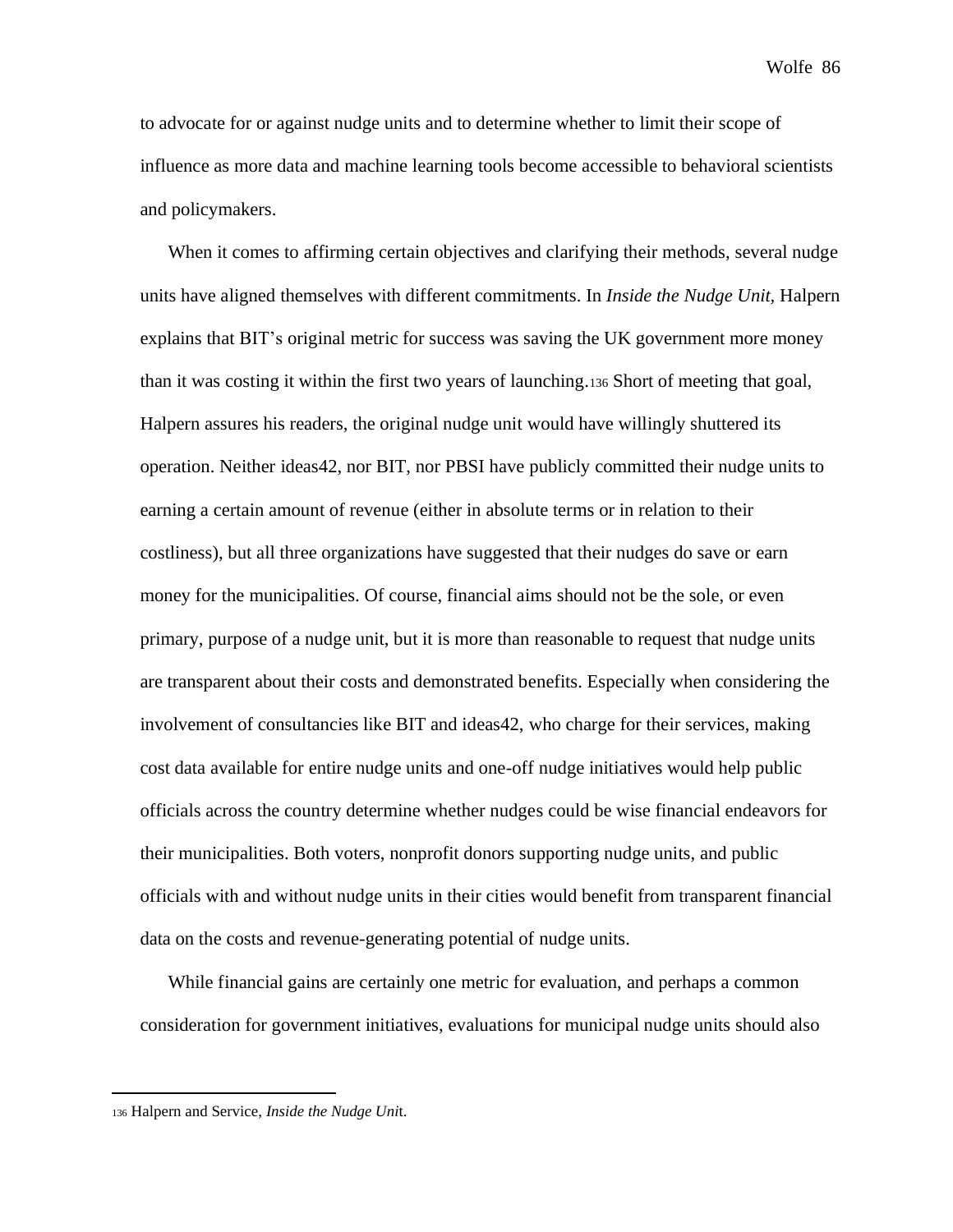consider the units' democratic accountability to citizens and whether there are social scientific standards in place to evaluate the effectiveness of their nudges. Apart from stating financial objectives and committing to a certain level of revenue generation, nudge units should consider whether their methods and outcomes are satisfactory to the citizens being nudged. On this front, Cass Sunstein's article "Do People Like Nudge?" uses survey data from 536 Americans to make six conclusions about the extent to which citizens find nudges acceptable uses of government authority.<sup>137</sup> Though Sunstein acknowledges that "empirical findings about people's answers are not decisive" when it comes to resolving ethical questions in principle, it is worth noting citizens' perspectives because "in a democratic society, it is inevitable that public officials will attend to what citizens actually think."<sup>138</sup> On the subject of nudges, Sunstein finds that individuals generally have neither positive nor negative views, about nudging as a broader concept, and their approval of specific nudges hinges on whether they agree with that nudge's intended purpose and practical outcomes.<sup>139</sup> Sunstein's survey reveals that individuals are likely to disapprove of nudges that "promote what they see as illicit goals [such as economic losses] or (b) are perceived as inconsistent with either the interests or values of most choosers." While citizen approval is certainly a potential evaluative mechanism, and nudge units ought to take the citizen perspective into consideration, it is perhaps unhelpful for nudge units to commit themselves to pursue initiatives consistent with the interests of most choosers. One would assume that nudge units have this goal already, though providing citizens with a mechanism to state their values or

<sup>137</sup> Cass R. Sunstein, "Do People Like Nudges?" (February 17, 2016). *Administrative Law Review*, Forthcoming. Available at SSRN: https://ssrn.com/abstract=2604084 or http://dx.doi.org/10.2139/ssrn.2604084 <sup>138</sup> Sunstein, Ibid.

<sup>139</sup> Sunstein, Ibid.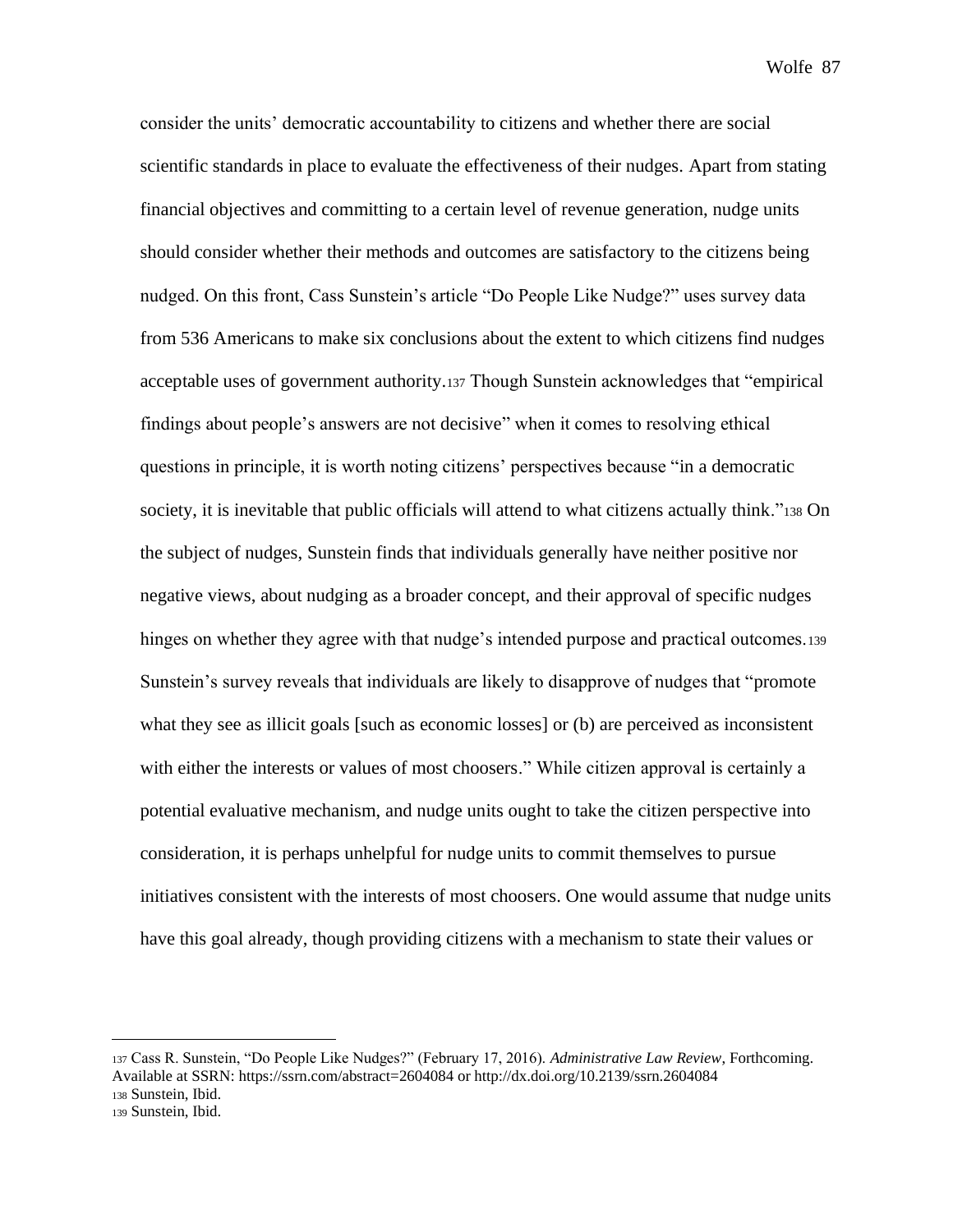respond to more specific surveys on their local nudge unit would make this commitment more meaningful.

Although seeking consent for any given nudge unit may be an unreasonable goal, allowing individuals to retroactively review and critique nudges they have been subject to could help inform future nudges would help nudge units and citizens in the long-term. By doing so, nudge units will secure their own reputation and increase their chance of securing government funding in the future, while citizens will be able to influence their nudge units to pursue behavioral interventions that suit their values and interests. When it comes to understanding types of nudge units that citizens overwhelmingly support, or at least approve of, Sunstein's survey is again helpful in identifying popular nudges as calorie labels (87% in favor), graphic warnings on cigarettes (74% in favor), and mandatory enrollment in savings plans (71% in favor, though 80% support *encouraged* enrollment).<sup>140</sup> Educational campaigns designed to combat childhood obesity, distracted driving, and discrimination on the basis of sexual orientation received widespread approval, though approval ratings dropped to 57% for a seemingly "aggressive" public education campaign that sought to combat obesity by showing obese children struggling to exercise. Twelve nudges, however, were widely disapproved, seven of which involved uses of default rules. Specifically, unpopular nudges included a state law assuming men would automatically change their last names to that of their wives upon getting married (subject to opt-out); a policy assuming that individuals wish to register as Democrats, unless people explicitly ask to register as Republicans or Independent; and a government initiative to default state employees into giving 20 dollars per month to the United Way, subject to opt-out. From these findings, one can gather that the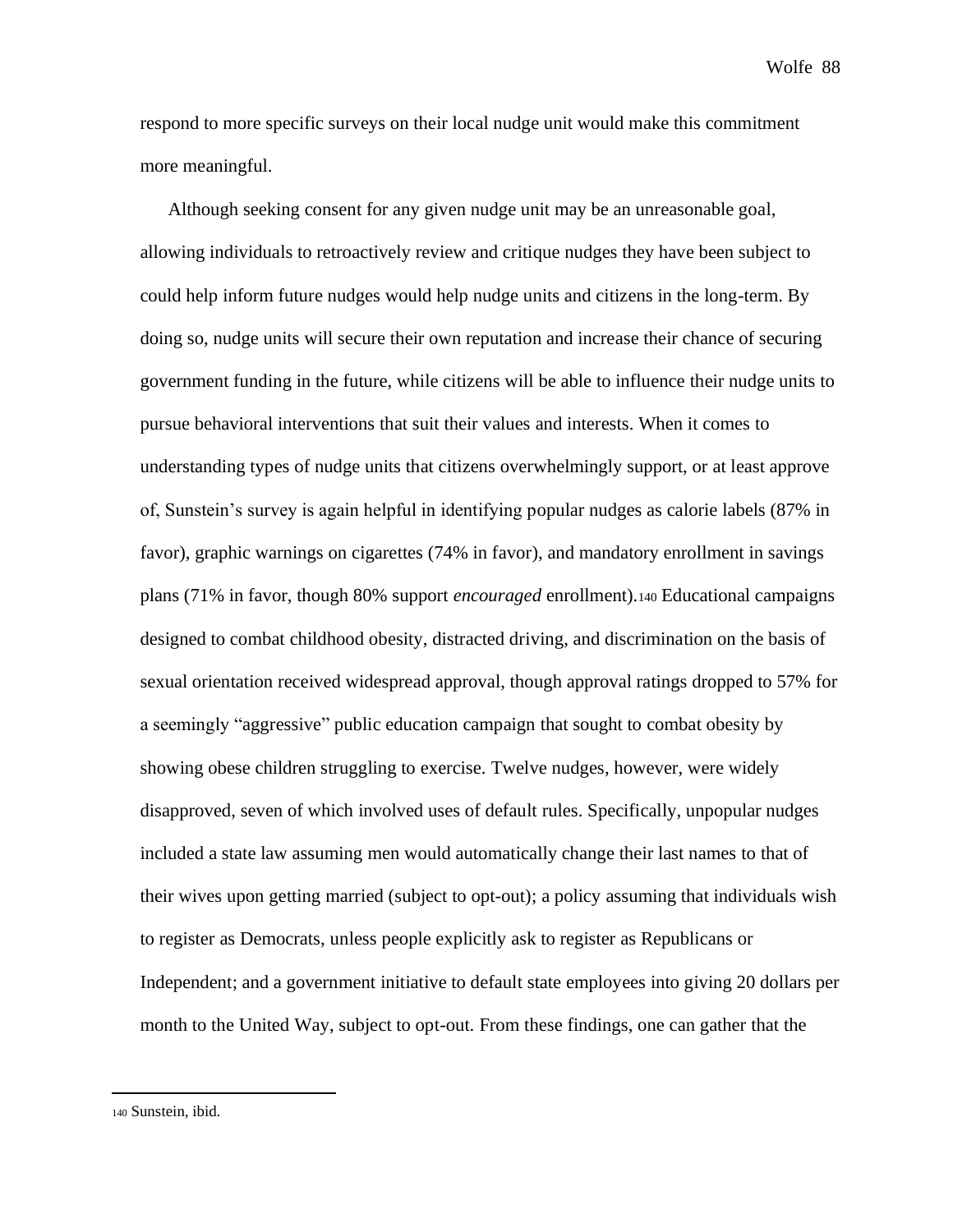mechanism of changing defaults tends to be more unpopular than nudges that seek to inform. Additionally, the survey revealed divisions among partisan lines that suggest individuals are more likely to approve of nudges whose outcomes align with their political views. By deepening our understanding of individuals' outlook on different nudges, cities can better position their nudge units to serve their citizens interests without upsetting them.

Even if one wishes to largely dismiss the significance of Sunstein's survey result because of his admission that "people do not value autonomy or dignity highly enough, or perhaps they do not quite know what those concepts means," the criticism is not tantamount to a solution about who should instead decide when nudges are overly intrusive.<sup>141</sup> Currently, the individuals making that decision are behavioral scientists advising the nudge units, who may or may not be influenced by other practitioners, political scientists, and philosophers' writing on the subject. While they may be more informed as to the specific definitions of political autonomy individual dignity, their subjective stances on nudges are not necessarily reflective of the majority's views.

At this point, public officials have mainly endorsed certain nudges—despite the occasional critical government employee—but officials should take advantage of their political knowledge and proximity to nudge units to become more engaged critics of their practices. When it comes to democratic accountability, existing municipal nudge units in America are largely shielded from transparency requirements and citizen input. While any given nudge unit's political fate does lie in the hands of a city's mayor, whose failure to be reelected could spell the end of the nudge unit, there is no evidence that pushback for any nudge unit has been sufficient to oust the mayor. Instead, nudge units tend to sustain

<sup>141</sup> Sunstein, ibid.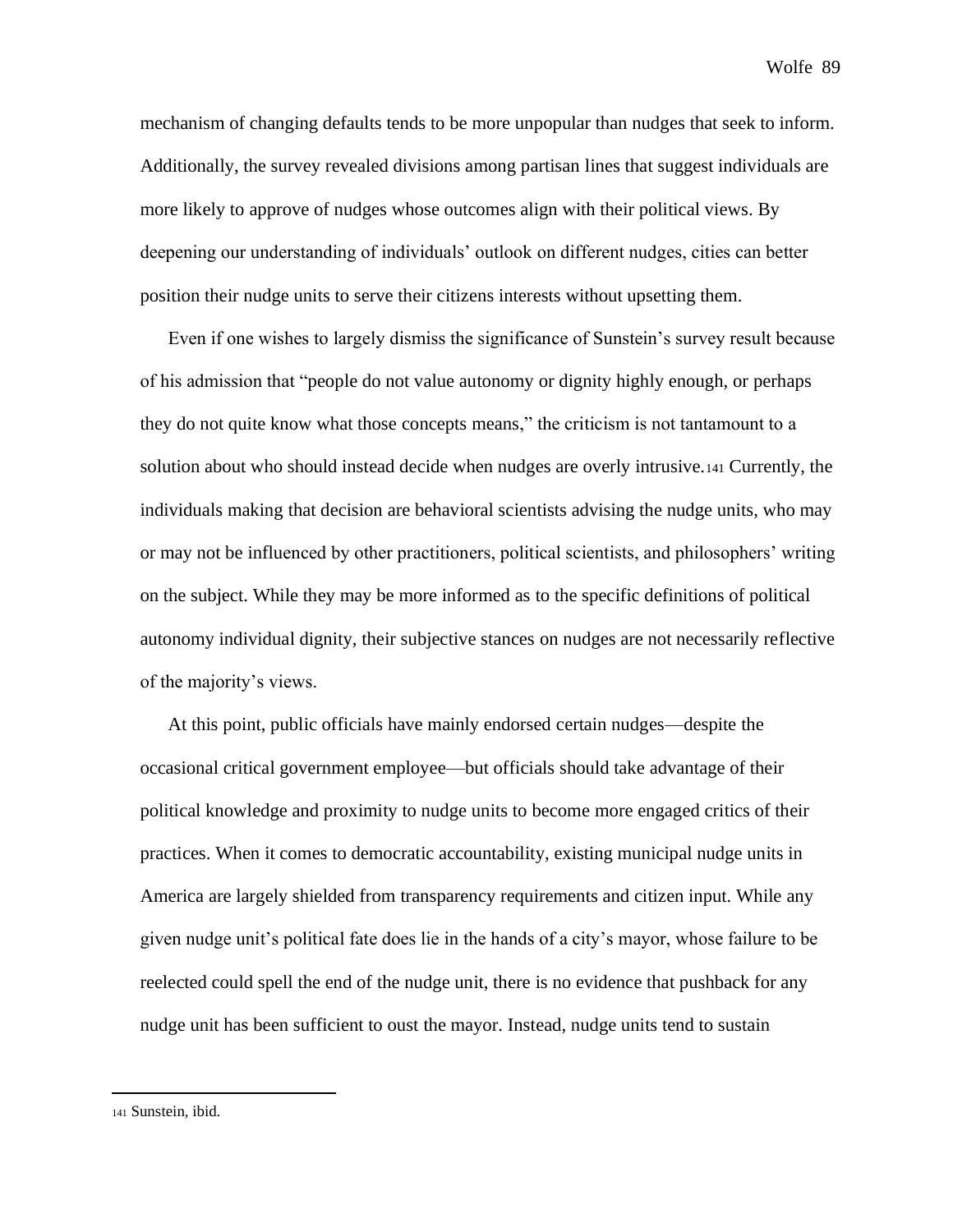themselves off of the extra-governmental financial support led by large nonprofit organizations, and this reliance on third-party funds suggests that nudge units could have their focus areas or methods catered toward the goals of the nonprofit rather than the best interests of the municipality. To introduce greater accountability into nudge units, cities could require that a deputy mayor or other ranked public official be in charge of the office, rather than leaving the operations of nudge units wholly at the hands of staff members from ideas42 or BIT. As discussed in Chapter 4, the nudge units in New York City and Chicago are wholly staffed by ideas42, and the nudges launched across the country by the behavioral insights team are likewise overseen by their own staff members. Rather than relying on public officials solely for funding and sporadic project approvals, mayors could assign a deputy mayor to join the staff of their municipal nudge units, or they could set up the entire office such that they are partnered with a municipal division like an Economic Development Corporation. By associating a public employee with the nudge unit, mayors will be forced to more directly acknowledge their endorsement of the nudge unit and its initiatives. If citizens come to criticize the nudge unit's methodology or a particular initiative later on, a mayor will be more accountable for the nudge unit's error with a member of his or her own staff associated with the unit.

Apart from the introduction of much-needed government oversight to municipal nudge units, there is also a pressing need for clearer ethical standards about behavior-changing policy in the first place. Depending on one's philosophy toward government intervention in the first place, nudges may be broadly regarded as completely benign or completely inconsistent with individual liberties. For a critic of behavioral interventions, nudges inherently undermine autonomy, and no commitment to transparency or choice-preservation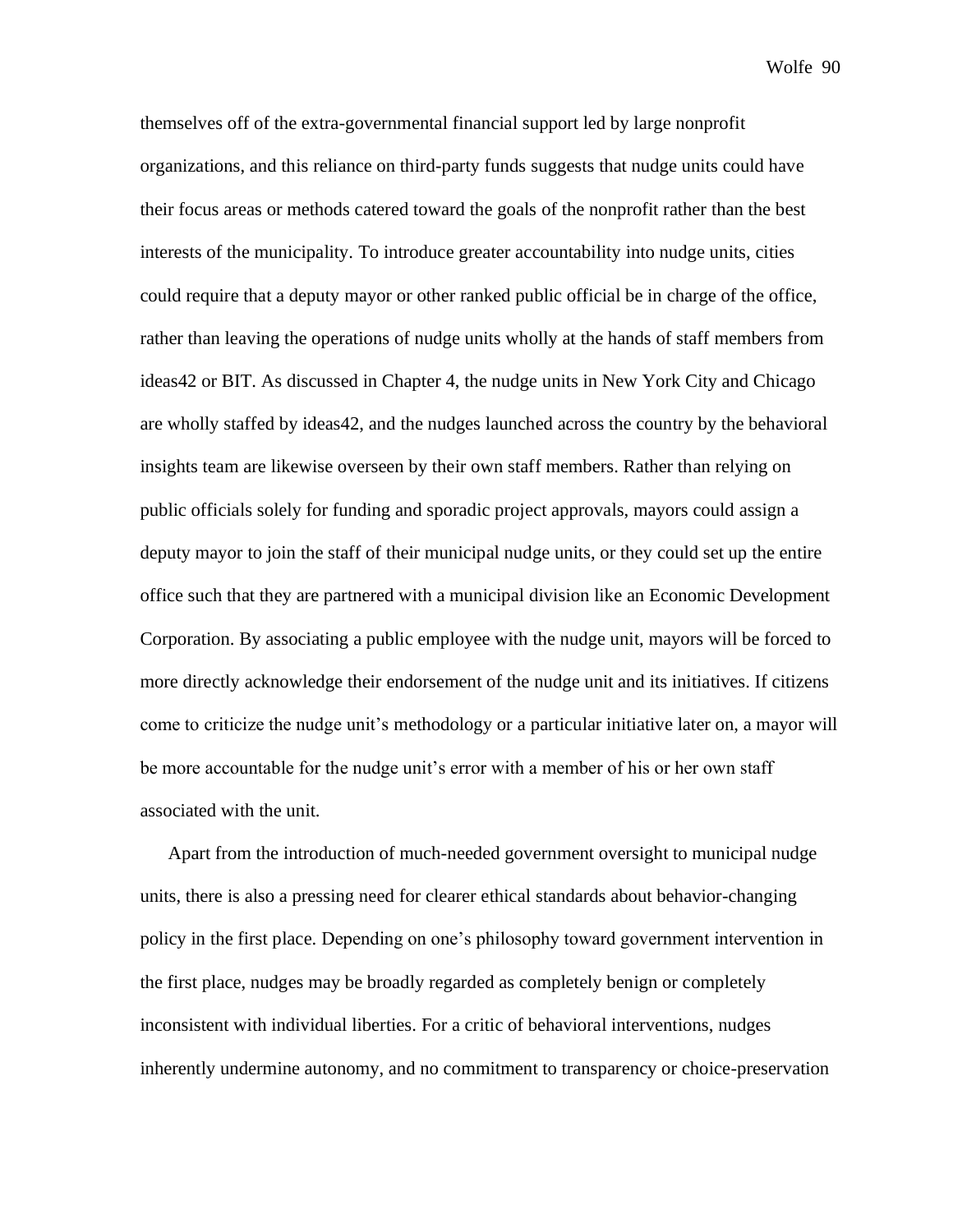will be ethically restorative. For a nudge advocate like Sunstein, meanwhile, the benefits of behavioral interventions may make him hesitant to impose blanket restrictions on nudge units by binding them to any particular commitment. Setting philosophy aside, nudges are a type of policy that can inspire a certain gut reaction from individuals, so nudge units ought to invest more time and effort in defining their own ethical standards and publicizing their commitment to following those standards to community members. Particularly given the complexity of data-driven nudges, it is essential for nudge units to establish whether they wish to use real-time data to inform their nudges, and how individual data will be depersonalized or de-identified to protect individuals' privacy rights. On a more basic level, nudge units face publicly unresolved ethical questions about how they will address behavioral irrationalities that only affect certain subpopulations. It should not be taken as a given that nudge units can primarily interfere with low-income or lesser-educated residents of a city, even if vulnerable populations are the primary victims of behavioral irrationalities that equate to the "low-hanging" fruit most easily and cheaply addressed by a behavioral intervention.

Further insights from Sunstein's study, such as citizens' distaste for covert nudges that hinge on subconscious manipulation, can help behavioral interventionists design nudges that neither offend nor anger their subjects.<sup>142</sup> Felsen et al. adds to this survey finding in observing that in a scenario involving eating, people were equally approving of System 1 and System 2 nudges *when they wanted help*.<sup>143</sup> While I have yet to come across a nudge that is only applied to individuals already seeking to motivate a behavioral change, Felsen and

<sup>142</sup> Gidon Felsen et al., Decisional Enhancement and Autonomy: Public Attitudes Toward Overt and Covert Nudges, 8 *Judgment & Decision Making* 202, 203 (2012). <sup>143</sup> Felson Ibid.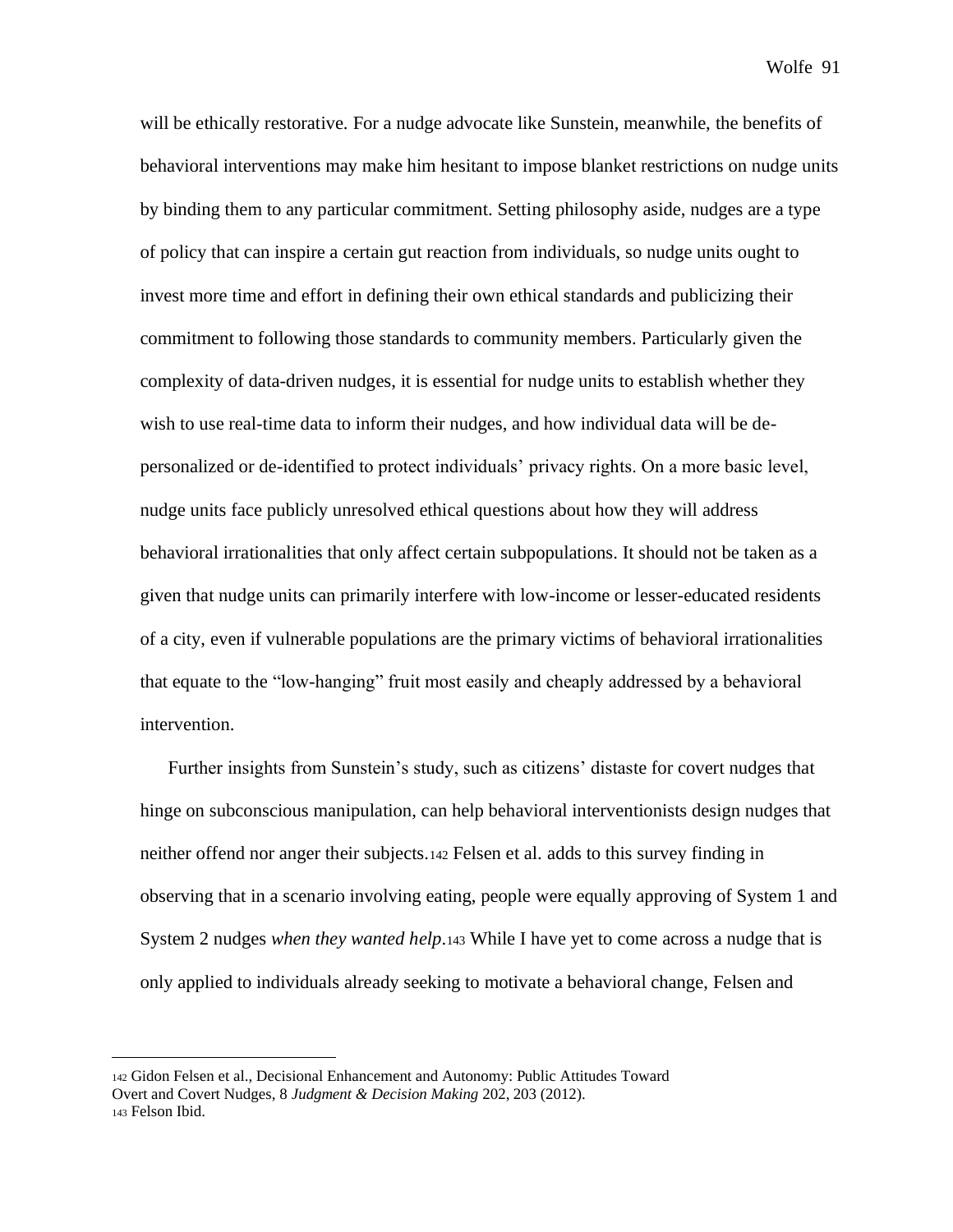Sunstein's findings about the disparate reception of conscious and subconscious nudges should be interesting to designers of behavioral interventions. Because of these design-based opinions, some scholars suggest focusing more attention on defining nudges rather than laying out constraints and ethical requirements for nudge units to abide by. Sunstein, for instance, argues that "most nudges are fully transparent, and all of them should be;" by way of explanation, he suggests that nudges relying on disclosure, reminders, warnings, and uses of social norms actually *need* to be transparent to work.<sup>144</sup>

As for the evaluative stage of the project timeline, municipal nudge units also tend to lack transparency surrounding their own standards for success. Whereas public officials make campaign promises and face subsequent public and media scrutiny around their progress toward achieving these promises, all a spectator can gather about nudge units in this sense is that their progress has sufficiently pleased their funders and overseers in the government who allow them to continue doing their work. Nudge units do not publicize what rate of behavior change is necessary to advance any given pilot project to the scaling stage, nor do they comment on what overall success rate they aim to reach across their portfolio of projects in any given city.

While agreeing to metrics regarding statistical significance or office success may not be meaningful to the random citizen who visits the website of their local behavioral design team, a commitment to achieving a quantifiable goal would give individuals from the media or political realms a better starting point to evaluate nudge units. To create some sense of external validity, too, a more reliable trove of research on nudge units' success would help cities without nudge units decide whether they are worth investing in. Although it may be a

<sup>144</sup> Sunstein Ibid.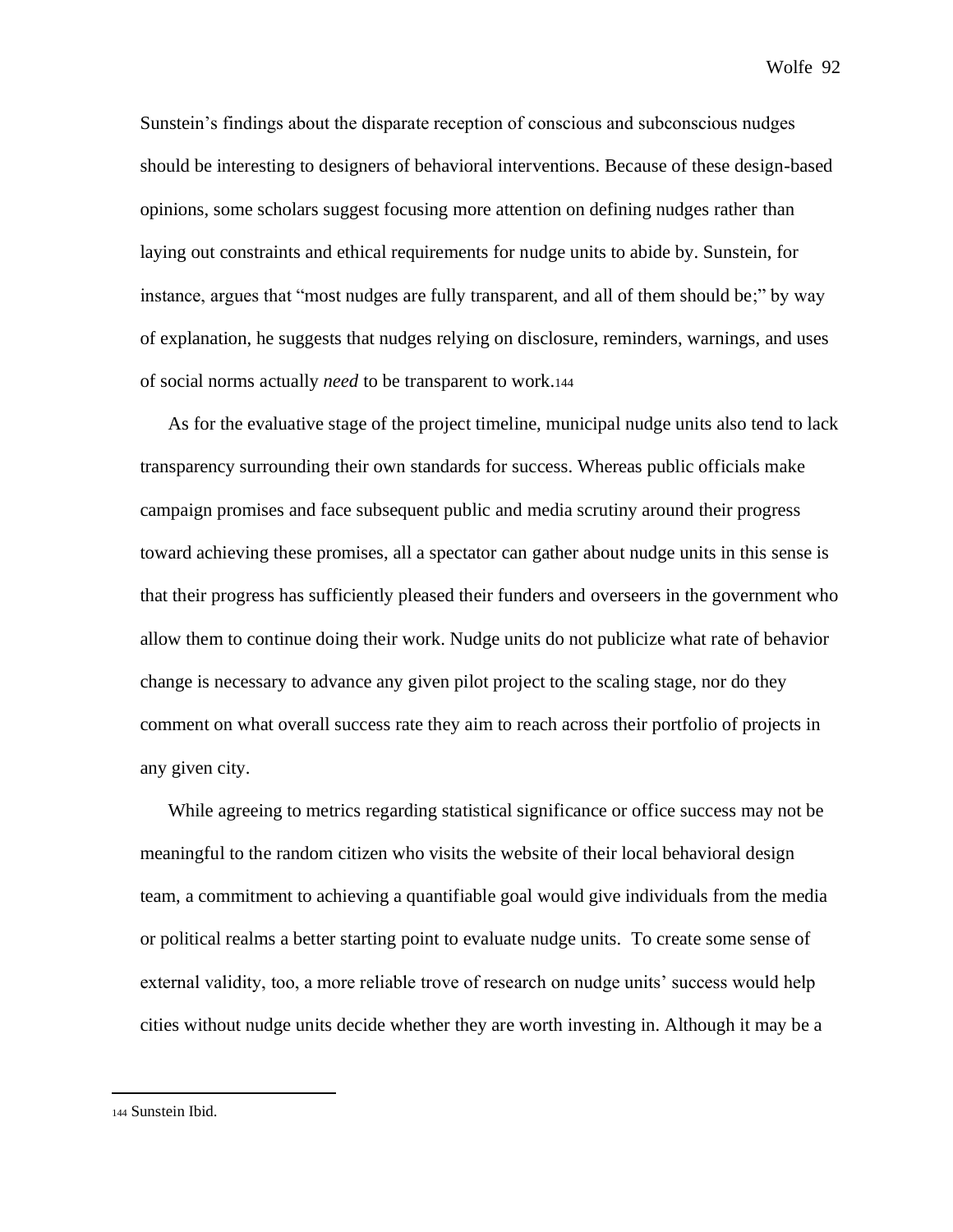lot to ask of city-run nudge units to commit to standards and closely track their progress, these expectations are certainly reasonable for larger organizations like BIT and ideas42 who each have several staff members with social science backgrounds assigned to each nudge unit.

Until there is more independently verified reporting on the progress of municipal nudge units, the best reforms available to citizens now are the ethical standards, community review, and transparency requirements outlined above. Without written commitments to ethical standards and methodological practices, citizens should be skeptical of whether their nudge units are preserving their liberty and adequately protecting their data. When it comes to community review mechanism, the current lack of public conversation around nudge has left policy makers and behavioral economists largely unaware of whether individuals approve of their methods. While Sunstein's contribution to this conversation suggests many helpful findings about the general approval of nudges and the division amongst partisan lines surrounding certain nudges, each city may be different in this regard. Some cities may find majority support of nudges hinges on method, rather than outcome, while other cities may be even more politically divided on the subject. Only conducting surveys and hosting forums between nudge units, civic leaders, and citizens will resolve this unknown, and hopefully citizens will be better off for having the opportunity to shape their municipality's nudge unit. Lastly, greater transparency and open data are essential to the continued development of insights about municipal nudge units. At some point soon, a curious student should be able to write a thesis on what works and what doesn't in the context of municipal nudge units, but for now, the data and academic literature could not support it.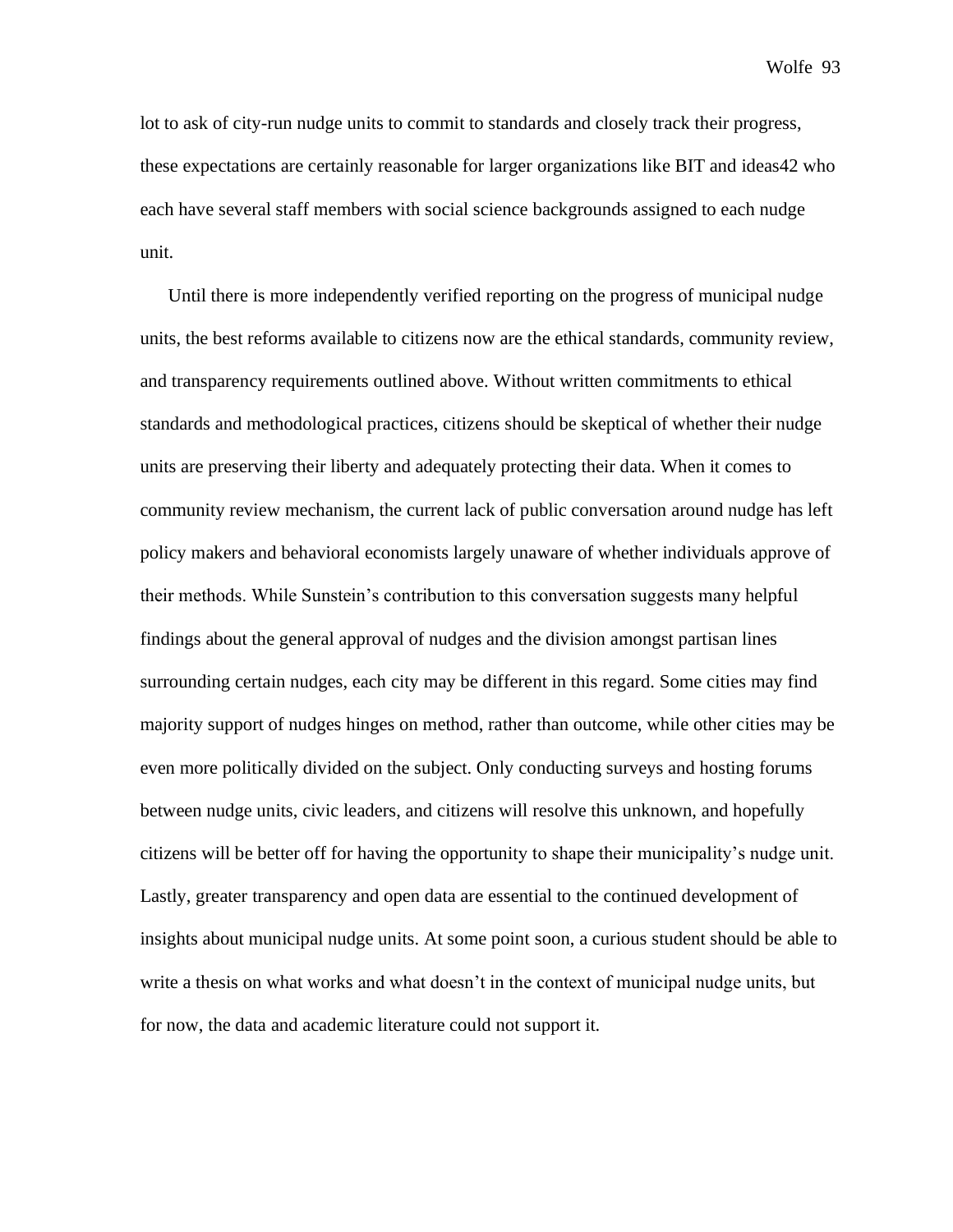## **Conclusion**

Until cities outline the rights their citizens have when it comes to behavioral interventions, or nudge units themselves volunteer greater transparency and opportunities for citizen involvement, nudges will persist with very little accountability. Having evolved from the merging of two fields—economics and psychology—and an interdisciplinary scholarly collaboration of a law professor and an economist, nudges will never lose their academic associations. However, the curious introduction of non-profit and social-purpose consultancies to the equation leaves the political champions of nudge uniquely shielded from blame when behavioral interventions go awry. As nudges grow progressively more complex, with the increased potential for urban data to predict citizens' behavior and their responses to experimental nudges, policy makers are at the risk of becoming even more removed from the process.

To address the democratic risk that nudges pose, city leaders could shutter nudge units altogether, add members of their own administration to the staffs populated by the third-party employees in the cases of Chicago and New York, demand greater transparency and publicly available data from behavioral design consultancies, or impose greater requirements for pretrial IRB approval or post-trial independent audits of nudge units. The first alternative will halt the evolution of municipal nudge units and eliminate behavioral interventions as a tool for policy makers. The second would make nudge units more accountable to citizens, while ensuring that there is someone with local and political expertise on the team in addition to the social scientists that tend to staff nudge units. The third would enable more academics to publish research on nudge units, leaving citizens more informed about what nudges work and when nudges have proven overly intrusive or ineffective. Even so, latter proposals might not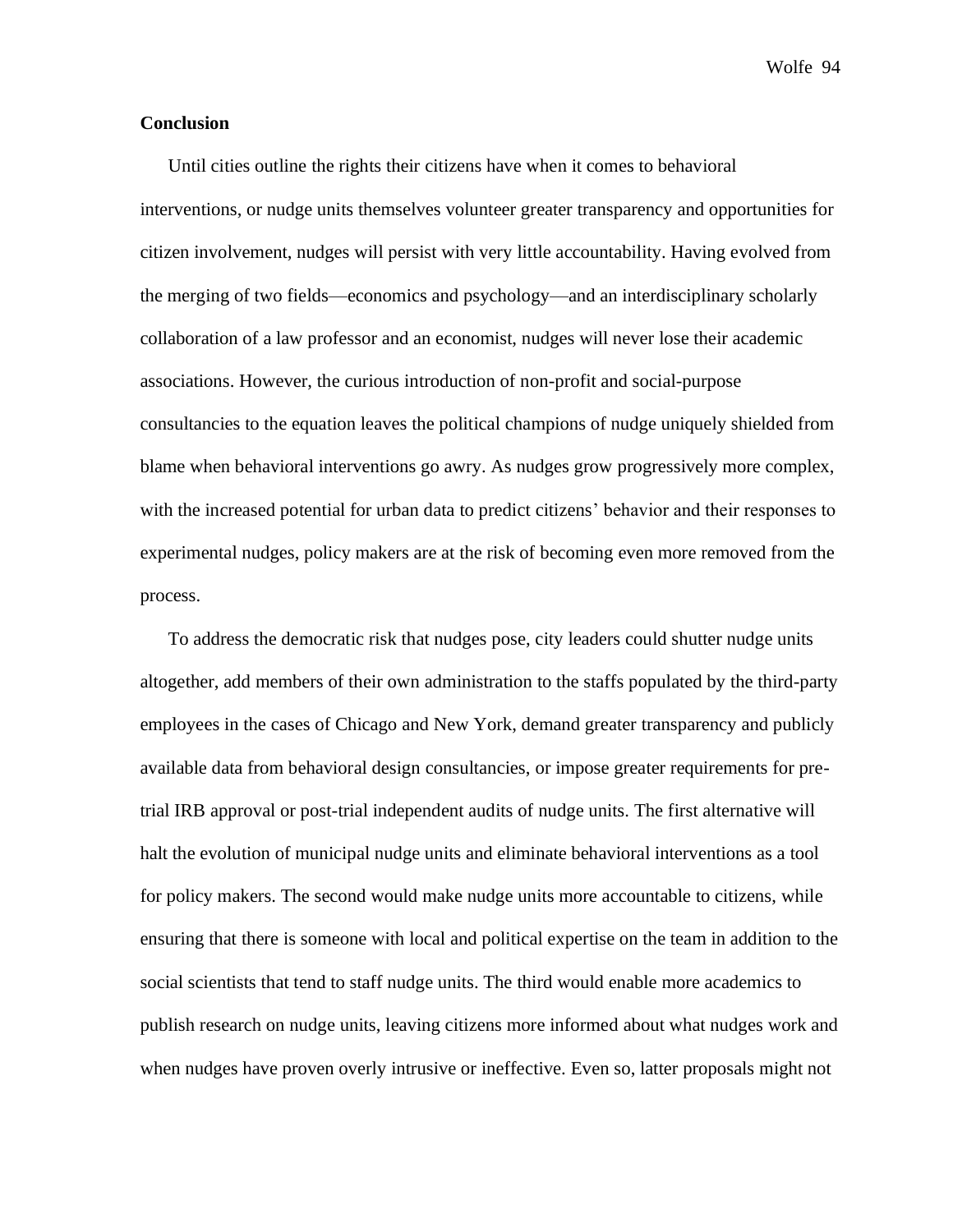fully satisfy critics who wish to dismiss nudges as inherently undermining of individuals' autonomy, however.

Nudge units' early efforts, nevertheless, have indicated that they are capable of increasing individuals' utility in a variety of realms. In an urban context, nudges can improve the functioning of local governments by diversifying their staffs, aiding efforts to collect revenues from taxes and fees issued, and advancing their sustainability objectives by influencing citizens to use less electricity, water, and fuel. Transparency and accountability mechanisms, at the very least, will allow citizens to decide for themselves whether they agree these goals are worthy of the sacrifices they make of their own autonomy.

In the coming years, however, nudge units may need to pick up the slack for civic leaders lacking in motivation or interest. To preserve their own fate and respect the rights of the individuals they claim to serve, nudge units can be originators of many of the reforms proposed to hold them accountable. While regulations are often tinged with the connotation of restrictions, nudge units have the potential to benefit greatly from reforming themselves to be more forthcoming with their data and more involving of community members in their processes of design and review. By publicizing their datasets and specific methodologies behind each RCT implemented to test a behavioral intervention, nudge units will enable curious researchers to publish more about nudges in academic journals. Moreover, they will arm public officials of other cities with a resource that is far more useful than over-simplified how-to guides like ideas42's Behavioral Design Team Playbook. Meanwhile, inviting citizens to be more involved in the design and review of behavioral interventions will give the staffs of nudge units an even deeper understanding of what interventions work and what opportunities are being missed in their nudge efforts. Overall, if behavioral design teams and

Wolfe 95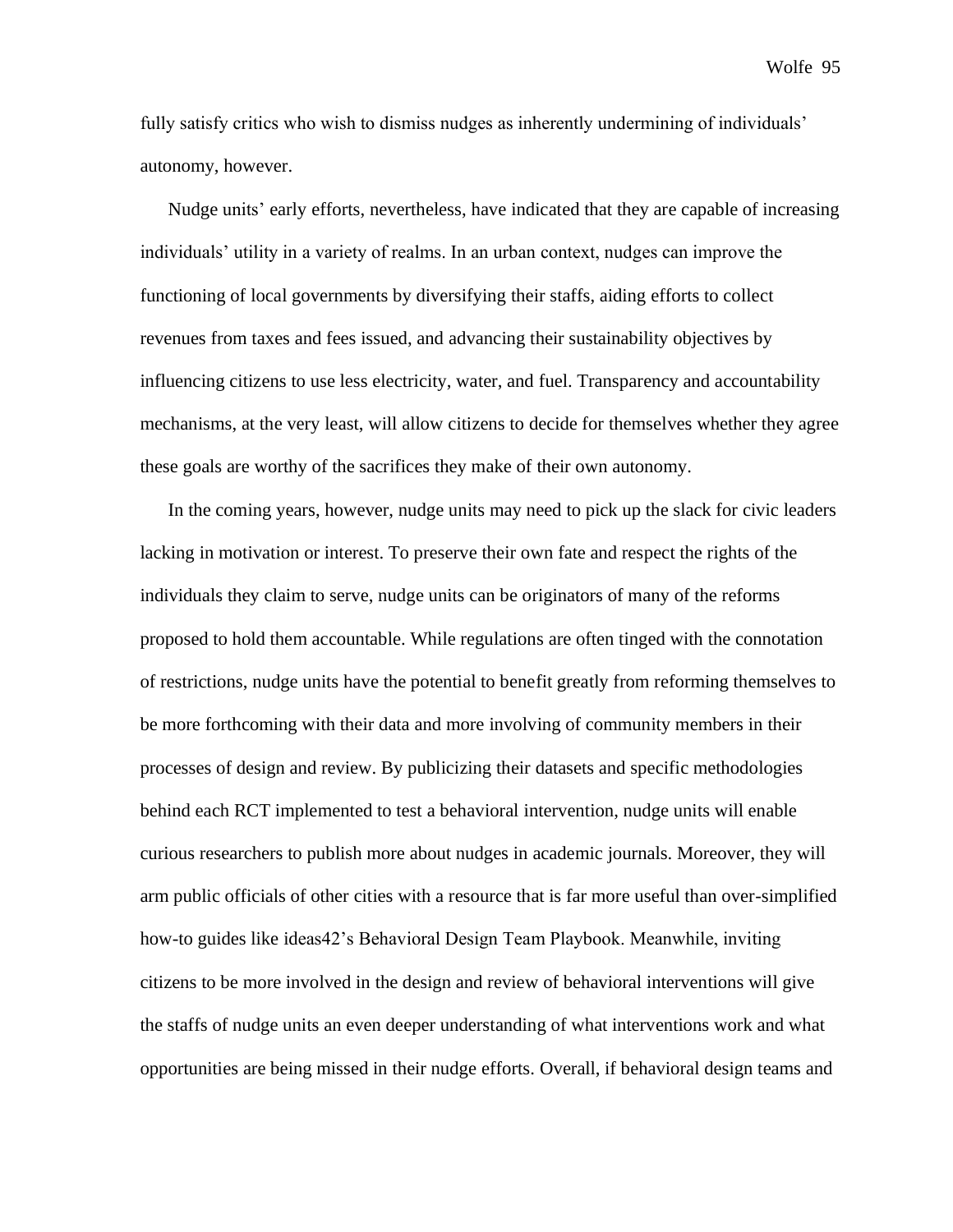other variations of municipal nudge units are as successful and protective of citizens' interests as they claim to be, then they can only benefit from the popularity and helpful feedback to be had by choosing to be more transparent and open to citizen involvement.

The risk, of course, is that behavioral design teams like those in New York City, Chicago, and Philadelphia will fail to meet the high, but vague, expectations placed on them by mayors' press releases and prideful local headlines. It is possible that with full disclosure of their methods and results, nudge units will disappoint the citizens whose tax dollars help fund their existence. A secondary risk on the part of behavioral design consultancies when it comes to increased disclosure and community involvement is that they risk their own revenue source by empowering others to replicate their work in cities that could have become clients. After all, there is nothing proprietary about nudging or creating offices to deploy behavioral interventions in cities, and yet BIT and ideas42 continue to grow and add clients to their portfolios.<sup>145</sup> Given these vulnerabilities, it is understandable that a rational consulting firm would hesitate to voluntarily disclose their data. Nevertheless, with 6-12 years of project results in their portfolios, it is time for behavioral design consultancies to accept that they have had plenty of time to establish a successful track record of nudging and allow independent researchers to conduct their own reviews.

If nudge units do not cooperate, citizens and their representatives must to demand transparency and greater civic engagement. To facilitate this involvement, public officials also have the responsibility to foster a more inclusive dialogue to retroactively shape the goals for these nudge units. Ideally, this dialogue would help public officials answer some of the most essential unanswered policy questions about municipal nudge units. Public officials,

<sup>145</sup> "All Projects," ideas42, accessed April 27, 2020, https://www.ideas42.org/all-projects/)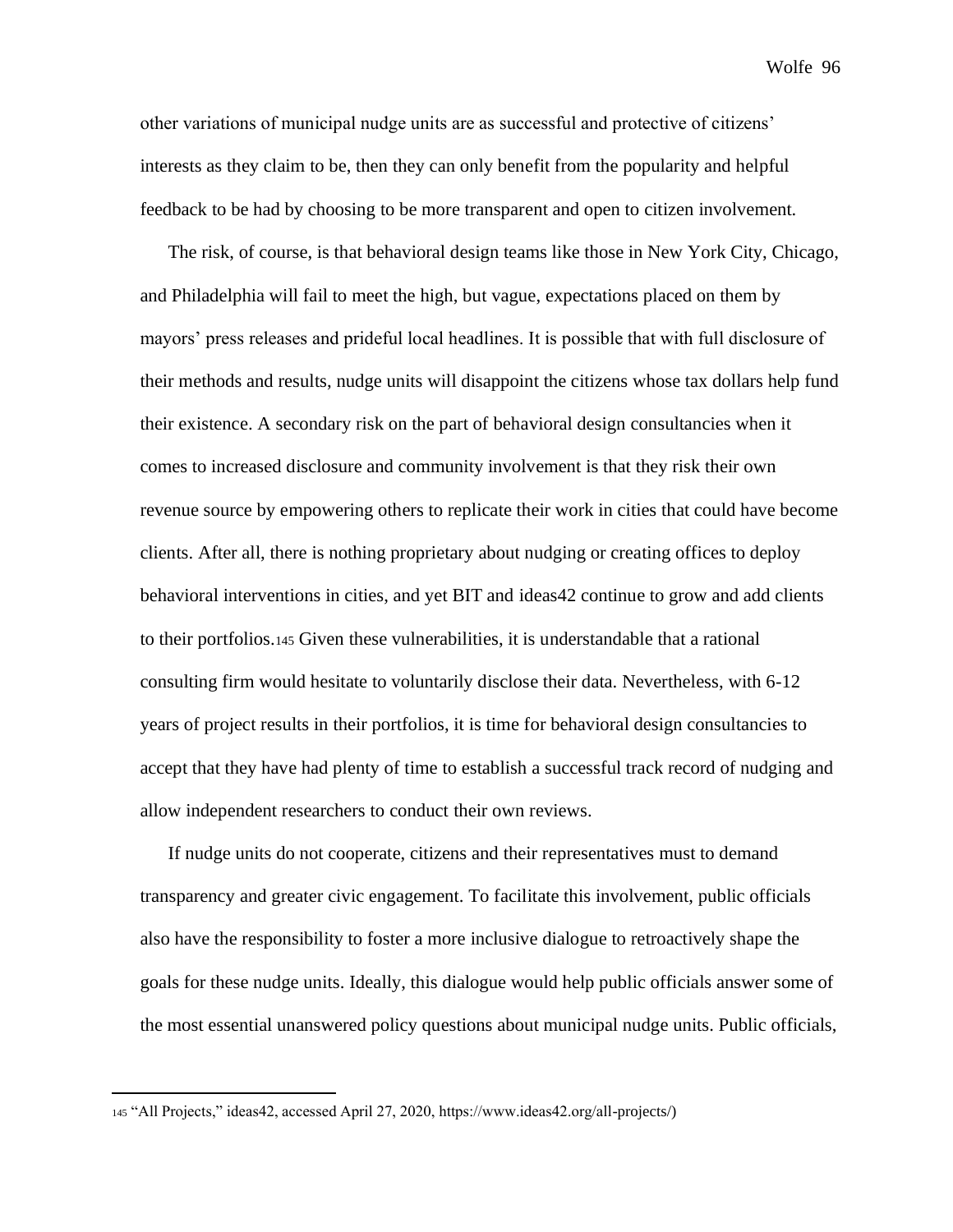in conjunction with expert advice from behavioral design consultancies and democratic input from members of the community must decide whether a successful nudge unit merely pays for itself by earning the city more revenue than it costs to maintain, or whether a nudge unit should lead to certain measurable improvements in health, safety, or sustainability. Moreover, these stakeholders should establish to what degree a nudge must change behavior to call a success, and how many failures a nudge unit should be allowed before its strategy is revised. To put nudge units in the best position to serve citizens, policy makers should communicate the extent of an intervention that citizens are comfortable with in different policy realm, how often do citizens want their nudge units audited, and how much control citizens want nudge units to have over their projects without direct public oversight.

The existing research on nudge units suggests that individuals will need more information before they can come up with satisfactory answers to these questions. The responsibility to gather this information does not rest on the shoulders of one group, but it is in everyone's best interest to continue the discussion. Individuals would be well-served to pressure their public officials to invest in these research efforts and make data on behavioral interventions available to researchers. Academics, policymakers, and behavioral science consultancies themselves will need to collaborate to encourage an initial investment in a wider array of projects that will shed more light on the capabilities and potential shortcomings of nudge units. Simultaneously, they ought to invest in civic education to ensure that citizens have the tools to understand their approach and the access to be involved in their projects. *Nudge* has come a long way since being a *New York Times* bestseller, and one can only imagine that Thaler and Sunstein would hope that the first decade of nudge experiments they inspired is followed by a second decade of continued research and reflection on the subject.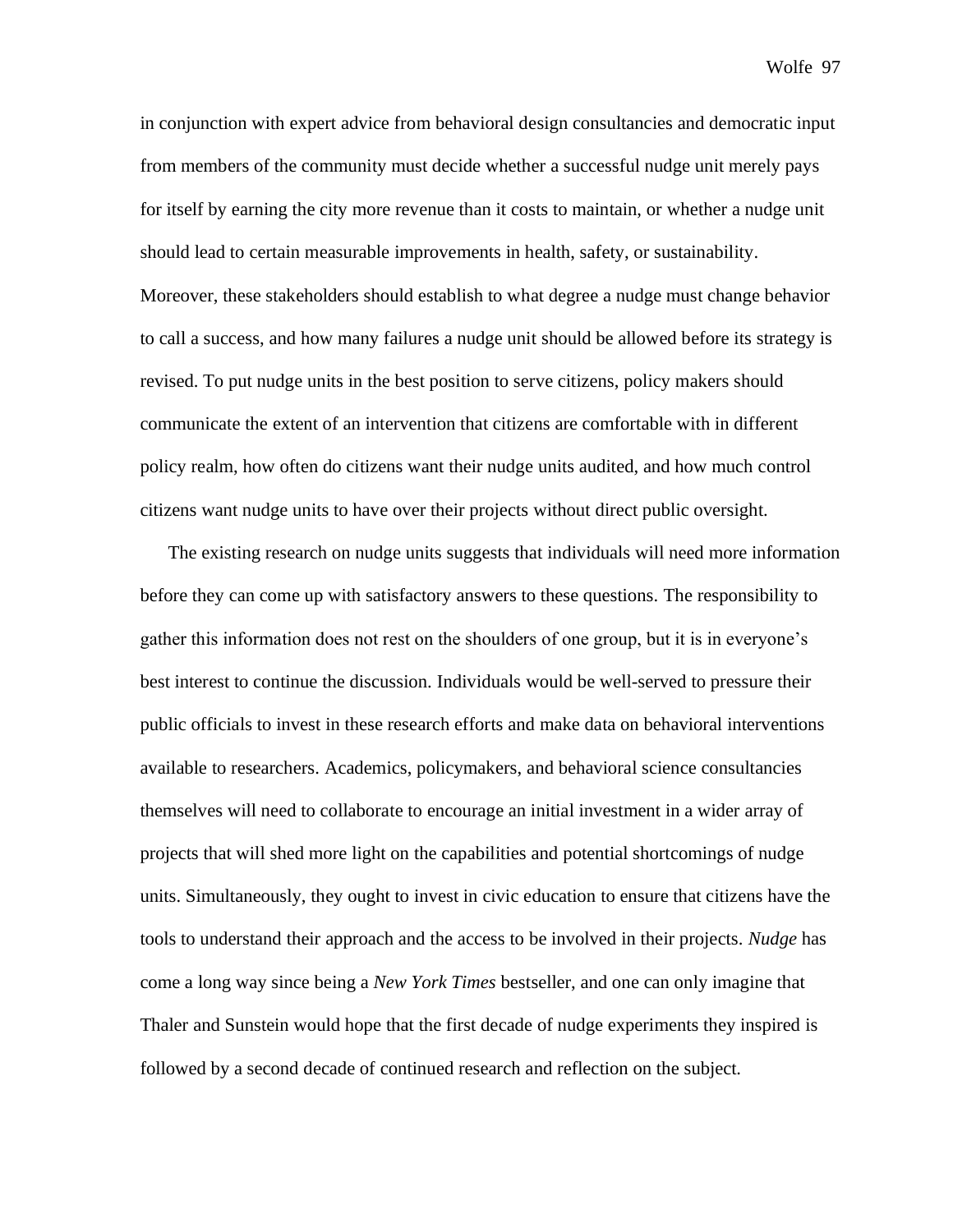## **References**

Appelbaum, Binyamin. *The Economists' Hour: How the False Prophets of Free Markets Fractured Our Society*. London: Picador, 2020.

Angelidou, Margarita. 2017. "The Role of Smart City Characteristics in the Plans of Fifteen Cities." Journal of Urban Technology, 24:4, 3-28, DOI: 10.1080/10630732.2017.1348880.

- "Behavioral Insights for Cities." The Behavioural Insights Team, October 2016. https://www.bi.team/publications/behavioral-insights-for-making-cities-better/.
- Bhanot, Syon P., and Elizabeth Linos. "Behavioral Public Administration: Past, Present, and Future." *Public Administration Review* 80, no. 1 (2019): 168–71. https://doi.org/10.1111/puar.13129.

Brauneis, Robert and Ellen P. Goodman. 2018. "Algorithmic Transparency for the Smart City." Yale Journal of Law & Technology 20, 103-176.

- Burgess, Adam. "'Nudging' Healthy Lifestyles: The UK Experiments with the Behavioural Alternative to Regulation and the Market." European Journal of Risk Regulation 3, no. 1 (2012): 3–16. https://doi.org/10.1017/s1867299x00001756.
- Calzada, Igor, From Smart Cities to Experimental Cities? (January 3, 2018). Calzada, I. (2018) From Smart Cities to Experimental Cities? In Vincenzo Mario Bruno Giorgino and Zachary David Walsh (eds), Co-Designing Economies in Transition: Radical Approaches in Dialogue with Contemplative Social Sciences. Cham: Springer International Publishing. 191-217. DOI: 10.1007/978-3-3. Available at SSRN: https://ssrn.com/abstract=3113865
- "Chicago Regional Growth Corporation (CRGC)." Chicago Regional Growth Corporation (CRGC). Accessed May 11, 2020. https://www.chicagoregionalgrowth.com/.
- Craig, Stephen G. "Where the Money Goes." City Journal, January 26, 2016. https://www.cityjournal.org/html/where-money-goes-12729.html.
- Datta, Saugato, and Sendhil Mullainathan. "Behavioral Design: A New Approach to Development Policy." *Review of Income and Wealth*, 60, 2014, 7–35. https://doi.org/10.35188/unu-wider/2014/824-7.
- DiSanto, Jill, and Lauren Summers. "GovLabPHL Embeds Academic Research into City Government." Penn Today, January 1, 1970. https://penntoday.upenn.edu/news/pennbrings-academic-research-inform-city-government.
- Eggers, William D., Jim Guszcza and Michael Greene. 2017. "Making Cities Smarter." Deloitte Insights, January 23, 2017, available at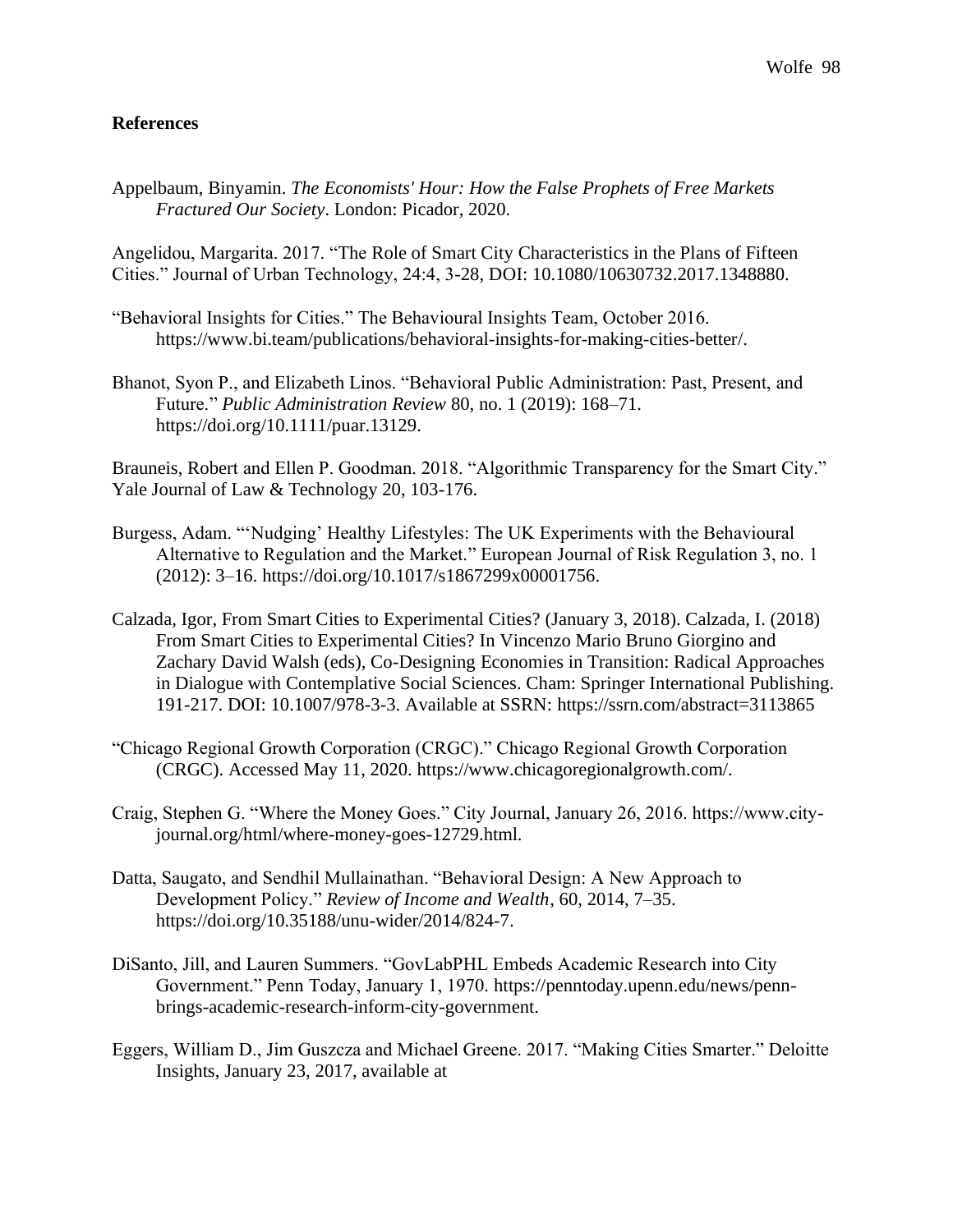https://www2.deloitte.com/insights/us/en/deloittereview/issue-20/people-for-smarter-citiescollective-intelligence-decision-making.html

- Eldredge, Barbara. "What Is the NYCEDC, Anyway? Why Should You Care?" Brownstoner, April 6, 2016. https://www.brownstoner.com/brooklyn-life/what-is-the-edc-new-yorkeconomic-development-corporation/.
- Farrell, Henry, and Cosma Shalizi. "'Nudge' Policies Are Another Name for Coercion." New Scientist, November 2, 2011. https://www.newscientist.com/article/mg21228376-500 nudge-policies-are-another-name-for-coercion/.
- Farrell, Henry, and Cosma Shalizi. "Does Nudging Work? A Critique of Sunstein and Thaler." Slate Magazine. Slate, November 12, 2011. https://slate.com/technology/2011/11/doesnudge-policy-work-a-critique-of-sunstein-and-thaler.html.
- Feitsma, Joram Nanne Pieter. "The Behavioural State: Critical Observations on Technocracy and Psychocracy." *Policy Sciences* 51, no. 3 (2018): 387–410. https://doi.org/10.1007/s11077- 018-9325-5.
- Gandy Jr., Oscar H. and Selena Nemorin, 'Toward a political economy of nudge: smart city variations' (2018), Information, Communication & Society, DOI: 10.1080/1369118X.2018.1477969
- Glowacki, Monika, 'Nudging Cities: Innovating with Behavioral Science: Lessons at the 15th Convening of the Project on Municipal Innovation, Data-Smart City Solutions, 17 May 2016, available at https://datasmart.ash.harvard.edu/news/article/nudging-cities-innovatingwithbehavioral-science-833.
- "Grants List." Arnold Foundation. Accessed May 11, 2020. https://www.arnoldventures.org/grants-list/p25/?q=behavioral+design.
- Hallsworth, Michael, and Elspeth Kirkman. *Behavioral Insights*. Cambridge, MA: The MIT Press, 2020.
- Iaione, Christian, Elena de Nictolis, and Anna Berti Suman. 2019. "The Internet of Humans (IoH): Human Rights and Co-Governance to Achieve Tech Justice in the City" Law and Ethics of Human Rights (forthcoming) Available at SSRN: https://ssrn.com/abstract=3315437
- "Ideas42." Macarthur Foundation Grant Search. Accessed May 11, 2020. https://www.macfound.org/grantees/2630/.
- Jachimowicz, Maia, Marilyn Headley, and Sophie Bergmann. "Case Study: Philadelphia." Results for America, January 5, 2018. https://results4america.org/tools/case-studyphiladelphia/.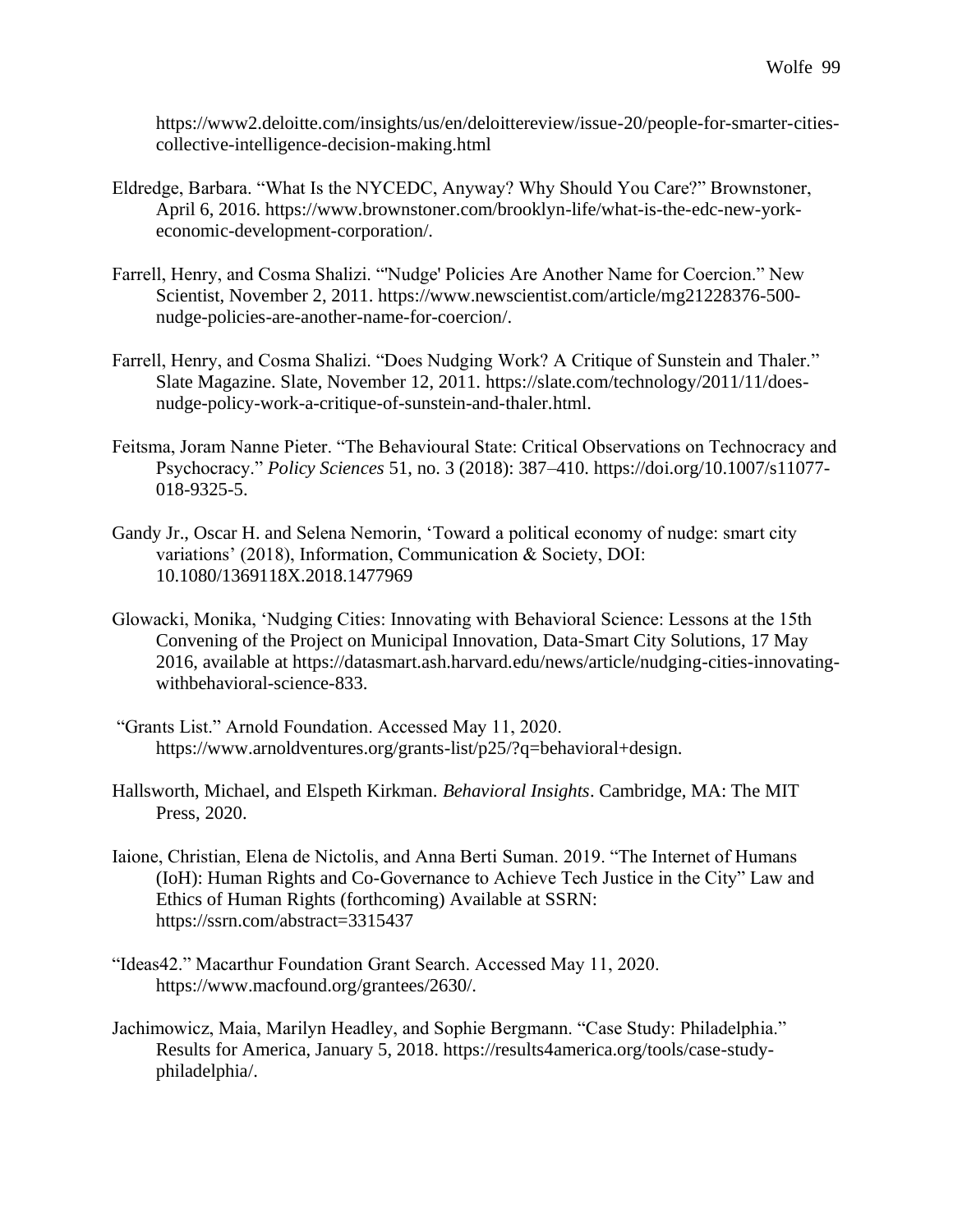- Jolls, Christine, Cass R. Sunstein, and Richard H. Thaler. "A Behavioral Approach to Law and Economics." *Behavioral Law and Economics*, 2000, 13–58. https://doi.org/10.1017/cbo9781139175197.002.
- Judd, Dennis R., and Annika M. Hinze. *City Politics: The Political Economy of Urban America*. 10th ed. New York, NY: Routledge, 2019.
- Kaelble, Steve. "The Evolution of Economic Development: 1965 2015." Area Development, May 7, 2015. https://www.areadevelopment.com/economic-analysis/Q2-2015/evolutionof-economic-development-last-50-years-191866.shtml.
- Lavin, Brian. "Census Bureau Reports There Are 89,004 Local Governments in the United States - Governments - Newsroom - U.S. Census Bureau." US Census Bureau News Archive, May 19, 2016. https://www.census.gov/newsroom/releases/archives/governments/cb12- 161.html.
- Lewis, Michael. *The Undoing Project: a Friendship That Changed Our Minds*. Waterville, ME: Thorndike Press, a part of Gale, Cengage Learning, 2017.
- Logan, John R., and Harvey L. Molotch. *Urban Fortunes: the Political Economy of Place*. Berkeley, CA: University of California Press, 2007.
- Mattern, Shannon. "Where Code Meets Concrete." Urban Omnibus, September 4, 2019. https://urbanomnibus.net/2019/09/where-code-meets-concrete/.
- "Meet the What Works Cities Certification Standard Committee." Medium. What Works Cities, January 25, 2018. https://medium.com/what-works-cities-certification/meet-the-whatworks-cities-certification-standard-committee-524ed1394c74.
- NESTA. 2018. Reclaiming the Smart City: Personal Data, Trust and the New Commons, available at https://media.nesta.org.uk/documents/DECODE-2018\_report-smart-cities.pdf
- "New Text Message Reminders for Summons Recipients Improves Attendance in Court." The official website of the City of New York, January 24, 2018. https://www1.nyc.gov/officeof-the-mayor/news/058-18/new-text-message-reminders-summons-recipients-improvesattendance-court-dramatically.
- Plimmer, Gill. "UK Cabinet Office 'Nudge' Team to Be Spun off into Private Group." Financial Times, February 4, 2014. https://www.ft.com/content/571eef16-8d99-11e3-9dbb-00144feab7de.
- Privacy International. 2017. Smart cities: Utopian vision, Dystopian reality, available at https://privacyinternational.org/sites/default/files/2017- 12/Smart%20CitiesUtopian%20Vision%2C%20Dystopian%20Reality.pdf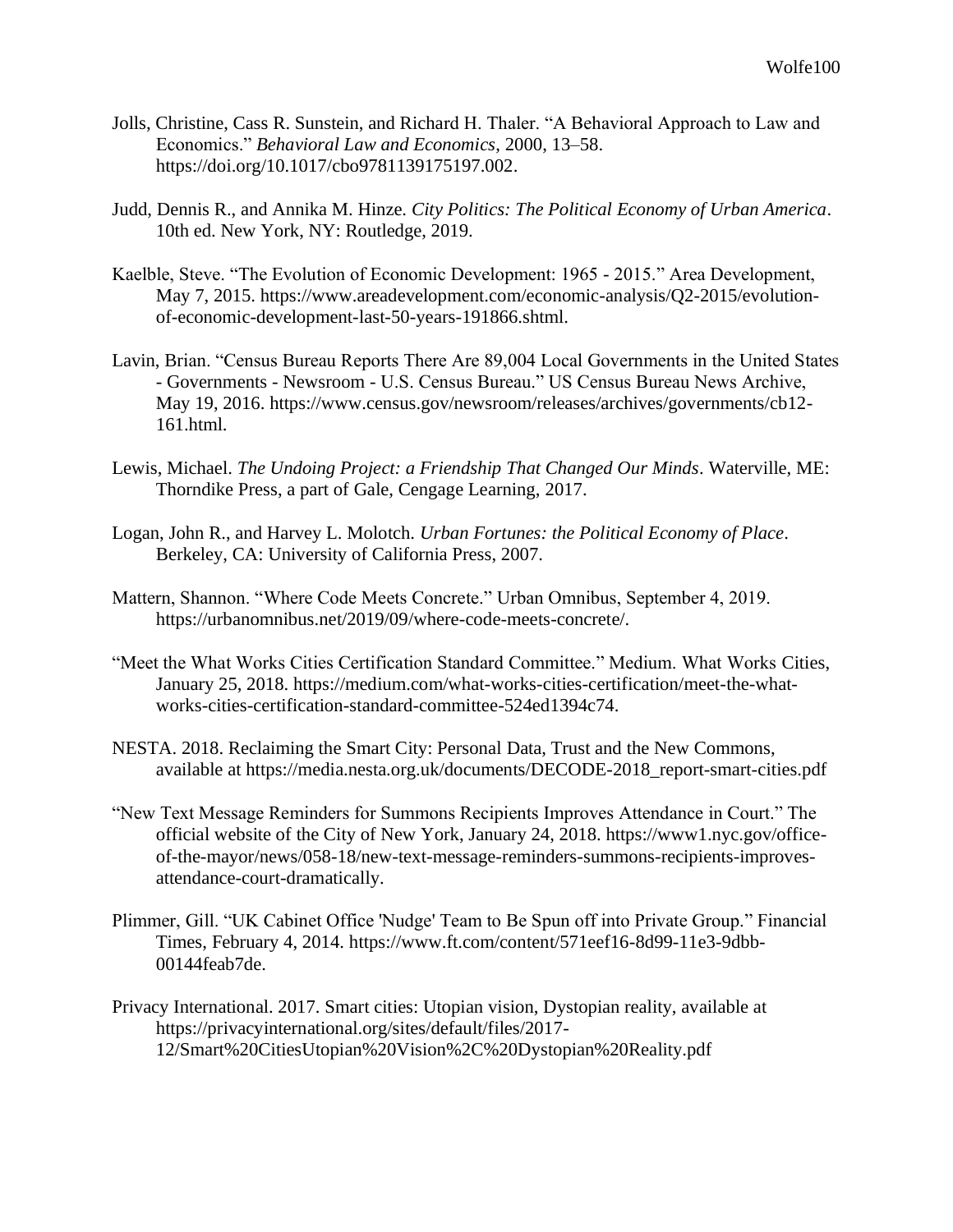- Pyzyk, Katie. "NYC Extends Behavioral Design Program through 2019." Smart Cities Dive, March 22, 2018. https://www.smartcitiesdive.com/news/nyc-behavioral-design-program-2019-ideas42/519718/.
- Room, Graham (2016) Nudge or nuzzle? Improving decisions about active citizenship, Policy Studies, 37:2, 113-128, DOI: 10.1080/01442872.2015.1115829
- Salasel, Mitra. "Behavioral Insights Deliver Real Impact in the City of New York." PR Newswire: press release distribution, targeting, monitoring and marketing, June 27, 2018. https://www.prnewswire.com/news-releases/behavioral-insights-deliver-real-impact-in-thecity-of-new-york-300617524.html.
- Selinger, Evan. "Do People Really Not Know What's Good for Them?" Slate Magazine. Slate, July 7, 2013. https://slate.com/technology/2013/07/nudge-critiques-is-nudging-behaviorunethical-infantilizing-coercive-or-counter-productive.html.
- Shkabatur, Jennifer, Cities @ Crossroads: Digital Technology and Local Democracy in America (March 9, 2011). Brooklyn Law Review, Vol. 76, No. 4, 2011; Boston Univ. School of Law Working Paper No. 11-11. Available at SSRN: https://ssrn.com/abstract=1781484
- Sorrel, Charlie. "Swedish Speed-Camera Pays Drivers to Slow Down." Wired. Conde Nast, May 22, 2018. https://www.wired.com/2010/12/swedish-speed-camera-pays-drivers-to-slowdown/.
- Sunstein, Cass R. *Cost-Benefit Revolution*. Cambridge, MA: MIT PRESS, 2019.
- Sunstein, Cass R. *The Ethics of Influence: Government in the Age of Behavioral Science*. New York, NY: Cambridge University Press, 2016.
- Thaler, Richard, and Cass Sunstein. *Nudge: Improving Decisions about Health, Wealth, and Happiness: Rev. and Exp. Ed*. New York: Penguin, 2009.
- "The Gilder Lehrman Institute of American History." Gilder Lehrman Institute of American History, January 1, 1970. https://www.gilderlehrman.org/history-now/essays/progressiveera-new-era-1900%E2%80%931929.
- Vermeule, Adrian, and Cass R. Sunstein. "The Office of Information and Regulatory Affairs: Myths and Realities." Harvard Law Review. Harvard Law Review, May 20, 2013. https://harvardlawreview.org/2013/05/the-office-of-information-and-regulatory-affairsmyths-and-realities/.
- Wallace-wells, Benjamin. "Cass Sunstein Wants to Nudge Us." The New York Times. The New York Times, May 13, 2010. https://www.nytimes.com/2010/05/16/magazine/16Sunsteint.html.